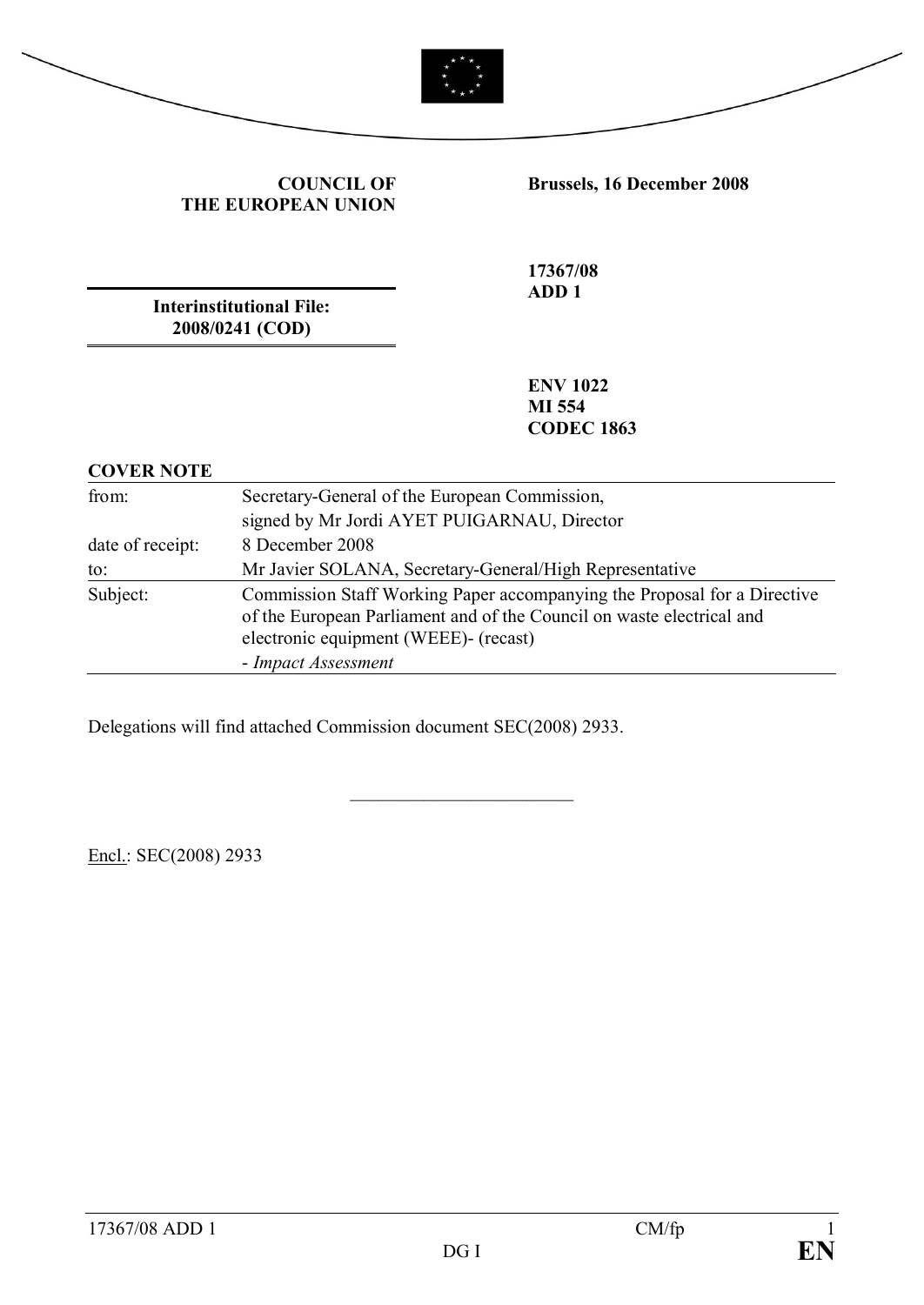

Brussels, 3.12.2008 SEC(2008) 2933

### **COMMISSION STAFF WORKING PAPER**

*accompanying the*

Proposal for a

### **DIRECTIVE OF THE EUROPEAN PARLIAMENT AND OF THE COUNCIL**

**on waste electrical and electronic equipment (WEEE)**

(recast)

# *Impact Assessment*

{COM(2008) 810 final} {SEC(2008) 2934}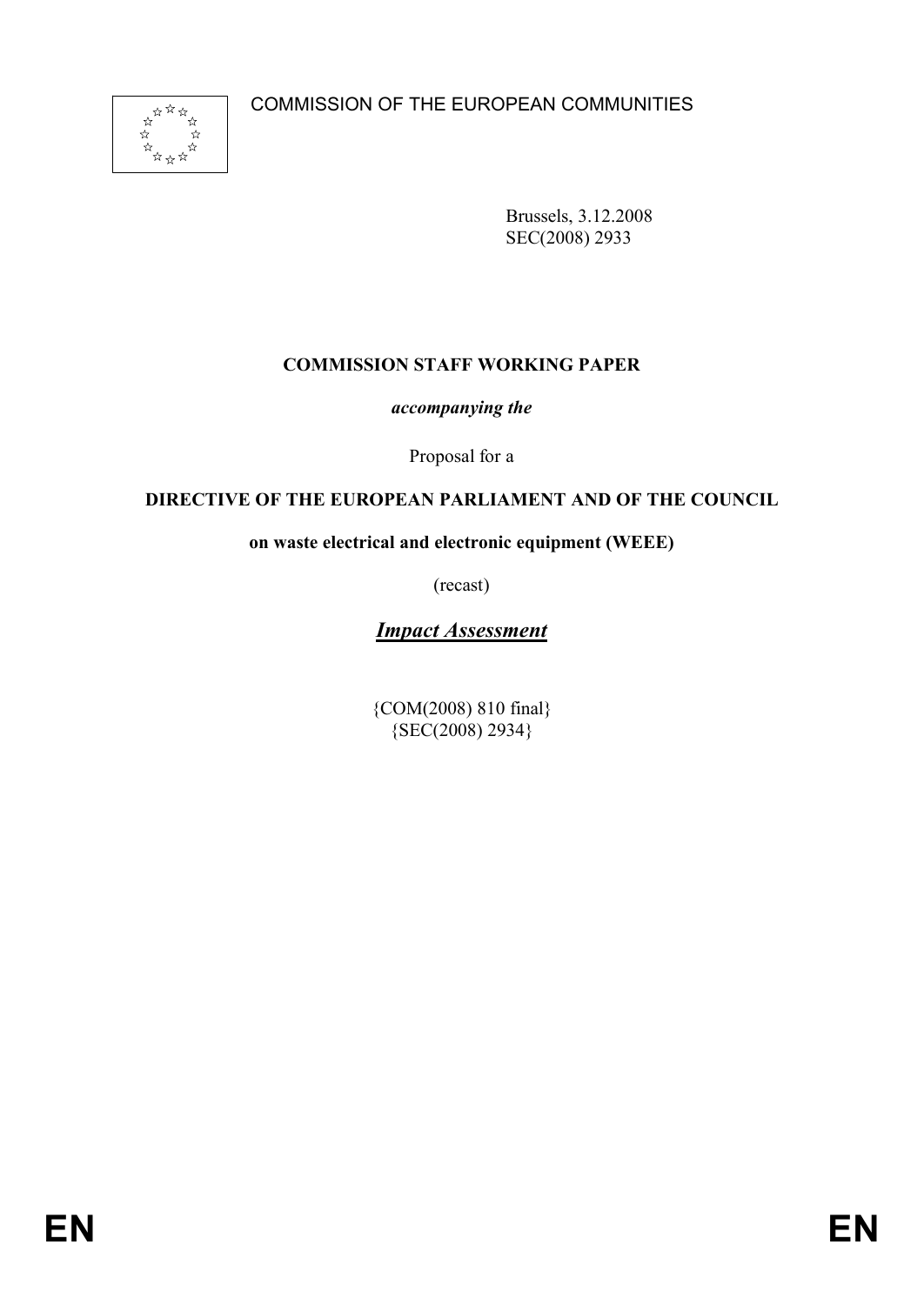# **TABLE OF CONTENTS**

| 1.     | Policy background, procedural issues and consultation of interested parties  17 |    |
|--------|---------------------------------------------------------------------------------|----|
| 1.1.   |                                                                                 |    |
| 1.1.1. |                                                                                 |    |
| 1.1.2. |                                                                                 |    |
| 1.1.3. |                                                                                 |    |
| 1.1.4. |                                                                                 |    |
| 1.2.   |                                                                                 |    |
| 1.2.1. |                                                                                 |    |
| 1.2.2. |                                                                                 |    |
| 1.2.3. |                                                                                 |    |
| 1.2.4. |                                                                                 |    |
| 1.2.5. |                                                                                 |    |
| 1.2.6. |                                                                                 |    |
| 1.2.7. |                                                                                 |    |
| 1.3.   |                                                                                 |    |
| 2.     |                                                                                 |    |
| 2.1.   |                                                                                 |    |
| 2.1.1. |                                                                                 |    |
| 2.1.2. |                                                                                 | 25 |
| 2.2.   |                                                                                 |    |
| 2.2.1. |                                                                                 |    |
| 2.2.2. |                                                                                 |    |
| 2.2.3. |                                                                                 |    |
| 2.3.   | Problems with the Effectiveness of the Directive-Baseline scenario 2011-202031  |    |
| 2.3.1. |                                                                                 |    |
| 2.3.2. |                                                                                 |    |
| 2.3.3. | Quantitative Estimations on Collection and Destinations of WEEE in 2005 39      |    |
| 2.3.4. |                                                                                 |    |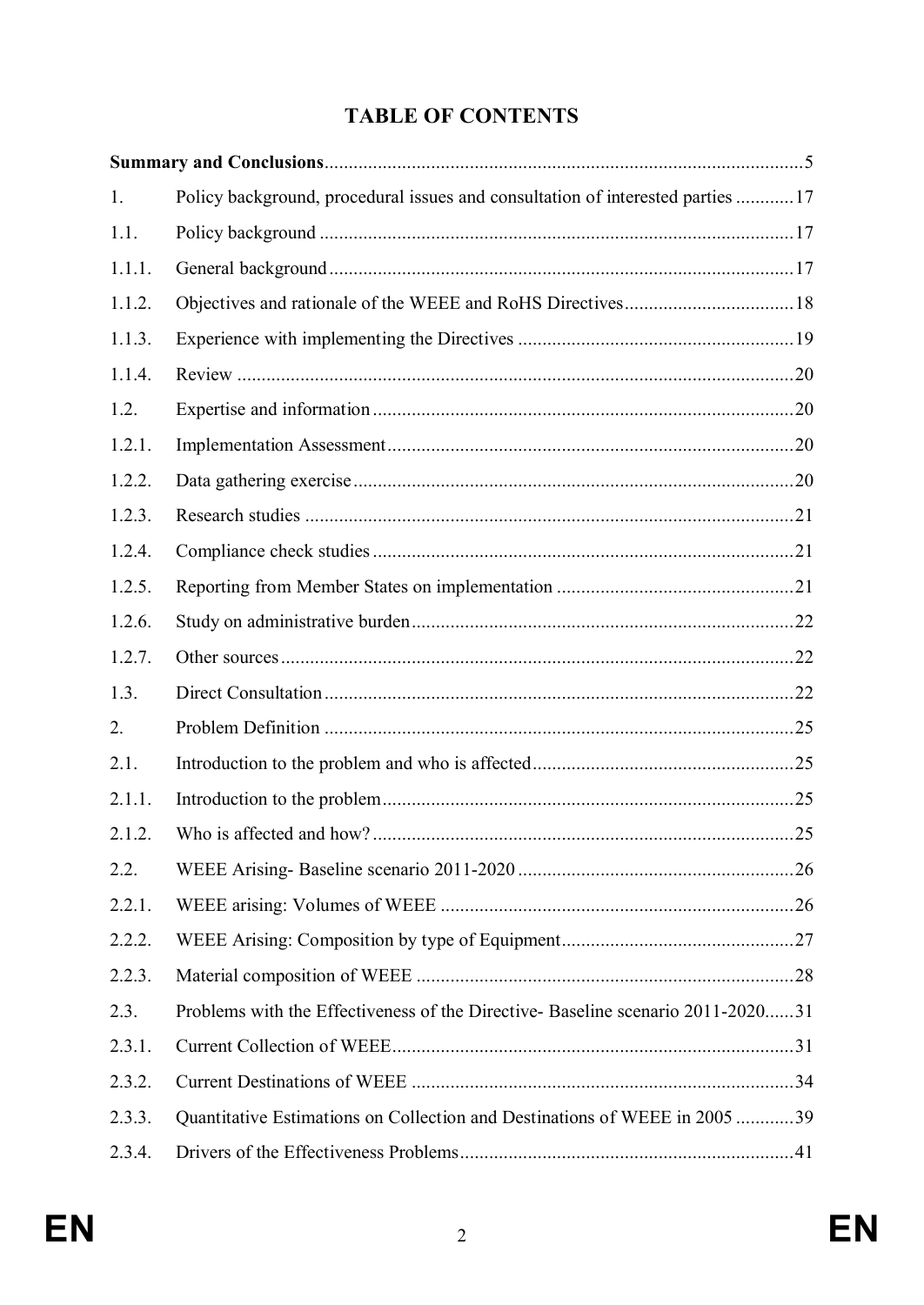| 2.3.5. | Evolution of the Effectiveness Problems: 2011-2020 (No action/ Baseline scenario)                                                                                      |  |
|--------|------------------------------------------------------------------------------------------------------------------------------------------------------------------------|--|
| 2.3.6. | Impacts of the Effectiveness Problems: 2011-2020 (No action/ Baseline scenario)45                                                                                      |  |
| 2.4.   | Problems with the Efficiency of the Directive-Baseline scenario 2011-2020 50                                                                                           |  |
| 2.4.1. |                                                                                                                                                                        |  |
| 2.4.2. |                                                                                                                                                                        |  |
| 2.4.3. | Evolution of the Efficiency Problems: 2011-2020 (No action/Baseline scenario)  52                                                                                      |  |
| 2.5.   |                                                                                                                                                                        |  |
| 3.     |                                                                                                                                                                        |  |
| 3.1.   |                                                                                                                                                                        |  |
| 3.2.   |                                                                                                                                                                        |  |
| 4.     |                                                                                                                                                                        |  |
| 4.1.   |                                                                                                                                                                        |  |
| 4.2.   |                                                                                                                                                                        |  |
| 4.2.1. |                                                                                                                                                                        |  |
| 4.2.2. | Option (2): Minimum legal requirements for inspections of WEEE treatment 57                                                                                            |  |
| 4.2.3. |                                                                                                                                                                        |  |
| 4.2.4. | Increase the collection targets (85% of WEEE arising), make producers responsible<br>for this target and include B2B equipment in the scope of the collection target60 |  |
| 4.2.5. | Option (5) Set a 100% collection target on the environmentally most relevant streams                                                                                   |  |
| 4.2.6. | Option (6) Collection targets set in relation to EEE put on the market in the                                                                                          |  |
| 4.3.   | Sensitivity of the analysis to changes in estimates of the collection rate and                                                                                         |  |
| 4.4.   |                                                                                                                                                                        |  |
| 5.     |                                                                                                                                                                        |  |
| 5.1.   |                                                                                                                                                                        |  |
| 5.2.   |                                                                                                                                                                        |  |
| 5.2.1. |                                                                                                                                                                        |  |
| 5.2.2. |                                                                                                                                                                        |  |
| 5.2.3. |                                                                                                                                                                        |  |
| 5.2.4. |                                                                                                                                                                        |  |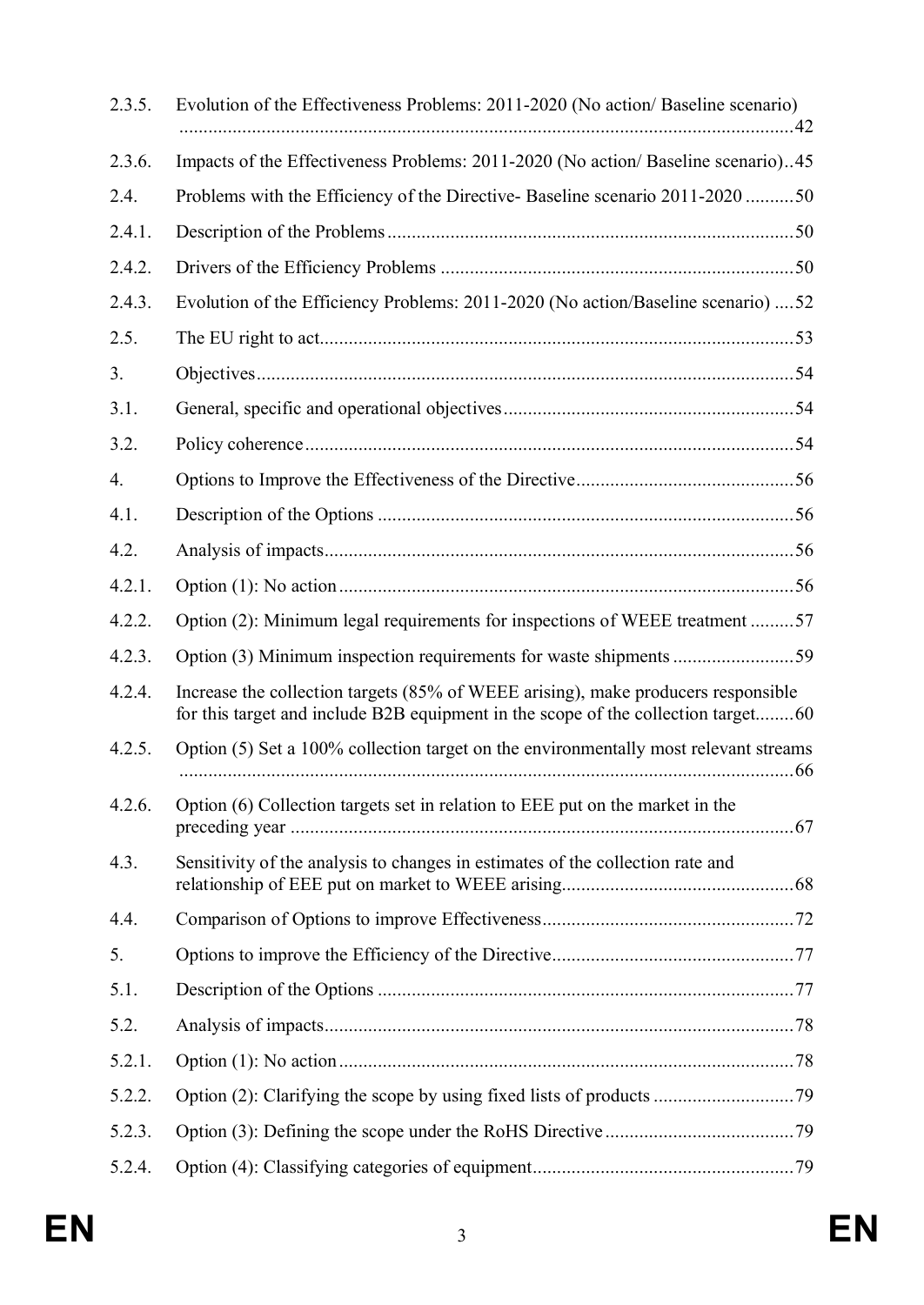| 5.2.5. | Option (5): Inter-operability of national registers and harmonisation of reporting     |  |
|--------|----------------------------------------------------------------------------------------|--|
| 5.2.6. |                                                                                        |  |
| 5.2.7. | Option (7): Include the reuse of whole appliances in the components, material and      |  |
| 5.2.8. |                                                                                        |  |
| 5.3.   |                                                                                        |  |
| 6.     |                                                                                        |  |
| 6.1.   |                                                                                        |  |
| 6.2.   |                                                                                        |  |
| 7.     |                                                                                        |  |
|        |                                                                                        |  |
|        | Annex 2: Environmentally relevant materials arising as waste (UNU Study, 2007)91       |  |
|        |                                                                                        |  |
|        |                                                                                        |  |
|        |                                                                                        |  |
|        |                                                                                        |  |
|        | Annex 7: Background to the driver of different implementation of the provisions on the |  |
|        | Annex 8: Mapping of the administrative burden of the WEEE Directive 104                |  |
|        |                                                                                        |  |
|        |                                                                                        |  |
|        |                                                                                        |  |
|        | Annex 12: Options rejected during the review and in particular after the stakeholder   |  |
|        |                                                                                        |  |
|        |                                                                                        |  |
|        |                                                                                        |  |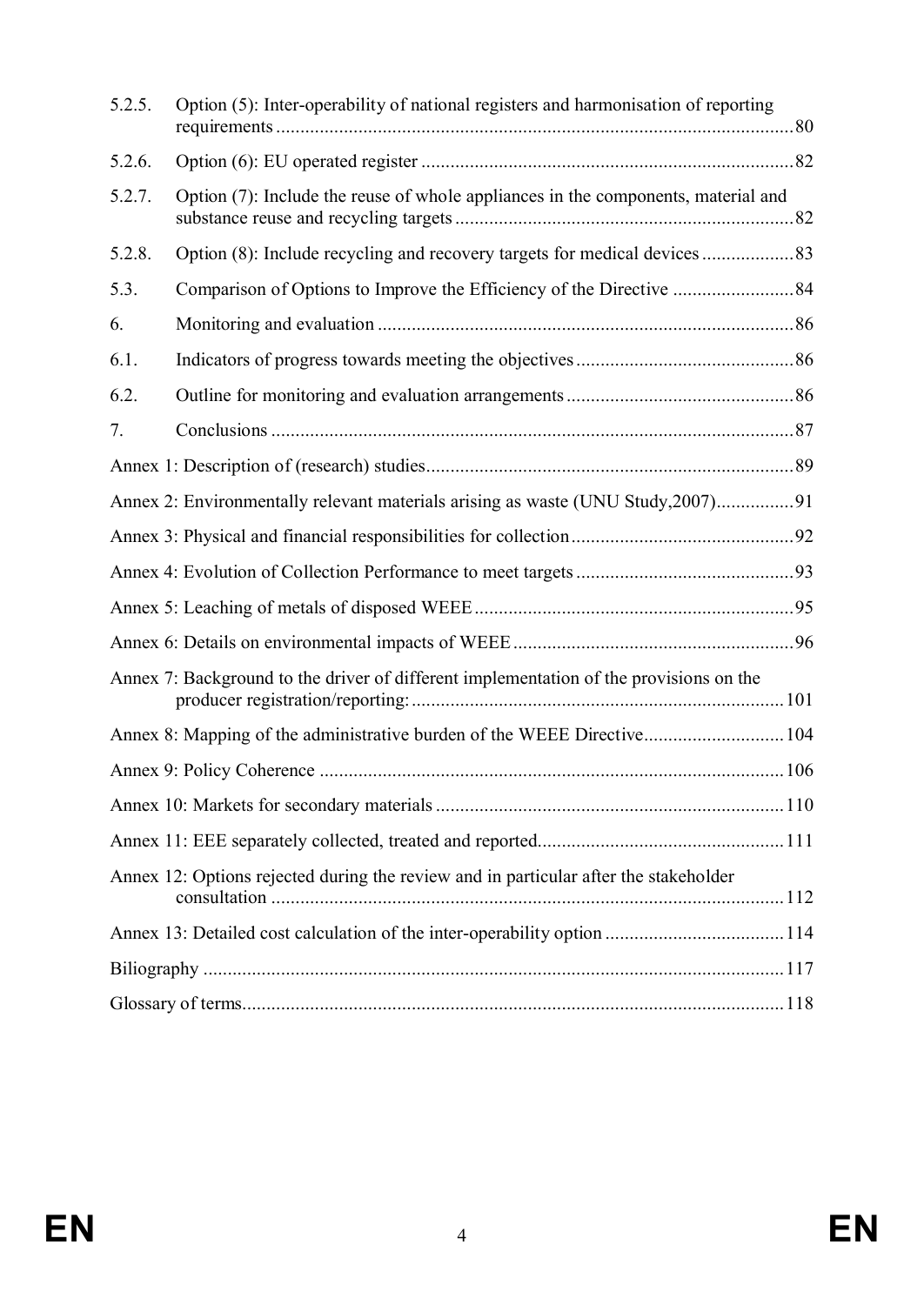# **Summary and Conclusions**

### **1. The Problem**

The WEEE Directive aims to tackle improper treatment of waste electrical and electronic equipment (WEEE). This is the fastest growing waste stream in the EU, producing 8.3-9.1million tonnes in 2005, growing to 12.3 million tonnes of WEEE by 2020.

Both at the time of the WEEE Directive's conception and for the future, there are two central problems with WEEE: A) disposal of WEEE to landfill and B) suboptimal recycling and recovery of WEEE by techniques that release or generate harmful substances. Both ends lose significant valuable recyclable resources and damage the environment and health, in the EU and in developing countries.

Experience with the Directive, gathered from stakeholders and Member States during a 3 year review, points to the Directive not working as **effectively** as intended and problems with its **efficiency** in achieving its objectives - there are some unnecessary costs.

### **2. Problems with the Effectiveness of the Directive**

There have been significant changes in the patterns of collection and disposal since the WEEE Directive came into force: the combined effect of higher global metal prices and stimulation of organised collection by the WEEE Directive have resulted in high amounts of WEEE being collected separately from domestic waste, with only an estimated 13% of WEEE going to landfill or incineration.

The indications are that there is separate collection over 85% of WEEE arising, even though only 33% is officially reported as 'separately collected'. The WEEE Directive contains an obligation for all WEEE that is collected separately to be treated in ways which avoid environmental harm, but it is estimated that in practice 50% of what is collected - approximately 40% of all WEEE arising - is probably not being treated in line with the Directive's objectives and requirements. A large part of the unreported, but collected, WEEE may either be treated in the EU without due environmental care or illegally shipped to developing countries where parts of the valuable material are recycled in ways dangerous to the health and environment, or dumped.

Based on current practice, this problem will grow rather than diminish, with an estimated 4.3 million tonnes improperly treated each year by 2020, increasing from 3.4 million tonnes in 2005. The predicted destination and collection of WEEE in 2020 is estimated below<sup>1</sup>:

1

pom = put on the market; Arising = amounts of EEE arising as waste in a certain year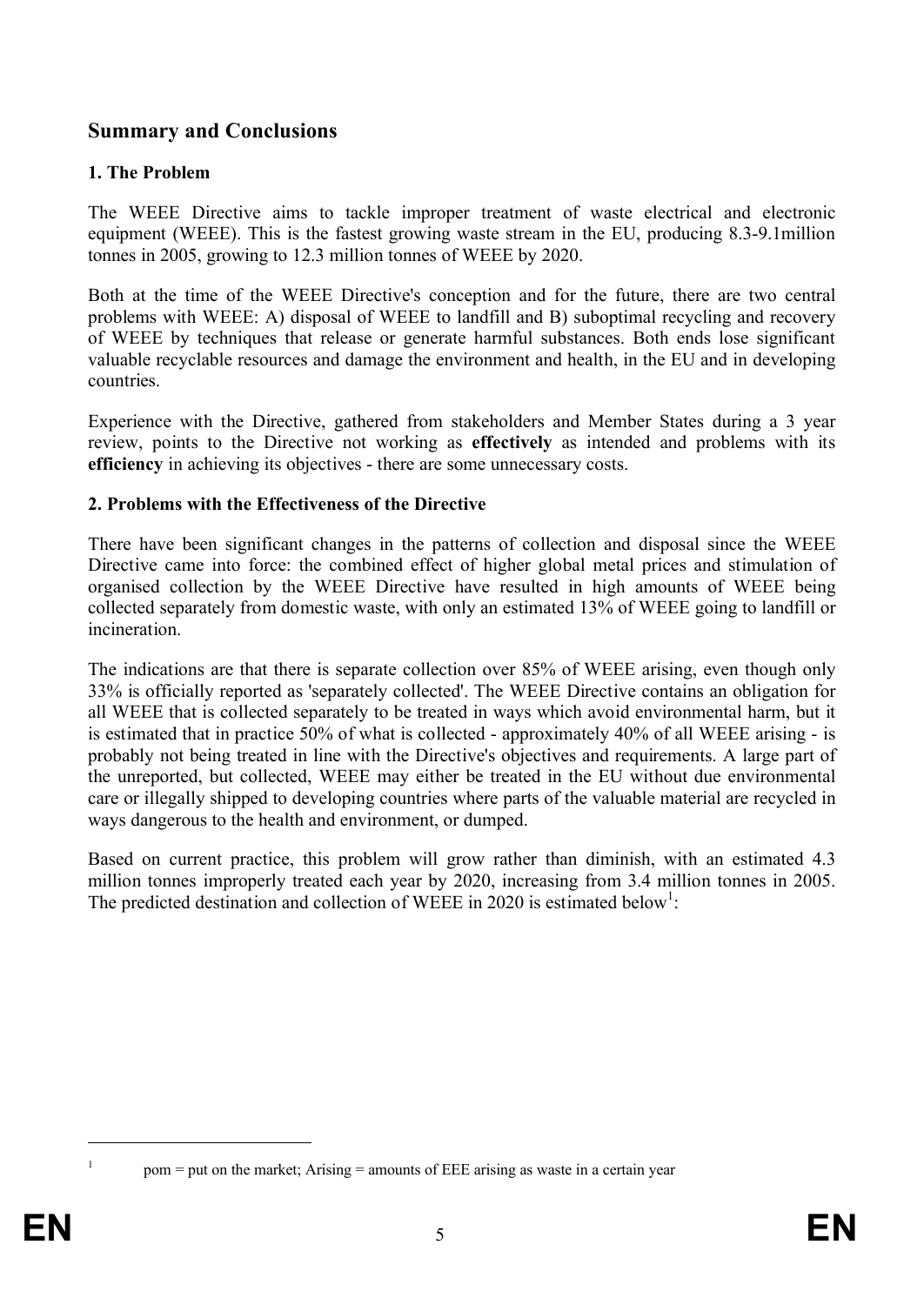

### **Environmental Issues**

When WEEE is treated in the EU without proper procedures, environmental harm arises, in particular from release of heavy metals like mercury from compact fluorescent lamps and flatscreens, and lead from TV's. Cooling and freezing equipment will release an average of over 6,720 tonnes ozone-depleting greenhouse gases annually over 2011-20 causing climate damage monetised at around €1bn each year.

In developing countries improper treatment and dumping of waste, is a health problem, with both adult and child workers being exposed to highly toxic substances whilst extracting valuable materials from WEEE with no health or environmental procedures. Recycling procedures that do not use best practice waste recyclable precious metals and plastics with knock-on energy use and environmental harm from production of virgin material.

### **Economic and Social Issues**

WEEE itself is an economic resource, with material value currently estimated in the order of magnitude of  $\epsilon$ 2 bn a year. Whilst the economic costs for society of collection, disposing of and treating WEEE are estimated to increase to  $65.6$ bn a year by 2020, including activity by public and informal sectors. With most of this activity taking place in the EU, this waste management activity brings revenue and employment to a waste treatment sector employing much manual labour.

### **3. Main Problems with the Efficiency of the Directive**

Of the unnecessary costs identified in the operation of the Directive the most significant come from uncertainty on the scope of the Directive and requirements for producers to register and report in each Member State they sell in. Specific activity required by business from these, and other avoidable administrative costs are estimated at  $\epsilon$ 66m /year using the EU's standard cost method.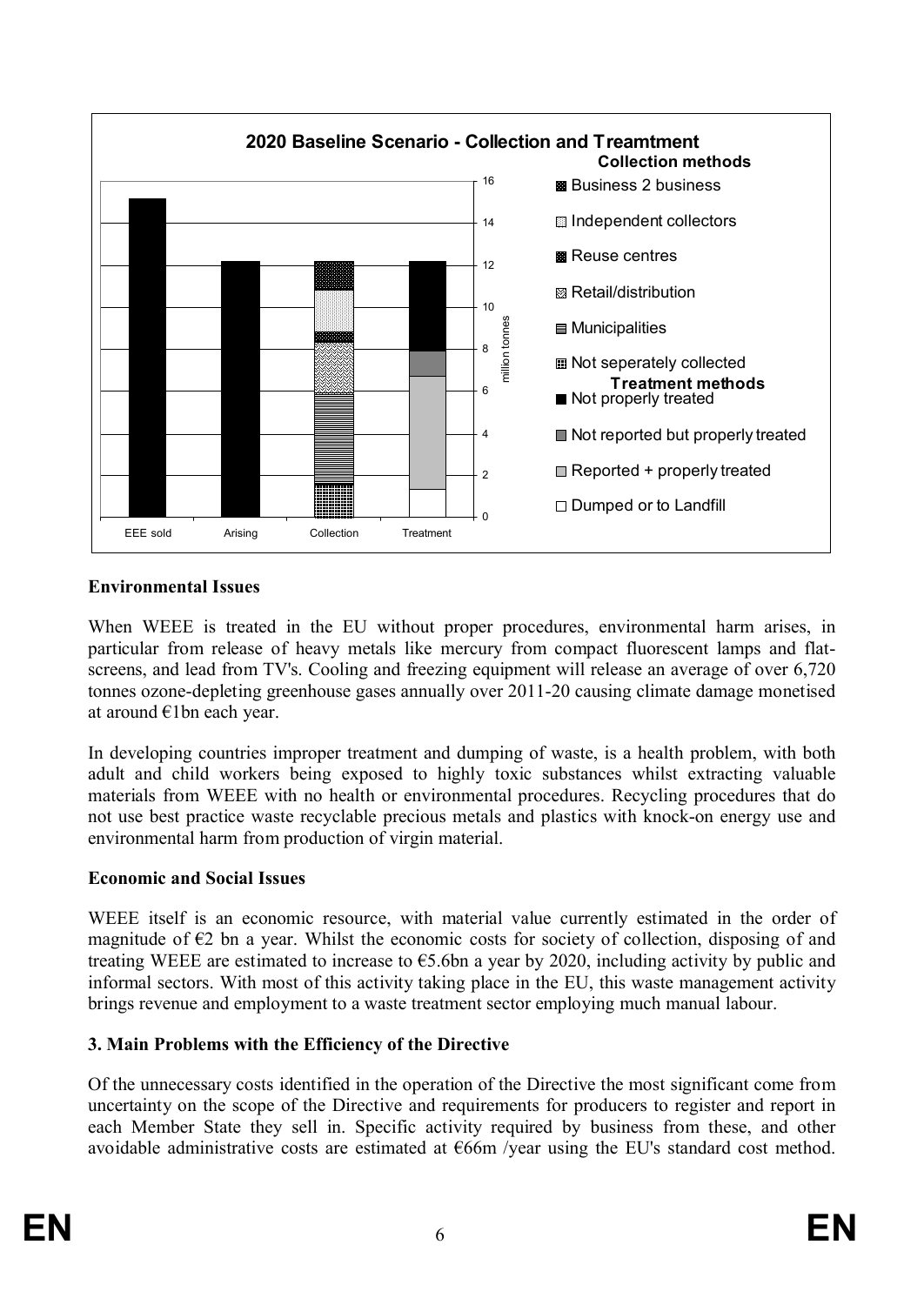These are set to continue. Differences in implementation practice on registration also lead to unwanted free-riding by distance-sellers, who pass their costs on to registered producers.

### **4. Objectives**

The key objectives of the review are to solve problems with the effectiveness and the efficiency of the Directive: to put in place the conditions which bring about proper treatment of all WEEE being collected and to reduce the amounts of WEEE going to landfill; and to remove all unnecessary costs in achieving those goals. There are also objectives, in line with other EU policy, to promote employment for lower skilled workers and in high-tech innovation with export growth potential.

### **5. Options**

The Commission services considered many options during the review, together with stakeholders. Some of those which were considered but not described in this IA are in Annex 12. The options analysed in this IA are:

### **To tackle problems with Effectiveness:**

Option 1: Take no action

Option 2: Minimum inspection and enforcement requirements for treatment of WEEE

Option 3: Minimum inspection and enforcement requirements for waste shipment

Option 4: Increase collection target to align with quantities collected already (85% of WEEE arising), make producers responsible for this target, and include B2B equipment in the scope of the collection target;

Option 5: Set collection targets for the environmentally most relevant streams;

Option 6: Change the method of setting the target from kg/inhabitant to a % of the quantity of EEE put on the market in preceding year.

### **To tackle problems with Efficiency:**

Option 1: Take no action

*To clarify scope and categorisation (alternatives):*

Option 2: Clarify the scope using fixed lists

Option 3: Define the WEEE scope under the RoHS Directive

Option 4: Classifying categories of equipment as WEEE from private households or B2B

*To cut administrative burden from registration and reporting (alternatives):*

Option 5: Inter-operability of national registers and harmonisation of reporting requirements

Option 6: EU operated Register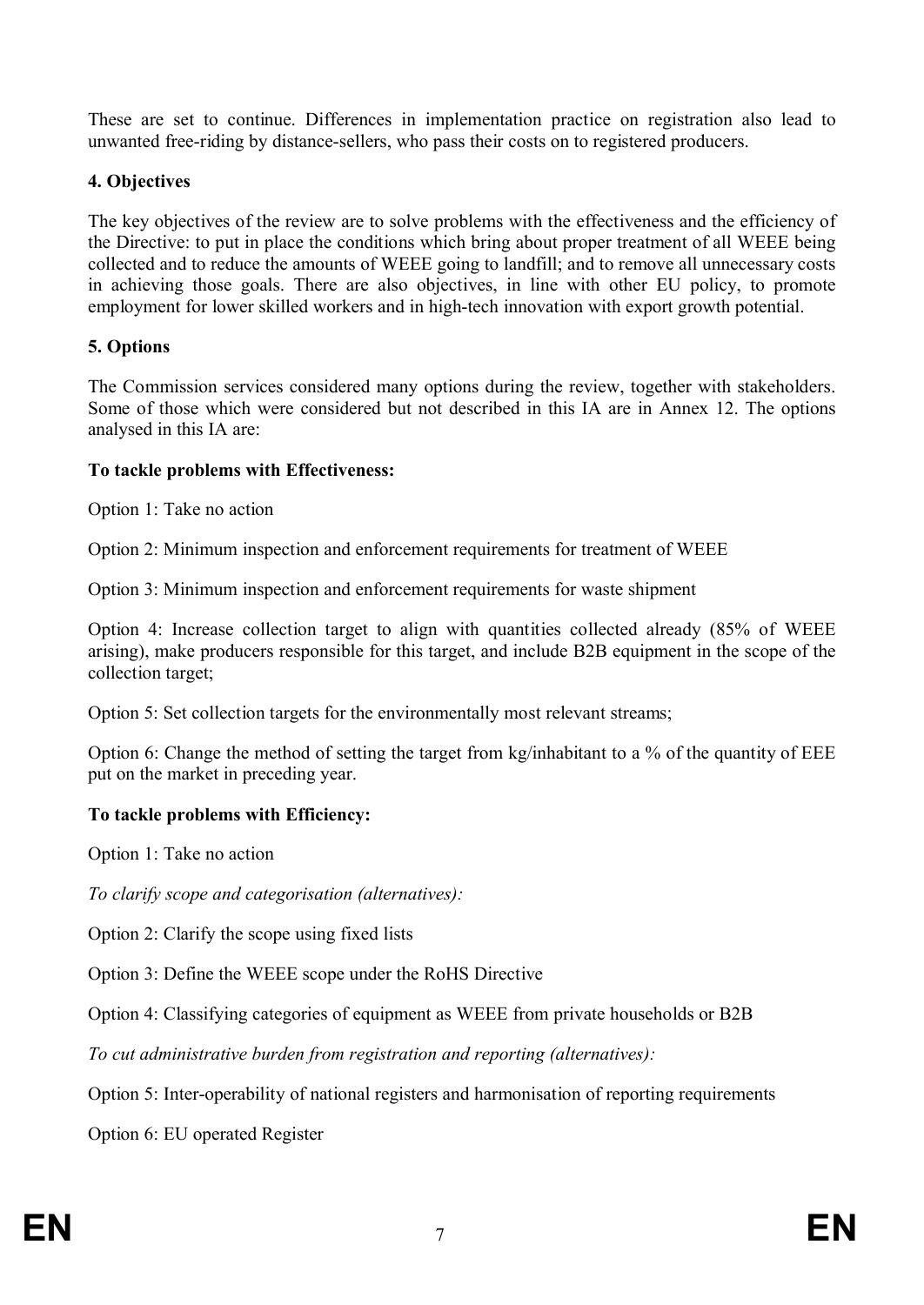There are also 2 other options presented with smaller impacts: to include re-use within collection targets (Option 7); and to set targets for the proportion of each tonne of medical equipment that is to be recycled and recovered as already in place other categories of WEEE (Option 8).

#### **6. Impact Analysis and Comparison of Options**

#### *Stronger Enforcement and/or Higher Targets to achieve the objectives?*

It is assumed that the Directive's existing requirements for proper treatment of all separately collected WEEE have not been effective due to: the high material value of WEEE (which makes informal collection and trade of WEEE profitable) and the additional costs of treatment in line with the Directive's requirements (which provide an incentive for improper treatment).

Efforts to increase enforcement of treatment and shipment of WEEE (Options 2 and 3) appear unlikely to be sufficiently efficient or effective to improve management of WEEE in line with the Directive. Both actions would provide increased disincentive to improperly treat WEEE but given the assumed volume of separately collected WEEE which is not properly reported and treated, Member States would need to dedicate very high levels of resources to this to make improper treatment unattractive. The costs of those enforcement resources would be a significant additional cost for society.

Setting targets at the estimated current level of all separate WEEE collection (Option 4) –  $85\%$  of WEEE arising - would achieve that level of collection more effectively, and without these additional enforcement costs. Under higher collection targets, to transparently meet their obligation to treat all separately collected WEEE, producers would need to offer sufficient incentives for organisations separately collecting WEEE to deliver that WEEE to proper treatment. For example, the producer would have to offer an incentive that was sufficiently attractive compared to the price that an unauthorised recycler would pay in the grey market to receive WEEE.

In this situation, the level of collection activity (both formal and informal) would not change but the destination of informally collected and traded WEEE would change. With no changes to the extent of WEEE collection activity, the costs to society from collection would not change in this option, compared to the baseline. The producer would continue to have to pay for the costs of the additional processes required during recycling to avoid environmental damage, but would now pay these for all separately collected WEEE, as the Directive intended.

Whilst the two possibilities have not been set out against each other in the stakeholder consultation, there was certainly support from stakeholders for having better enforcement, in particular when it concerns the shipments of WEEE.

#### **Following page: Summary Table of Impacts of Options for Effectiveness**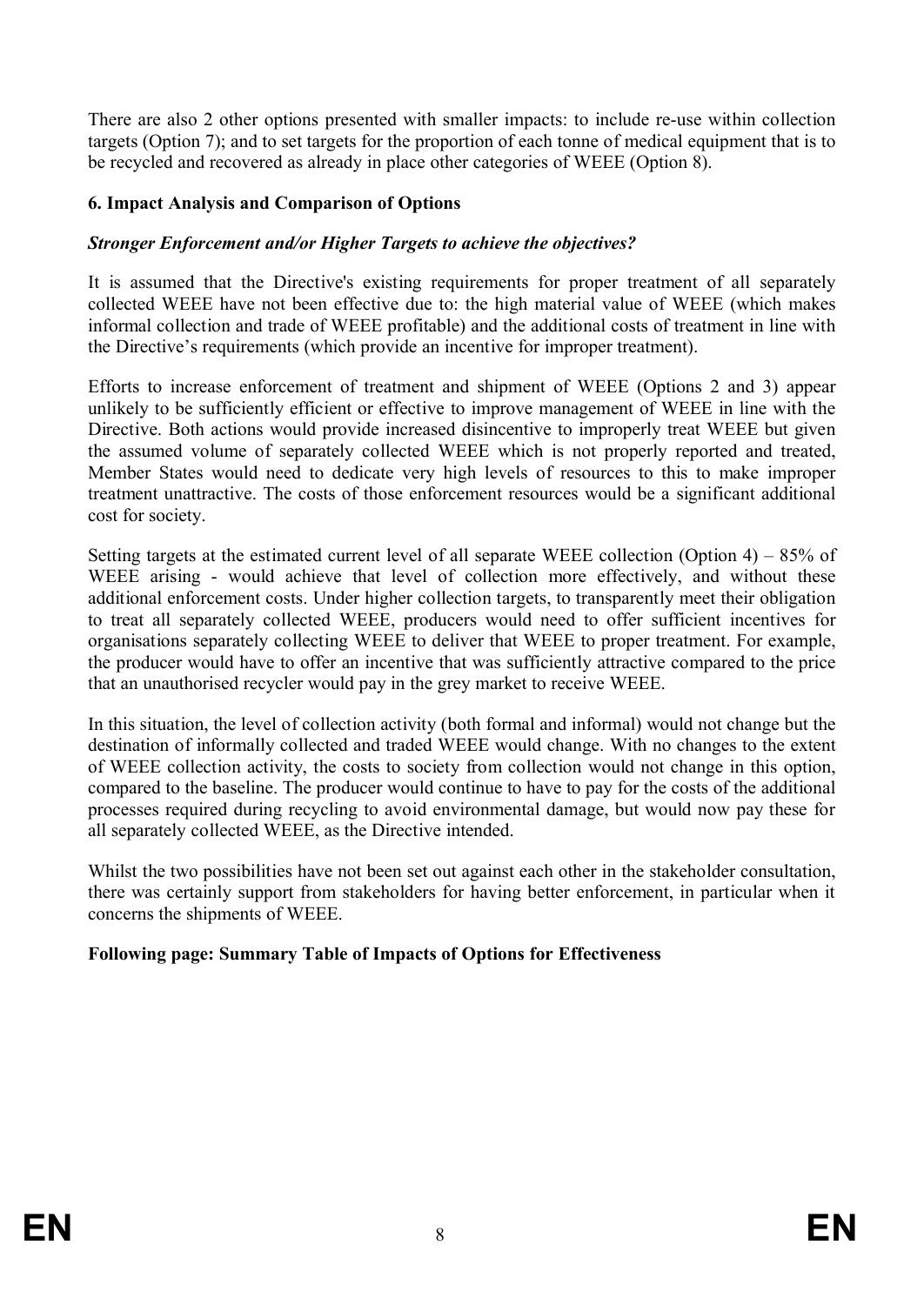|                             |                                                        | No change<br>Option |                                                                                            | <b>Greater Enforcement</b>                                        | 85% Collection Target                                                                                                                      | <b>Specific Targets</b>                                                                                                                    |  |
|-----------------------------|--------------------------------------------------------|---------------------|--------------------------------------------------------------------------------------------|-------------------------------------------------------------------|--------------------------------------------------------------------------------------------------------------------------------------------|--------------------------------------------------------------------------------------------------------------------------------------------|--|
|                             |                                                        |                     | (Option 1)                                                                                 | (Options $2&3$ )                                                  | (Option 4)                                                                                                                                 | (Option 5)                                                                                                                                 |  |
|                             | Landfill and Illegal Disposal                          |                     | 11                                                                                         | 11                                                                |                                                                                                                                            | 11                                                                                                                                         |  |
| Destinations<br>$(\%$ WEEE) | Treatment in line with Directive                       |                     | 54                                                                                         | 59                                                                | 85                                                                                                                                         | 60                                                                                                                                         |  |
|                             | <b>Improper Treatment</b>                              |                     | 35                                                                                         | 30<br>$\overline{4}$                                              |                                                                                                                                            | 29                                                                                                                                         |  |
|                             | Gross Total Costs $(\epsilon)$                         |                     | $5.6bn + enforcement$                                                                      | $6bn - 6.3 + basic$<br>$6.8bn + basic enforcement$<br>enforcement |                                                                                                                                            | $6.5 - 6.8bn + basic$<br>enforcement                                                                                                       |  |
|                             | Collection & transport                                 |                     | 1.8bn                                                                                      | 1.8bn                                                             | 1.8 <sub>bn</sub>                                                                                                                          | 1.8 <sub>bn</sub>                                                                                                                          |  |
| ANNUAL COSTS                | Additional costs                                       |                     | 0.9 <sub>bn</sub>                                                                          | 0.9 <sub>bn</sub><br>1.1bn                                        |                                                                                                                                            | 1.1bn                                                                                                                                      |  |
|                             | <b>Basic Treatment</b>                                 |                     | 1.3bn<br>1.3bn<br>1.3bn                                                                    |                                                                   |                                                                                                                                            | 1.3bn                                                                                                                                      |  |
|                             | <b>Additional Treatment to meet</b><br>legal standards |                     | 1.6bn                                                                                      | 1.8bn                                                             | 2.6bn                                                                                                                                      | 2.2bn                                                                                                                                      |  |
|                             | <b>Enforcement Costs</b>                               |                     | Not known to Commission                                                                    | Increase estimated<br>between 0.2 - 0.5bn                         | No increase                                                                                                                                | An increase, perhaps 0.1 -<br>0.3bn                                                                                                        |  |
|                             |                                                        |                     |                                                                                            |                                                                   |                                                                                                                                            |                                                                                                                                            |  |
| ANNUAL BENEFITS             | Value of Material Recovered $(\epsilon)$               |                     | 2.2bn                                                                                      | 2.2bn<br>2.2bn                                                    |                                                                                                                                            | 2.2bn                                                                                                                                      |  |
|                             | Environmental<br>Damage                                | General             | Baseline: Ozone depletion<br>from 6720 tonnes of ODS<br>released. Climate Damage<br>of€1bn | Some reduction of climate<br>damage possible; not<br>quantifiable | Dependent on entry date<br>of targets: Climate<br>Damage reduced by €2bn-<br>0.2bn/yr. Ozone depletion<br>reduced by 12000-1200<br>tonnes. | Dependent on entry date<br>of targets: Climate<br>Damage reduced by €2bn-<br>0.2bn/yr. Ozone depletion<br>reduced by 12000-1200<br>tonnes. |  |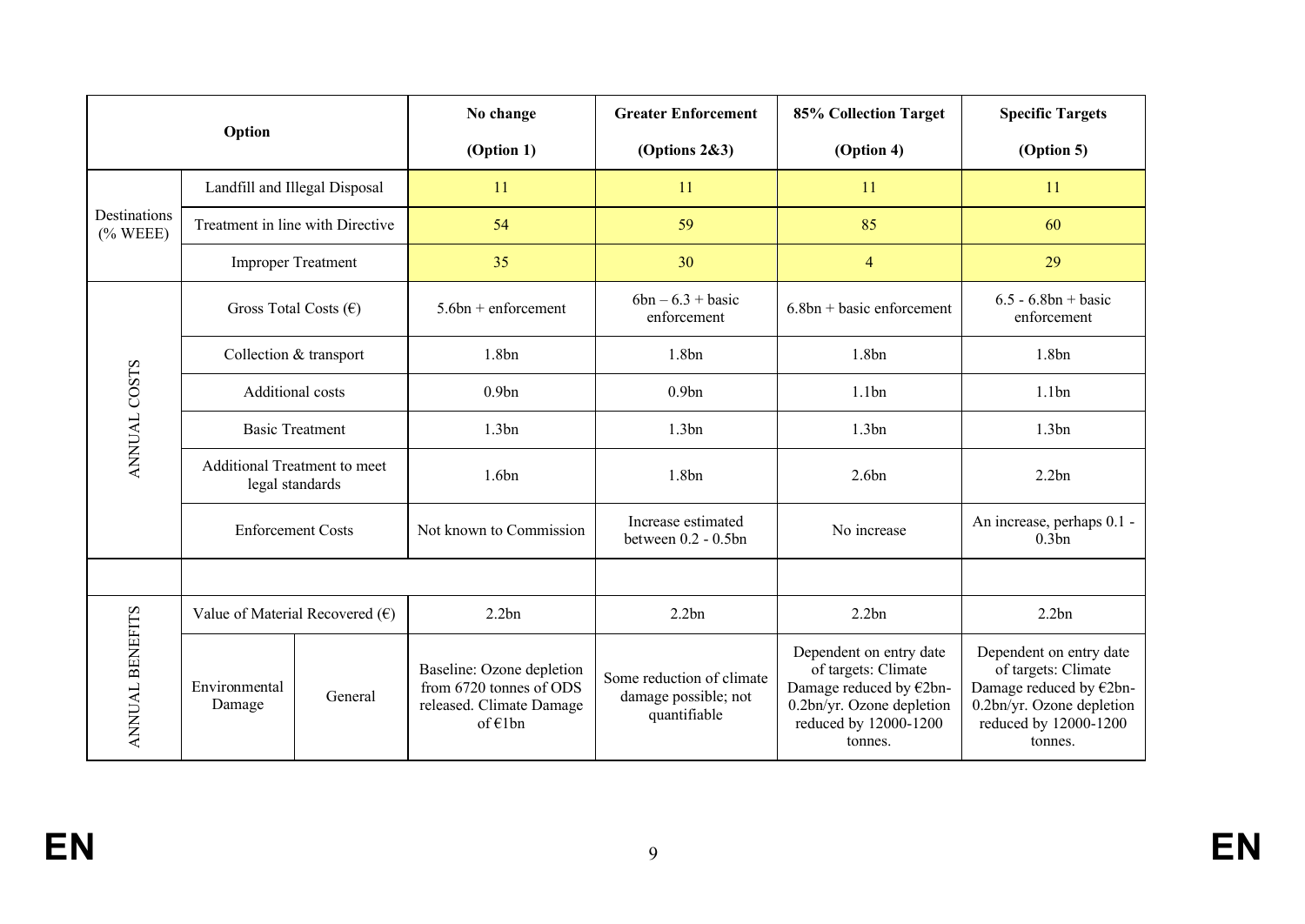|                               | In or out EU | Assumed 4,3 million<br>tonnes treated improperly<br>in our outside the EU                   | Assumed 3,7 million<br>tonnes treated improperly<br>in our outside the EU                        | Assumed 0,5 million<br>tonnes treated improperly<br>in our outside the EU                                 | Assumed 3,5 million<br>tonnes treated improperly<br>in our outside the EU                                |
|-------------------------------|--------------|---------------------------------------------------------------------------------------------|--------------------------------------------------------------------------------------------------|-----------------------------------------------------------------------------------------------------------|----------------------------------------------------------------------------------------------------------|
| Innovation and Export Markets |              | Little additional stimulus<br>for development of sorting<br>and recycling technologies      | Small stimulus for<br>technology development<br>in a growing global<br>market                    | Significant stimulus for<br>technology development<br>in a growing global<br>market                       | Some stimulus for<br>technology development<br>in a growing global<br>market                             |
| EU Employment                 |              | Baseline: Estimated<br>number of jobs in EU<br>treating WEEE about<br>several ten thousands | Small increase in EU<br>manual work, with<br>estimated waste industry<br>revenue increase €0.1bn | Greater EU high tech and<br>manual work, estimated<br>waste industry revenue<br>increase $\epsilon$ 0.6bn | Higher EU high tech and<br>manual work, estimated<br>waste industry revenue<br>increase $\epsilon$ 0.4bn |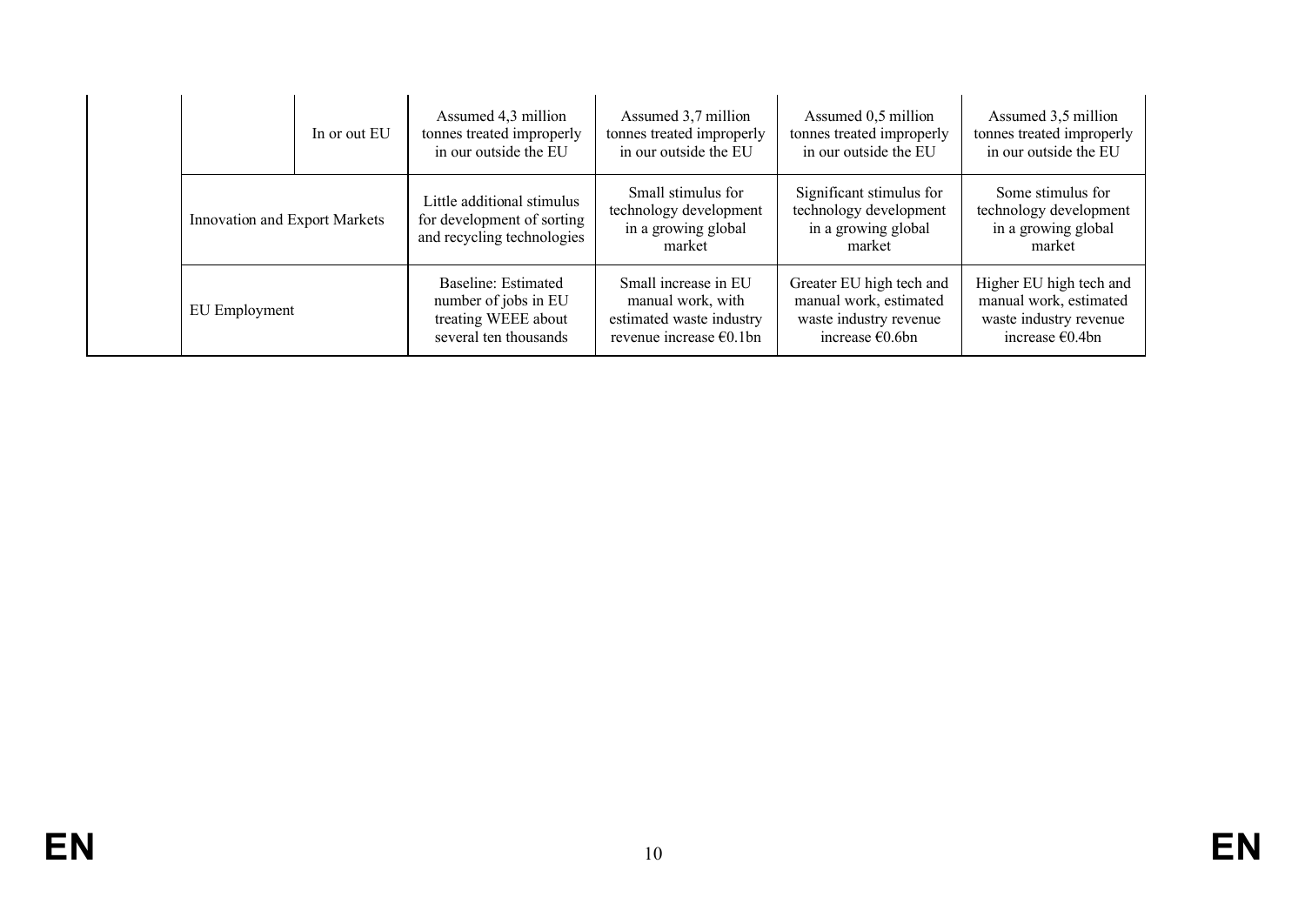### *Setting the level and type of Target*

The Impact Assessment has shown evidence to assume that already 85% of arising WEEE is being separately collected, although not all is reported. The separately collected 85% of WEEE arising includes nearly all the large and medium size WEEE which is economic to collect. Data suggest that collection costs per unit collected remain the same, certainly between 25 to 85% of WEEE arising.

Setting targets (in Option 4) above the level of WEEE already being collected would require further separation of small WEEE from mixed waste. This would bring greater environmental benefits – both from recovering materials from landfill and particularly for some streams (see below), but would be more expensive per tonne to collect.

Setting targets significantly below the level of WEEE already being collected would diverge from the existing intention of the Directive and would make enforcement activities more costly, as greater amounts of WEEE would still be collected in the grey-economy.

To meet objectives, collection targets would best be set at the level of WEEE which is estimated to actually being collected already (85% of WEEE arising). At this level, significant proportions of small WEEE, including compact fluorescent lamps, which is currently estimated to be lost in unsorted domestic collection, would be at risk of going to unsorted waste.

Bringing about proper treatment of all separately collected WEEE would make the Directive effective at bringing about treatment and recycling of nearly all large and medium sized WEEE. This brings added costs from increased amounts of WEEE being treated in accordance with high environmental standards: costs are estimated to be around €1bn per year on top of the costs of  $\epsilon$ 5.6bn per year for (gross) collection, disposal and treatment, if no further action is taken.

As the type of WEEE being treated will not change, only the amounts, treatment costs per unit will either remain the same, or reduce with economies of scale. The existing formal and informal collection infrastructure would not need to be expanded. This means that setting an 85% target does not decrease the cost-effectiveness of collection and treatment, but may (possibly) reduce the costs per unit for achieving environmental benefit from the Directive.

In Option 5, the fractions of WEEE with greatest potential for environmental harm, like cooling and freezing equipment, would be collected and so would receive (expensive) treatment. In this situation, remaining specific climate and ozone layer harm from cooling and freezing equipment could be largely avoided by setting a 100% collection target of waste arising for these equipment types.

Compared to Option 4, Option 5 has the advantage that proportions of certain streams of WEEE which are less environmentally damaging, would not need to be collected and formally reported. Particularly for some of the large household appliances, there are no great additional costs for recycling and treatment that avoids environmental harm. For these streams a proportion of the organisational costs would be saved in the formal economy. Compared to Option 5, this option would have the benefits (and costs) of pulling greater proportions of some of the more hazardous, but light WEEE (like compact fluorescent lamps) out of the domestic waste stream.

Option 5 would be less effective at avoiding waste treatment under bad conditions in developing countries, with a significant proportion of the 29% of all WEEE arising not being treated under the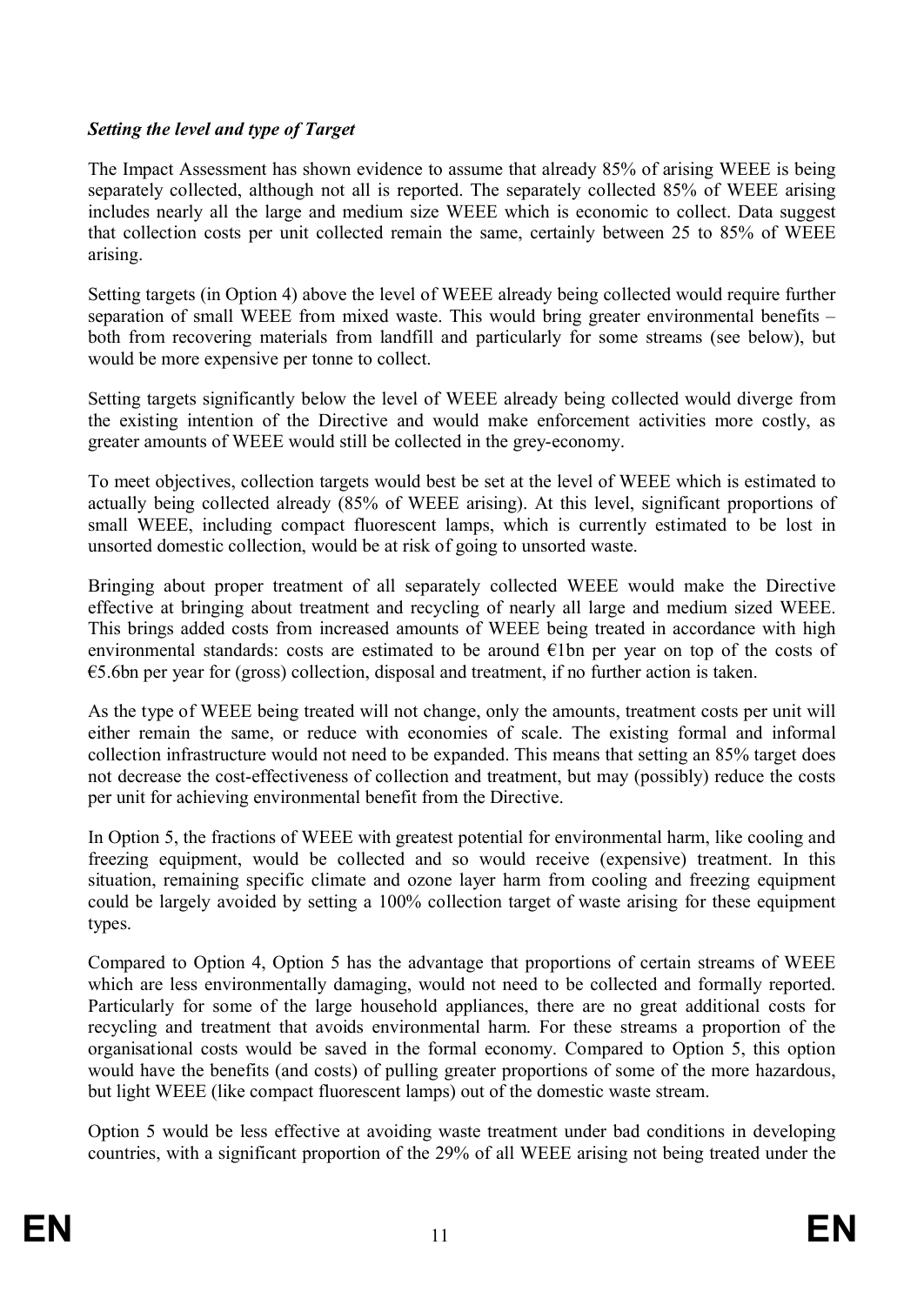collection target likely to go for illegal treatment. The illegal shipment of waste could be reduced through greater enforcement, but with a large proportion of WEEE outside producer targets, the grey trade in WEEE would be likely to be significant, making enforcement more costly and less effective than in Option 4.

Stakeholders, in general, rather linked the control on the hazardous substances in WEEE to sound treatment of the equipment than to an environmental weight based target. As concerns the level of the target, very few expressed a desired level. The recycling industries would welcome a rate of no less than 65% in function of amounts *put on the market*.

Both Options for target setting would include waste from EEE sold to businesses in the collection target. This was previously covered separately in the Directive from domestic consumer waste as it was historically already separately collected rather than going to landfill or illegal dumping. Now both are typically collected, including both streams into one target will avoid problems of freeriding from 'dual-use' waste having its treatment paid for by domestic consumers (see below).

### *Setting the Date for the Target to apply*

The Commission proposes to set the revised targets for the end of 2016.

One of the greatest environmental problems from improper treatment of WEEE in the grey market is the release of CFCs and HCFCs from fridges, with average monetized climate damage of the magnitude of  $\epsilon$ 1bn/yr in 2011 declining annually to lower levels by 2020 and very significant ozone-depletion effects. As these are only contained in cooling and freezing equipment sold before 2002, the number of CFC/HCFC fridges in WEEE is declining each year, and is expected to be small after 2020.

Therefore, different dates for the entry into force of targets will have significantly different effects on the climate and ozone depletion benefits realised by the revised Directive. Targets brought into force at the end of 2016 may save something around  $\epsilon$ 0.5bn in the first year declining to low levels by 2020, depending on the rate at which CFC/HCFC equipment comes back. Targets closer to 2011 would save  $\epsilon$ 1bn of climate damage annually, with intermediate years saving something inbetween.

So, in addition to targets coming into force in 2016, the Commission proposes to consider by 2012 the appropriateness of a separate target for cooling and freezing equipment, to drive proper treatment of all cooling and freezing equipment which is being separately collected (whether formally or informally).

The revised Directive may be adopted by Council and European Parliament in 2011 and then transposed into law in the Member States. With the collection infrastructure (including informal collection) already in place for cooling and freezing equipment, the change needed to properly treat all separately collected WEEE in line with the Directive is the addition of sufficient treatment capacity.

A suitable treatment plant normally takes around 1 year to build and bring to operation. Costs of installing new treatment capacity are not likely to reduce with greater time.

### *Incidence of Costs and Combining Targets with Greater Enforcement*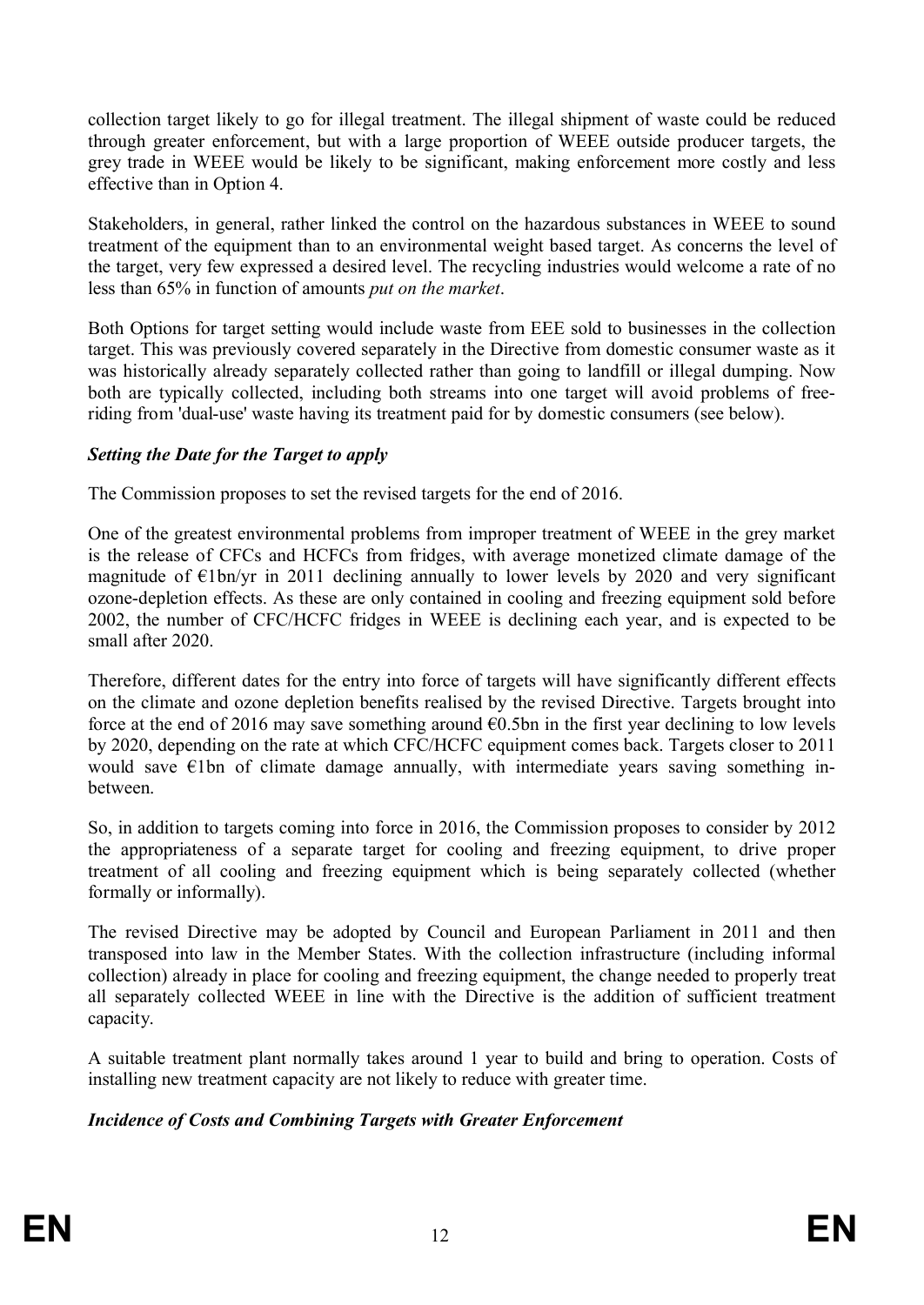Under Option 4, producers are expected to take steps to secure the WEEE needed to meet their obligation to treat all separately collected WEEE. This will incur costs, but these costs are estimated to be more than offset by the recycling value of the materials in the WEEE that they receive. For example, to divert WEEE from unauthorised treatment, the *maximum* cost a producer would need to offer would be around the value of the WEEE to the unauthorised recycler. This price is the profit that can be made from recycling the WEEE (under sub-standard conditions) - the material value in the WEEE minus the recycling cost.

Whilst the producer would pay this cost, they would then recover the (higher) material value of the WEEE from the recycling – and so are likely not to have any net costs from obtaining WEEE. In practice, it is likely that producers would be able to acquire substantial proportions of WEEE for less than the net material value: by receiving it directly from municipalities or distributors at less than market value. This value can be used towards the producers' other obligations.

Combining greater enforcement (Opts 2&3) with higher collection targets would increase the risks for unauthorised treatment, making that financially less attractive and helping producers secure WEEE with lower incentives. However, the enforcement activity would have a cost.

Option 4 includes harmonizing the requirement for producers to have financial responsibility for collection of WEEE from households. These collection costs would move costs estimated to be in the region of  $\epsilon$ 0.3bn/year from taxpayers to consumers– but are lower than the material value of the WEEE collected and passed on by public authorities, estimated at  $\epsilon$ 1bn. Harmonizing this requirement would avoid any possible distortions in the single market from national arrangements on financing which might favour domestic producers.

Producers would be responsible for paying the additional costs of proper treatment. (These represent revenues for treatment operators.) As EEE is a competitive market and all competing products would be equally affected, the costs paid by producers are assumed to be passed on to purchasers of new EEE in purchase prices. As the increases in purchase price from additional WEEE costs are likely to be very small (less than  $\epsilon$ 1) on a appliance costing  $\epsilon$ 150-450, sales of appliances are also not thought to be affected, with no reduction of the shareholder value of producers.

### *How to set Targets in tonnes*

Collection targets set as a % of WEEE arising also need to be determined in physical units for monitoring. Targets are currently set by reference to kg/inhabitant. For the EU15 Member States (who have a mainly saturated market for electronic goods) there is a stable relationship between the electronic goods put on the market in one year and the WEEE arising in that market in the following year (even though this is not the same equipment): levels of WEEE are about 80% of the EEE sold in the previous year.

A collection target of 85% of WEEE arising would be set as a target of about 65% of EEE sold in the previous year: (85% of 80% of EEE sold but allowing for a conservative estimate of the relationship between EEE and WEEE arising.

This approach has the disadvantage that, where the relationship between EEE put on the market and WEEE arising is not stable, there is greater uncertainty on the correlation between WEEE actually arising and the target. It can be assumed that the EU12 markets are less saturated and significantly less WEEE arises compared to the amounts bought, and the relationship is less stable. For this Impact Assessment it is assumed that this relation in the EU12 will be stabilised by 2020.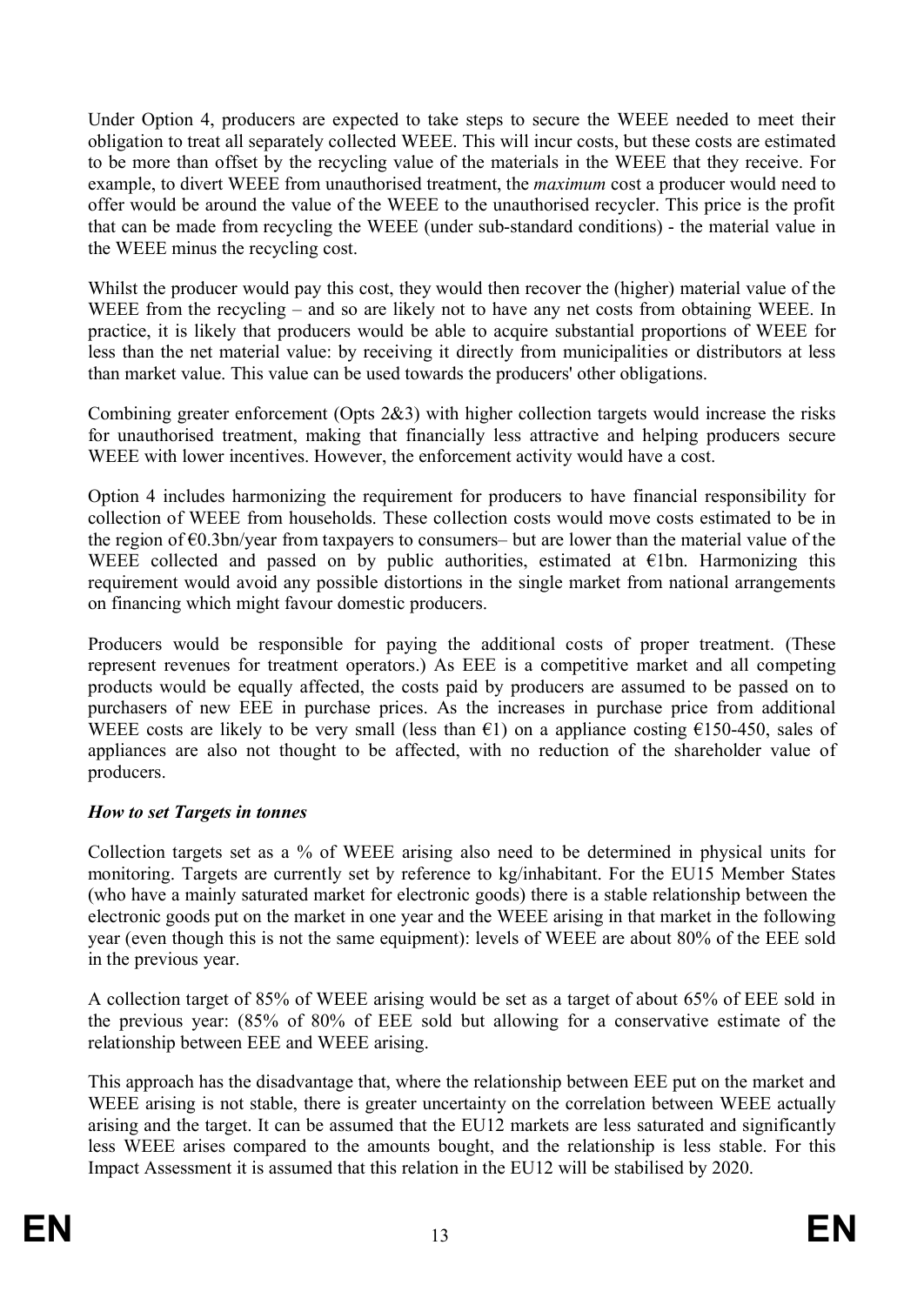In the stakeholder consultation there was rather support for this option, the option of a fixed target not being supported as it does not reflect enough the variations between Member States and is unresponsive to increases in WEEE volumes. Additionally, most stakeholders also expressed their support to keep the mandatory character of a collection target.

### **7. Comparison of Options to improve Efficiency**

### *Clarifying Scope and Categories*

Of the two options to provide greater clarity on the scope of and categorisation in the WEEE Directive, there is little difference between the impacts; both will provide greater legal precision on the scope and both would require publication of lists, either by Member States or the Commission of the products considered within the scope. Neither option would resolve any new uncertainties about new products which were not clearly inside or outside the scope.

If there was any support expressed for using lists to clarify the scope, then stakeholders supported the idea of having a positive and a negative list. Harmonising the scope under WEEE was supported rather than defining the scope under RoHS, however, this would require introducing a double legal basis in the WEEE Directive whereas a similar effect can be reached by referring to the scope in RoHS, already targeting harmonisation of scope.

The categorisation of certain categories of products as business waste would avoid problems of 'dual use' waste, when where business equipment very similar to consumer equipment (like IT equipment) enters domestic waste and its treatment paid for by producers of domestic equipment. This 'free-riding' would be likely to be more common if greater volumes WEEE were formally collected.

### *Cutting unnecessary administrative costs from Registration and Reporting*

Three options are considered to cut the unnecessary costs from duplication and differences in registration and reporting by producers. Either the introduction of an EU Clearing House or single EU register would certainly provide the functions required for cutting the unnecessary costs: the single EU register would do so at much greater cost to the European Commission (and so taxpayer) with some benefit from reduced costs of operations by Member States. Introduction of legal requirements for interoperability of Member State registers stands a good chance of achieving the same result for producers registration, avoids the need for extra resourcing for the European Commission, but is unlikely to provide services for reconciling flows of funding for treatment between schemes with actual cross-border treatment of WEEE.

### *Other changes*

Including reuse of whole appliances in the existing reuse/recycling target would entail environmental benefits at most likely no cost, as the flexibility on the most sustainable treatment operation (reuse or recycling) would remain. It would help avoiding that re-use is made unattractive by a need to meet higher recycling targets, even where it might be economically and socially more valuable.

Setting targets for medical equipment (cat. 8) equipment to the level of those for monitoring equipment (cat. 9) will have relatively small impacts: for some Medical Equipment (perhaps 10,000 tonnes/year) slightly greater shares of materials will be recovered.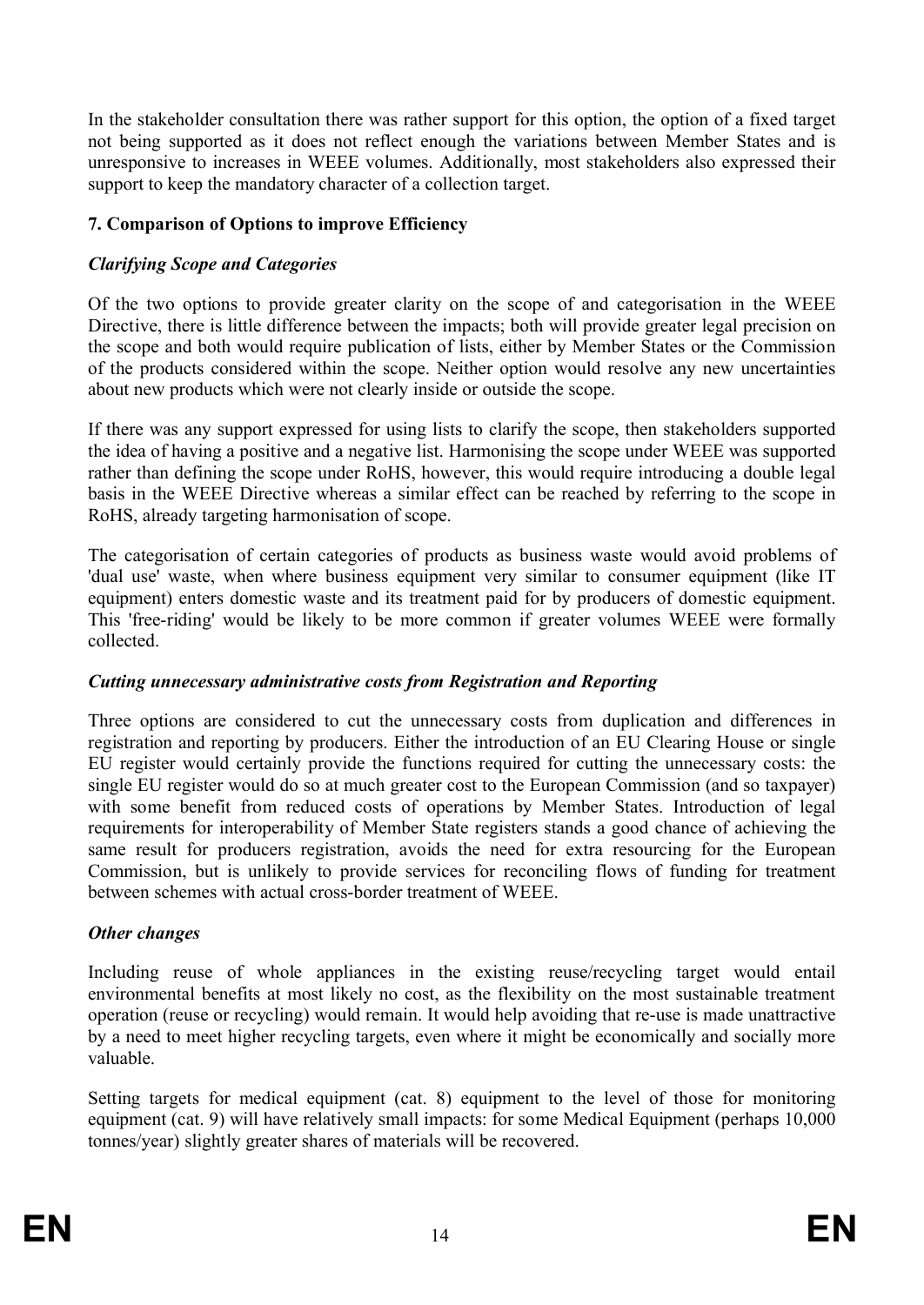### **8. The Recommended Set of Options and the Impacts**

The analysis in this IA recommends the adoption of a combination of options to improve the effectiveness and efficiency of achievement of the WEEE Directive's existing objectives. These options are described with the key impacts in the table below:

| <b>Recommended Policy Options</b>                                                                                                                                                       | Key impacts (compared to baseline)                                                                                                                                                                                                                                                                                       |  |  |
|-----------------------------------------------------------------------------------------------------------------------------------------------------------------------------------------|--------------------------------------------------------------------------------------------------------------------------------------------------------------------------------------------------------------------------------------------------------------------------------------------------------------------------|--|--|
| To Improve Effectiveness                                                                                                                                                                |                                                                                                                                                                                                                                                                                                                          |  |  |
| Set collection targets for producers at levels<br>close to the level of collection currently<br>being undertaken, include B2B waste in<br>those targets.                                | Additional treatment costs of $E1bn$ per<br>year, of which a significant but unknown<br>proportion are increased revenues for<br>EU treatment business.                                                                                                                                                                  |  |  |
|                                                                                                                                                                                         | These costs fall on producers who will<br>be able to pass these on to consumers                                                                                                                                                                                                                                          |  |  |
| Base these targets on levels of EEE put on<br>the market in the preceding year, at 65% of<br>EEE put on market for all Member States<br>(85% of WEEE arising)                           | Annual reduction of environmental harm<br>to the atmosphere (of magnitude $\epsilon$ 1bn<br>per yr) up to 2020, EU localities and to<br>workers in developing countries from                                                                                                                                             |  |  |
| Set minimum requirements for inspection<br>and enforcement by Member States, with<br>those requirements decided in Comitology                                                           | safer treatment of 4.3million tonnes of<br>WEEE.                                                                                                                                                                                                                                                                         |  |  |
| To improve efficiency                                                                                                                                                                   |                                                                                                                                                                                                                                                                                                                          |  |  |
| Define the scope of the Directive in the<br>RoHS Directive (based on Article 95 of<br>Treaty) and Require Member States to<br>publish the list of products within the<br>national scope | Increased, but not total, clarity on the scope of<br>products, with the possibility for Member<br>States to expand the scope in their territory.                                                                                                                                                                         |  |  |
| Require interoperability and data-transfer<br>between Member State producer registers                                                                                                   | Cuts<br>unnecessary costs<br>paid<br>by<br>$\qquad \qquad \blacksquare$<br>producers of $E66$ million a year,<br>by<br>allowing one registration for all EU<br>obligations,<br>with<br>harmonised<br>for<br>requirements<br>reporting<br>and<br>processes, of which SME's will have the<br>biggest proportional benefit. |  |  |
| Include reuse of whole appliances in the<br>target for recycling combined with reuse.                                                                                                   | Removes disincentives for re-use of products,<br>where that re-use is more economically valuable<br>than recycling                                                                                                                                                                                                       |  |  |
| Set targets for medical equipment (cat. 8)<br>equipment to the level of those for<br>monitoring equipment (cat. 9)                                                                      | Small: for some Medical Equipment (perhaps<br>10,000 tonnes/year slightly greater shares of<br>materials will be recovered.                                                                                                                                                                                              |  |  |

Compared to other possible options, this set of options: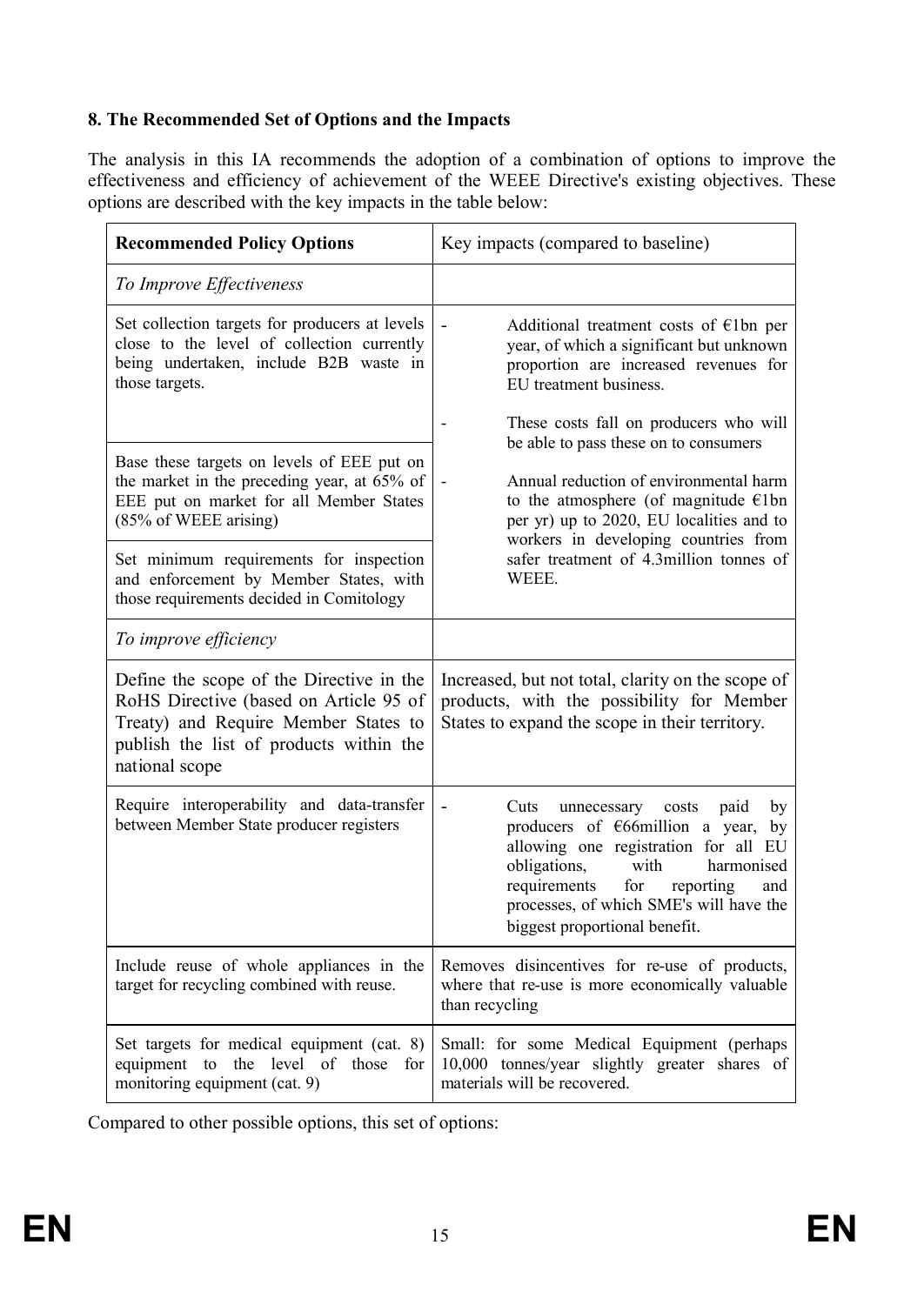- Is the most likely to stimulate proper treatment of all WEEE arising outside the domestic waste stream, but not impose extra collection costs on society and may improve the cost-effectiveness of the current Directive;
- Is expected to lead to additional benefits from innovation and exports, with greater investment in recycling technologies supporting technology firms in a fast growing export market where EU firms are often the global leaders, offering expansion of hightech jobs in this sector, in addition to reducing costs and opening new material markets;
- Is predicted to increase jobs further in the WEEE treatment and recovery sector in the  $E\overline{U}$  – these are frequently manual jobs available for lower skilled sectors of the workforce. Some stimulation of the reuse sector should also lead to more jobs for socially disadvantaged people and also to better access to cheaper second-hand consumer goods for the poorest sector of society.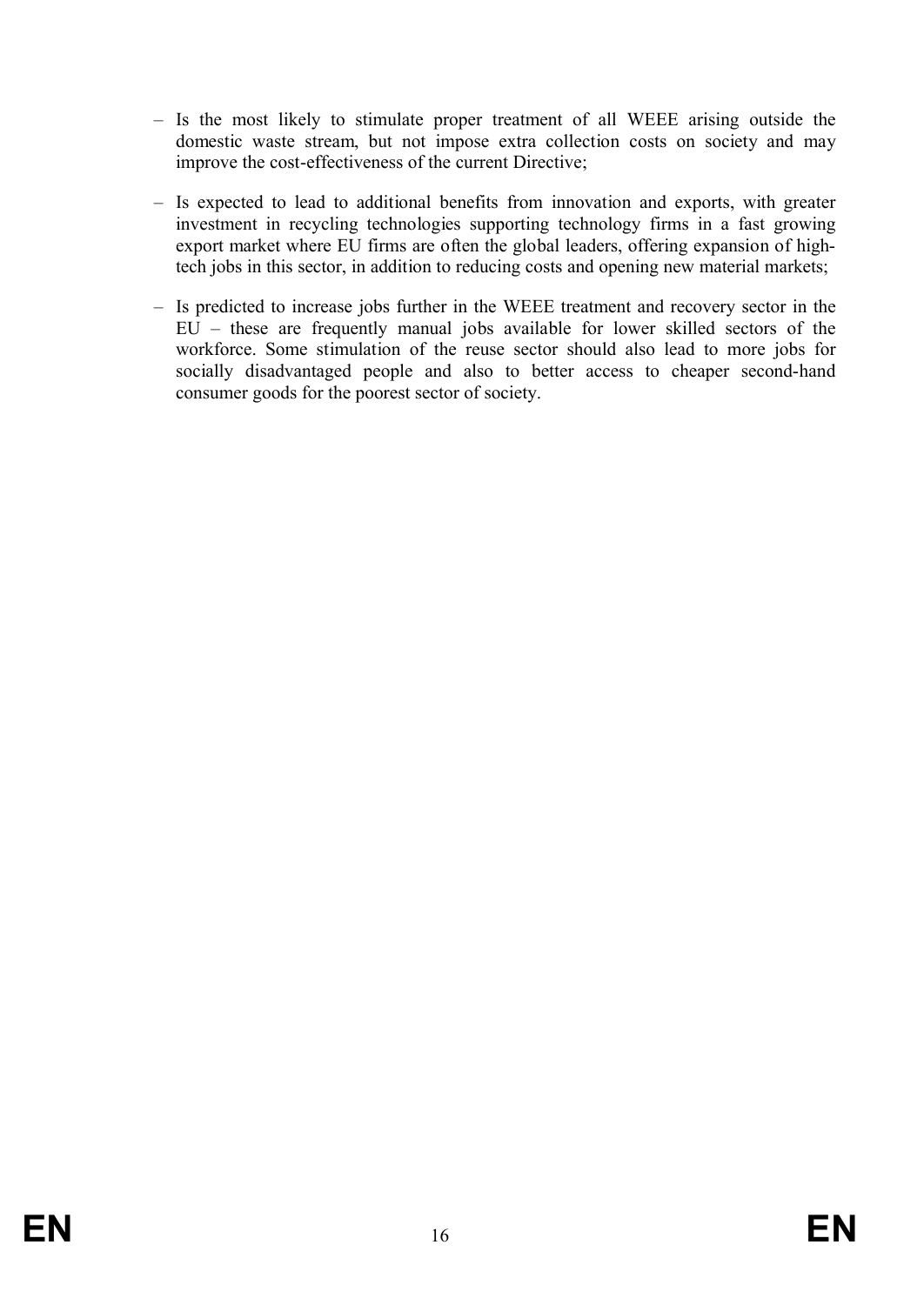#### **1. POLICY BACKGROUND, PROCEDURAL ISSUES AND CONSULTATION OF INTERESTED PARTIES**

#### **1.1. Policy background**

#### *1.1.1. General background*

Electric and electronic equipment (EEE) is a product group characterized by extreme diversity and increasingly fast innovation cycles. Its production supports one of the fastest growing domains of manufacturing industry in the world. Currently, in the European Union (EU) alone an estimated 10.3 million tonnes of are sold annually, the biggest share by weight of which are large household appliances and IT and telecommunication equipment.

As the market continues to expand and also as innovation cycles become shorter and the replacement of equipment accelerates, one result is that waste electrical and electronic equipment (WEEE) is considered the fastest growing waste stream in the EU.

Currently, each year, each person in the EU 15 Member States discards an average of 14- 24 kg of WEEE and for the 12 new Member States, the average discards are estimated to be 6-12 kg per inhabitant each year. WEEE arising each year is estimated to total 8,3 to 9,1 million tonnes per year in 2005, and is expected to grow to 12,3 million tonnes by 2020.

The WEEE arising now are products which have been put on the market (POM) in preceding years, with the average lifetime of products varying greatly, from mobile phones (2 years) to refrigerators (around 15 years).

WEEE is a complex waste stream of different materials and components, including several hazardous substances that can be released into the environment and damage human health if not treated appropriately. Potential risks for the environmental and human health are further increased by sub-standard recycling/recovery operations in developing countries, driven by a rising demand for raw materials and often supplied by illegal shipments of  $WEEE<sup>2</sup>$ .

These risks can be significantly reduced by sound management of WEEE. Elements of sound management include: separating WEEE from other waste to facilitate targeted and technically adequate treatment, applying treatment standards that minimize the release of harmful substances and recovering as much as feasible of materials and energy embodied in the waste. These measures can be complemented by innovative design of EEE. This can help to avoid to the extent possible the use of substances, in particular of hazardous substances, reduce possible exposure of workers and consumers, and favour the efficient dismantling and sorting of waste.

<sup>&</sup>lt;sup>2</sup> Environment and human health concerns in the processing of electrical and electronic waste, Greenpeace Research Laboratories, University of Exeter, Technical note 04/2006, May 2006; "High-Tech Trash" by C.Caroll, National Geographic, published January 2008; The recycling and disposal of electrical and electronic waste in China – legislative and market responses, Environmental Impact Assessment review 25 (2005), p.461, 462; Heavy metals concentrations of surface dust from e-waste recycling and its human Health implications in Southeast China, Anna W.Leung et al, January 2008.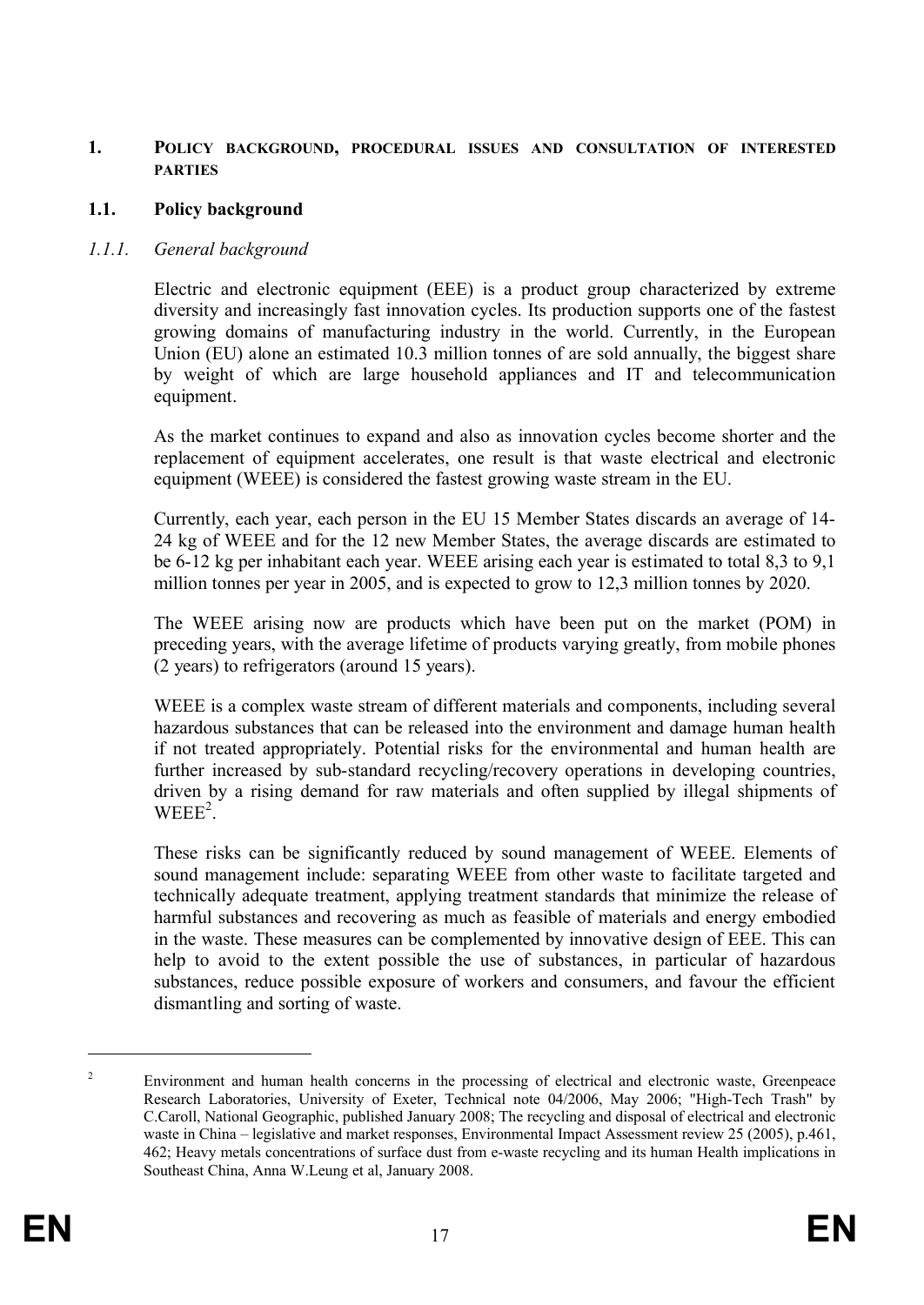In principle, such an approach offers opportunities for the waste management sector, equipment manufacturers and producers of EEE (first mover advantage). However, historically market forces alone have not been strong enough to promote significant improvements to the management of WEEE – as recently as the 1990s more than 90% of WEEE was still landfilled, incinerated or recovered without pre-treatment. Some of the main reasons seem to include:

- · Hazardous substances are often the cheapest technical solutions in the short term;
- · Environmental recycling or disposal of WEEE brings extra financial costs with the benefits accruing to society;
- Low prices for raw materials in previous decades discouraged investment in collection and recycling infrastructure and development of recycling technology. Even the present raw materials prices enable profitable operations in the EU for only few waste materials and fears of cyclical price changes keep holding back investment.

In reaction to this, in the late 1990s several Member States introduced national laws to address environmental concerns related to the management of WEEE. In 2000, the Commission proposed<sup>3</sup> EU legislation in this field, in response to rapidly growing amounts of WEEE and associated possible environmental and health problems, and to approximate product-related legislation across Member States. As a result, the WEEE<sup>4</sup> and RoHS<sup>5</sup> Directives were adopted in 2003.

#### *1.1.2. Objectives and rationale of the WEEE and RoHS Directives*

The WEEE Directive aims to prevent WEEE, and where this is not possible to recycle and recover it to reduce its disposal and to reduce the negative environmental impacts of WEEE through proper treatment of collected WEEE.

It requires Member States to ensure that collection and treatment schemes are set up and sets minimum collection targets to increase separate collection and also makes producers<sup>6</sup> responsible for the financing of the WEEE management. The Directive thus enables market mechanisms and financial incentives in favour of efficient collection, treatment and "design for recycling".

The RoHS Directive, passed into law at the same time, prohibits the use of certain hazardous substances in domestically produced or imported EEE, approximating national legislation across Member States to ensure the free movement of goods. Its environmental objective is to protect humans and the environment against the release of these substances and to facilitate recycling and recovery of materials from WEEE. While establishing binding minimum requirements for all producers, it enables competitive advantages for

 $\frac{3}{4}$  COM(2000) 347 final

 $^{4}$  OJ L 37, 13.2.2003, p.24

<sup>5</sup> Directive on the restriction of the use of hazardous substances in electrical and electronic equipment (RoHS), OJ L 37, 13.2.2003, p.19

<sup>6</sup> "Producers" are manufacturers of EEE in the EU, resellers under their own brand as well as first-time importers of EEE into the EU.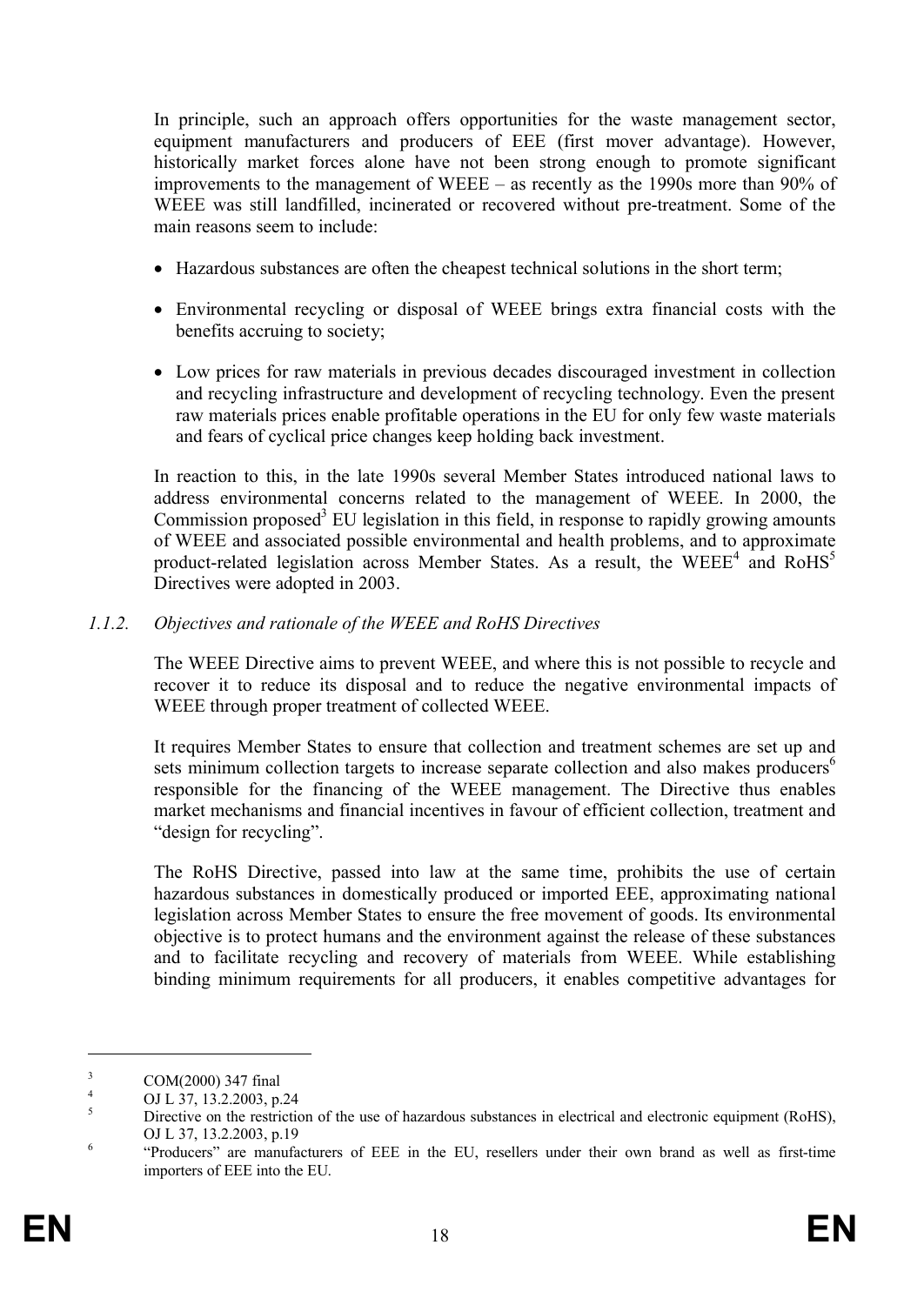innovative products and technologies that can comply with the substance ban more efficiently.

Recent research (see ) has confirmed the need for these Directives in view of environmental protection. For example, the total prevented global warming potential by properly treating waste fridges containing chlorofluorocarbons (CFCs) is more than 2000  $kg CO<sub>2</sub>$  equivalent per fridge. Energy savings from recycling metals and plastics contained in WEEE rather than losing them to landfill is significant, for example: recycled copper requires 85% less energy and recycled steel requires 74% less energy than the extraction and refining of virgin materials.

| <b>Material</b>           | Aluminium Copper |    | Iron & Steel | Lead | Zinc | Paper | <b>Plastics</b> |
|---------------------------|------------------|----|--------------|------|------|-------|-----------------|
| Energy<br>savings $(\% )$ | 95               | 85 | 74           | 65   | 60   | 64    | >80             |



#### *1.1.3. Experience with implementing the Directives*

Both Directives had to be transposed by the Member States by 13 August 2004. By 13 August 2005, collection and treatment systems needed to be in place and producers of electrical and electronic equipment needed to start providing for their financing. The collection and recovery targets needed to be achieved by 31 December 2006 and the substance ban entered into force on 1 July 2006. Practical experience with implementing the Directives is therefore still building up but the following results have already been achieved:

- 140 take-back schemes enable nearly 500 million Europeans to return their WEEE free of charge.
- Compared to the 1990s, since 2005 about 2 million tonnes of WEEE in the EU have yearly been diverted from disposal without any pre-treatment, by selective collection followed by treatment operations.
- The RoHS Directive has resulted in reducing the quantities of the banned substances being disposed of and potentially released into the environment by 89800 tonnes of lead, 4300 tonnes of cadmium, 537 tonnes of hexavalent chromium, 22 tonnes of mercury and  $12600$  tonnes of Octa-BDE per year<sup>7</sup>.
- Significant investments were made in treatment facilities (new facilities in the EU-15 plus new treatment facilities serving several new Member States at the same time) and the WEEE recycling business increased to a multi billion industry, employing several ten thousands of persons.
- More than 39,500 producers have registered and assume their financial producer responsibility obligations.

<sup>7</sup> Arcadis/Ecolas & RPA 2008, table 4.55.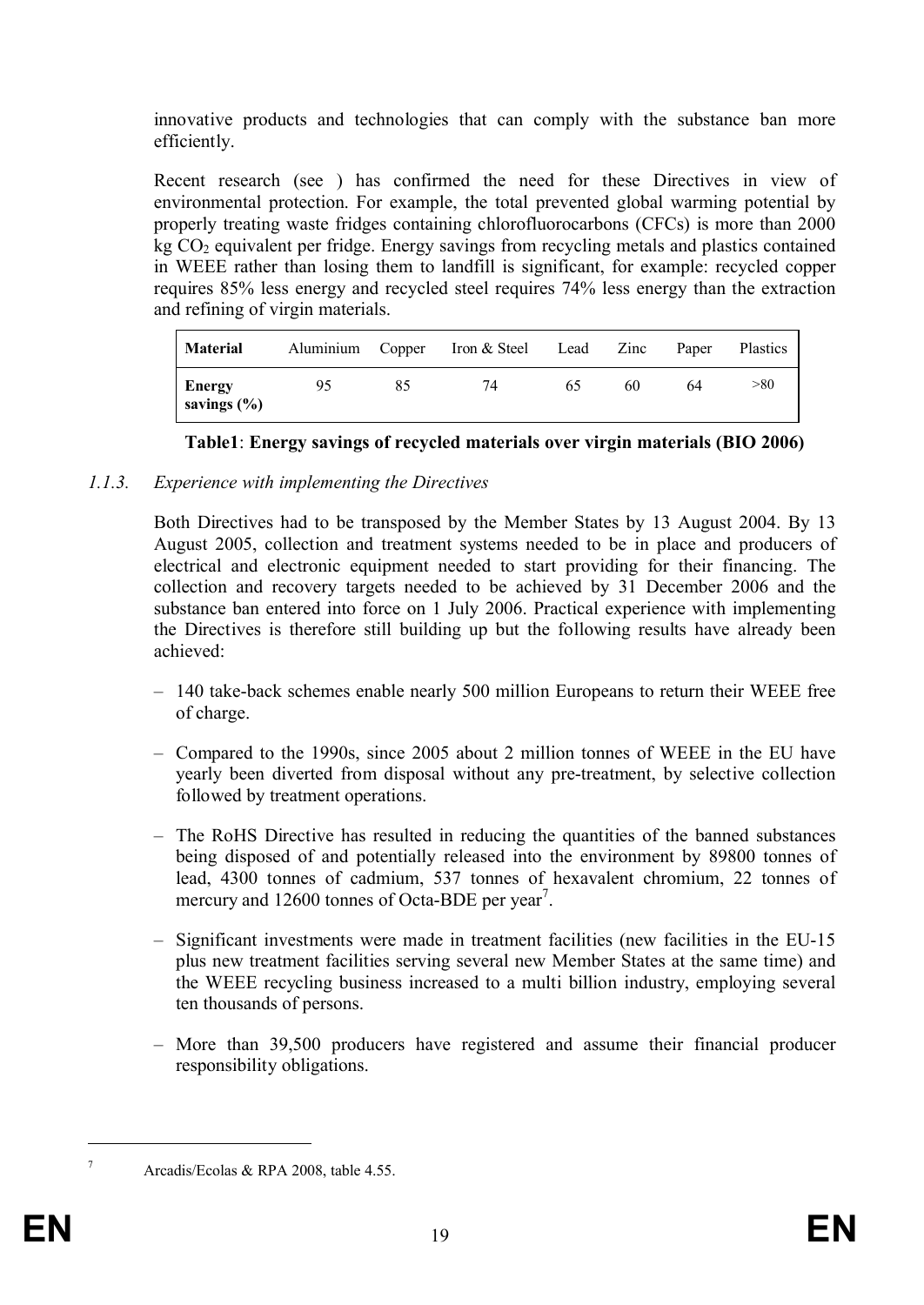- So far, no reduction in purchasing of EEE has been reported as a result of WEEE implementation.
- *1.1.4. Review*

There is now sufficient experience and knowledge to assess the operation of the Directives to tackle the areas where their objectives are not being met or where meeting those objectives could be achieved more efficiently.

The Directives themselves call for a review of certain provisions, notably the collection and recycling targets for 2008 and under RoHS; the list of substances banned, and the list of equipment covered by the substance ban.<sup>8</sup>

The review of the Directives forms part of the Commission's simplification strategy<sup>9</sup>, which should contribute to better achievement of the Directive's objectives, for example through improving implementation and enforcement of the Directives at national level and the elimination of unnecessary administrative burden.

### **1.2. Expertise and information**

This report is mainly, but not exclusively, based on the information gathered from stakeholders, either through direct consultation or in the context of a set of studies commissioned by the European Commission. The main studies carried out by the European Commission between 2005 and 2007 in the context of the WEEE review are described in Annex 1. Over recent years a cumulative budget of about  $\epsilon$  540.000 was allocated to this data collection process, including the research studies and the data information gathering exercise.

#### *1.2.1. Implementation Assessment*

A research study to generate full understanding of implementation of the WEEE Directive by the Member States and to obtain feedback on potential areas for revision was carried out and resulted in a report conducted in 2005 [see also Annex 1].

### *1.2.2. Data gathering exercise*

Stakeholders were given the opportunity to provide information at an early stage in the review upon which the succeeding steps in the review process could be based. During an 8 weeks period from June to August 2006, stakeholders were requested to submit information related to a wide range of issues among other, both public and private sector statistics, information on operations, costs and benefits, scientific and technical information on the issues as listed in http://ec.europa.eu/environment/waste/weee/pdf/info\_gath\_ex.pdf.

Three major objectives of this project were 1) to gather relevant information in existing documents, 2) to make them available in a user-friendly manner, and 3) to identify significant data gaps, and to contact stakeholders for filling these gaps.

<sup>8</sup> See Articles 4(3) and 6 of the RoHS Directive and Articles 5(5), 7 (4) and 17 (5) of the WEEE Directive. 9 COM (2005) 535 final

http://europa.eu.int/comm/enterprise/regulation/better\_regulation/simplification.htm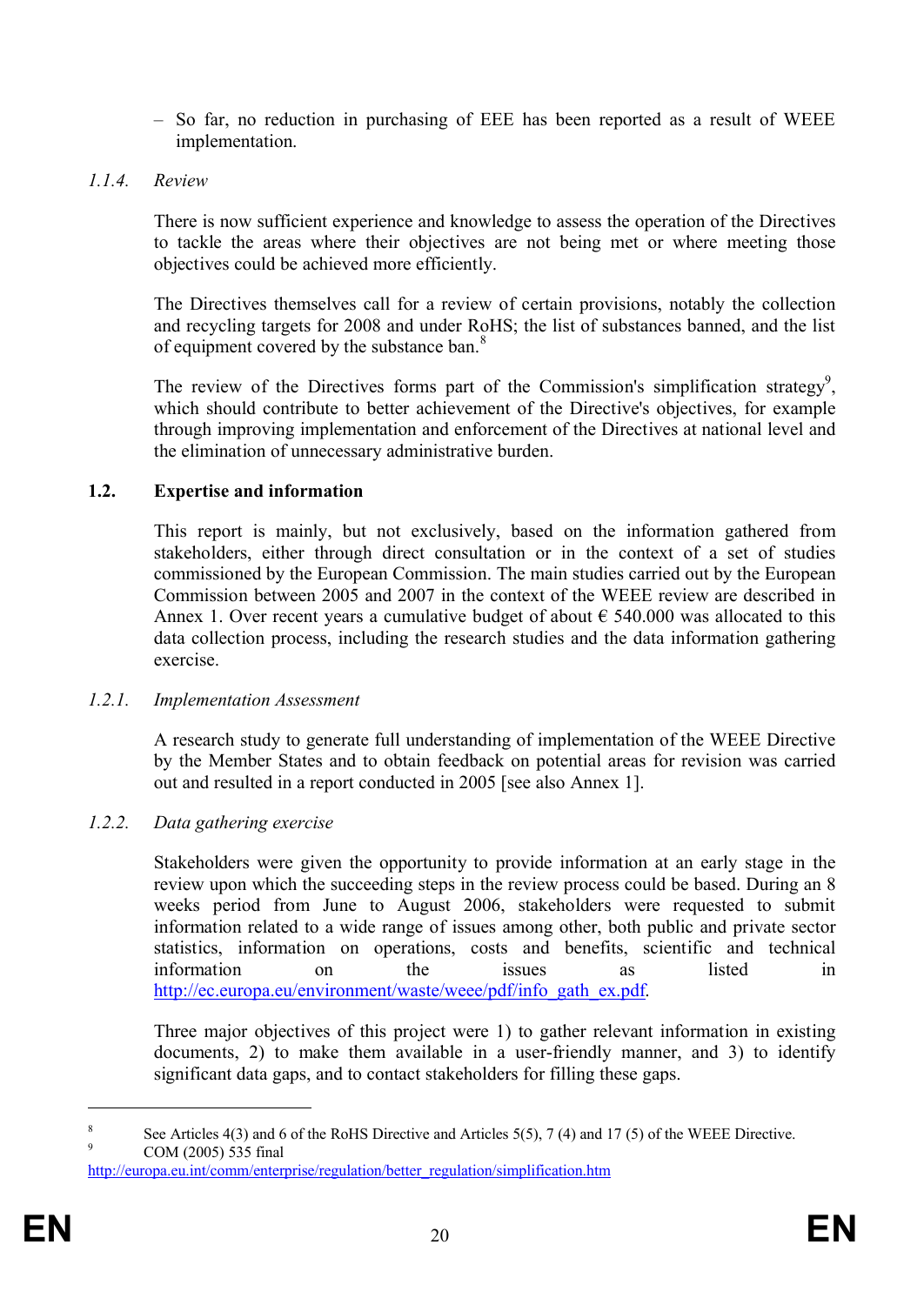A synthesis report was prepared and made available for the contractors of the research studies and for the general public in the CIRCA page http://circa.europa.eu/Public/irc/env/weee\_2008/library. More information about this exercise can be found in Annex 1.

#### *1.2.3. Research studies*

Studies were carried out by the United Nations University (hereafter referred to as UNU), Ökopol and Ecolas with subcontractors [details in Annex 1 and bibliography].

It has to be noted that detailed information on some of the subjects covered by the studies, in particular with regard to quantitative data on environmental impacts and costs, could not always be obtained. In such cases the analysis was focused on the more qualitative aspects of the options considered.

#### *1.2.4. Compliance check studies*

The Commission services have performed studies for checking the conformity of the implementation of the Directive in the Member States.

As a result, infringement proceedings have been opened against Member States and additional cases may be opened in the coming months should the Commission identify lack of transposition of some provisions or incorrect transposition.

A substantial number of cases relates to the adoption by Member States of a definition of producer of electrical and electronic equipment based on the national market rather than using a European definition of producers.

#### *1.2.5. Reporting from Member States on implementation*

A considerable amount of experience has also been gained and exchanged with the Member States during the meetings of the Committee for the Adaptation to Scientific and Technical progress<sup>10</sup> (TAC) since the adoption of the WEEE Directive at the beginning of 2003. In addition, Member States had to report to the European Commission for the first time on the implementation on the basis of Commission Decision  $2005/249/EC^{11}$  that lays down the questionnaire for reporting covering the period from 2004 to 2006, in September 2007. The deadline for setting up systems allowing final holders and distributors to return WEEE from private households free of charge being 13 August 2005, the analysis of implementation is therefore based on recent experiences.

A second reporting obligation for the Member States concerns the reporting of information on the quantities and categories of electrical and electronic equipment put on their market, collected through all routes, reused, recycled and recovered within the Member States, and

<sup>&</sup>lt;sup>10</sup> Article 14 to the WEEE Directive  $\frac{11}{2004/240 \text{F}}$ 

<sup>11</sup> 2004/249/EC: Commission Decision of 11 March 2004 concerning a questionnaire for Member States reports on the implementation of Directive 2002/96/EC of the European Parliament and of the Council on waste electrical and electronic equipment (WEEE), OJ L 78, 16.3.2004, p.56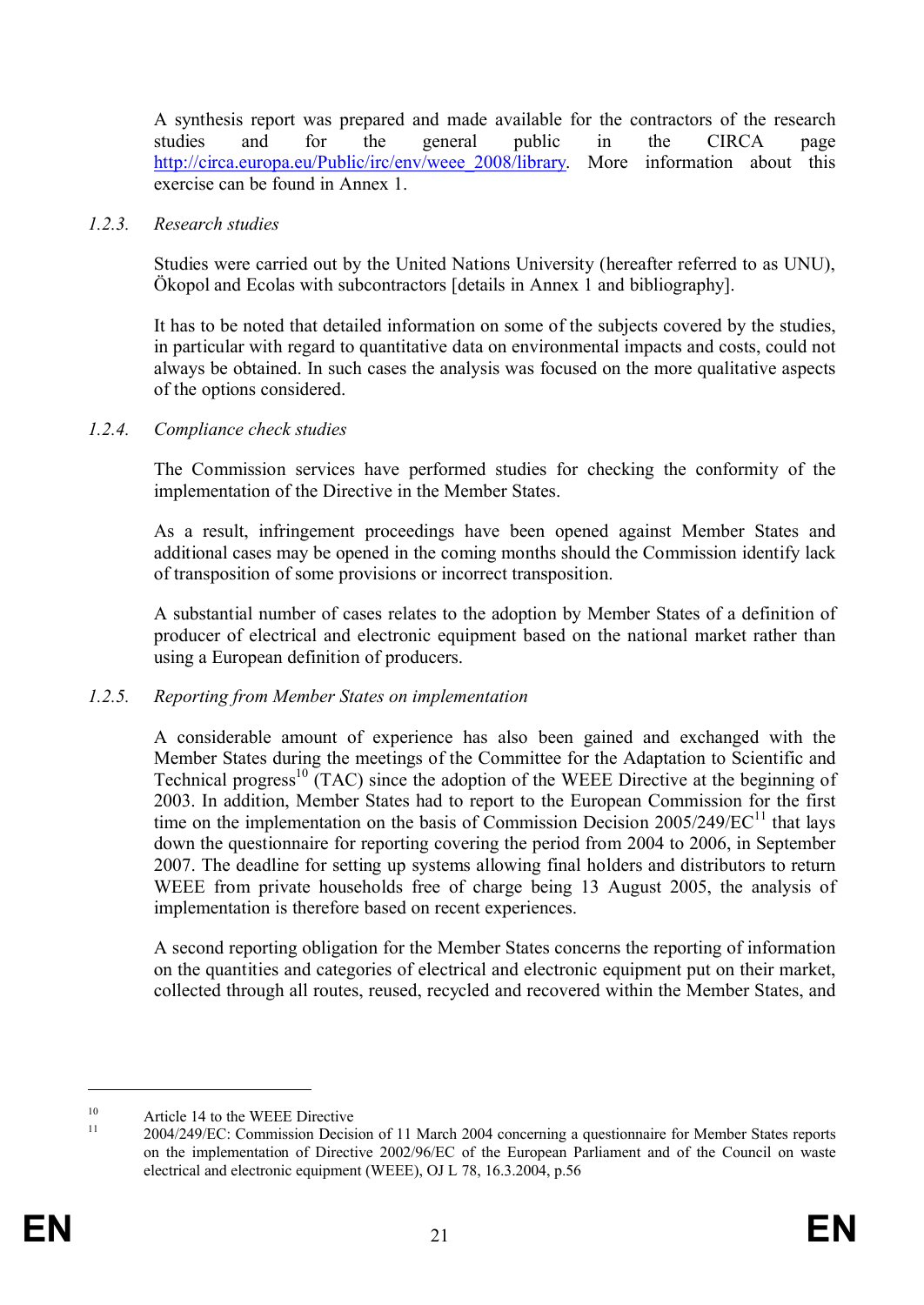on collected waste exported, by weight or, if this is not possible, by numbers<sup>12</sup>. The first reporting deadline is July 2008. The Commission has received at the end of August 2008 reports from 13 Member States. These reports confirm the data provided by the studies carried out for the WEEE review.

#### *1.2.6. Study on administrative burden*

A study on administrative burden from legislation, including the WEEE Directive is ongoing. In its  $1<sup>st</sup>$  and  $2<sup>nd</sup>$  module, information obligations stemming from EU legislation and from national implementation respectively are mapped. The next modules will do field measurement on the identified information obligations out of which recommendations and proposals will be developed for reducing administrative burden.

#### *1.2.7. Other sources*

The European Economic and Social Committee (EESC) is preparing the adoption of an own-initiative opinion on the management of WEEE. The Section of Agriculture, Rural Development and the Environment, which was responsible for preparing the committee's work on the subject, will present a draft opinion for vote at the plenary session to be held later this year. Preparatory documents can be found at the EESC register under reference NAT/389

http://www.toad.eesc.europa.eu/EESCWIPListing.aspx?folder=NAT&WipLang=EN

#### **1.3. Direct Consultation**

This impact assessment is based on an extensive consultation of stakeholders and collection of data, information and views.

Throughout the process a continuous information exchange with stakeholders was carried out. In order to have Member States, producers, collection schemes, national registers, industry, NGO's and other stakeholders participating in the review process, an on-line public stakeholder consultation on possible options for change was organised from 11 April 2008 until 5 June 2008.

The consultation document is made available on the webpage: http://circa.europa.eu/Public/irc/env/weee\_2008\_review/library. Stakeholders were expected to provide opinions supported by detailed evidence on the economic, social and environmental impacts of the policy options. In particular any additional quantitative data, studies and evaluations were welcomed to allow analysing the full costs and benefits of potential changes in the operation of the Directive.

An electronic functional mailbox for receiving opinions and information on the WEEE review was created. The opinions and information received from stakeholders – unless requested otherwise – are made available on the same web-site under "stakeholder opinions". This allows stakeholders to see which pieces of information have already been provided and to read others opinions.

<sup>&</sup>lt;sup>12</sup> 2005/369/EC: Commission Decision of 3 May 2005 laying down rules for monitoring compliance of Member States and establishing data formats for the purposes of Directive 2002/96/EC of the European Parliament and of the Council on waste electrical and electronic equipment, OJ L 119, 11.5.2005, p.13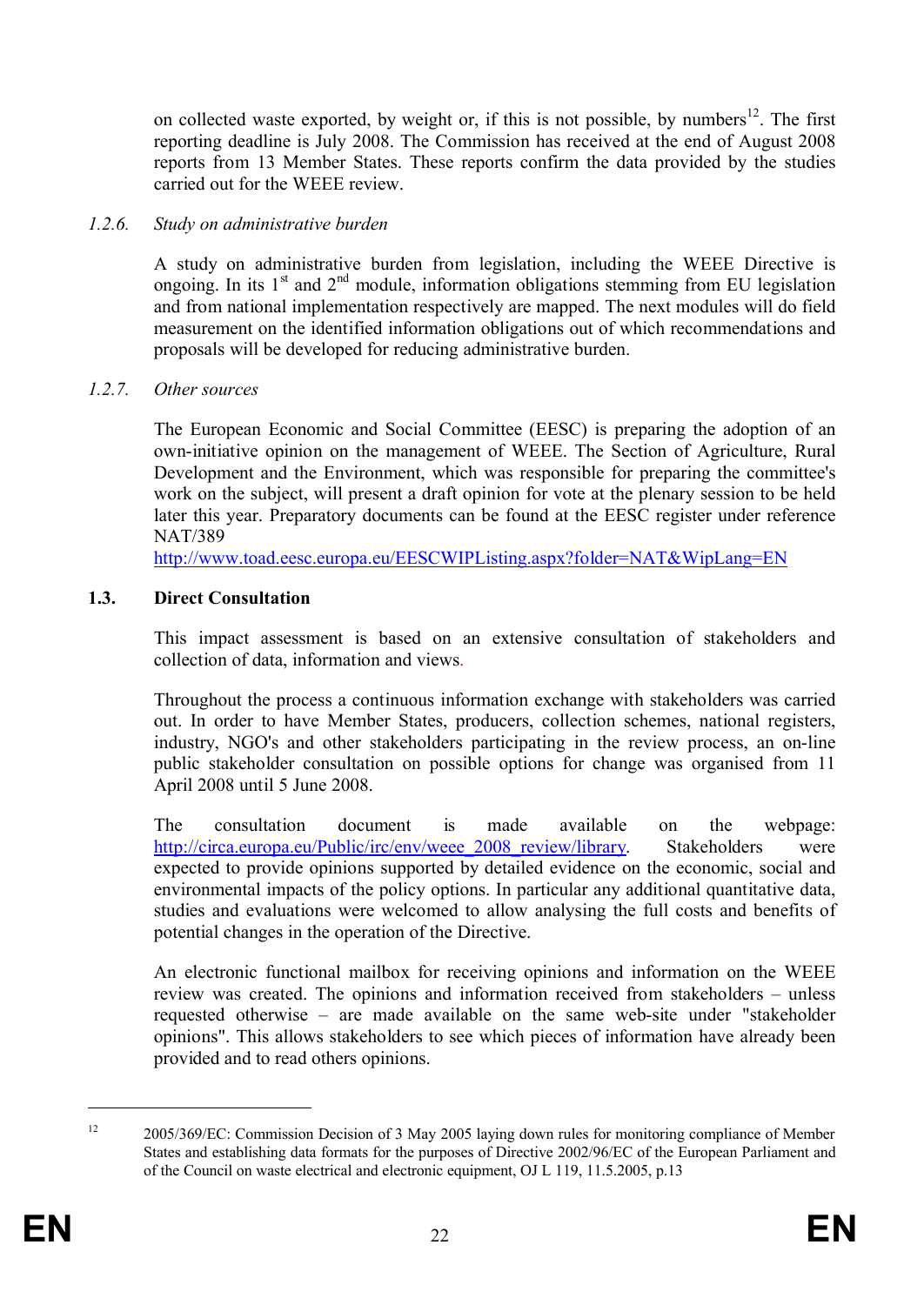Summarised per group of stakeholders, following opinions were raised:

- Member States expressed various views, mainly linked to implementation issues related to their national level;
- · Producers and producer associations clearly expressed the need for more harmonisation, in particular on the registration and reporting requirements and were supporting an obligatory "give back" by collection points to producers as not all WEEE collected separately is returning to the schemes set up by them;
- · Municipalities and their associations did not support the obligatory "give back" and like to see a financing of the full collection costs by producers; they are supporting the reuse of goods and clearer standards for the treatment of WEEE;
- The retail sector stressed the need for clarifying the scope and the producer definition and hence the responsibilities linked to producers;
- The reuse sector is clearly in favour of a target for reuse to make reuse activities more visible and at the same time of measures improving quality (early selection, reuse criteria, treatment standards);
- Treatment operators support a mandatory collection target expressed in a percentage of quantities put on the market and in particular a high target for equipment with a high environmental weight; they also support the development of treatment standards and more accreditation and monitoring within the waste chain; finally, they call for keeping the current recycling and recovery targets;
- Environmental NGO's support higher collection rates, expressed in amounts put on the market, higher recovery/recycling targets and a target for reuse. They call for the proper implementation of producer responsibility and an overall better implementation of the Directive in the Member States.

A full summary of the results of the consultation and an overview of the stakeholders who contributed can be found at the same web-site under "stakeholder opinions summary".

In addition, Small and Medium Sized Enterprises (SMEs) were consulted. An 'SME Panel' was held at the end of 2006 to use the knowledge of the experiences, difficulties and costs encountered by small and medium sized businesses whilst implementing the WEEE Directive. A questionnaire was addressed to specific SMEs defined as, or acting as producer, importer or distributor under the WEEE Directive and to SMEs acting as treatment operators, collectors and retailers. In total, 456 SMEs have given input into the panel, in many cases with the help of the European Information Centres who then summarised it in national reports.

The data obtained from this panel were transferred in aggregated form to the contractors for reasons of confidentiality of the individual SME. The data provided a good idea on experiences and concerns of SMEs which are often different to those of larger (multinational) companies.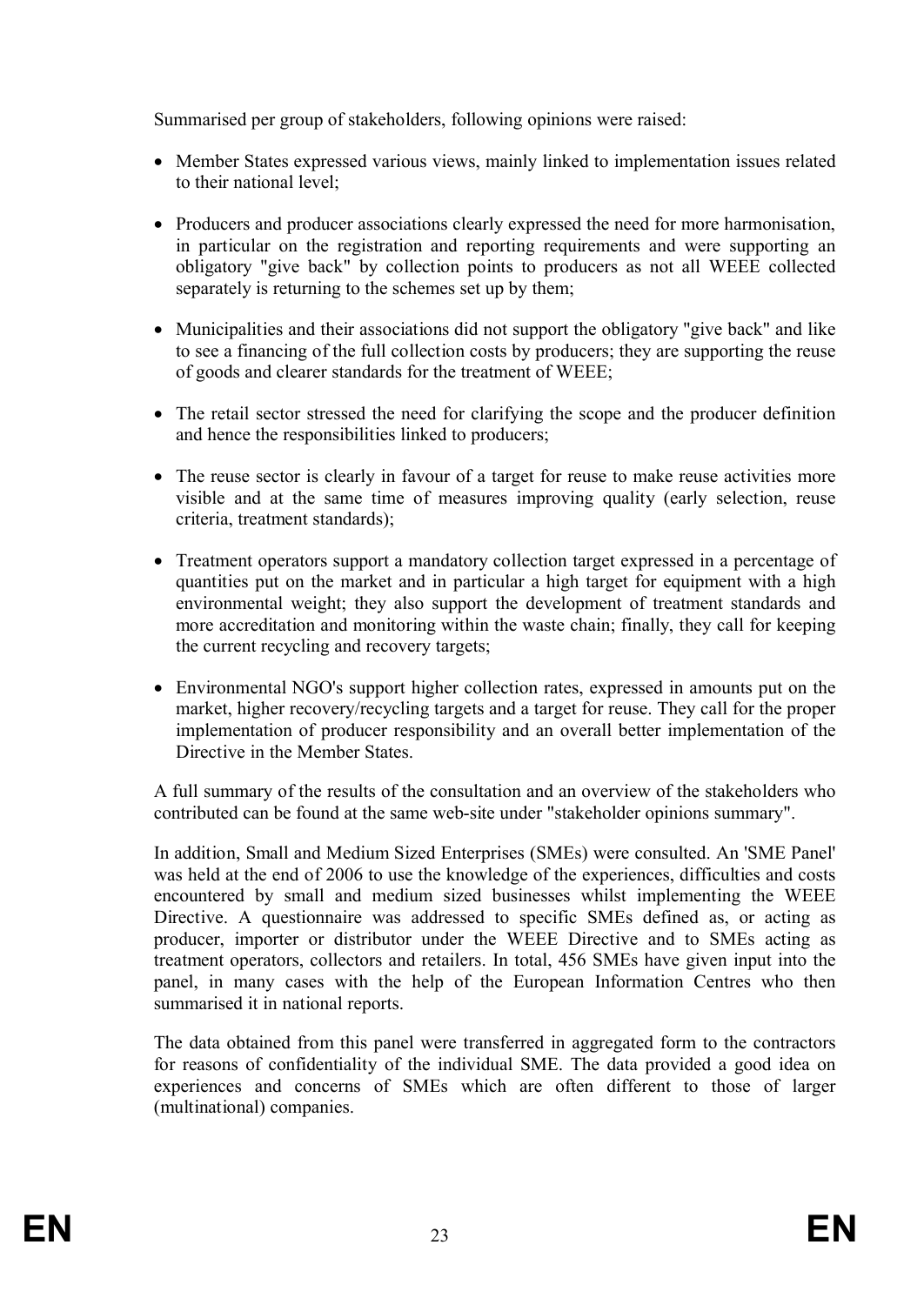Illustration on the extent of the consultation process: 19 meetings of the Committee for the Adaptation to Scientific and Technical progress since adoption of the WEEE Directive, 118 reference documents placed on the open CIRCA website, 1 expert workshop, 1 SME panel, 26 national implementation reports and about 170 opinions, including additional information received as part of the public consultation.

In the light of the above, the stakeholder consultation in the review process has been carried out according to the European Commission's general principles and minimum standards for consultation<sup>13</sup>.

Furthermore, a European Commission's inter-service group including all the relevant services<sup>14</sup> was set up in order to ensure the necessary internal co-ordination throughout the review process.

Finally, on 7 July 2008, the Impact Assessment Board adopted an opinion on the draft version of the Impact Assessment. All recommendations for improvements have been incorporated into the current impact assessment, in particular,

- · A robust **baseline scenario** has been included in the main text, including estimates of the amount of WEEE arising annually and estimates on their treatment routes and costs. On the basis of this refocused **problem definition**, the sections on objectives and options have been restructured;
- · A discussion of **options discarded at an early stage** together with an explanation of the corresponding reasons has been added in an Annex to the report;
- · The analysis of a possible new approach to the **collection target** has been strengthened and a desired level has been indicated;
- · The **analysis of impacts**, including social impacts, has been deepened;
- · The **administrative burden** assessment has been deepened and refined in an Annex to the report, noticing data provided by new studies and following the favourable assessment by the High Level Group of Independent Stakeholders on Administrative Burden of 18 September 2008;
- · The views expressed by **stakeholders**, in particular during the public consultation, are more consistently reflected throughout the text.
- Finally, a lot of information that was previously contained in various Annexes has been integrated in the main text for **easier reference**.

 $^{13}$  COM(2002) 704 final

<sup>14</sup> The inter-service group is composed of representatives from the Secretariat General, the Legal Service, DG ENV, ENTR, TREN, RTD, JRC, TRADE, INFSO and SANCO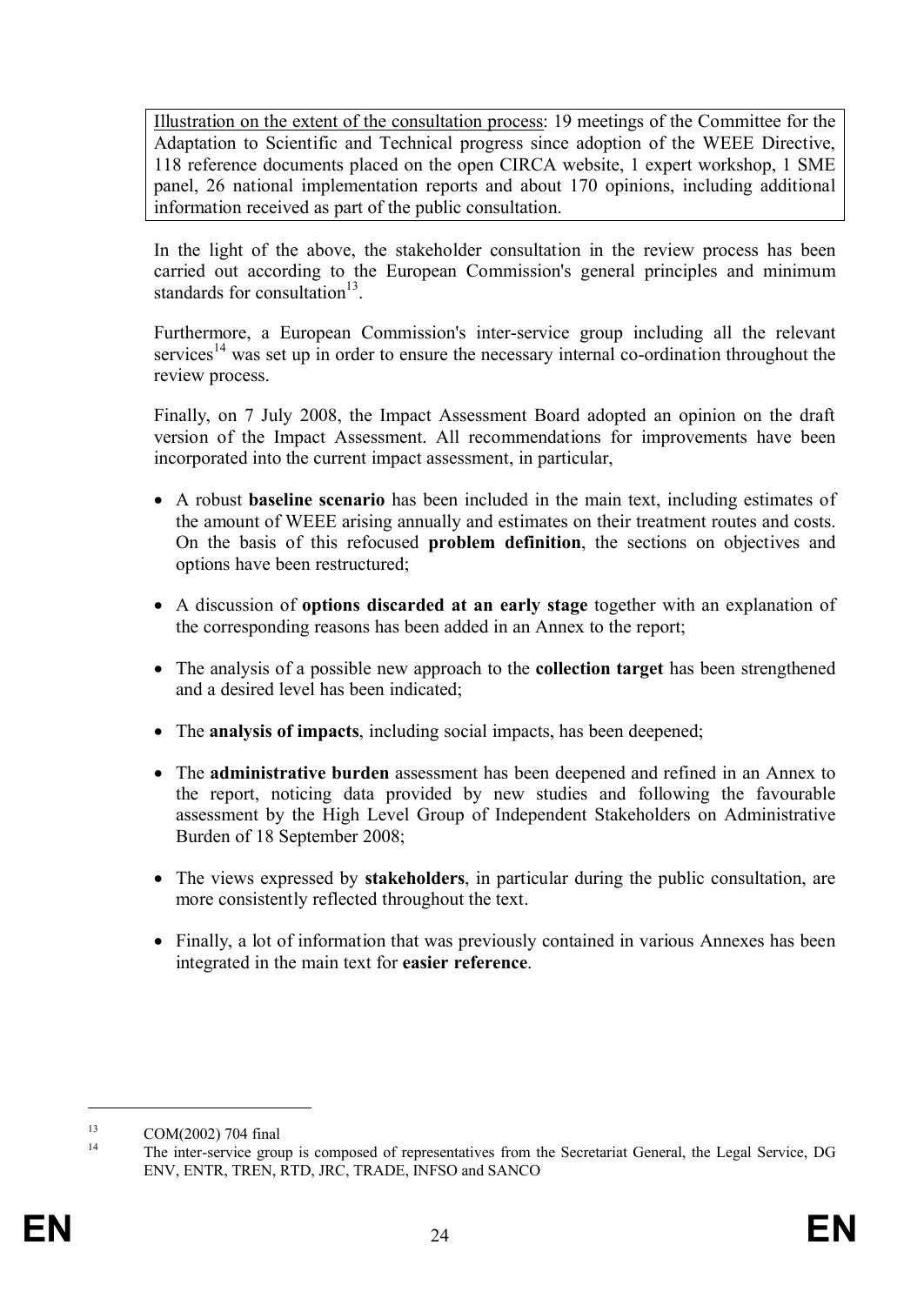### **2. PROBLEM DEFINITION**

### **2.1. Introduction to the problem and who is affected**

### *2.1.1. Introduction to the problem*

EEE contains numerous substances that can harm human health and the environment if the equipment is designed inappropriately or treated inappropriately either during use or when discarded. Annual volumes of waste from EEE (WEEE) in the EU continue to grow rapidly [see 1.1.1].

The WEEE Directive has been adopted to reduce these risks by establishing requirements to ensure the collection and environmentally sound treatment of WEEE. It complements the RoHS Directive which prohibits the use of certain hazardous substances in EEEs. Sound management of WEEE reduces release of environmentally damaging substances, saves material resources and reduces energy use. The WEEE Directive should have been implemented at national level less than two years ago.

However:

- Only one third of the annual WEEE arising appears to be collected, treated and reported according to the WEEE legislation; illegal trade in WEEE to third countries is widespread, despite rules on waste shipment and illegal dumping is still widespread in the EU.
- Improper or substandard treatment of WEEE results in environmental damage and increased health risks, in the EU and particularly in third countries. Material resources, potentially available to replace raw materials, are lost where the best economic options for recovery of those materials are not used.
- Experience with the first years of implementation of the WEEE Directive has indicated unnecessary costs arising from the operation of the Directive, which make achievement of the Directive's objectives less efficient and the Directive less effective. These technical, legal and administrative problems affect market actors and administrations, including distortion of competition and unnecessary administrative burden.
- These costs are partly driven by diverging implementation of certain provision of the current WEEE Directive such as the scope of the Directive, and producer registration/reporting requirements.

In the remainder of this section the problem, as is estimated to evolve, is described in more detail. For clarity, the problem is divided between those issues limiting the effectiveness of the Directive [see section 2.3] and those issues reducing its efficiency [see section 2.4]. Whilst there are some links between these, the drivers of the problem in each case are sufficiently different to allow the separate description.

### *2.1.2. Who is affected and how?*

Treatment of WEEE – and the Directive – concerns many stakeholders, who will therefore be affected by any changes proposed in this review.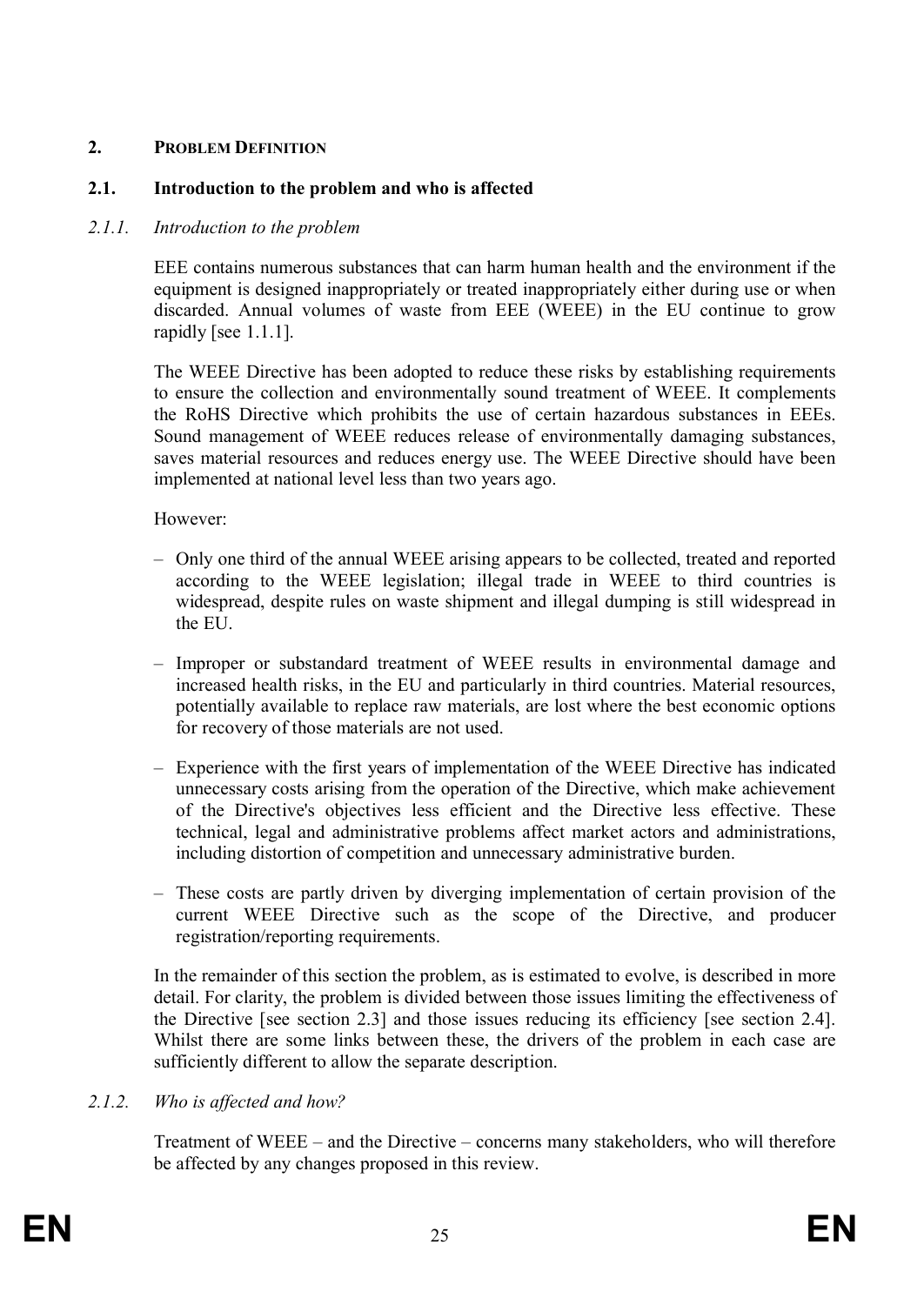- Member State authorities: the Directive is addressed to the Member States. They have to implement and enforce the Directive at national level; Municipalities often implement waste management services at local level;
- Producers of electrical and electronic equipment: are primarily responsible for the financing, collection, treatment, recovery and environmentally disposal of WEEE; furthermore they have to look after eco-design;
- Consumers of EEE: to whom the producers pass the costs of treatment in the purchase price of EEE - and who have a role in the separate collection of WEEE;
- Retail and distribution sector: including their role as part of the collection systems in many Member States;
- Treatment operators: who treat the WEEE and contribute to the organising of the information flow by monitoring the amounts of WEEE entering and leaving the treatment facilities;
- Recyclers and recovery operators: to provide for the recovery of WEEE collected separately and to monitor the incoming WEEE flows;
- Producer responsibility organisations (PROs): acting on behalf of the producers to fulfil their obligations;
- Traders and shippers of WEEE;
- The EU society as a whole: for whom the impact of environmental and health damage in the EU and in third countries from EU waste is a concern;
- Citizens and traders in third countries who either currently suffer health affects from treatment of illegal WEEE or who profit from the illegal trade.

### **2.2. WEEE Arising- Baseline scenario 2011-2020**

Any changes introduced by this review are expected to come into legal force in Member States around 2011. In the description of the problem, to allow comparison of the policy options against baseline after that time, a problem scenario is developed for several years after 2011, formed from extrapolations of current evidence and reasonable assumptions.

### *2.2.1. WEEE arising: Volumes of WEEE*

Predictions made during the 1990's estimated the tonnage of EEE put on the EU15 market at 7 million tonnes. With the expansion from EU15 to EU27 and based on many sources and different estimation techniques, the UNU study estimates that the amount of new EEE put on the EU27 market in 2005 was 10.3 million tonnes per year. Based on current trends, sales of new EEE are estimated to rise to 12 million tonnes per year by 2011 taking 2,6% yearly growth rate as a basis.

In the explanatory memorandum of the WEEE Directive, the amount of EEE arising as waste (WEEE) was estimated in 1998 for the EU15 at 6 million tonnes. The new estimate of the UNU study for the current WEEE arisings across the EU27 for 2005 is between 8.3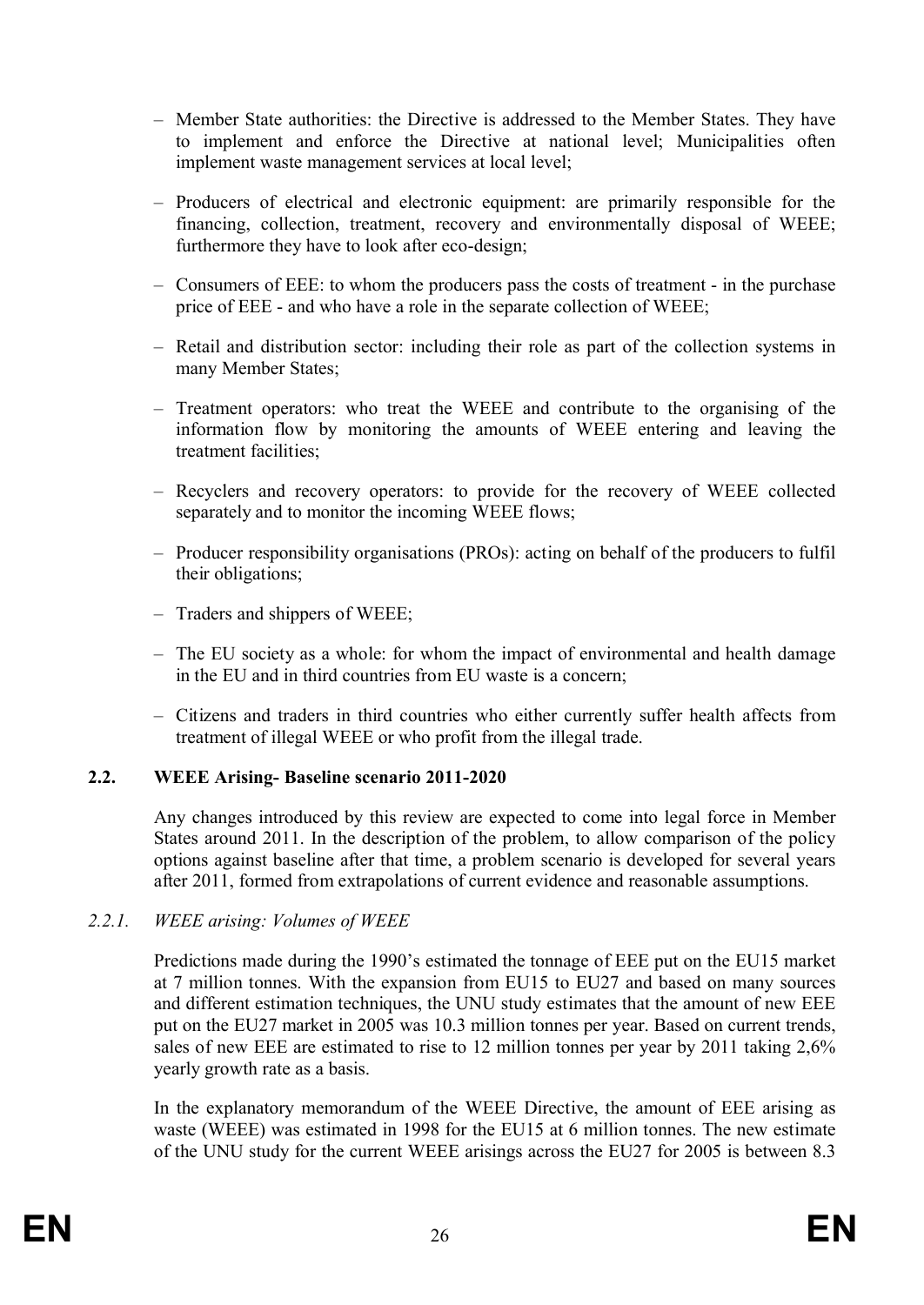and 9.1 million tonnes per year. The increase in the WEEE arisings since 1998 is due to expansion of the EU, growth in the number of households and higher consumption per capita.

Approximately 87% of WEEE arising in the EU (by weight) is from private households ('business to consumers': B2C) and 13% of WEEE arising comes from other than private households ('business to business':  $B2B$ )<sup>15</sup>.

The UNU study forecasts that household WEEE arisings may grow annually at between 2.5% and 2.7% reaching about 10.6 million tonnes by 2020. This would imply that total WEEE arisings (including B2B WEEE) might reach about 12.3 million tonnes by 2020.

There are significant differences in the weight of WEEE arising in different Member States, with the most significant difference between the 'new' Member States which joined the EU in 2005 and those already part of the EU. The difference is driven by the relatively low consumption of electrical products by households in new Member States in past years. As consumption of electrical products in these states is rising quicker than in the EU-15, volumes of WEEE are also expected to increase at greater rates, with 5.3% yearly according to the UNU study in the period 2011-2020.

The UNU study calculated that 2005 WEEE arisings exhibit the following ranges:

- $\bullet$  EU15: 14-24 kg/head/year
- New Member States (EU12): 6-12 kg/head/year.

This scenario is based on data collected by the research studies, as no reporting from Member States was available at the time. Very recently (August 2008) the Commission received reports from 13 Member States. These reports confirm within a narrow margin the data from the research studies. For this reason and as the Commission is still in the process of verifying Member State data, this Impact Assessment remains based on data from the research studies.

*2.2.2. WEEE Arising: Composition by type of Equipment* 

The average compositional breakdown for the EU has been calculated and shown in the Figure 1.

<sup>&</sup>lt;sup>15</sup> This calculation is based on UK data scaled up from the UNU study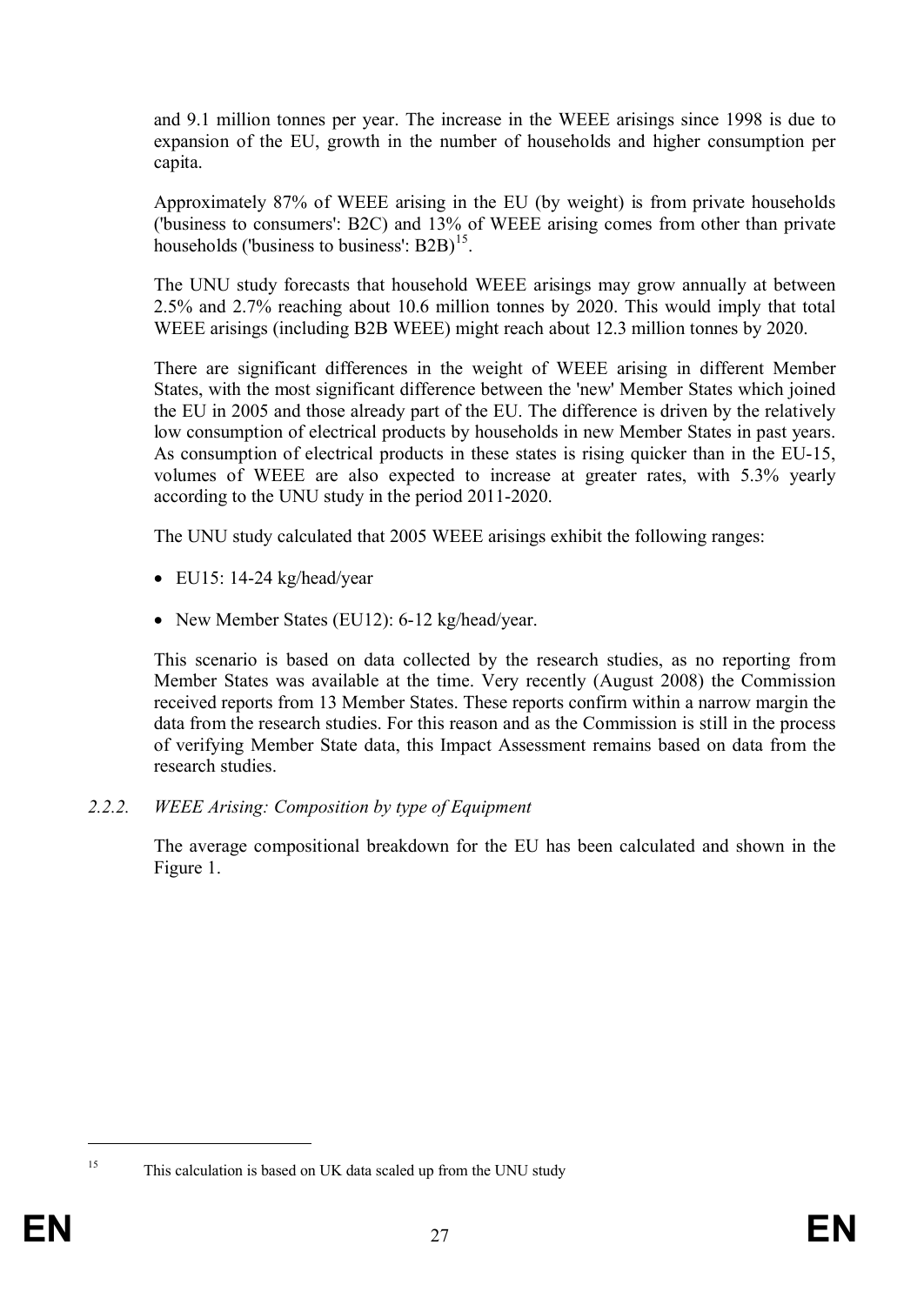

**Figure 1: breakdown of WEEE arising in 2005 by weight**

In future years, due to changes in the EEE sold in previous years, this composition is predicted to change. Cathode Ray Tube (CRT) monitors will appear less in the WEEE arising, as they will be gradually replaced by flat panel screens of which the share in the WEEE arising will grow in the future. Other changes for example resulted by change in the behaviour of consumers or by the marketing of new appliances/applications, are not possible to be estimated here.

### *2.2.3. Material composition of WEEE*

The three main materials arising from the WEEE arising are metals, glass and plastics. Ferrous metals account for approximately 50%, non-ferrous metals for 5% and plastics for 20-25% of the WEEE arising. Other materials are e.g.: oil and cooling agents from fridges, freezers and air conditioners, concrete from washing machines and wood from TV's. For a more detailed list of environmentally relevant substances in WEEE arising see Annex 2. The composition WEEE in the future will change as the composition of EEE put on the market currently differs from the past.

- This is the case for flat panel displays that are replacing CRT TV screens. The sales of CRT televisions represented 99,9% by weight of television sales in 2000 and this is expected to fall to only 21% by the year 2010. Taken the difference in weight into account, Liquid Crystal Display (LCD) televisions are estimated to represent 52% of weight of all sales by then.
- In the case of refrigerators and freezers CFCs and  $HCFCs<sup>16</sup>$  were used for their manufacture until the early 1990s, when it was found that these chlorinated gases

<sup>16</sup> Hydro chlorofluorocarbons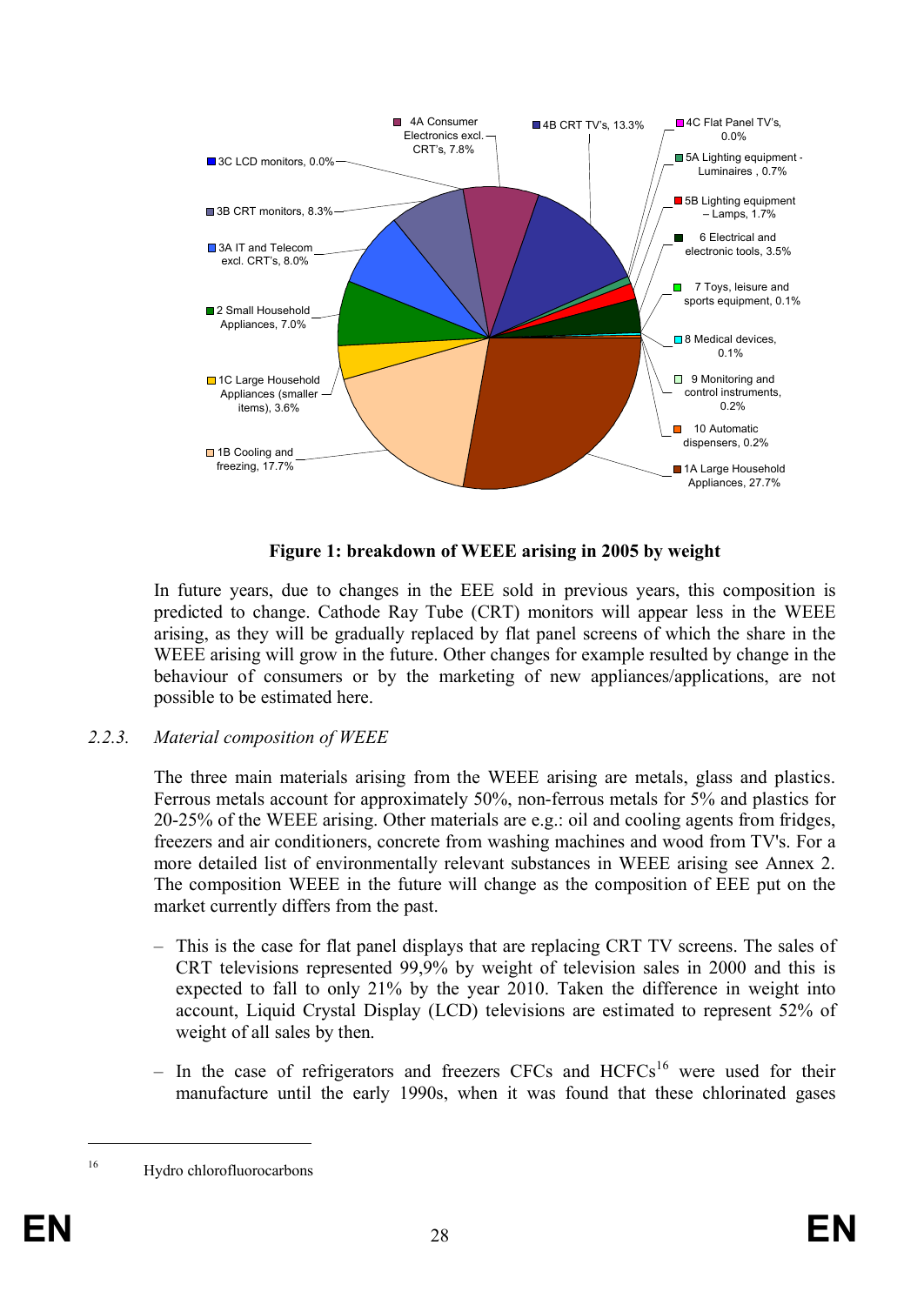damaged the ozone layer. Regulation 3093/1994 amended by Regulation 2037/2000 banned their manufacture and regulated their treatment. Due to the long life cycle of cooling appliances, those gases still make up a significant part of today's WEEE stream, but this is expected to be less so in the future.

- In addition to this, there is a shift from the used of NiCd to other battery types. Also, the batteries Directive 2006/66/EC restricts the use of cadmium in portable batteries with certain exemptions.
- As regards polychlorinated biphenyls (PCBs), historically they were extensively used in electrical equipment such as capacitors and transformers. However, their use in open applications was widely banned in 1972 and they have not been used in the manufacture of new equipment since 1986. Thus, unless an appliance is more than 20 years old, the chance that it contains capacitors containing PCBs is remote at present and it will be less likely in the future.

#### 2.2.3.1. Hazardous substances in WEEE

The composition of WEEE arising will also change in the time with the implementation of the RoHS Directive. The RoHS Directive has restricted the use of some hazardous substances: lead (Pb), mercury (Hg), cadmium (Cd), hexavalent chromium (Cr VI), polybrominated biphenyls (PBB) or polybrominated diphenyl ethers (PBDE). The latter two are manufactured compounds used as flame retardants in plastics used in a variety of domestic objects including computers, TVs, furniture (hard and soft), stereos etc. They are regarded as being harmful to the environment and endanger the health of wildlife and probably humans. To identify a few examples for the other substances: mercury is used in some lamps and certain electrical switches; cadmium is a valuable alloying metal for copper, a metal plating material and has long been used in batteries; lead is used in printed circuit boards and chromium VI is widely used to prevent corrosion in iron-based alloys.

However, despite the RoHS restriction, hazardous substances will still be present in WEEE, as:

- The RoHS restriction only applies to new EEE put on the market as from 1 July 2006. Since the average life time of an EEE is varying<sup>17</sup> but can be up to 15 years, the returning waste streams will consists of pre-RoHS waste until at least 2020.
- In addition to the substances covered by the RoHS Directive, other hazardous substances or substances likely to be characterised as such, are annually being used in EEE in considerable amounts. These are for example: non-reacted TBBPA<sup>18</sup>  $(40.000t)$ , HBCDD<sup>19</sup> (210t), DEHP<sup>20</sup> (29000t), and beryllium oxide (1,5t). These are not restricted under the current RoHS Directive.

<sup>&</sup>lt;sup>17</sup> The average life time of medical equipment is often up to 20-30 years (Goodman 2006), for fridges about 15 years and for mobile phones, 23 months.

<sup>&</sup>lt;sup>18</sup><br>Tetrabromobisphenol-A, flame retardant

<sup>&</sup>lt;sup>19</sup> Hexabromocyclododecane, flame retardant  $\frac{20}{P}$  Hexabromocyclododecane, flame retardant

Bis(2-ethylhexylphthalate), PVC (poly-vinyl chloride) plasticiser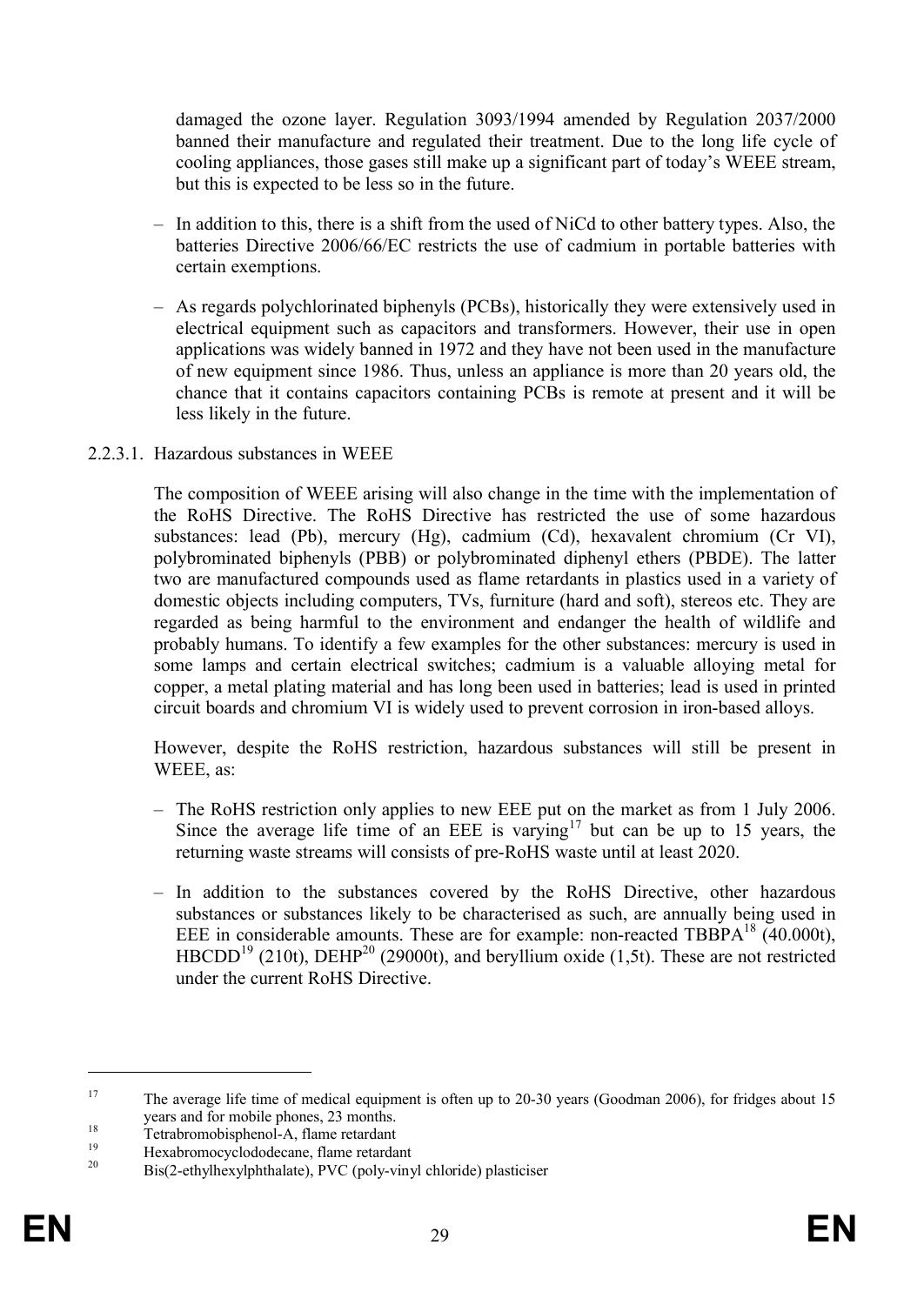- The RoHS Directive allows for the presence of the restricted substances at a low level<sup>21</sup>.
- Quite a few applications are excluded from the RoHS Directive where substitution is "technically or scientifically impracticable" or the positive impacts of substitution outweigh the benefits thereof. Whereas estimations on overall quantities of these hazardous substances are difficult to obtain, the most relevant ones as regards quantities seem to be lead in glass of cathode ray tubes (more than 50.000 tonnes of lead)<sup>22</sup>, mercury in lamps (4,3tons/yr) and in LCD panels as backlights (2,8tons/yr).
- Evidence on enforcement of the RoHS Directive indicates that significant volumes of non-compliant equipment have been placed on the market illegally, which will later enter the waste steam.
- PCBs are still somewhat present from old electricity transmission equipment in the waste stream, however this expected to be lower in the future.

Hazardous substances are therefore still expected to be found in the WEEE stream in the coming years including EEE put on the market before 1 July 2006 is returning until at least 2020.

2.2.3.2. Environmental significance of categories of WEEE depending on their composition

The composition of different categories of WEEE differs greatly (a toy containing electronics has a very different composition to a television), and this affects both the economic value and environmental characteristics of the categories, for more detailed illustration see Annex 2.

The differing composition of equipments make them weight differently from an environmental perspective. For example, the large household appliances (without cooling and freezing appliances) represent about 27% in weight whereas they would only represent half in environmental weight as illustrated in Figure2.

<sup>&</sup>lt;sup>21</sup> "maximum concentration values" are permitted for the banned substances; these are 0.1% by weight in homogenous materials except for mercury, where the limit is ten times lower.

<sup>&</sup>lt;sup>22</sup> This figure represents the cumulative amount of lead used in cathode ray tubes for the coming years. For 2005, 31,8million units of televisions in the EU25 have been sold, with an average weight of 31kg. The amount per year is decreasing as the growth of the CRT market for televisions is an average of -13% per annum (See figure 6 in chapter on televisions in the MEEUP 2006 study). For a CRT monitor, the average weight of a screen is 22kg which contains 450g of lead.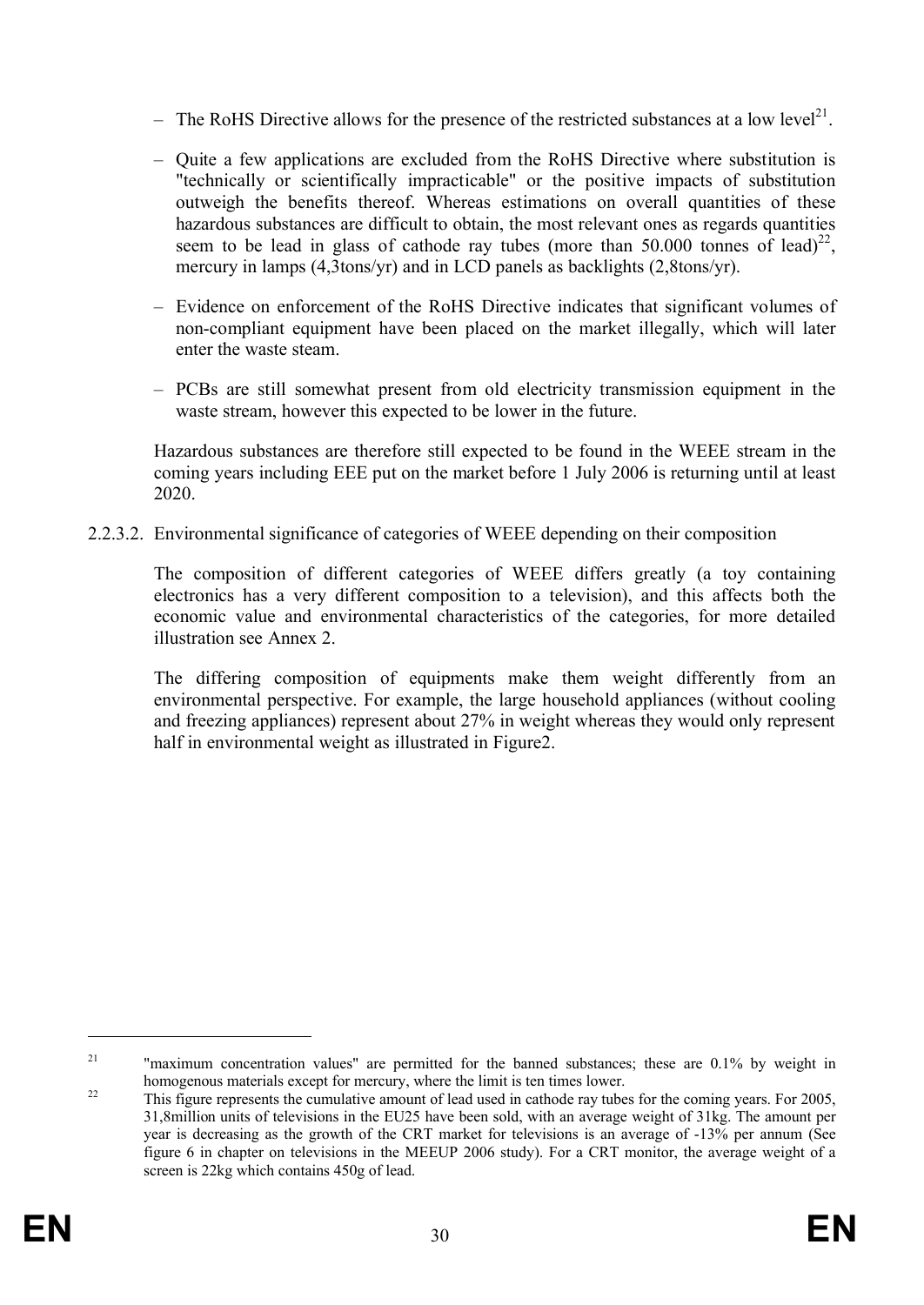

Eco-Indicator'99 H/A weighted, per kg WEEE total collected

#### **Figure 2: Contribution of the WEEE categories to the total impacts of diverting WEEE from disposal based on the Eco-Indicator'99 (UNU)<sup>23</sup>**

The figure shows that the most relevant products to divert from disposal are the CFC containing fridges. In addition it was found that the following categories of equipments are relevant for specific environmental categories due to their substances of concern:

- Toxicity effects are important for LCD monitors and Lamps;
- Avoided ozone layer depletion and global warming potential in case of cooling and freezing equipments;
- Cumulative energy demand and resource depletion for Cooling and freezing appliances and CRT screens;
- Acidification for IT and telecommunication equipments (excluding CRT) and LCD monitors;
- Eutrophication for LCD monitors and electrical and electronic tools.

### **2.3. Problems with the Effectiveness of the Directive- Baseline scenario 2011-2020**

*2.3.1. Current Collection of WEEE* 

In its report "Towards Sustainable WEEE Recycling", EERA (European Electronics Recyclers Association) claims that only 20 to 33% of the amount put on the market is accounted for as being reported as separately collected by Member States. This is in line

<sup>23</sup> Abbreviations used in the figure: see glossary of terms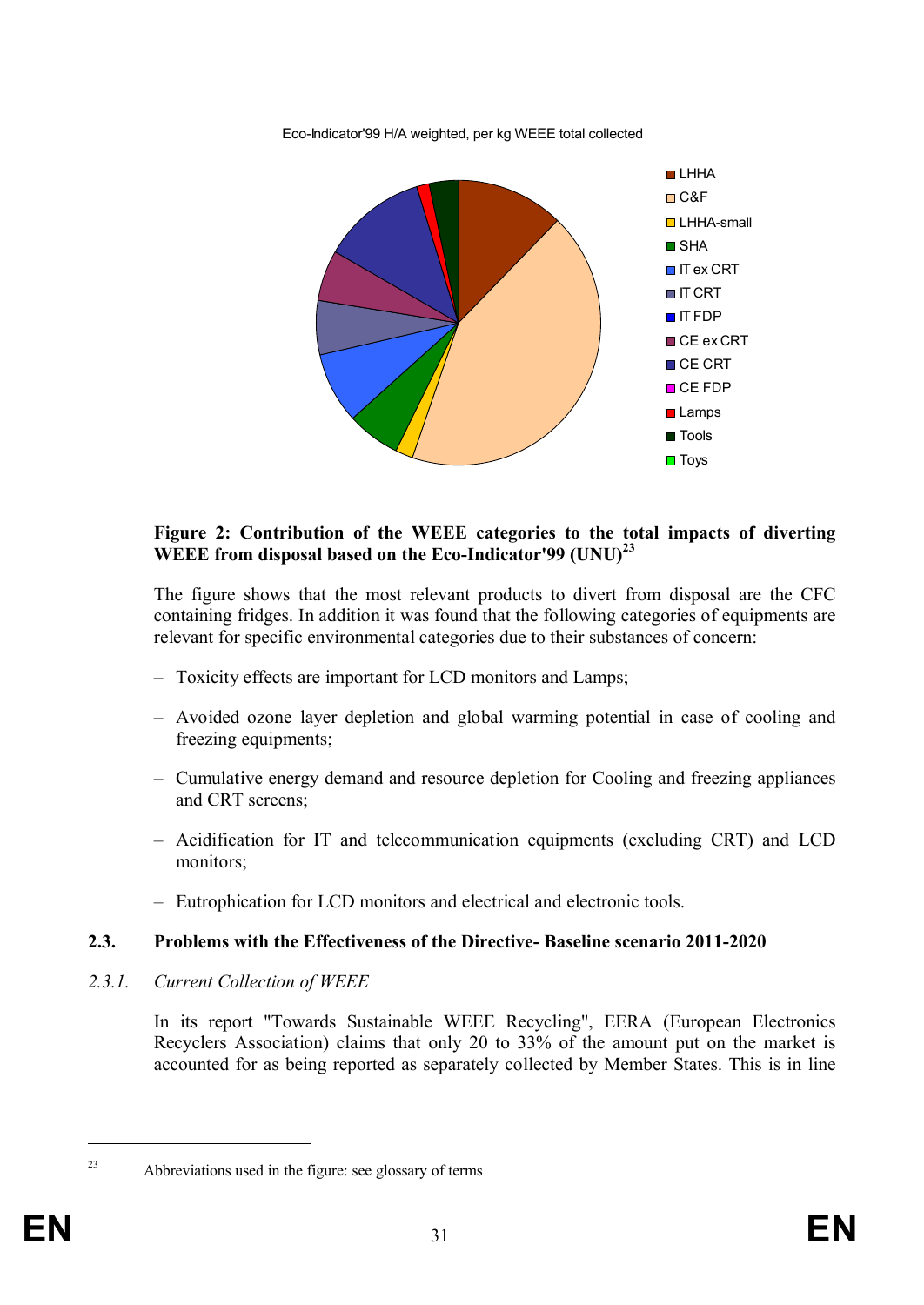with figures from Member States, which reported separate collection of 2.6 million tonnes<sup>24</sup> in 2005 out of 8.3-9.1 million tonnes of WEEE arising (UNU study).

Yet, the evidence suggests that the great majority of WEEE (by weight) is being separately collected rather than becoming part of the mixed municipal waste stream: but not reported as separately collected. EERA sees the following explanation: significant proportions of WEEE going to unauthorised treatment and illegal export. EERA made this visible in the following diagram showing the different flows of consumer WEEE.



**Figure 3: possible leaks in return logistics of WEEE from private households<sup>25</sup>**

The full (green) arrows represent streams that are properly monitored and reported; evidence suggests that this could be the minority of streams.

The dotted (red) arrows represent streams whose volumes, destination and/or treatment are not reported. It is therefore uncertain if and to which extent these stream are subject to substandard or even illegal treatment and trade.

2.3.1.1. Collection of WEEE from households

WEEE arising from household is estimated at 87% of the total WEEE arising.

The legal responsibilities for the collection of the WEEE from households currently require collection either by producers, retailers (distributors) or by municipalities, or a combination of those organisations. The situation differs greatly between Member States, in some only producers being responsible (eg. Bulgaria) and in others only municipalities (eg. Denmark).

 $^{24}$  5,31kg/inhabitant times 492million inhabitants (UNU 2007)

<sup>25</sup> Municipal site: operated by the municipality or by a commissioned company, often with its own commercial interest; Collection centre: WEEE is handed over to a take-back scheme, commissioned recycler/logistic company, or commercial agent, who may or may not have his own commercial interest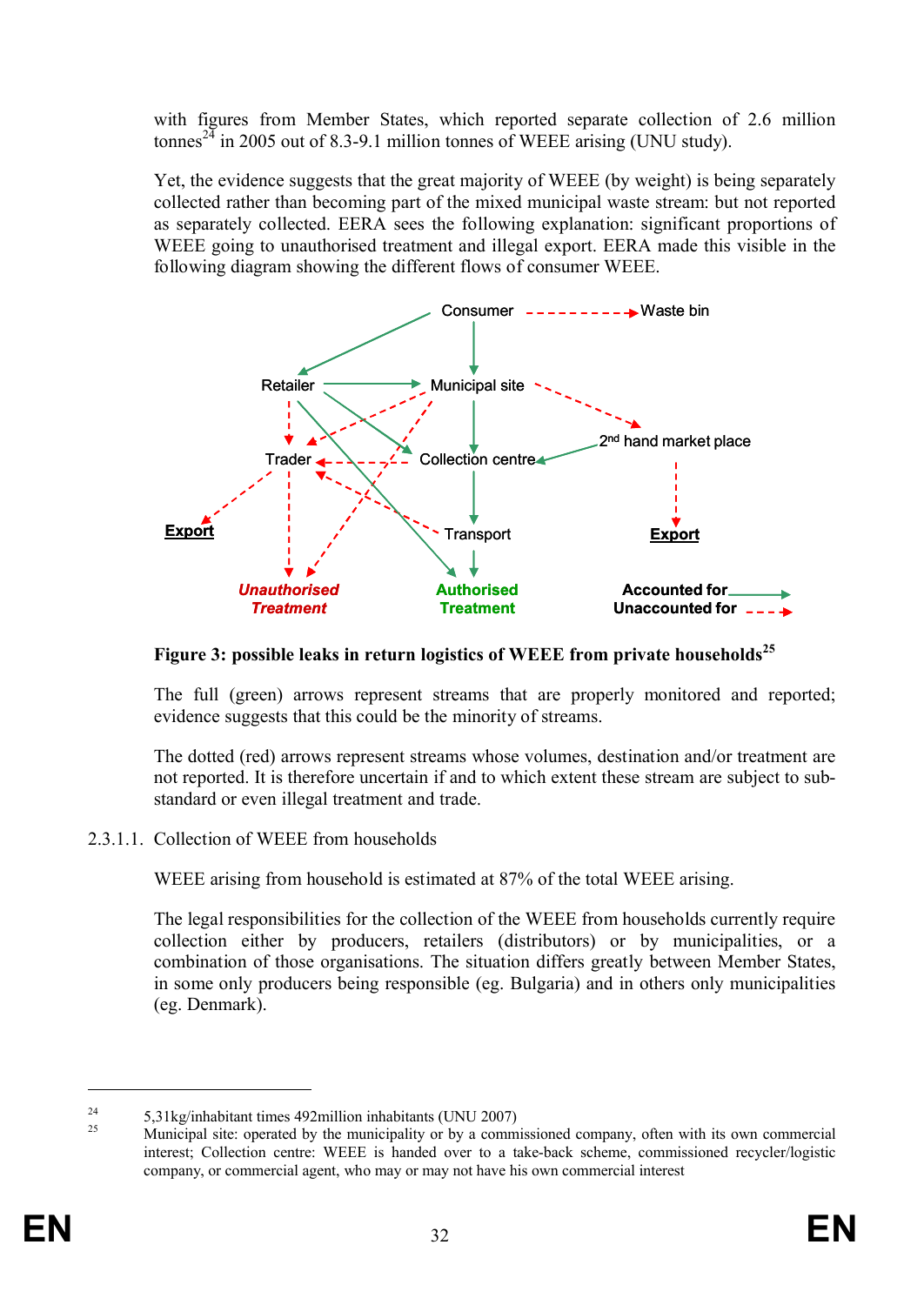The financial responsibility for collection is frequently allocated differently from the physical responsibility. For example, in Austria, distributors, municipalities and producers have responsibility for physical collection, but only distributors and producers have financial responsibility. A table indicating the different legal approaches in this regard in the EU 27 Member States (from Ökopol, 2007) is presented in Annex 3. In practice, consumers or owners of WEEE are often required to take WEEE to collection sites, or to distributors. Evidence suggests that large proportions of WEEE are either collected informally directly from consumers or from distributors or collection sites by private traders in WEEE.

2.3.1.2. Collection of Business to Business WEEE

B2B WEEE is estimated at 13% of the total WEEE arising.

The collection of B2B equipments is mostly managed on a contractual basis by producers (UNU study) These equipments currently represent less than 1% of WEEE arising at municipal collection points or at retailers (WEEE Forum 2005, ERP 2006).<sup>26</sup>

According to EERA, the collection and treatment of B2B waste is often not controlled and accounted for officially. They suggest that this results in being a possible source of malpractice and illegal exports to non-OECD countries.

2.3.1.3. Difference between recorded collection in Member States

There are great differences in the amounts of WEEE recorded as collected between Member States based on experiences with national compliance schemes. In 2005 the best performing Member States recorded to collect up to 70% of the WEEE arising in their Member State (which equalled 60% of the amount of WEEE put on the market or 14 kg/inhabitant).

Other Member States recorded far lower collection less. In New Member States (EU12), much less is recorded as collected, the low levels most probably reflecting unsaturated markets for much EEE so that new purchasing of EEE does not replace existing EEE thereby not generating WEEE.

2.3.1.4. Differences between categories of WEEE recorded as collected

The following table describes the share of the different categories of equipments of the WEEE arising and how much of the different categories of equipment are currently being reported as collected. Reported collection is particularly low for large household appliances, cooling and freezing appliances, CRT's and small domestic appliances, leaving a gap of non reported (or non collected?) waste of respectively 23%, 13%, 15% and 6% of the total WEEE arising.

<sup>&</sup>lt;sup>26</sup> This data refers to "real" B2B equipments, not dual use products that are reported as B2B stream, but end up in the municipal waste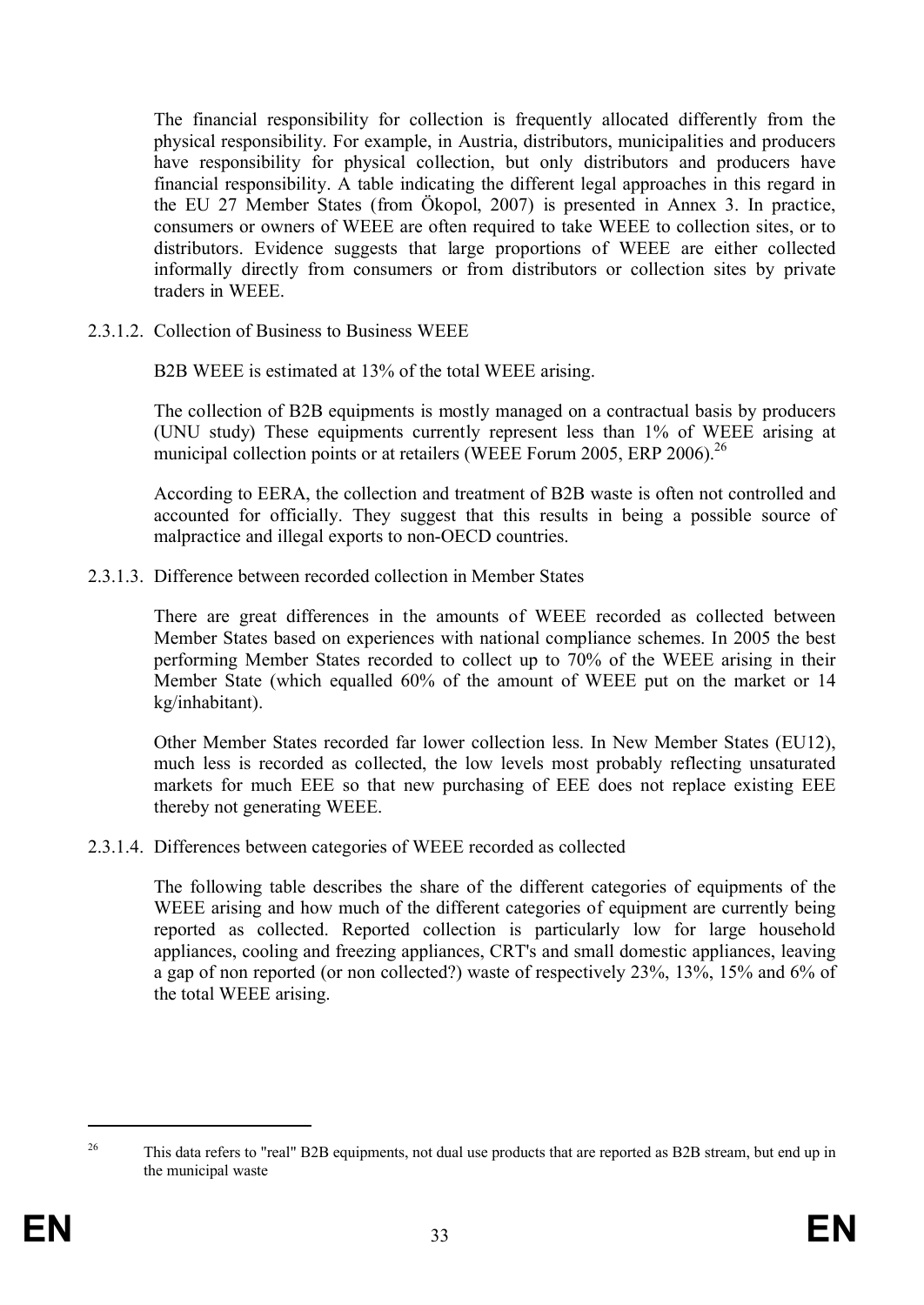| <b>Treatment category</b>                                                                                                                  | % of WEEE<br>arising per<br>category (%) | % of WEEE<br>arising in the<br>category reported<br>as separately<br>collected | % of WEEE<br>arising in the<br>category NOT<br>reported as<br>separately<br>collected | amounts of<br><b>WEEE NOT</b><br>being reported as<br>separately<br>collected as %<br>share of total<br><b>WEEE</b> arising |
|--------------------------------------------------------------------------------------------------------------------------------------------|------------------------------------------|--------------------------------------------------------------------------------|---------------------------------------------------------------------------------------|-----------------------------------------------------------------------------------------------------------------------------|
| Household<br>Large<br>Appliances (LHHA)                                                                                                    | $\overline{27.7}$                        | 16.3                                                                           | 83.7                                                                                  | 23.2                                                                                                                        |
| Cooling and freezing                                                                                                                       | 17.7                                     | 27.3                                                                           | 72.7                                                                                  | 12.9                                                                                                                        |
| Large<br>Household<br>Appliances (smaller items)                                                                                           | $\overline{3.6}$                         | 40                                                                             | 60                                                                                    | 2.2                                                                                                                         |
| Small<br>Household<br>Appliances (SHA), Lighting<br>equipment - Luminaires and<br>'domestic' Medical devices<br>IT and Telecom excl. CRT's | 7.7<br>$\overline{8}$                    | 26.6<br>27.8                                                                   | 73.4<br>72.2                                                                          | 5.7<br>5.8                                                                                                                  |
| CRT monitors                                                                                                                               | 8.3                                      | 35.3                                                                           | 64.7                                                                                  | 5.4                                                                                                                         |
| LCD monitors                                                                                                                               | $\overline{0}$                           | 40.5                                                                           | 59.5                                                                                  | $\overline{0}$                                                                                                              |
| Consumer Electronics excl.<br>CRT's                                                                                                        | 7.8                                      | 40.1                                                                           | 59.9                                                                                  | 4.7                                                                                                                         |
| CRT TV's                                                                                                                                   | 13.3                                     | 29.9                                                                           | 70.1                                                                                  | 9.3                                                                                                                         |
| Flat Panel TV's                                                                                                                            | $\boldsymbol{0}$                         | 40.5                                                                           | 59.5                                                                                  | $\overline{0}$                                                                                                              |
| Lighting<br>equipment<br>Lamps                                                                                                             | 1.7                                      | 27.9                                                                           | 72.1                                                                                  | 1.2                                                                                                                         |
| Electrical<br>and<br>electronic<br>tools                                                                                                   | 3.5                                      | 20.8                                                                           | 79.2                                                                                  | 2.8                                                                                                                         |
| Toys, leisure and sports<br>equipment                                                                                                      | 0.1                                      | 24.3                                                                           | 75.7                                                                                  | 0.1                                                                                                                         |
| Medical devices                                                                                                                            | $\overline{0.1}$                         | 49.7                                                                           | 50.3                                                                                  | 0.1                                                                                                                         |
| Monitoring<br>and<br>control<br>instruments                                                                                                | 0.2                                      | 65.2                                                                           | 34.8                                                                                  | 0.1                                                                                                                         |
| Automatic dispensers                                                                                                                       | 0.2                                      | 59.4                                                                           | 40.6                                                                                  | 0.1                                                                                                                         |
| <b>Total</b>                                                                                                                               | 100                                      | n/a                                                                            | n/a                                                                                   | 73.6                                                                                                                        |

### **Table 2: WEEE arising and collection according to product categories**

### *2.3.2. Current Destinations of WEEE*

Separately collected WEEE can be transferred to various destinations, with material traders playing a major role in determining the final destination.

Information provided by stakeholders, for example the EERA submission mentioned previously state that there are the following main destinations for EU WEEE:

- Separate collection and sent for reuse (of whole appliances)
- Separate collection and treatment in the EU in line with the Directive;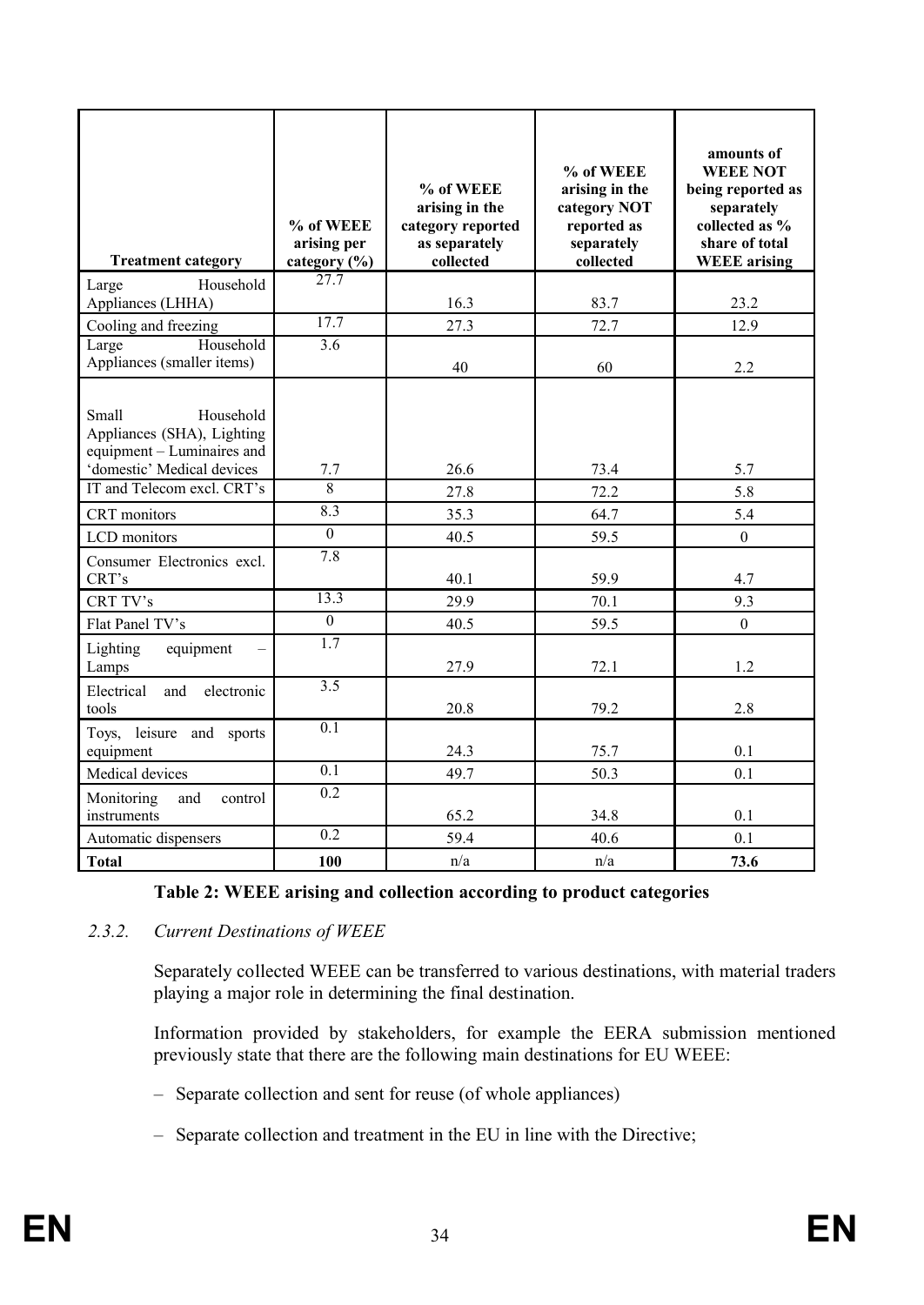- Separate collection and treatment in the EU not in line with the Directive;
- Separate collection and illegal shipment to  $3<sup>rd</sup>$  countries;
- No separate collection but collection with mixed municipal waste and treatment together with this waste stream(largely landfill or incineration)

For example, data from the Netherlands indicates that WEEE from households is collected and flows to related destinations in the following proportions:

- Treated by producers (after collection by municipalities and retailers): 31%
- Sold to metal dealers (after collection by municipalities): 13%
- To recyclers/treatment operators (from retailers and others): 45%
- Not separately collected: 11%

The following section describes the estimation of these destinations for the EU.

2.3.2.1. Evidence, Deductions and Assumptions in this IA on collection and destinations

As mentioned above, EERA estimates that only up to 33% of the amount of WEEE put on the market is being reported as separately collected. The number of the amount of WEEE put on the market is largely comparable to the number of WEEE arising. Starting point of the assumptions below is that 67% of WEEE arising is unreported, estimates of collection activity and destinations of WEEE have to be based on deductions from available evidence. This section describes that evidence and makes the deductions and assumptions transparent. The impact of changing the 3 most important assumptions is considered later in the IA, as a sensitivity analysis.

2.3.2.2. Disposal of WEEE with municipal waste

Based on analysis in the UNU study of the type and size of WEEE arising, knowledge of WEEE put on the market and the evidence of the current levels of reported collection of small appliances (for example only 26,6% of estimated waste arisings from small household appliances, lighting equipment and domestic medical devices are reported as collected) the Commission estimates that a big section of small domestic appliances are not separated from the domestic waste stream and go to mixed domestic waste treatment (typically landfill or incineration). This estimation represents 10% by weight of WEEE arising.

A large proportion of WEEE by weight comprises large or medium appliances<sup>27</sup> from domestic waste which are easily distinguished from general domestic waste and are in practice already 'sorted' by consumers throwing away their WEEE – they do not fit into waste bins. As these have material value for recycling, these are considerably unlikely to go to unsorted domestic waste collection, either to landfill or incineration.

<sup>&</sup>lt;sup>27</sup> Composed of Large household appliances, partly IT equipments, cooling and freezing devices, TVs and monitors.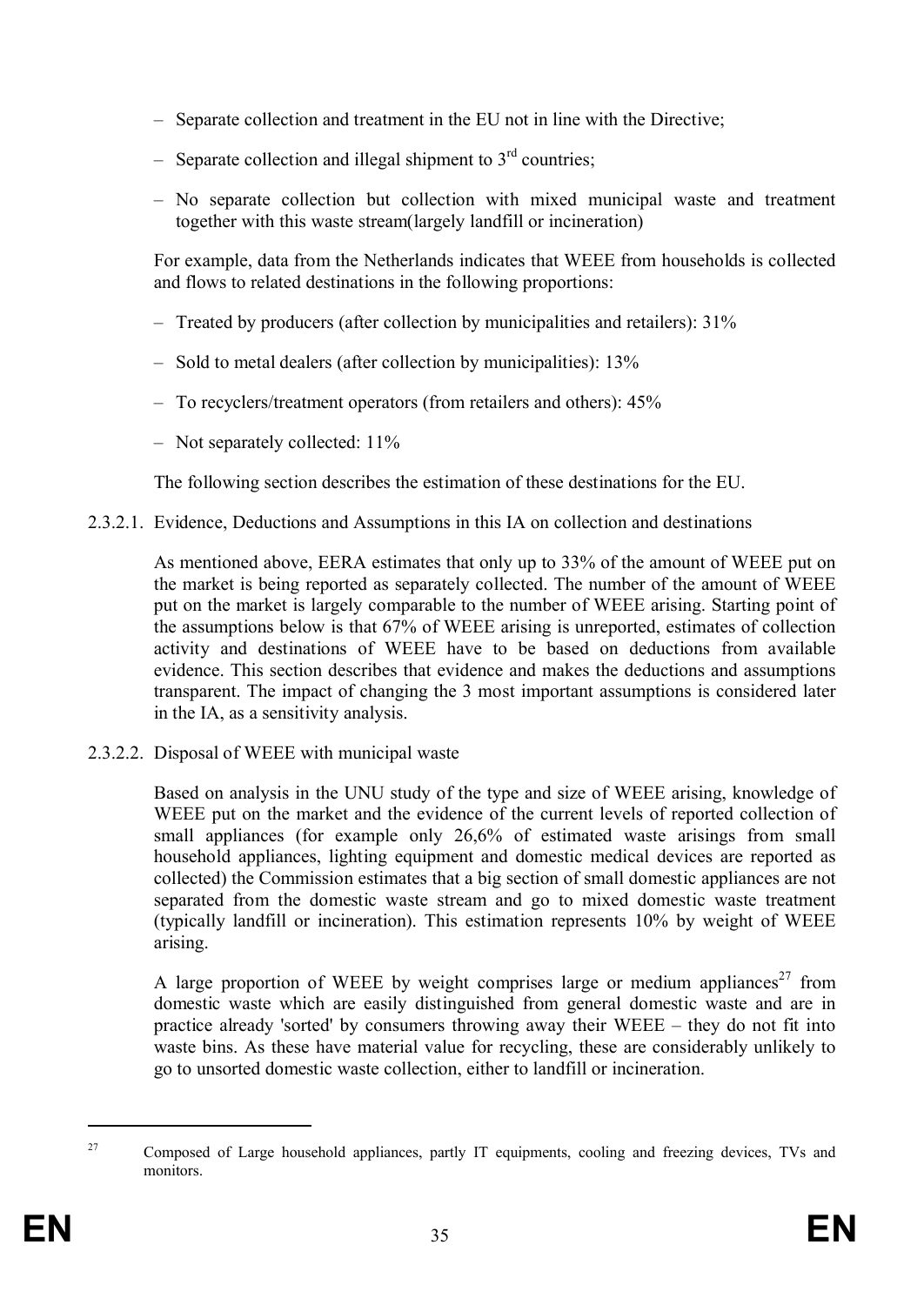Another 13% of WEEE is B2B waste which is treated differently under the WEEE Directive because it is typically collected separately, but of which around 10% is assumed to be illegally disposed of– so 1% of total WEEE arising.

Some large and medium domestic appliances are assumed not to be collected separately, but illegally disposed off or collected and going to landfill. This is assumed to be 2% of WEEE arising.

As a working hypothesis for this IA the Commission services therefore estimates that 13% of WEEE is currently not being separately collected but rather collected and treated together with the municipal solid waste stream.

# 2.3.2.3. Destination of WEEE outside municipal waste streams

As 13% of the WEEE arising are not separately collected, it is assumed that the rest 87% of the WEEE arising is being separately collected (whether reported or unreported).

#### WEEE reused

Separately collected WEEE is also sometimes prepared for reuse. Experiences from the UK on computer reuse and trials on refrigerator take-back (DTI 2000 and DEFRA 2003) have shown that reuse and refurbishment tends to take place where there is a market for these items and the means to cover the costs of refurbishment/repair. Where margins are low, reuse activity tends to be run by charity organisations. Viable activities have focused on refurbishment of washing machines and IT equipment but for refrigerators the rate of refurbishment achieved was very low  $\sim$  2 % of used refrigerators collected were reusable, mainly because the age of the equipment made it difficult/impossible to obtain spare parts such as shelves and compartment doors). Elsewhere, typically 5-10% of collected equipment is found to be reusable.

Many consumers throw away products because of minor problems. Up to 75% of these products are often repairable, but consumers purchase a new product because the cost for repair is disproportionately high. However, RREUSE states that reuse of WEEE is economically viable as the demand from consumers for second-hand EEE is bigger than the supply. RREUSE, a specialised European network of national and regional social economy federations and enterprises with activities in re-use and recycling, has 16 member organisations covering 10 Member States, plus two international member organisations in total collect, repair and recycle 300 000 tonnes of WEEE through 1 200 centres.

For the purpose of this IA conservative estimate for reuse is used: it is assumed that less than 2% of WEEE arising goes for re-use.

#### WEEE treated in accordance with the provisions of the Directive

**Reported WEEE:** On the basis of EERA data, it is assumed that 33% of the WEEE arisings are reported to be separately collected. It is assumed that all the WEEE reported by Member States as separately collected is treated in accordance with the Directive (mainly the requirements of Annex II).

The reported figures for collection therefore indicate the minimum volumes of WEEE which are being both collected and treated in accordance with the Directive.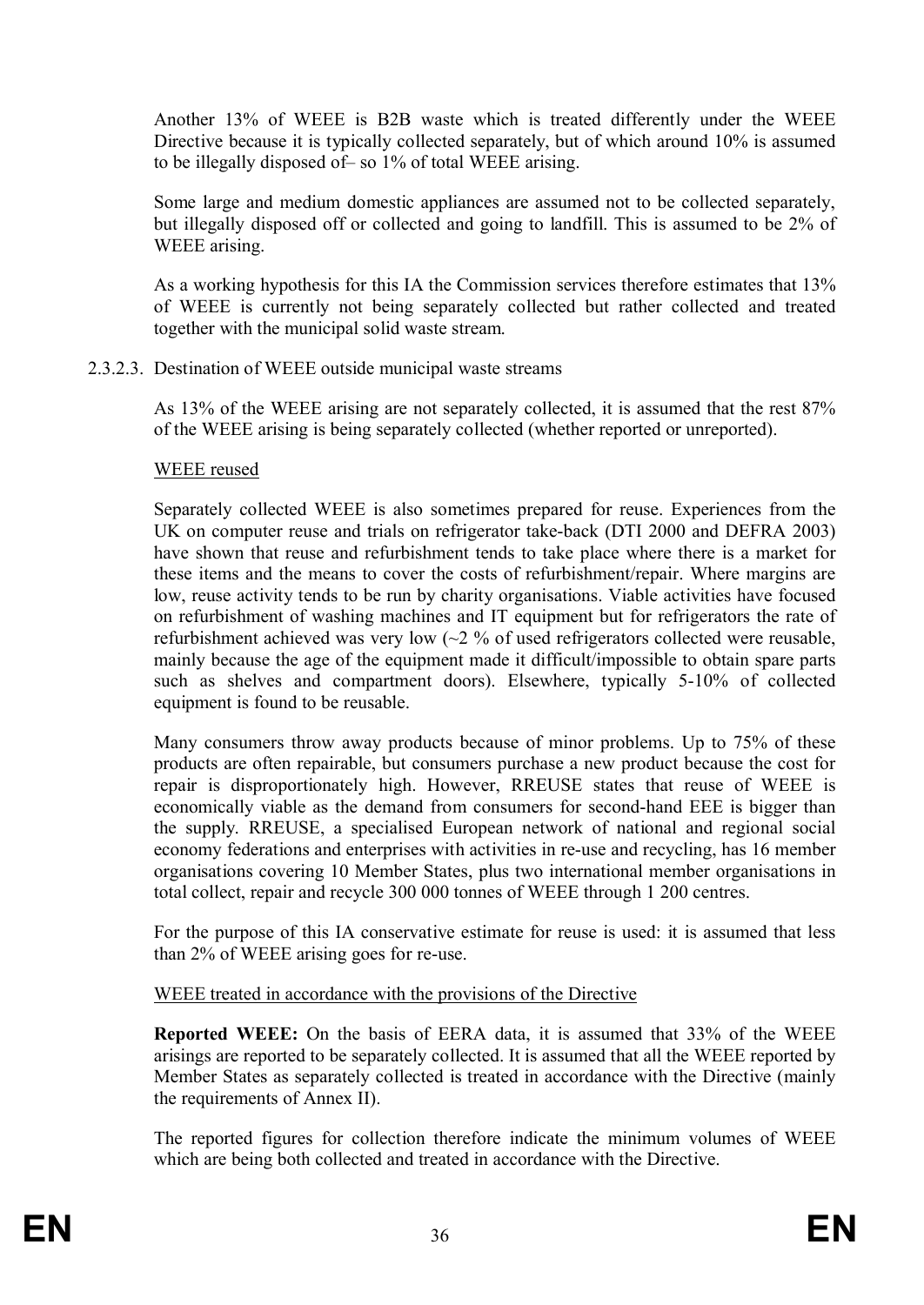**Legally Shipped WEEE:** WEEE can be treated in accordance with the Directive outside the EU, if treated to standards equivalent to those in the Directive. Trade statistics show that 25,000 tonnes of WEEE is reported as legally shipped out of the Community yearly. This number is significantly lower than the assumed total export.

**Unreported WEEE:** While a certain amount of WEEE may be treated in accordance with the Directive, but not reported, there are also reasons to assume that unreported WEEE could be treated improperly. Treatment of WEEE in line with the Directive usually requires extra environmental precautions causing extra costs which are not matched by increased recovery of valuable materials (see later section). For some types of WEEE, particularly those containing hazardous substances, these costs are very significant in relation to the value of material.

It could therefore be possible that significant cost savings are taken as incentives for substandard treatment of e.g. cooling and freezing equipment and other WEEE with particular environmental harm. This risk is presumably lower for e.g. dishwashers and washing machines where the material values can be recovered with less complex and costly processes.

Current capacity for treating WEEE in line with the Directive is reported as being sufficient for the WEEE reported as separately collected in 2006-7, with some small amounts of excess capacity in some Member States. As these reports cover only 33% of WEEE, it may be that there is currently significant under-capacity in the EU to properly treat all WEEE arising, an assumption supported by information from  $EERA^{28}$ .

It is assumed for the purpose of this IA that only 10% of unreported WEEE being treated in line with the Directive.

#### WEEE not treated in accordance with the Directive

The evidence and working assumptions above would account for 58% of the WEEE arising<sup>29</sup>, leaving  $42\%$  unaccounted for.

A recent study by Witteveen-Bos<sup>30</sup> on the Dutch situation showed that beside the amounts collected and accounted for by the producer responsibility organisation, WEEE was also collected via other ways. It estimated that out of the total amount of 18,5kg of WEEE arising per inhabitant in the Netherlands, one third was collected and treated under the Dutch collective schemes, one third reached Dutch recycling plants via other channels and one third escaped to unknown destinations. As the PROs, the public waste system and private waste treatment industry are well established in the Netherlands, the situation is likely to be different and possibly more critical in other Member States.

<sup>&</sup>lt;sup>28</sup> EERA in correspondence with the Commission, indicate that 50% of the total WEEE arising could be treated currently if operators started working double shifts. Extra capacity would take 1 year to build and get operational after permissions were granted.

 $29$  58% represents 33% reported, 2% reused, 10% probably treated in line with the Directive and an unsorted fraction of 13%

<sup>30</sup> http://www.weeeforum.org/att/literature/2008\_Electronic%20waste%20parallel%20streams\_Witteveen\_Bos.pdf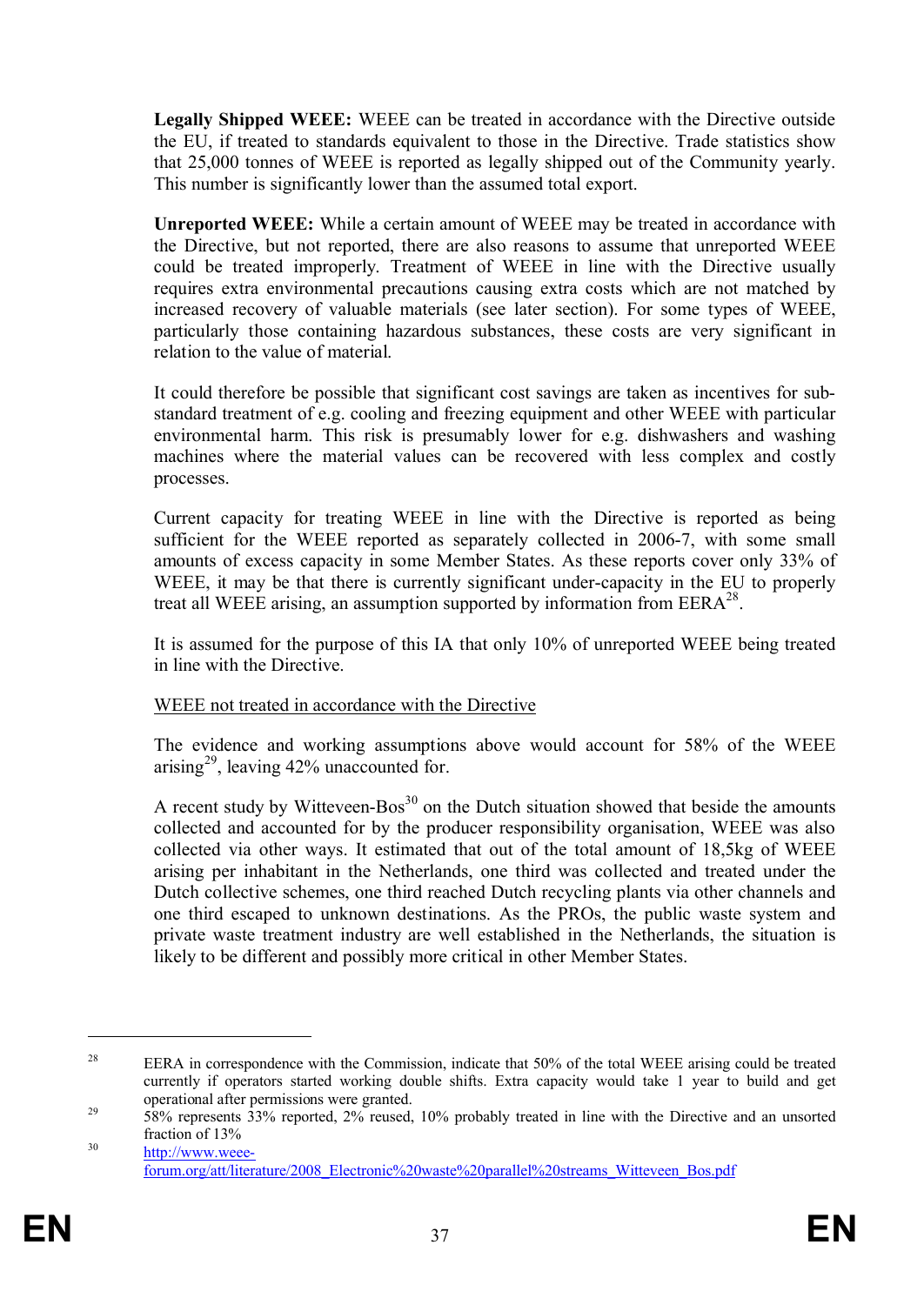According to the UNU study<sup>31</sup> there is common agreement that substantial leakage occurs for any WEEE items which have a value, such as large household appliances (which contain mainly metals), desktop computers, TV's and mobile telephones. There are wellestablished 'grey markets' for these items.

For B2B WEEE, the current amount of WEEE recorded as collected & treated as percentage of estimated WEEE arising indicates that still between 35 and 50% of B2B are not being recorded as separately collected. EERA suggests that this results in being a source of malpractice and illegal exports to non-OECD countries.<sup>32</sup>

There is also substantial anecdotal evidence and research suggesting that often treatment is not conducted in line with the WEEE Directive, concentrating on the recovery of materials with value, whilst minimising costs to the detriment of environmental and health precautions.

**WEEE illegally shipped to 3rd countries:** Various pieces of evidence suggest that very large volumes of WEEE are shipped out of the EU illegally for sub-standard treatment in the developing world. These shipments are often disguised as export of used equipment, but in fact are shipped for their material value. Due to the illegal nature of these shipments there is no data available on the overall volume of the shipments, but there are some specific cases available when these illegal shipments were discovered during the few investigations taken of which the Commission services are aware. Some WEEE are repaired and exported as used goods and not actually as waste to developing countries where these products are reused, these are not accounted for in the figure of WEEE not treated in accordance to the Directive.

The UNU study mentions reports about shipments of WEEE disguised as goods from the port of Hamburg (DEUTSCHE UMWELTHILFE 2007) and findings that 28% of businesses (collectors and exporters) were found to be exporting WEEE illegally from the Netherlands (VROM 2007). A study in the United Kingdom showed that about 10% of WEEE transports were shipped illegally to non-OECD countries.

**Treatment in the EU not in accordance with the Directive:** Anecdotal evidence points to parts of WEEE not being processed in the EU in accordance with the treatment standards of Annex II of the WEEE Directive: large household appliances and in particular cooling and freezing appliances being shredded without de-pollution, and CRT glass that ends up together with construction and demolition waste. For example according to recent information provided<sup>33</sup>, CFC-containing refrigerators were discovered being treated in car shredding plants instead of specialised facilities, which results in CFC emissions.

The Commission services have anecdotal evidence from stakeholders of "cherry picking" by some WEEE operators the WEEE with high material value from the WEEE collected in Member States. The equipment with high value (e.g. a high precious metal content), are taken from collected WEEE to recycling plants or for illegal export.

 $\frac{31}{32}$  Section 10.2

 $\frac{32}{33}$  Section 4

<sup>33</sup> Capital 09/2008 "Klimatskandal: Deutschland stümpert bei FDKW-Entsorgung"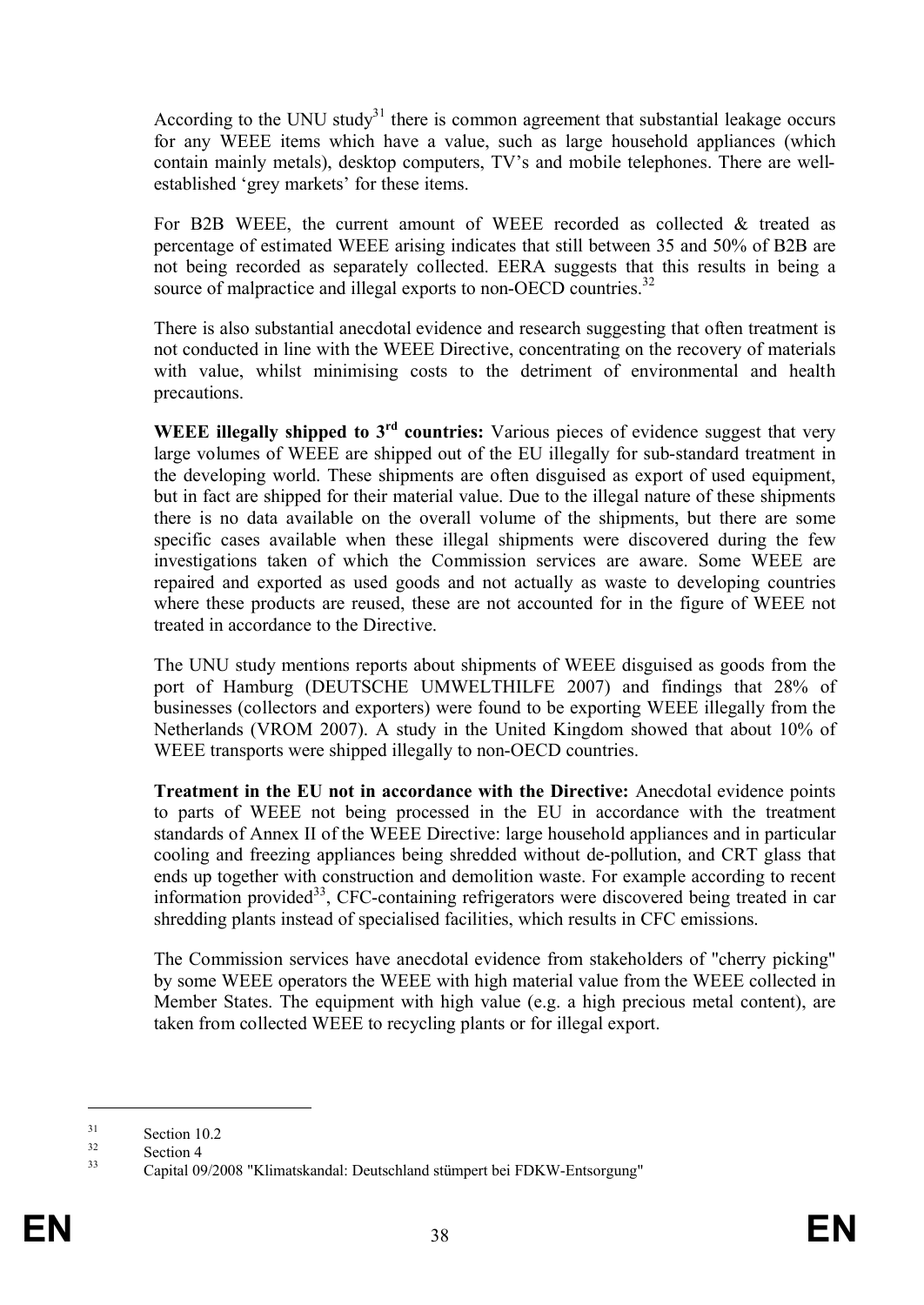# *2.3.3. Quantitative Estimations on Collection and Destinations of WEEE in 2005*

Based on the evidence, data for 2005, deductions and assumptions above, the following **working scenario** can be established for the year 2005 (the WEEE arising is taken at the lower end of the estimations from the UNU, 8.3 million tonnes).

- · **13% of WEEE arising by weight** (1,1 million tonnes) is not separated from domestic waste, or is illegally disposed of, e.g. as consequence of consumers not complying with the requirement not to dispose of WEEE as unsorted municipal waste. This may apply in particular small domestic appliances, easily put in the waste bin.
- · All of the 2,7 million tonnes of WEEE reported as collected by Member States **33% of WEEE arising** - go to authorised treatment facilities where they are treated in accordance with the Directive.
- · Of the remaining 54% (4.5 million tonnes) which are **separately collected but not accounted for** :
- Reuse of WEEE is assumed to be at a level lower than **2%** of the WEEE arising, representing less than **0.2 million tonnes**.
- WEEE (particularly large household appliances) treated in line with the Directive, but not be reported is assumed to be **11%** of the WEEE arising, or **0.9 million tonnes**.
- There is not sufficient information to make reliable estimates of what proportion of the WEEE still unaccounted for is illegally shipped out of the EU and what proportion is treated, recycled or recovered not in accordance with the provisions of the Directive. However, in a worst case scenario WEEE separately collected, improperly treated in or out of the EU could be assumed to represent around **41% of the WEEE arising** or 3.4 million tonnes.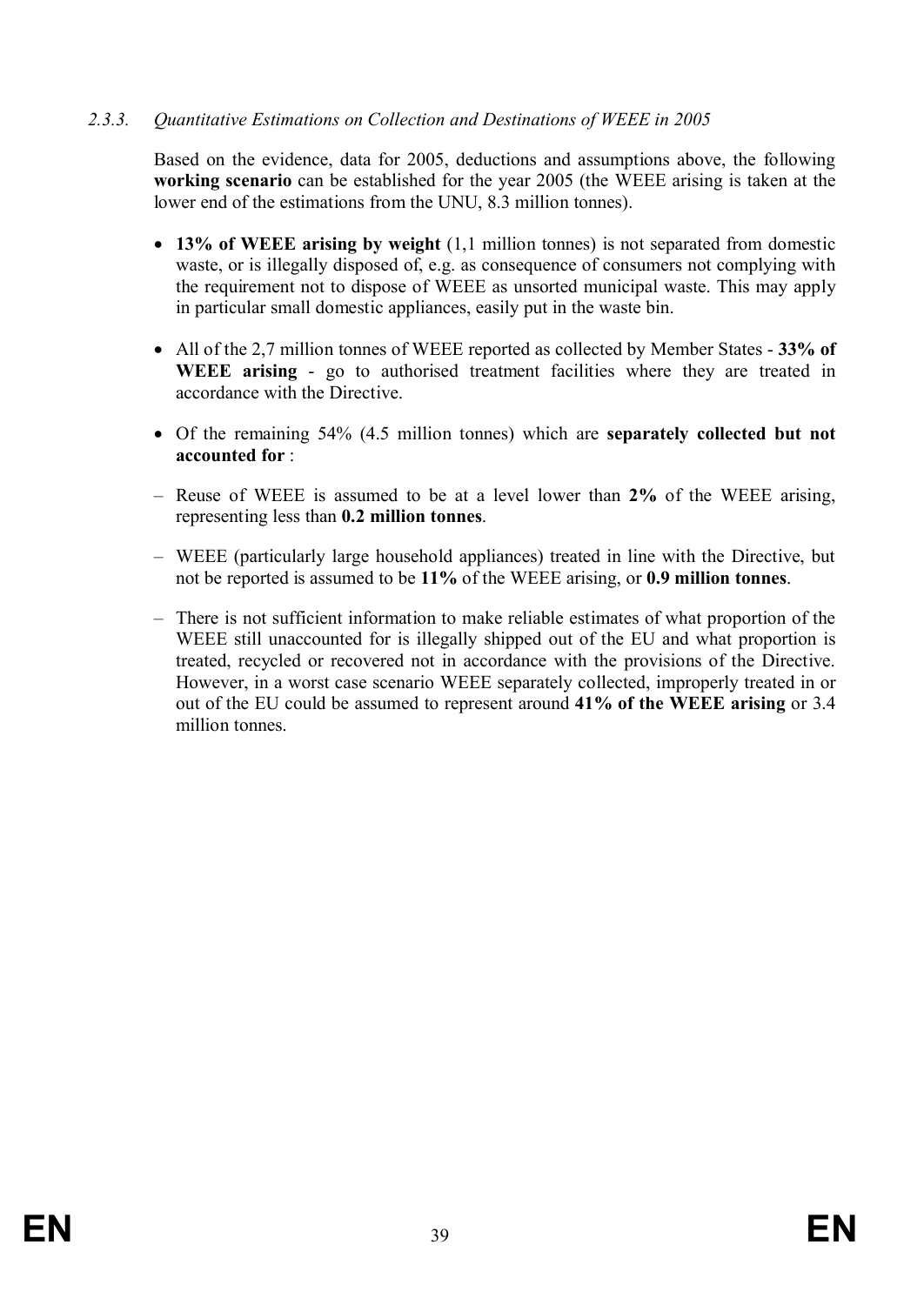

**Figure 4: Collection of WEEE<sup>34</sup>**



**Figure 5: Destinations of WEEE**

<sup>&</sup>lt;sup>34</sup> pom = put on the market; Arising = amounts of EEE arising as waste in a certain year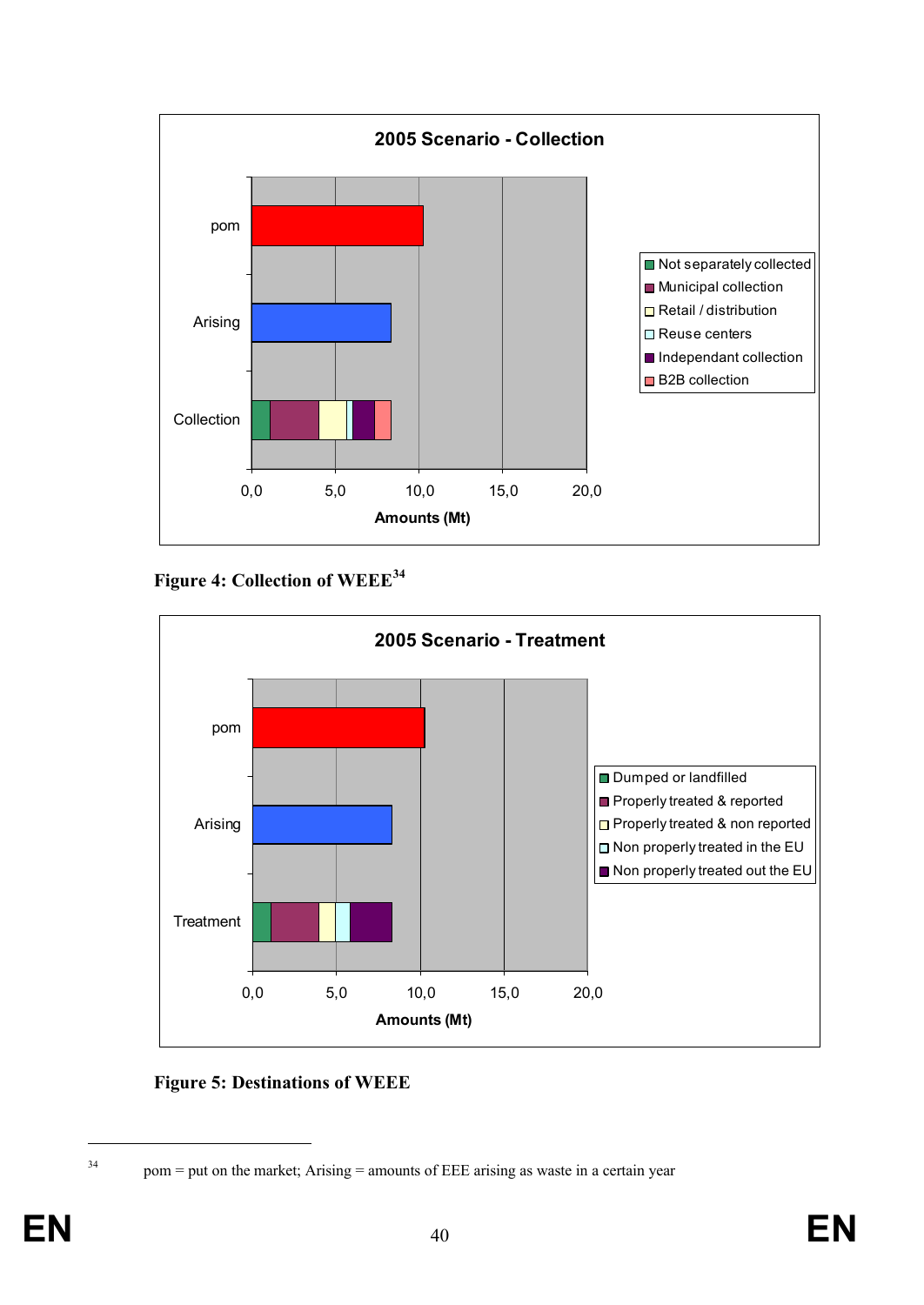## *2.3.4. Drivers of the Effectiveness Problems*

The problem described above that a large percentage of the WEEE arising is not properly treated is mainly driven by three facts:

- The high material value of WEEE;
- Proper treatment of WEEE, in line with the requirements of the WEEE Directive adds additional costs;
- There seems to be low enforcement of the WEEE Directive's treatment requirements at national level.

Background to the drivers:

- **Material Value:** The three main materials arising from WEEE are metals, glass and plastics. Ferrous metals account for approximately 50%, non-ferrous metals for 5% and plastics for 20-25% of the WEEE arising. There are well-established markets for recycled metals and some markets for some of the plastics. It is important to notice that changing market prices for materials have to be taken into consideration when assessing these drivers. The UNU study highlights that material values have risen by 50-100 €/tonne from 2005 to 2007.
- **Differences between WEEE:** For some products the cost of extraction of the valuable materials is higher than the value of the materials. Others, particularly those high in metal, are more valuable. [See Figure 6]
- **Global recycling market:** Transport costs for WEEE are low in comparison to the value of the materials, thus allowing a global market for WEEE recycling. In many developing countries, (for example in Africa, the Indian sub-continent and in China) the costs of WEEE processing is low, partly due to low labour costs with manual dismantling, but also very often because it involves sub-standard treatment practices. These low recycling costs compared to recycling in the EU, makes trade of WEEE to developing countries (usually illegal) profitable. This creates competition for particularly the valuable fractions of WEEE between certain traders and EU-based recyclers.
- **Additional costs of treatment in line with the Directive:** Pre-treatment of WEEE to recycle it in line with the Directive (e.g. removing hazardous substances) creates additional costs. For example, pre-treatment of fridges is estimated by the UNU study at 21,84  $\epsilon$  per fridge while the costs for less problematic large household appliances is only 3,19  $\epsilon$  per appliance. Figure 6 illustrates these differences for some categories in 2005 (UNU) for treatment in line with the Directive.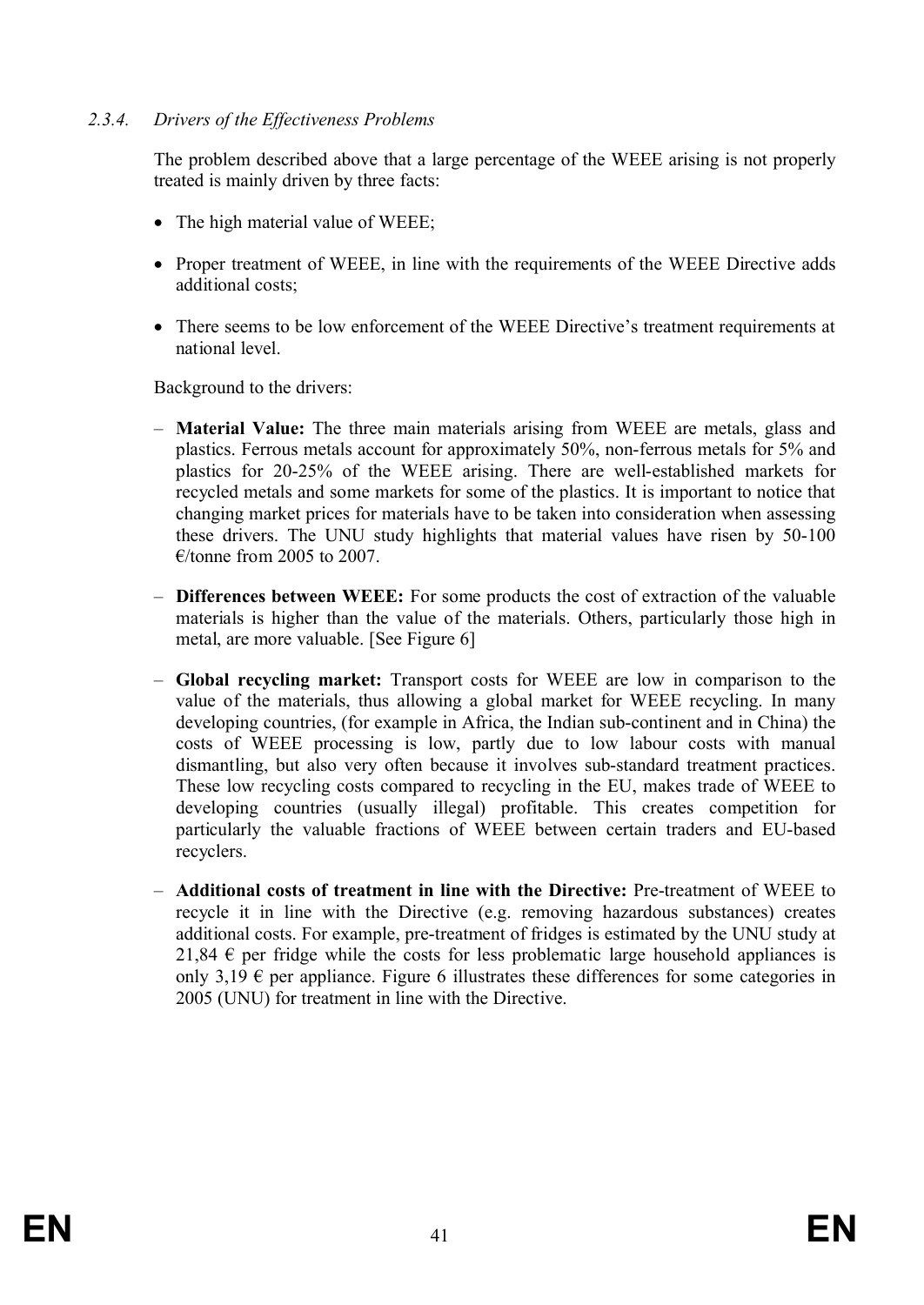

#### **Figure 6: Breakdown of the cost of collection and treatment of WEEE equipment categories**

– **Low level of enforcement:** according to anecdotal evidence from stakeholder consultations and from the UNU study there seems to be a lack of enforcement of the WEEE Directive on many levels. The UNU study<sup>35</sup> points out that not all producers are registered - sometimes deliberately when penalties are lower than financial obligations.

Low levels of effective enforcement in some Member States are themselves driven by lack of enforcement capacity.

*2.3.5. Evolution of the Effectiveness Problems: 2011-2020 (No action/ Baseline scenario)*

This section describes how the collection and destinations of WEEE are estimated to change over the period of interest to the review (2011-20, the period after which reviewed legislation is likely to be in force) if there was no change in policy.

2.3.5.1. Will there be any changes in the drivers of the problem?

#### Changes on the market

The volume of EEE put on the market is predicted to grow further, and the volume of WEEE arising is estimated by UNU to continue to increase between 2.5-2.7%.

The value of recycled metal is likely to remain high due maintained demand in the world economy, maintaining the global demand for WEEE containing high proportions of metal for recycling.

<sup>35</sup> Section 11.5.2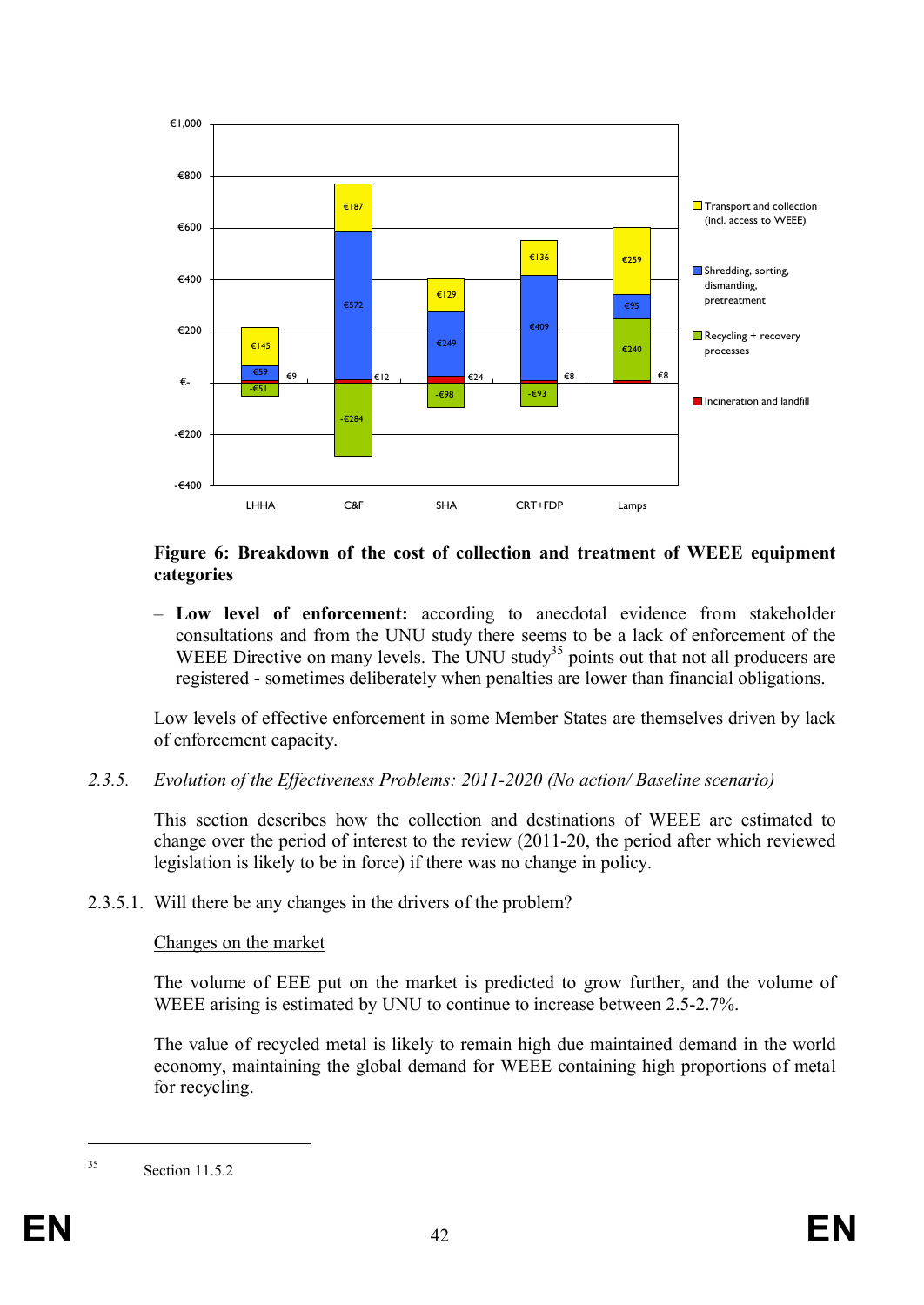Some markets for recycled plastic could mature over time, as new technology, partly stimulated by the high oil price, or low-wage separation, allows greater purity of recycled material and new uses are found for the material. This would provide some increased demand for recycled plastic.

The Directive's current target of 4kg/capita.yr to be collected in all 27 Member States at the end of 2008 represents only about  $22\%$  of the total WEEE arising<sup>36</sup>. As consumption grows this ratio would become lower, projected to be only  $19\%$  in  $2014^{37}$ , meaning that relatively less environmental protection is guaranteed. This target is already effectively redundant as a stimulus to separate collection, with the possibility of higher levels of unreported collection

Impacts of other Product and Waste Policies

- Other design-relevant Community legislation, such as RoHS,  $REACH^{38}$  and  $EuP^{39}$  are not assumed to have an immediate impact on the level of collection. They can however in the future positively impact on treatment efforts (and thereby indirectly on the attractiveness of collection) if design requirements and substance choices in favour of better recycling are established. However, REACH and EuP are likely to have effects on the composition of WEEE only in the longer term, as their implementation can affect the majority of EEE only at a very modest pace and any effects on WEEE will be further delayed by the average lifetime of EEE.
- · New waste management legislation, notably the revised Waste Framework Directive with its waste prevention provisions, may influence WEEE arisings and collection rates in the longer term. However, as these measures are still in a very early stage of development there is insufficient evidence for any quantitative estimates.
- Better enforcement of the Waste Shipment Regulation in the future may have a positive impact on reducing the amounts of illegal WEEE shipments. However, incentives will remain to either escape from costs or to benefit more from highly demanded resources.
- Better enforcement of the Landfill Directive in future may reduce negative impacts of WEEE disposal in the long term.
- No effect is expected from the regulation on ozone depleting substances  $(ODS)^{40}$  as waste issues are to be dealt with in the WEEE Directive.

Otherwise, it is assumed that the drivers of the problem will remain largely unchanged for the duration of the Baseline scenario.

 $36$  Total WEEE arising in 2008 = 18,2 kg/capita.yr (8,96Mt on 492million inhabitants)

 $37$  Total WEEE arising in 2014 = 21,3 kg/capita.yr (10,46Mt on 492million inhabitants)

<sup>&</sup>lt;sup>38</sup><br>Registration, Evaluation, Autorisation and restriction of Chemical Substances, OJEU L 396, 30.12.2006, p. 1

 $\frac{39}{40}$  Energy using Products, OJEU L 191, 22.7.2005, p.29-58

OJ L 244, 29.9.2000, p.1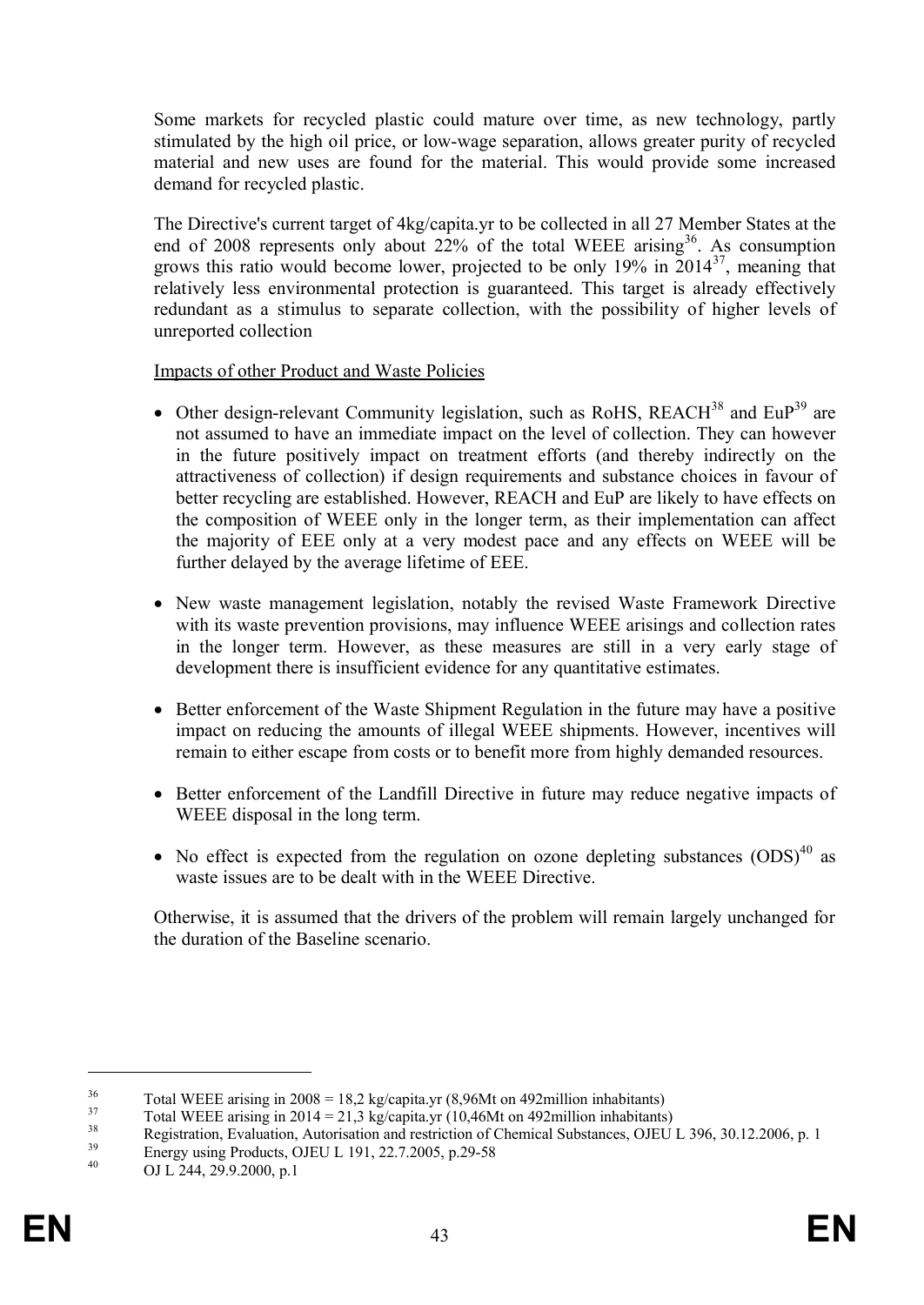## 2.3.5.2. Collection and Destinations of WEEE

On the basis of these drivers, previous assumptions and further assumptions that in the future more collected WEEE will be reported, it can be estimated that in the Baseline scenario by 2020:

- · total quantity of electrical and electronic equipment put on the market would be **15.1** million tonnes<sup>41</sup>:
- · the total WEEE arising across the EU27 increases to **12.3 million tonnes**;
- · slightly less (**11%)** of WEEE will be disposed of with domestic waste or illegally dumped (**1.4 million tonnes**); this decrease is expected mainly because consumers are expected to be better aware of the requirements not to dispose WEEE as unsorted municipal waste;
- · still **2%** of the WEEE arising will be reused (**0.25 million tonnes**);
- · greater proportions of WEEE around **42%** of the WEEE arising (**5.1 million tonnes**) 42 will be reported as separately collected and treated in line with the Directive. The assumption is based on an increase similar as the one seen in PRO schemes that have been running for 5 or more years; this increase is based on growth, further implementation of the Directive and on the inclusion of a fraction that was separately collected and treated in line with the Directive but not reported before. A further reasoning on why this proportion would increase is to be found in Annex 4.
- · **45%** of the total WEEE remains unaccounted for (**5.5 million tonnes)**
- Out of the unaccounted fraction, less than one quarter (**10%**) is recycled in the EU in accordance with the Directive;
- The remaining **35%** (4.3 million tonnes) are not treated in accordance with the Directive, be it in the EU or outside the EU.

# **Figure 7: Collection and Destinations of WEEE in 2020 according to the baseline scenario**

<sup>&</sup>lt;sup>41</sup> This is calculated with the yearly growth rate of 2,6% taking as the basis value 10.3 tonnes/year placed on the market in 2005.

<sup>&</sup>lt;sup>42</sup> This amount corresponds with an amount of about 10kg per inhabitant per year in the EU, assuming that the population growth rate for all countries reaches 0% by 2020 and that the current growth rate follows a linear relationship between current growth rates and the expected rate in 2020.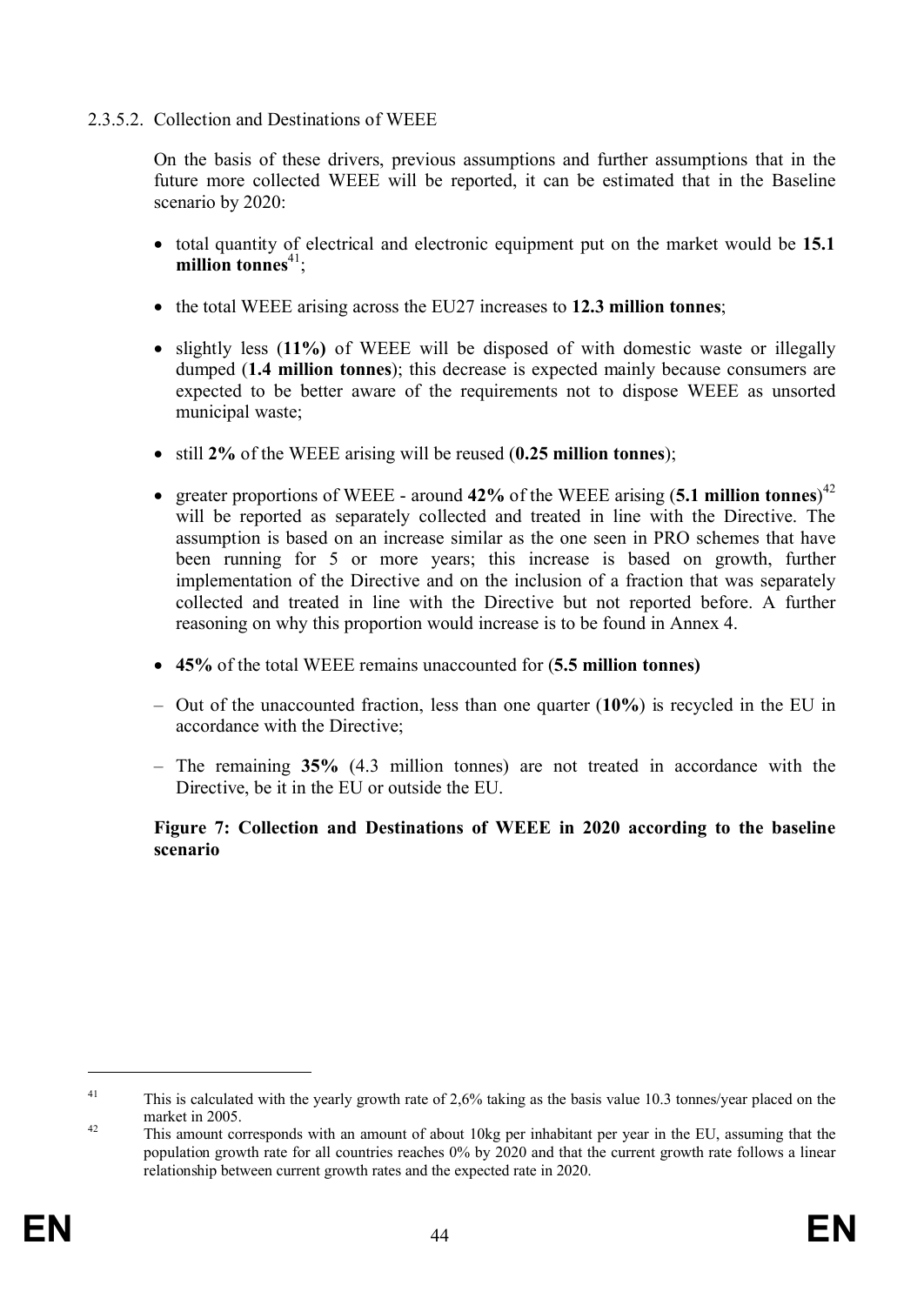

2.3.5.3. How does changing key assumptions impact on the baseline?

Three changes are being considered for the future that would impact on the baseline.

**Prices for metals and plastics fall compared to 2007:** In this case the economic driver for separate collection of WEEE will disappear for even larger proportions of WEEE (material value below total costs for recovery).

**Higher, or lower, proportions of unreported WEEE are in reality treated properly:** The difference between levels of WEEE being treated in line with the Directive or not makes a significant difference particularly for the categories of WEEE (like cooling and freezing) with high treatment cost due to high environmental damage from improper treatment. If higher proportions of unreported WEEE of this type were treated properly than predicted, the environmental harm from (sub-standard) treatment would be lower.

**Significantly more than 11% of WEEE is going to landfill:** If more WEEE is being landfilled, the potential environmental impacts of WEEE in the EU will be higher (notably energy and resource losses; pollution in case of sub-standard disposal). Treatment costs would be lower – but with a significant net cost to society. As shown by UNU the harm from landfilling WEEE is even greater than from improper treatment.

- *2.3.6. Impacts of the Effectiveness Problems: 2011-2020 (No action/ Baseline scenario)*
- 2.3.6.1. Environmental impacts

As the materials contained in different WEEE are substantially different, the environmental impact of WEEE depends on both the type of WEEE and the way it is treated. Those impacts are both global and local.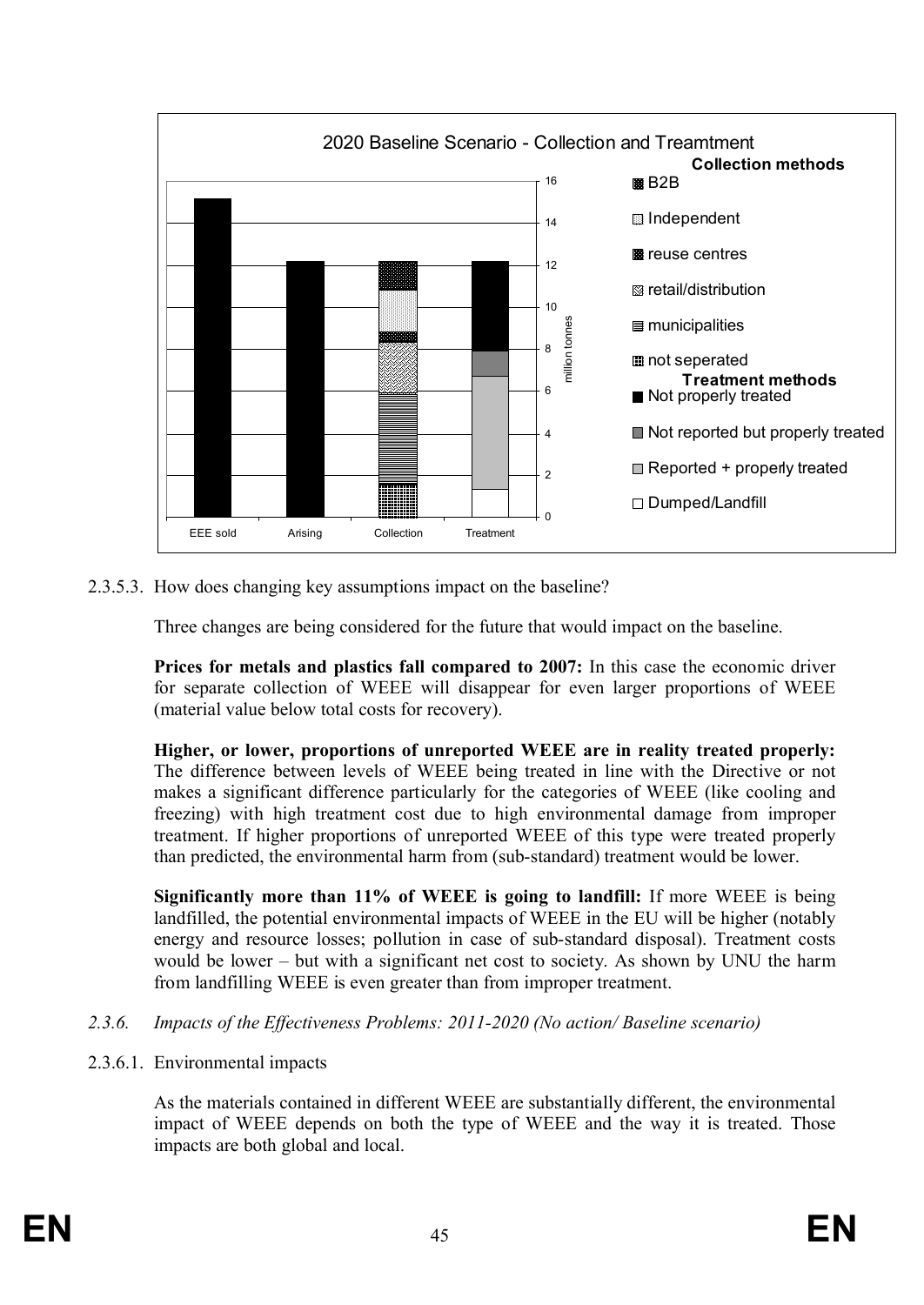## General Impacts from materials in WEEE

Some 50% of WEEE by weight consists of ferrous metals, largely steel. Collecting and recycling this material typically results in savings of 74% energy, 76% water pollution and 86% air pollution if compared to primary steel production.

Under the baseline scenarios, based on the supposition that large amount of WEEE is being separately collected, for the calculation 87% of separately collected WEEE is assumed, up to 3.5 million tonnes (equal to 1.8 % of EU annual production) of steel can be recycled from this waste stream alone<sup>43</sup>.

#### Total Potential Environmental Impacts

The potential environmental impacts of WEEE vary depending on the equipment in question. Potential impacts comprise emissions of toxic substances as well as inefficient use of materials and energy. They can contribute to global problems (e.g. climate related impacts) as well as "local" impacts in the EU or third countries (e.g. eco-toxic emissions, damage to human health).

The main climate related impacts derive from the release of CFCs due to inappropriate treatment of cooling and freezing appliances, and also from unnecessary energy use (CO2 emissions) when energy savings of material recycling are not realized. On current trends, greenhouse gas release cooling and freezing equipment would be around 35 million tonnes of CO2 equivalent a year in 2011 (compared to the likely baseline), with a monetised value of the damage having a magnitude of around  $E1$  billion/year - declining each year to low levels by 2020.<sup>44</sup> This decline comes as CFC-ban in cooling and freezing equipment feeds through to the WEEE stream.

Toxic emissions damaging eco-systems and human health at local and regional levels can be caused by uncontrolled dumping and sub-standard treatment, including all stages of badly managed storage, transport, recovery and disposal.

All of the potential impacts mentioned can be well managed if the WEEE is separately collected and sent to state-of-the-art treatment. More details on the environmental impacts can be found in Annex 6. An estimate of monetary value has only been provided for one part (the GHG) impacts of these environmental damages.

#### 2.3.6.2. Economic impacts

The total economic costs (excluding the economic costs of environmental harm) are the efforts and costs spent on collection, treatment, recycling and disposal of WEEE. As the volumes of WEEE arising increase, the total costs from the management of WEEE will also increase but likely not at the same rate. Economies of scale in collection and treatment are likely to reduce costs per tonne; technological development of treatment operations is likely to further reduce treatment cost.

<sup>43</sup> Annual crude steel production in the EU is about 200 million tonnes (source Eurofer via http://www.eurofer.org/index.php/eng/Home)

<sup>&</sup>lt;sup>44</sup> The basis for this estimate is in Annex 6.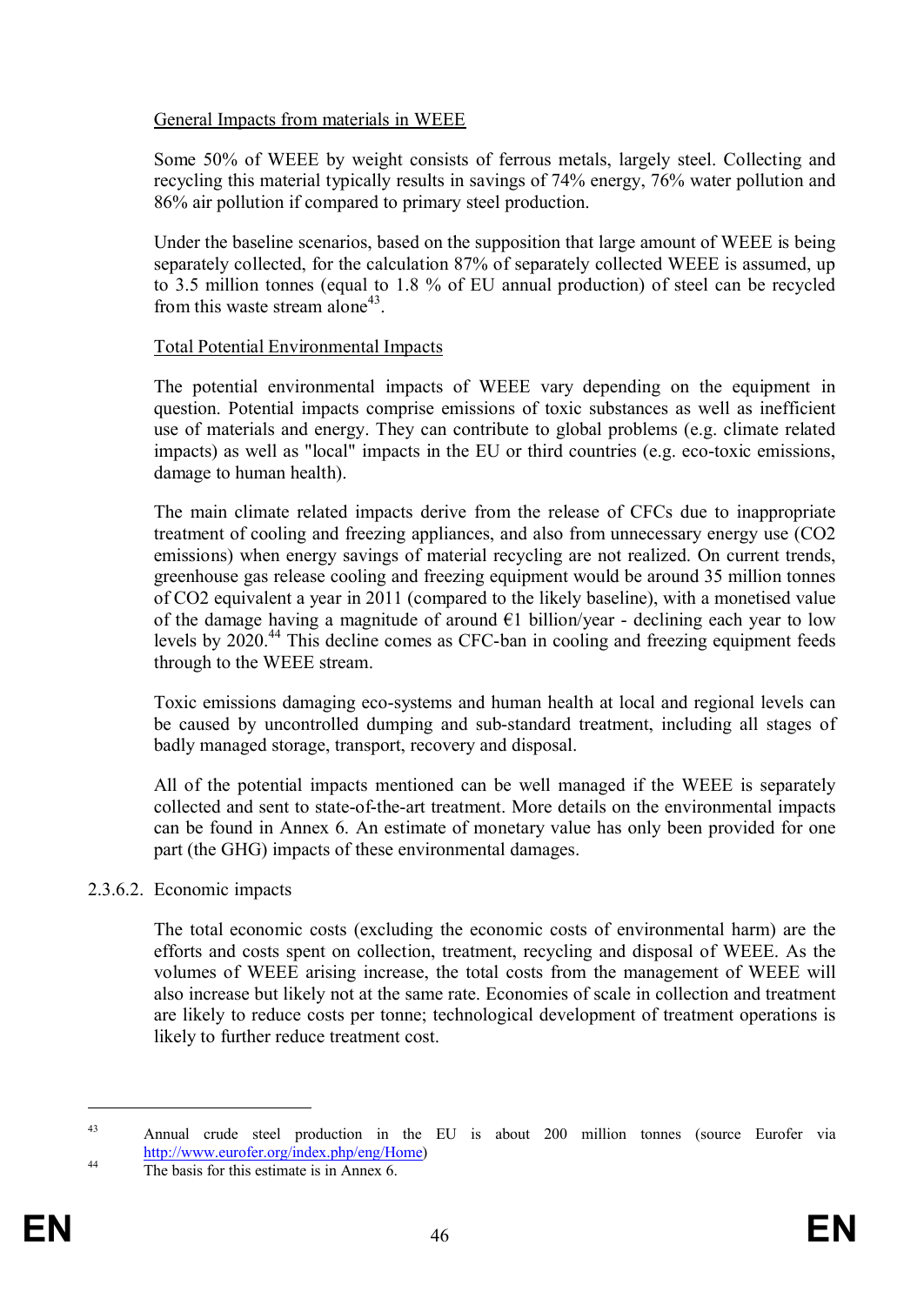# Composition of cost

- Costs of consumers, public authorities or the retail sector to collect WEEE;
- Costs to transport WEEE to treatment centres either in the EU or overseas;
- Treatment, preparation for reuse, recovery, recycling process costs and any costs of disposal of rest fractions;
- Additional costs (for control, reporting, administration);
- · The cost for society of the unsorted WEEE fraction (landfilling and incineration).

These costs include organisational costs, for authorities, distributors and producers in setting up and running logistic systems. In addition, administrative costs from reporting and labelling by producers add to costs.

For all the WEEE that is separately collected, some actor in society is moving the WEEE from the consumer to a recycling facility. Many geographic and economic factors affect these costs which vary across the EU to a great degree. That variance is likely to be greater than the difference in collection costs caused by collection taking place by different actors. In this IA, it is assumed that the cost for collection and transport by independent collectors and traders who ship WEEE for treatment is broadly the same per tonne as the collection and transport cost for PROs.

Treatment of WEEE in line with the Directive adds costs to the process as steps like depollution or removal of CFCs are required to reduce environmental harm. These additional costs depend on the type of WEEE concerned and the processes used. The latter are largely determined by Annex II of the Directive. For estimation of the additional costs in this IA, the Commission assumes requirements which eliminate environmental harm at least possible costs. They are based on estimates of existing costs and changes in technology between now and 2020.

In the UNU study, the net total cost (covering the  $1<sup>st</sup>$  four bullets mentioned above) for the fraction of WEEE that has been reported as separately collected and treated in 2005 (2.6Mt) is estimated to be  $\epsilon$  0.94 billion (358 $\epsilon$ /tonne). This figure is based on material prices of the year 2005 and expresses the costs incurred due to the WEEE Directive as compared to landfilling. Transport costs from consumers to collection centres are not included. The level of this figure is confirmed by more recent data published by the WEEE forum on its website<sup>45</sup>.

On the basis of the assumptions on collection and destinations of WEEE in the baseline, the current cost for the fraction that has not been reported can be estimated. The overall gross cost composition as presented in the key figures (WEEE forum 2007) can be used as reference to estimate the respective costs for collection (17%), logistics (29%), treatment (33%) and additional costs (21%). Assuming that the costs for logistics and collection remain comparable, that there are no additional costs and that the treatment cost is much below the cost for treatment in line with the Directive, the cost currently occurring for the

<sup>45</sup> Key Figures 2007, http://www.weee-forum.org/att/news/2007%20Key%20Figures\_Final.pdf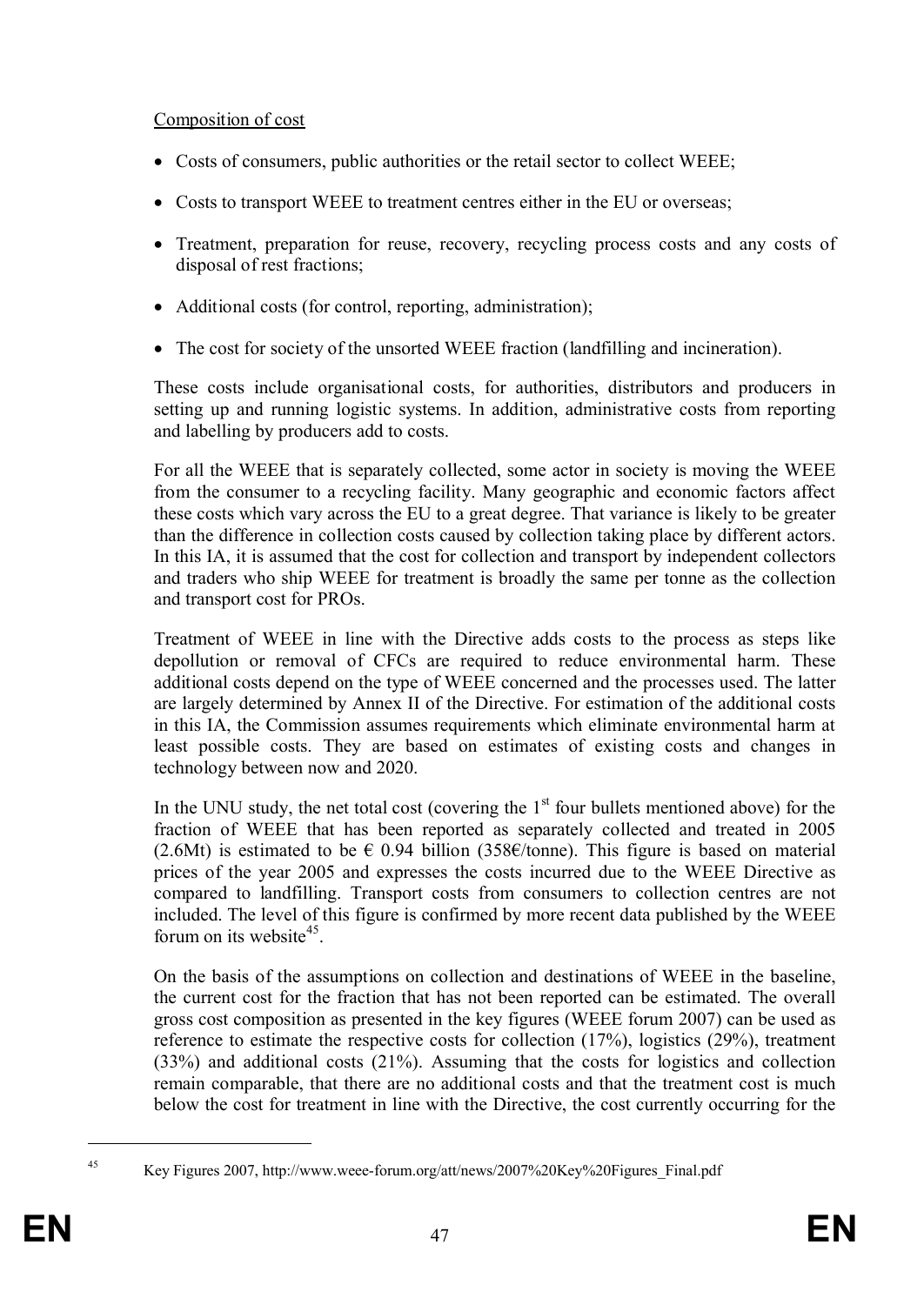non reported fraction is estimated at maximum  $\epsilon$  1.2 billion, bringing the total net cost for 2005 at about  $\epsilon$ 2.1 billion.

With a baseline for 2020 as described above (a greater proportion of WEEE been reported as separately collected and treated in line with the Directive and the effect of economies of scale) the total net annual cost is estimated at  $63.4$  billion by 2020, corresponding to about 328€/tonne of WEEE.

To this should be added enforcement costs from Member State authorities.

It should be noted that:

- These estimations are highly sensitive to some assumptions used. For example a sensitivity analysis carried out by the UNU study showed that current 2007 material prices increase the revenues of recycling of WEEE by 50 – 100 EUR/tonne compared to  $2005^{46}$ ;
- Other factors that will influence net cots developments and availability of markets for downstream fractions and high-level reapplication/ valorisation of secondary raw materials, and changes in composition of WEEE: for example flat panels are expected to cause significant increase in total costs due to costly mercury removal steps.
- The impact of long running optimization of systems as this plays an important role on the cost side. Looking at long running systems across EU, the gap between minimum and maximum cost levels (both technical and additional) is much lower (UNU 2007);
- economies of scale and investments in recycling / recovery plants (capacity and technologies);

Existing recycling and recovery targets can usually be achieved with existing technologies. The current levels of collection will provide little impetus for investment and innovation in techniques and technologies for (pre)treatment, recycling and recovery.

#### Economic impact of reuse

The UNU study explains based on the UK experience that here viable reuse activities have focused on refurbishment of washing machines and IT equipment but for refrigerators the rate of refurbishment achieved is rather low (2% of used appliances). For other appliances, typically 5 to 10% of collected equipment is found to be reusable.

# 2.3.6.3. Social impacts

Employment

<sup>&</sup>lt;sup>46</sup> Since the publication of the research studies, oil and metal prices have increased in such a way that for most fractions, the cost and revenues come to a break even. The costs remain for those fractions where treatment operations are necessary before further recycling/recovery as in cooling and freezing appliances, CRT glass, mercury containing lamps and LCD screens with mercury backlights.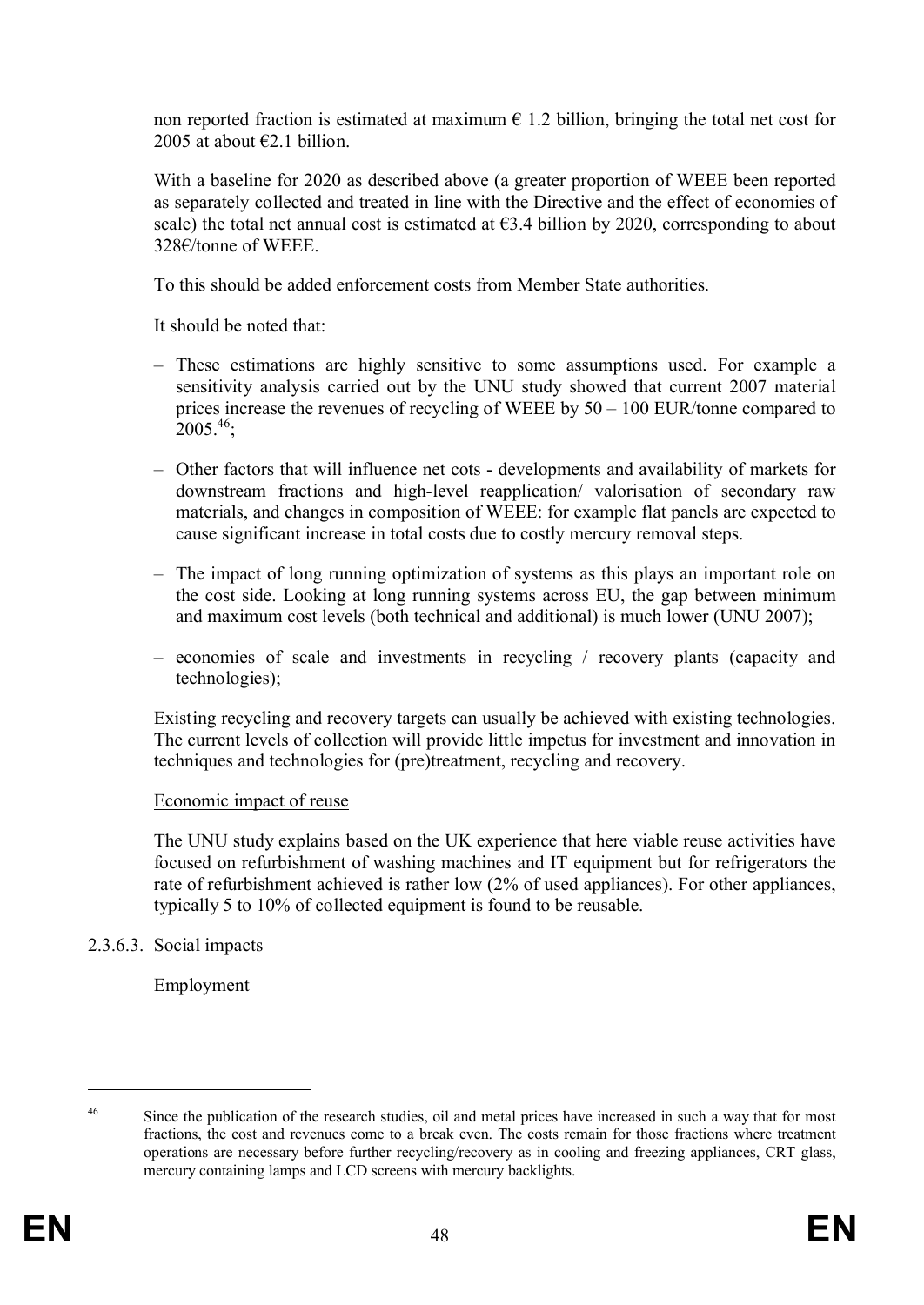Material recycling from waste creates 5 to 7 times more jobs than disposal by incineration and 10 times more jobs than disposal in landfills $47$ .

The Commission's Thematic Strategy on waste prevention and recycling considers that the waste management and recycling sector in the EU25 provides 1.2 to 1.5 million jobs. The waste collection and treatment sector typically employs many lower skilled workers as well as expert technicians.

While there are limited data on the employment effects of the WEEE Directive, the income generated by the collection and dismantling of WEEE is often referred to as a good job opportunity for disadvantaged people in the first labour market (RREUSE 2006a, p. 2, WILLIAMS 2006).

Early assumptions of NeWET from 2001 speak of approximately 3,870 jobs being created under the implementation of the WEEE Directive in Germany. In Lithuania it has been estimated that 290 jobs have been created (ECGL 2003, p. 7). For the Netherlands it is reported that a small number of jobs has been created in local authorities. Additional employment in administration of the collective schemes has been kept to a minimum to reduce costs. Meanwhile, the organisation of the collective schemes has resulted in significant consolidation in the recycling sector with the displacement of small organisations, including social welfare organisations. The loss of jobs in these small organisations has probably been offset by increases in employment in the larger firms to deal with additional throughput of WEEE (DG ENV 2001a, p. IV).

In the Baseline scenario it is expected that net employment remains unchanged.

#### Social impacts of reuse

Reuse of WEEE has positive social impacts. According to Anderson, the Rreuse network has about 17,000 people in social organisations who collect, repair and recycle about 300,000 tonnes of equipment from about 1200 work centres, and supplying mainly to an 'excluded' market. For less valuable fractions or for reuse with low revenue margins, reuse activity tends to be run by charitable organisations that employ and train low skilled people. The sector is employing 40.000 people and engaging 110.000 volunteers in Europe<sup>48</sup> of which an important part works on WEEE, usually these were long-term unemployed, handicapped or people at risk. Given the size of their market share, RREUSE considers this a remarkable sector for employment opportunities for people with limited chances elsewhere.

The re-use of WEEE provides high quality products at affordable prices which offers an important means for people with low income to raise their standards of living and to participate in social activities, in particular in the IT sector bridging the "digital divide", or delivering necessary means of communication for commercial or cultural purposes<sup>49</sup>. But

<sup>&</sup>lt;sup>47</sup> (source: European Ferrous Recovery and Recycling Federation)

 $\frac{48}{49}$  See <u>http://rreuse.org/t3/</u>

The " $i2010 - A$  European Information Society for growth and employment" initiative was launched by the Commission on 1 June 2005 as a framework for addressing the main challenges and developments in the information society and media sectors up to 2010. It promotes an open and competitive digital economy and emphasises ICT as a driver of inclusion and quality of life. The initiative contains a range of EU policy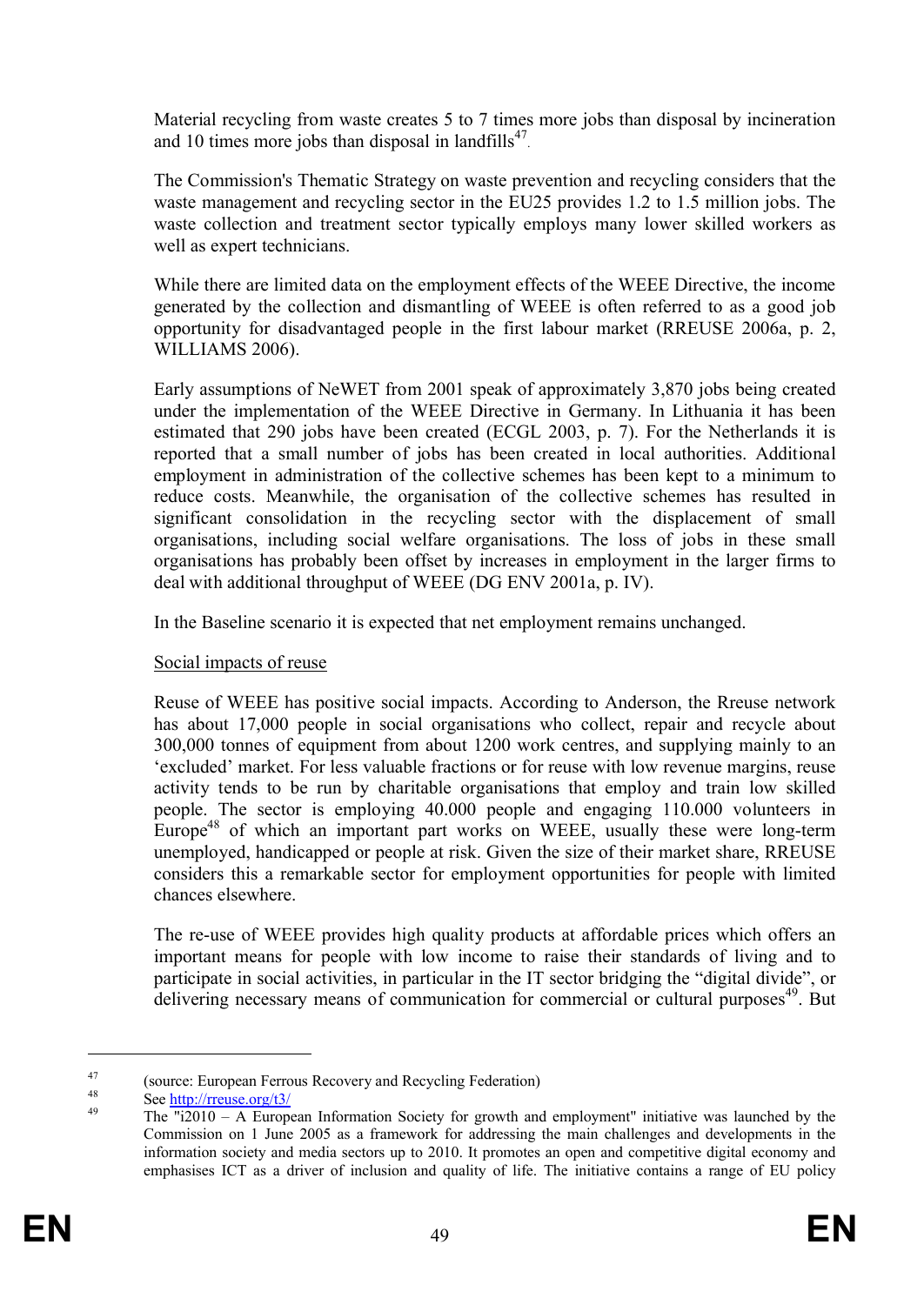given that EEE is only entering the waste chain when it is considered to be out of value, it might also no longer be supportive for these social aspects.

During an expert-workshop organised by the UNU study, it was mentioned that refurbishment, resale and reuse of equipment does lead to the creation of jobs, but that most of this happens before the EEE enters the waste stream.

# **2.4. Problems with the Efficiency of the Directive- Baseline scenario 2011-2020**

#### *2.4.1. Description of the Problems*

Experience with the operation of the WEEE Directive has revealed several issues which offer potential for reducing costs for producers, treatment operators and authorities involved in compliance with the Directive. These are:

- Administrative Burden particularly from differences in the operation of national producer registers. Annex 8 gives a full overview of the administrative burden of the WEEE Directive
- · Costs incurred by certain producers not meeting their financial obligations ("freeriders"). This causes additional costs for producers who are meeting their obligations, and risks distorting competition between producers
- Diversion of some WEEE from re-use where it would have a higher economic and social value

## *2.4.2. Drivers of the Efficiency Problems*

The problems related to the efficiency of the Directive has two drivers, one relates to the interpretation of the scope of the Directive and the product categories, the other relates to the differences in producer registration requirements.

2.4.2.1. Difference in Interpretations of the Scope and Categorisation

The WEEE Directive applies to 10 categories of "electrical and electronic equipment", currently illustrated by a non-exhaustive list of examples. Some equipment is excluded from the scope.<sup>50</sup> Member States have discretion to go beyond the requirements of the Directive and include additional products in their national WEEE laws (WEEE is based on Art. 175 of the EC Treaty).

During implementation, the Commission services together with Member States and stakeholders have taken steps to clarify the scope. It published "Frequently Asked Questions on RoHS and WEEE" addressing this issue. Nevertheless, uncertainty exists in particular in the following areas:

<sup>&</sup>lt;sup>50</sup> Equipment that is part of another equipment not covered by the scope of the Directive as well as equipment connected with the protection of the essential interests of the security of Member States, arms, munitions and war material, etc.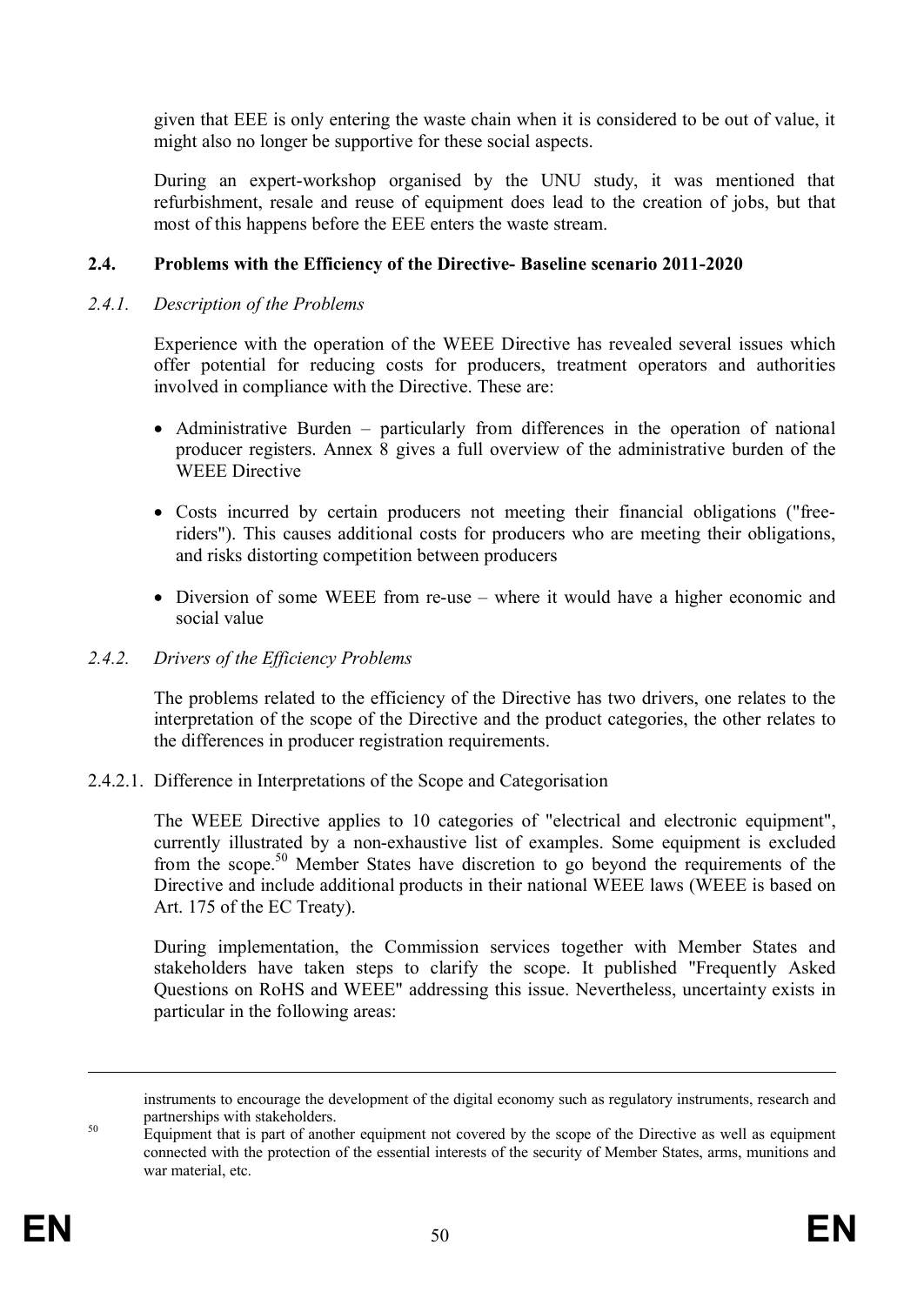- · Whether various products in the "grey area" would be covered by one of the 10 equipment categories, by the definition of EEE or by the exclusions. (An example is church organs whose lead-pipes depend on electrical air fans to function properly);
- · Under which product category certain products fall this classification can influence the recycling and recovery requirements applicable to the product; and
- Whether certain EEE should be classified as generating WEEE from private households (known as business to consumer equipment or B2C) or WEEE from users other than private households (known as business to business equipment or B2B). This classification is directly linked to the setting and achievement of targets as well as to the regime of financing.

As a result of the issues above, during implementation, in many cases Member States postponed decisions on scope at national level until they received guidance from the Commission, which has slowed down implementation and prolonged uncertainty for business an administrators. Attempts to gain agreement between Member States on categorisation are often a slow process and are not always successful.

In other cases different Member States and administrations came to divergent interpretations of the scope, leaving economic operators with uncertainty whether their products are covered by the WEEE Directive and whether they need to comply with the (financial) producer responsibility and reporting requirements.

The uncertainty has caused confusion among producers on the rules they need to comply with and also given some producers the opportunity to choose the interpretation of the definition of scope which best suits them.

This situation has led to the following costs:

- Some producers evade costs and financial guarantees by falsely classifying their product as B2B WEEE (for which this requirement does not exist). As much of this B2B waste nevertheless ends up in the household waste stream and the cost falls on those producers who have registered for household WEEE;
- · Avoidance of higher recovery/recycling requirements by different product categorisation, which can lead to lower levels of environmental protection;
- · Disadvantage in competition for those who fulfil the requirements of the Directive (in particular the financing) and those with very similar products who don't;
- Unintended costs for firms selling into more than one Member State where they have to meet different obligations, including different registration and reporting requirements as a result of differing classifications. This also includes cost of the administrative work to assess for each Member State which obligations and categorisation must be complied with, for example on whether their dual-use products are classified as household WEEE.
- 2.4.2.2. Differences in Producer Registration Requirements

To make the financial producer responsibility enforceable, the identity of producers and the quantities of EEE they put on the market must be known to Member States. The WEEE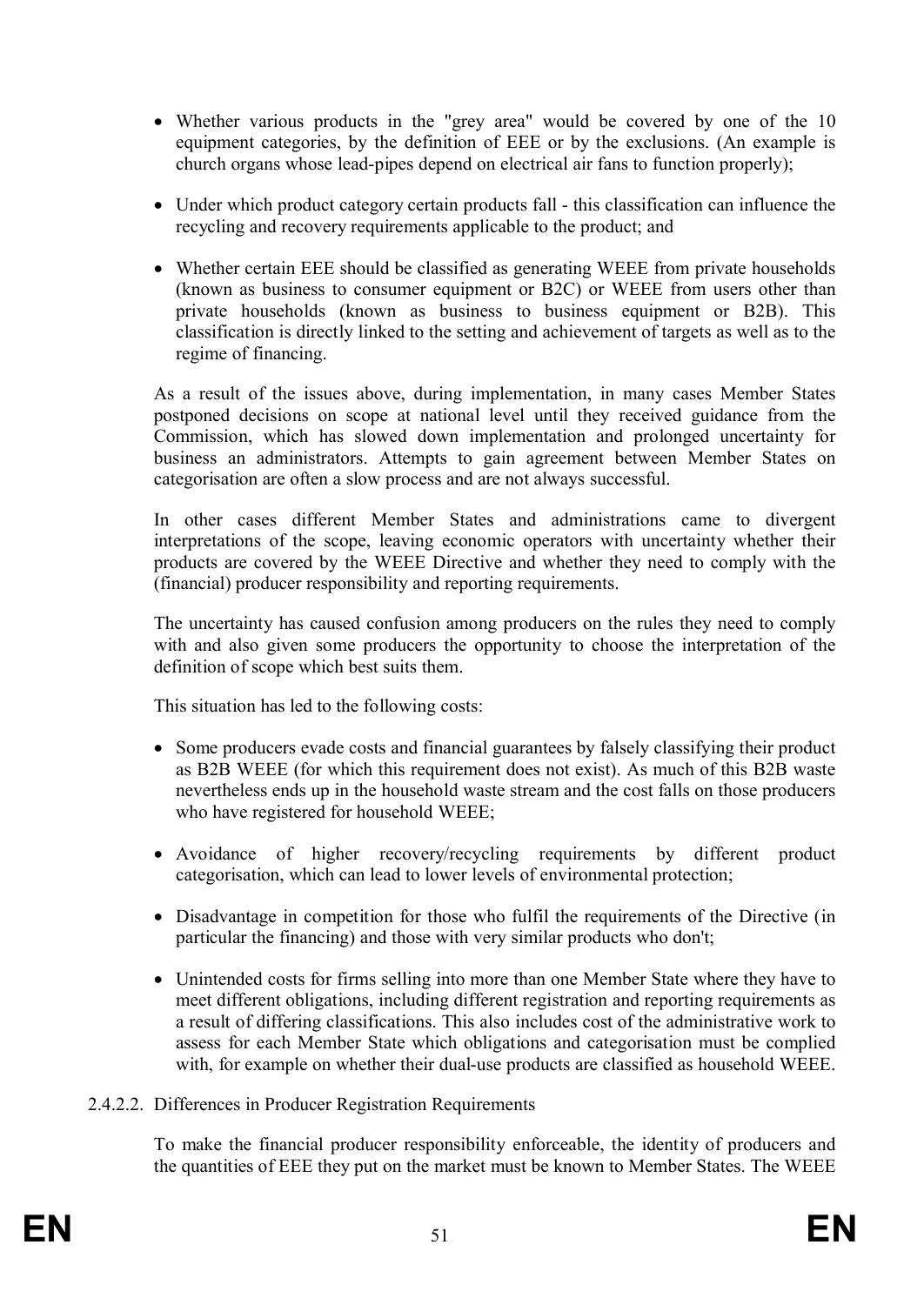Directive therefore requires Member States to draw up a register of producers and to collect information on the quantities and categories of electrical and electronic equipment put on their market, collected, reused, recycled and recovered within the Member State including exports.

Member States have taken different approaches with respect to:

- who needs to register
- who needs to report
- what needs to be reported
- interpretation of the term "producer" (national vs European approach)
- obligations of distance sellers.

Further details are provided in Annex7.

These divergent interpretations have resulted in a multitude of different registration schemes and requirements. By far the largest concern raised by industry stakeholders relates to the differences in requirements of national producer registers causing administrative costs from repetition and divergence of registration and reporting obligations. Actors can have to adhere to up to 27 varying requirements when placing EEE on the EU market.

#### *2.4.3. Evolution of the Efficiency Problems: 2011-2020 (No action/Baseline scenario)*

If no action is taken, the problem of unnecessary costs and free-riding by producers will persist. However, the scope of the problem could change, due to the following expected changes to the drivers of these problems:

2.4.3.1. Expected change to the driver of differences in the interpretation of scope and categorisation

Within the period 2011-2020, many uncertainties with existing products will have been resolved. Yet, certain problems with differing interpretation of scope and category are likely to remain and new ones will arise due to new products being developed.

- As the WEEE forum<sup>51</sup>has failed to develop a guideline on which products are relevant for collection points and which may not be covered by Annex IB of the Directive. No changes to the drivers of the problem are expected in this regard.
- · More co-ordination in categorisation of WEEE in 10 product categories could be achieved between some Member States who jointly developed a decision tree. It is however uncertain whether the Member States will use this decision tree uniformly.

<sup>51</sup> The European Association of Electrical and Electronic waste take back systems http://www.weee-forum.org/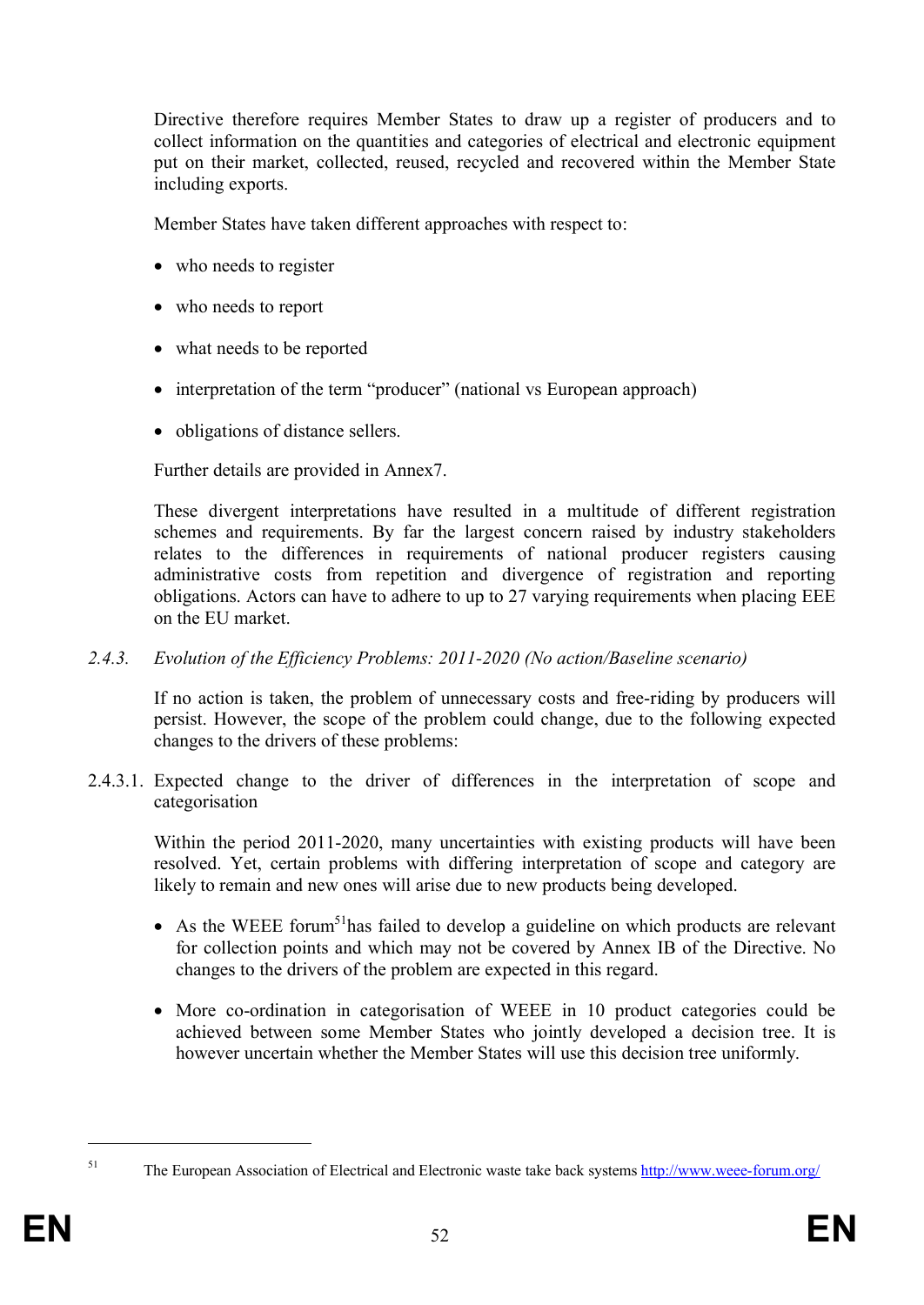- No common decision tree exists for categorisation of B2C versus B2B, therefore uncertainty will persist.
- 2.4.3.2. Expected changes to the driver of differences in producer registration requirements

This driver is predicted to continue throughout the baseline period if despite some actions that have been taken to reduce the problem:

National registers established the European WEEE Registers Network (EWRN) which has been concentrating on establishing contact with all functioning registers and are beginning to address options for registers to harmonise/apply consistent practices on the approach to address a number of key issues such as those addressed above. This work is done however on a voluntary basis and not all Member States are represented, so that the most likely progress in tackling these problems would be at a slow pace and not coherent across the internal market.

The Commission initiated in 2007 and 2008 infringement proceedings against Member States having adopted a "national approach".

Present producers will have largely completed their registration and adapted to different Member States' requirements for the period 2011-2020. However, the complexities will remain affecting any new<sup>52</sup> producers throughout this period.

For existing producers, the obligation to report in different formats will continue although with some mitigation from the work of EWRN mentioned above. However, costs will continue when any new products are brought onto the market.

# **2.5. The EU right to act**

This review is an integral part of developing a better regulatory environment in the EU. It will contribute to a European regulatory framework of the highest standards of law making, respecting the principles of subsidiarity and proportionality. Simplification intends to make legislation at both Community and national level less burdensome, easier to apply and thereby more effective. The Commission is committed to reduce unnecessary burdens while preserving the level of environmental protection.

Moreover, Council and Parliament have explicitly called on the Commission in Articles 5 and 7 of the WEEE Directive to review the targets provided for in the Directive.

<sup>&</sup>lt;sup>52</sup> As new producer can be considered those bringing new goods on the market but also those new on the market that replace producers leaving the market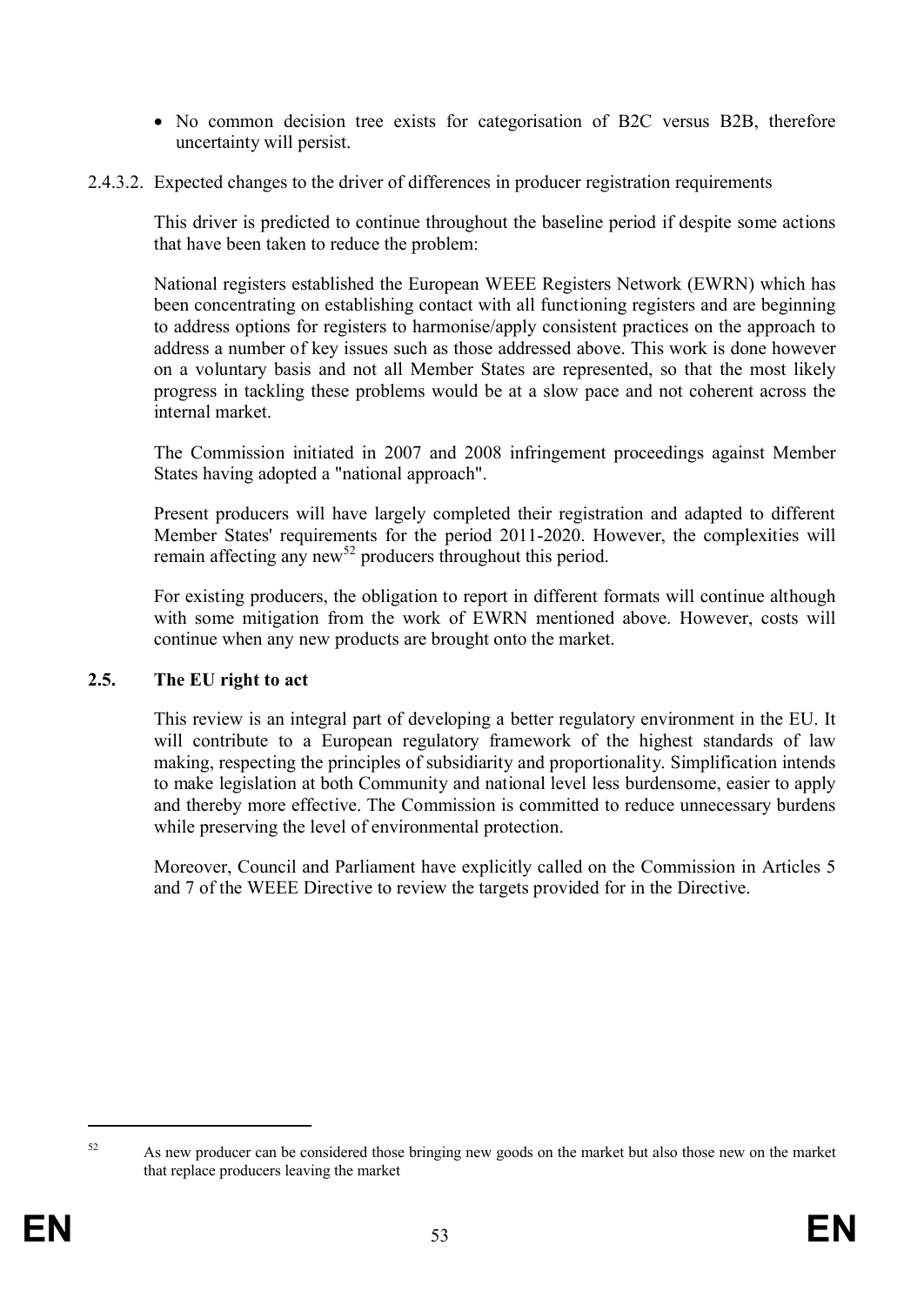# **3. OBJECTIVES**

# **3.1. General, specific and operational objectives**

The **general objective** of the review is to achieve the objectives of the WEEE Directive more effectively and efficiently, thus optimizing benefits for the society as a whole in return for the legislative, administrative and economic efforts required, thereby to contribute to a better regulatory environment that is simple, understandable, effective and enforceable, thus advancing sustainable development and environmental protection while helping businesses to maintain its competitiveness and ability to grow and create jobs.

The specific objectives are:

- Reduced costs for producers and treatment operators through the removal of all unnecessary administrative burdens, without lowering the level of environmental protection.
- Reduced costs for producers complying with the Directive by elimination of the costs they bear from free-riding by other producers or other distortion of competition.
- Creation of the conditions that lead to the proper treatment of all separately collected WEEE in line with the provisions of the Directive
- Increased diversion of WEEE from the domestic waste stream

This leads to four **operational objectives** defined as follows:

- (1) certainty for economic operators on definitions, scope and categorisation of products;
- (2) removal of different requirements for compliance (including reporting and registration) between Member States and reduced duplication of reporting;
- (3) creation of adequate incentives for all separately collected WEEE to be treated in line with the Directive, rather than being improperly treated in the EU or illegally shipped to third countries;
- (4) provision of incentives for waste to be diverted from the domestic waste stream.

# **3.2. Policy coherence**

The WEEE Directive forms part of EU legislation aiming at creating a recycling society in the EU. It's coherence with general Community strategies and with EU legislation on product design and waste management is described in Annex 9.

By supporting the development of the waste industry in the EU, without causing distortions in competition between producers, the WEEE Directive supports the objectives of the Lisbon Strategy for Jobs and Growth, with positive impacts on EU employment and technological development. Electrical and electronic engineering in the EU amounted in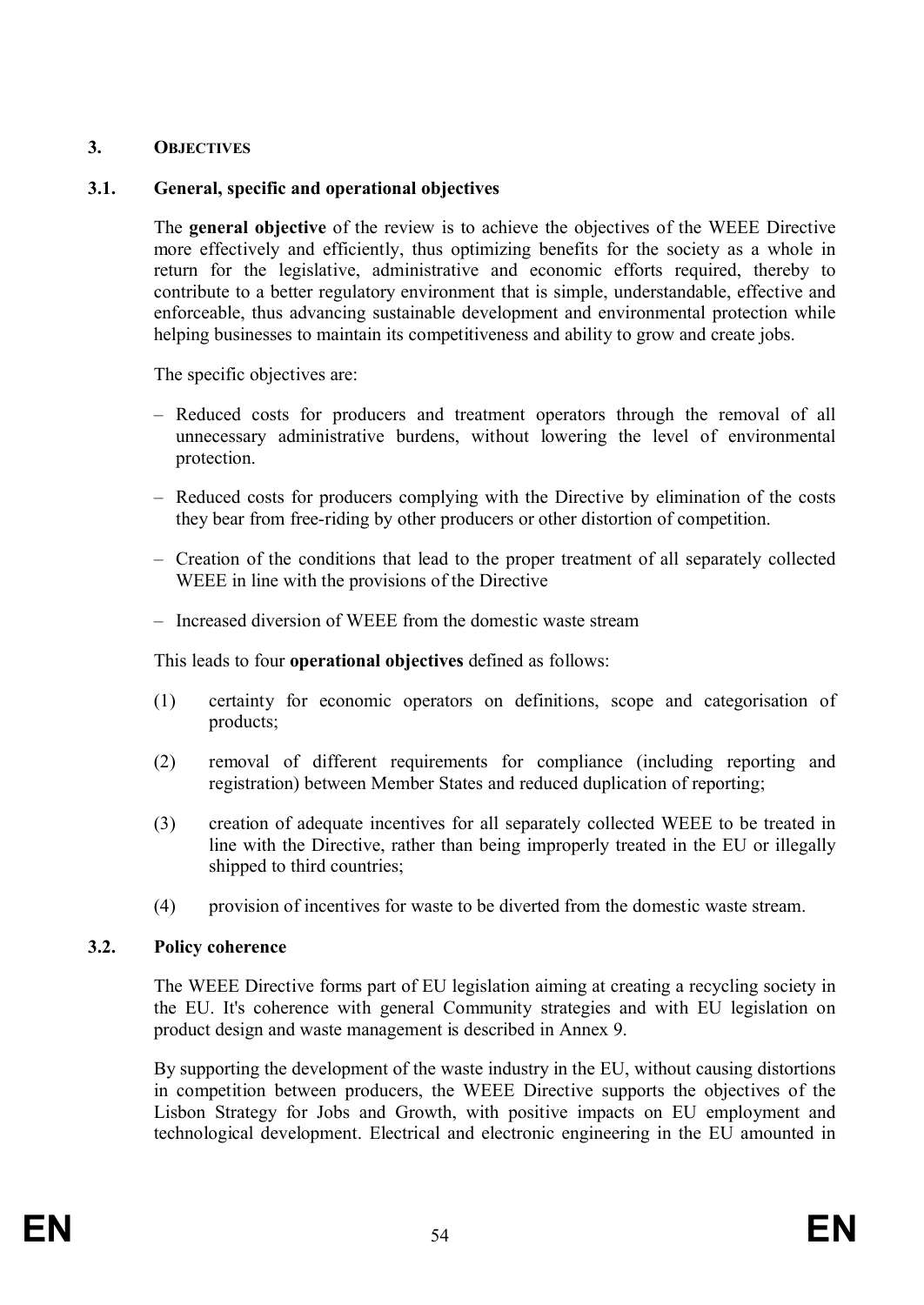2006 to a turnover of nearly 320 billion Euro annually and an employment of some 2,8 million people in more than  $18,000$  companies<sup>53</sup>.

<sup>53</sup> http://ec.europa.eu/enterprise/electr\_equipment/electra.htm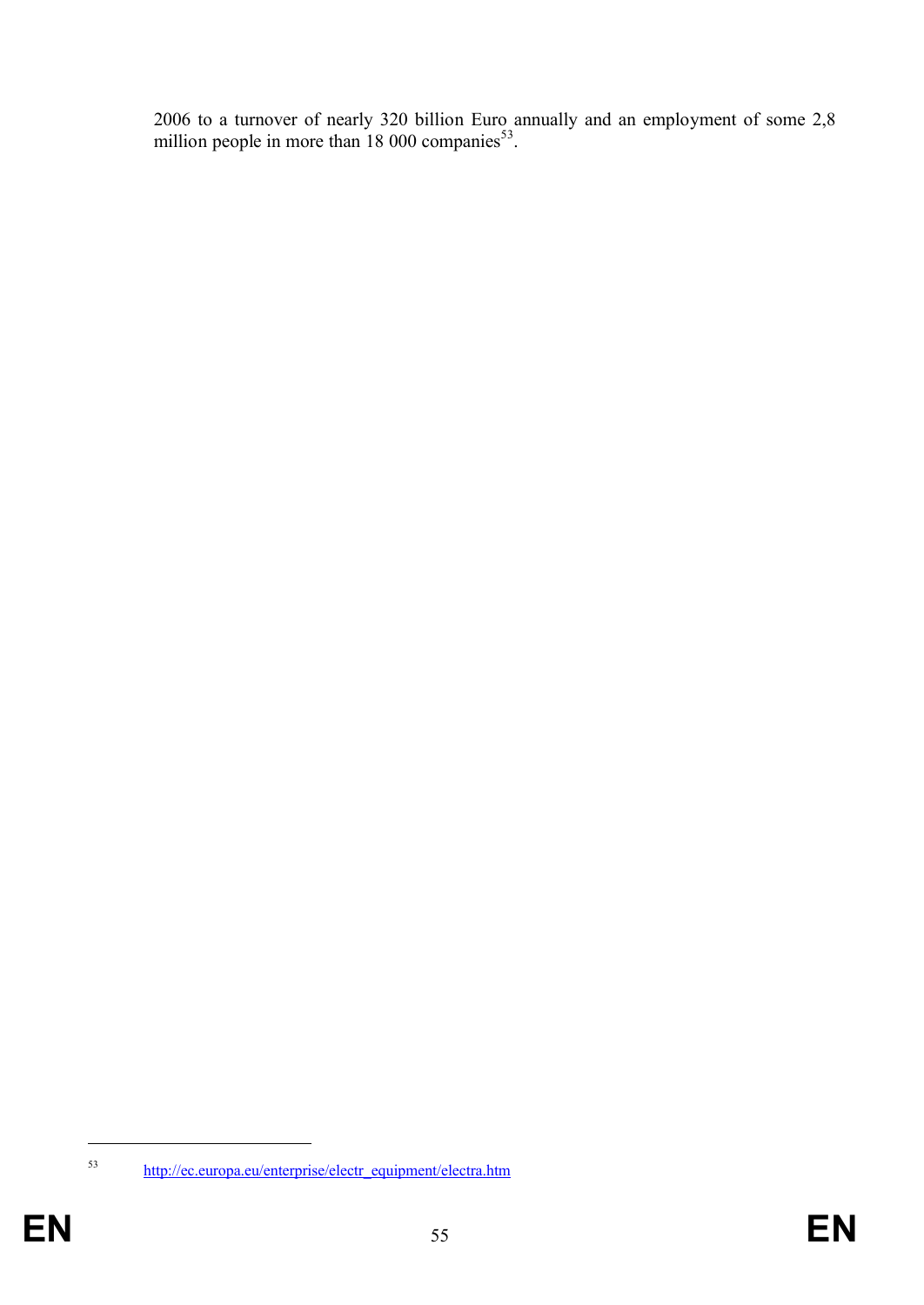# **4. OPTIONS TO IMPROVE THE EFFECTIVENESS OF THE DIRECTIVE**

# **4.1. Description of the Options**

The Commission has considered, with stakeholders, various options to create the incentives which will lead to all separately collected WEEE being treated in line with the Directive and to stimulate greater diversion of WEEE from domestic waste streams. The options are described below.

These are not necessarily mutually exclusive (except for the option no action) and can therefore be combined:

- (1) No action: making no changes to the Directive, including maintaining the minimum collection target of 4kg/inhabitant/year of WEEE for Member States (equal to 33% of WEEE arising);
- (2) Require greater enforcement by setting minimum inspection requirements for WEEE treatment;
- (3) Require greater enforcement by introducing minimum inspection requirements for waste shipments;
- (4) Increase the collection targets, make producers responsible for this target and include B2B equipment in the scope of the collection target. (85% of WEEE arising)
- (5) Set a 100% collection target on the environmentally most relevant streams (cooling and freezing appliances, Cathode Ray Tubes and mercury containing appliances such as energy saving lamps and LCD screens) ;
- (6) Change the method of setting the target from kg/inhabitant to a % of the quantity of EEE put on the market in preceding year[(s)].

Various other options were considered but rejected during the review and in particular after the stakeholder consultation. These covered options on collection targets, targets for reuse, recycling and recovery, options on scope, producer responsibility, treatment requirements and a de minimis rule. These are described in Annex 12 together with reasons for their rejection.

# **4.2. Analysis of impacts**

# *4.2.1. Option (1): No action*

Under this option, no changes to the Directive or other new Commission initiatives on WEEE would be proposed. The Commission would continue to monitor implementation and take infringement actions against Member States where there was evidence that the Directive was not being implemented properly, this could for example be the case if treatment requirements were not respected. At this stage, it is not possible to judge however whether infringement actions would be taken or the legal and practical result of any such infringement actions.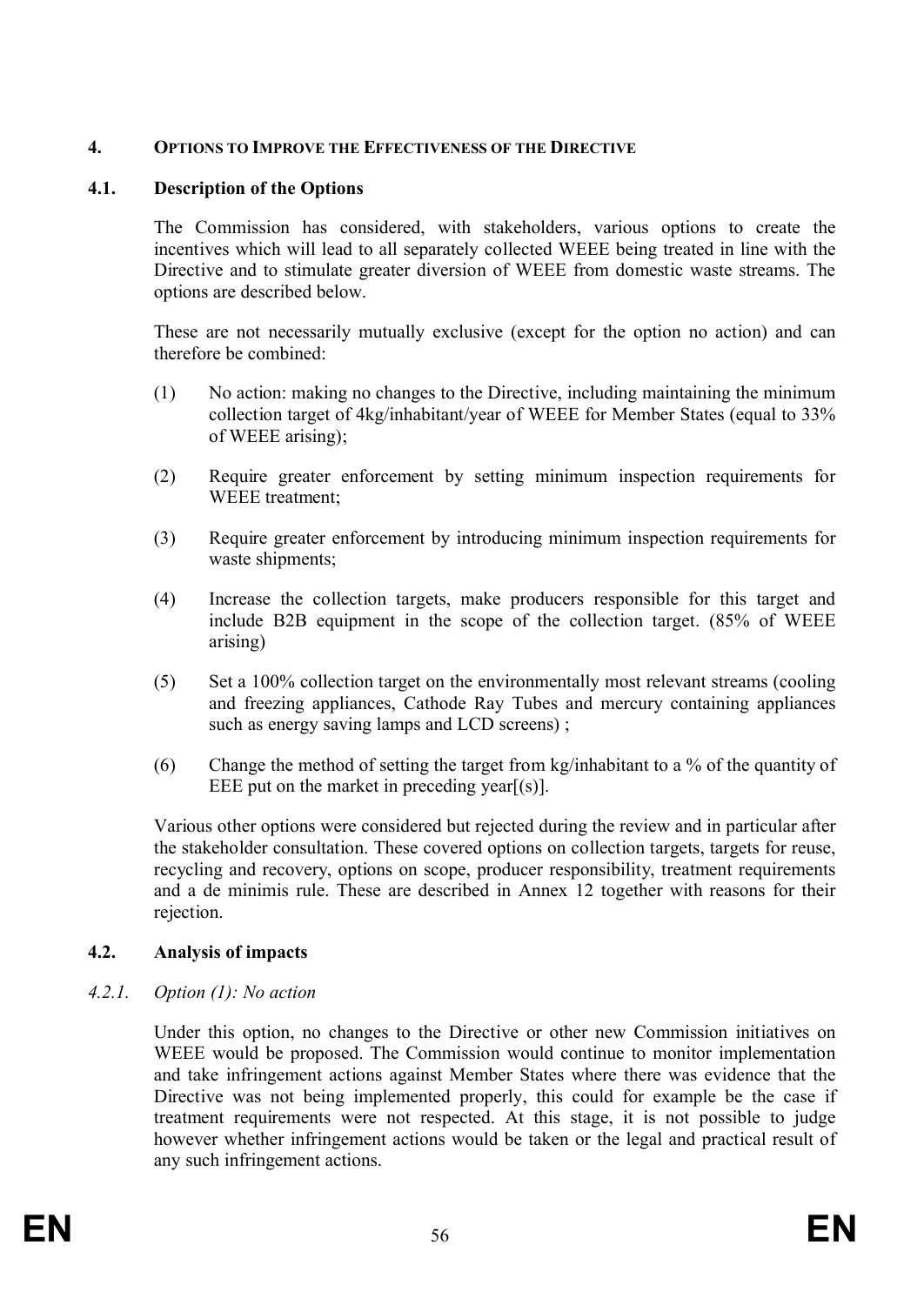If infringement actions are successful, it is likely that Member State response would be to take some steps to increase the recording and treatment of separately collected WEEE. Actions taken would differ between Member States.

Some Member States have already used the legal power given under Art.175 to set targets for separate collection (and so, in practice, proper treatment) that go beyond the 4kg target set by the Directive. For example, Belgium has set an 8.5kg target/inhabitant to be achieved.

The no action scenarios assessed here assume that some other Member States set further increased collection targets that come into effect during the period 2011-20, and that Member States take additional steps to bring a greater proportion of WEEE to proper treatment. (See scenario in chapter 2 for 2011-2020).

# Analysis of Impacts

In a no policy change, it is assumed that 35% of the WEEE arising (4.3 million tonnes per year) are treated improperly (be it inside or outside the EU). The environmental, economic and social impacts of this option are assessed in Section 2.3.

*4.2.2. Option (2): Minimum legal requirements for inspections of WEEE treatment*

In this option, Article 16 of the Directive would be amended to provide for minimum requirements for enforcement action to be defined by Comitology with European Parliament oversight.

The Commission would propose minimum inspection requirements to the Comitology Committee in relation to inspection of treatment operators and recyclers for compliance with the treatment provisions of the Directive. These minimum requirements which it assesses would be sufficient to provide adequate incentives for WEEE operators to comply with requirements. At the same time, the treatment requirements of Annex II need to be amended in light of technical and scientific progress. A comitology decision to this effect is under preparation.

As waste enforcement has a history of inadequate resourcing in some Member States, it is possible that these requirements may be resisted by Member States.

To give an impression of the scale of enforcement required: using 2008 costs of a representative bundle of WEEE for treatment in line with Annex II, the additional costs are around  $E250$ /tonne WEEE. Where these are not offset by payments from producers, for a treatment operator running 50,000 tonnes of WEEE through his plant each year, the financial gain from avoiding proper treatment on, for example half his input, would be €6.25 million. Even if the penalties or non-compliance were set very high, at  $€12.5$ million, inspection would have to be rigorous enough to discover more than 50% of noncompliance to provide sufficient counter-incentive for non-compliance. If the Commission were to set minimum requirements at this level, these effects need to be taken into account.

It is estimated from Member State reporting that there are currently 4000 authorised treatment plants in the EU, and 200 shredders which would require inspection. It is possible that additional inspections would be necessary for presently unauthorised treatment plants.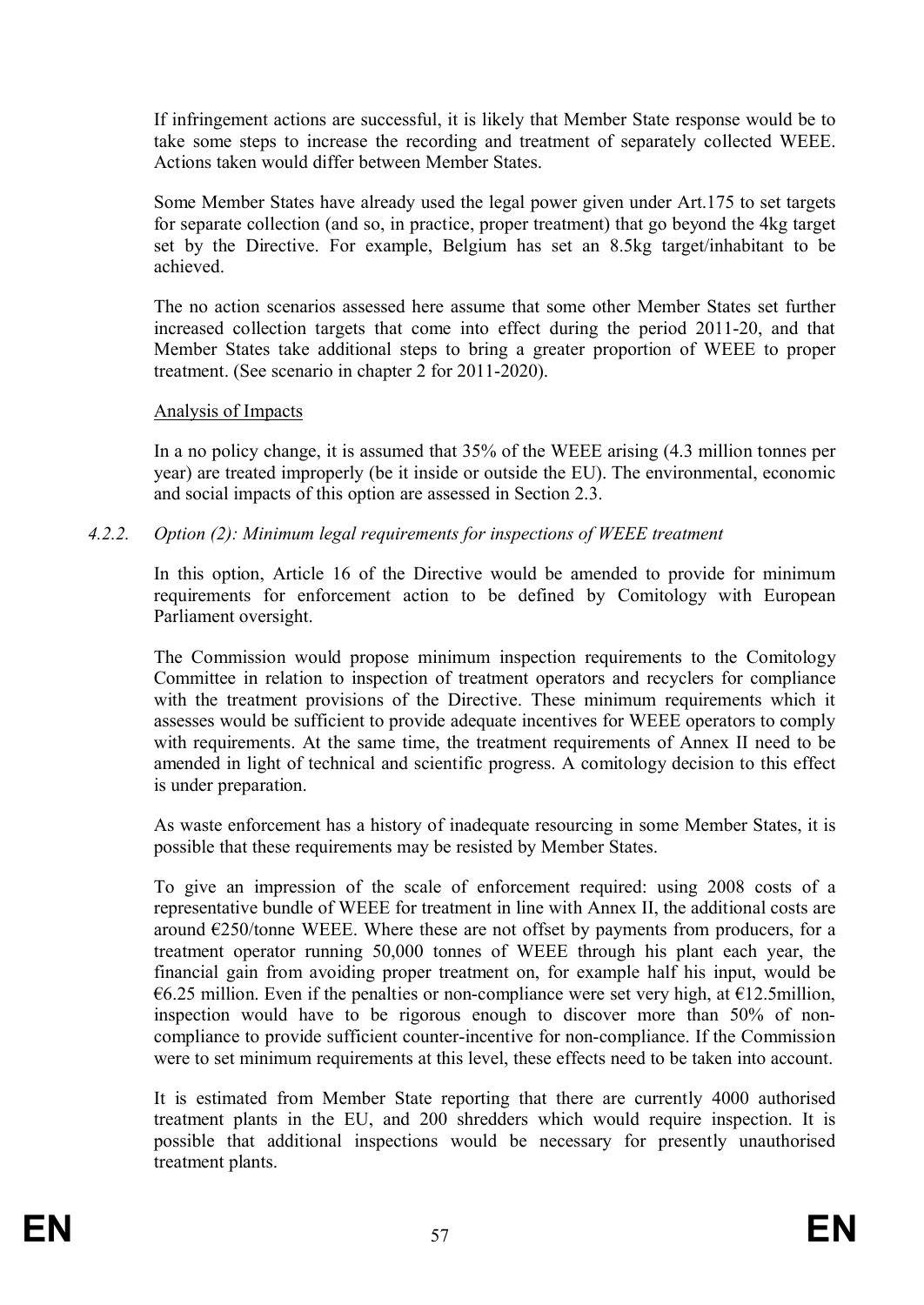Evidences demonstrated that some enforcement actions related to the WEEE Directive have been effective. In the Netherlands due to enforcement actions, the total percentage of illegal activities has decreased from 2004 to  $2006^{54}$ .

Greater enforcement of treatment requirements could lead to two wider effects, both of which would concern WEEE with minimum treatment requirements under Annex II:

- · A greater numbers of treatment operators would treat more WEEE in line with the Directive.
- · Low-cost treatment of WEEE outside the EU could become a relatively more attractive option, compared to improper treatment of WEEE in the EU. Therefore, the number of illegal shipments of WEEE could increase.

#### Environmental impact

There would be less environmental impacts if more WEEE would be treated in line with the Directive. Quantitative estimates are impossible as success would depend from the quality and quantity of inspections carried out by Member States. Following the assumption that presently roughly one third of WEEE is treated improperly, the reduction of environmental and health impacts could be significant. However it is unlikely that full compliance with the treatment requirements of the Directive could be achieved by this action.

#### Economic impact

The WEEE Directive already prescribes (Article 16) that Member States have to ensure that inspection and monitoring enable the proper implementation of the WEEE Directive. Adding minimum monitoring requirements in the legal text may lead to additional inspection costs at national level in some Member States, where current enforcement activities are low. Any Commission proposal to this effect would have to take account of additional costs for authorities.

Any additional inspections by Member States would impose additional administrative costs on treatment operators, who would need to provide information to the authorities during inspection. If each inspection is estimated to take 1 hour and there were 4 additional inspections a year for 2000 sites, the total administrative cost for business would be around €168 000 (€21<sup>55</sup>cost for 1 hour per inspection) per year which would mean a cost of € 84 a site.

The UNU study assessed whether stakeholders currently felt or experienced an administrative burden in monitoring and control enforcement. 81% of the respondents considered that the activity is needed. They requested however consistency in reporting standards and formats.

<sup>&</sup>lt;sup>54</sup> In case of retailers, more than 60% were in violation in 2004 and only 11% in 2006. With this, the amount of collected TVs has increased by 50%. The final conclusion is that the enforcement actions were effective and the level of compliance in the chain of electronic waste collection and treatment has improved significantly <sup>55</sup> Eu 27 average, source: Statistics Austria: labour cost survey. http://www.statistik.at/web\_en/statistics/social\_statistics/labour\_costs/labour\_cost\_survey/index.html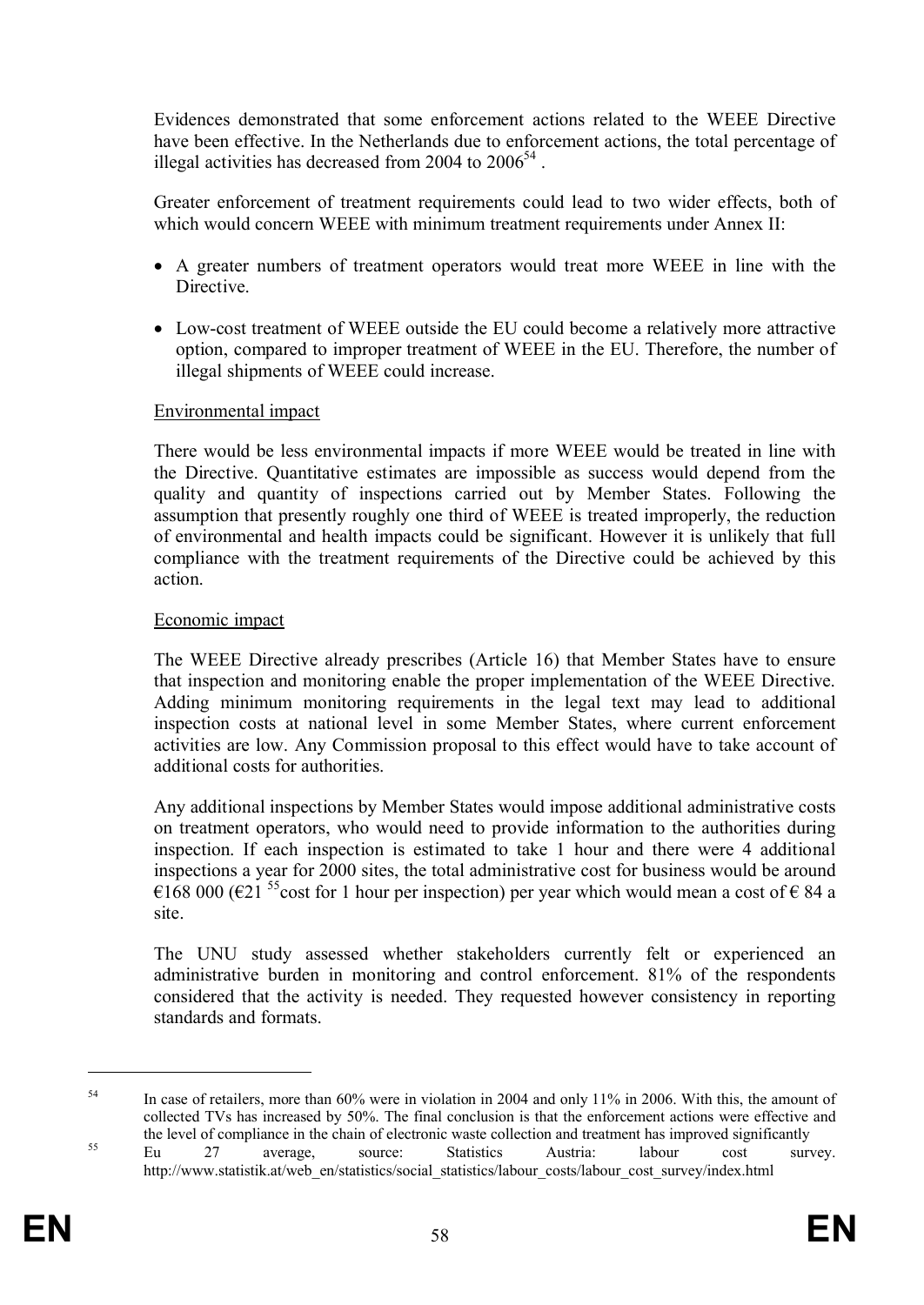# Social impacts

No social impacts are expected from this option unless some reduction of hidden employment, in particular in the treatment sector, which is difficult to quantify and for which the overall effect on employment is expected to be low.

# *4.2.3. Option (3) Minimum inspection requirements for waste shipments*

This option would require a minimum number of inspections to check whether shipments of WEEE would be legal. The minimum requirements would be set by Comitology, making the guidelines for WEEE shipments agreed by waste shipment correspondents from Member States legally binding. <sup>56</sup> These guidelines were developed to help the Member State authorities in the control of waste shipment, but their application currently is not compulsory.

As with Option (2), the increase in the number of inspection and enforcement actions would need to be very large to provide sufficient counter-incentives for illegal shipment of waste, at least whilst metal prices remain high.

Strengthened monitoring activities would increase the likelihood of (financial) penalty for illegal WEEE shipments, reducing the financial attractiveness of this treatment route.

The strength of the impacts of setting minimum requirements would depend on the minimum standards set, in relation to existing levels of inspection and enforcement in Member States. Legally binding guidelines will help to have efficient enforcement operation to be carried out. As mentioned under the previous option, there is record that effective enforcement action for electronic waste have led to tangible benefits and reduced illegal activities.

#### Environmental impact

The extent of the environmental improvement would depend on what minimum standards are set. However it can be reasonably assumed that making waste shipment guidelines legally binding, would reduce the number of illegal shipments of WEEE outside the EU and would thus reduce in particular the severe negative environmental and health impacts in third countries as described in Section 2.

#### Economic impact

Adding minimum inspection requirements in the legal text would lead to additional inspection costs in Member States, where current enforcement activities are low. The possible additional costs will have to be taken into account when the Comitology proposals will be developed.

#### Social impact

No social impacts are expected from this option in the EU but there would likely be impacts on traders and on illegal and dangerous (child) labour in some countries: more

<sup>56</sup> http://ec.europa.eu/environment/waste/shipments/pdf/correspondents\_guidelines\_en.pdf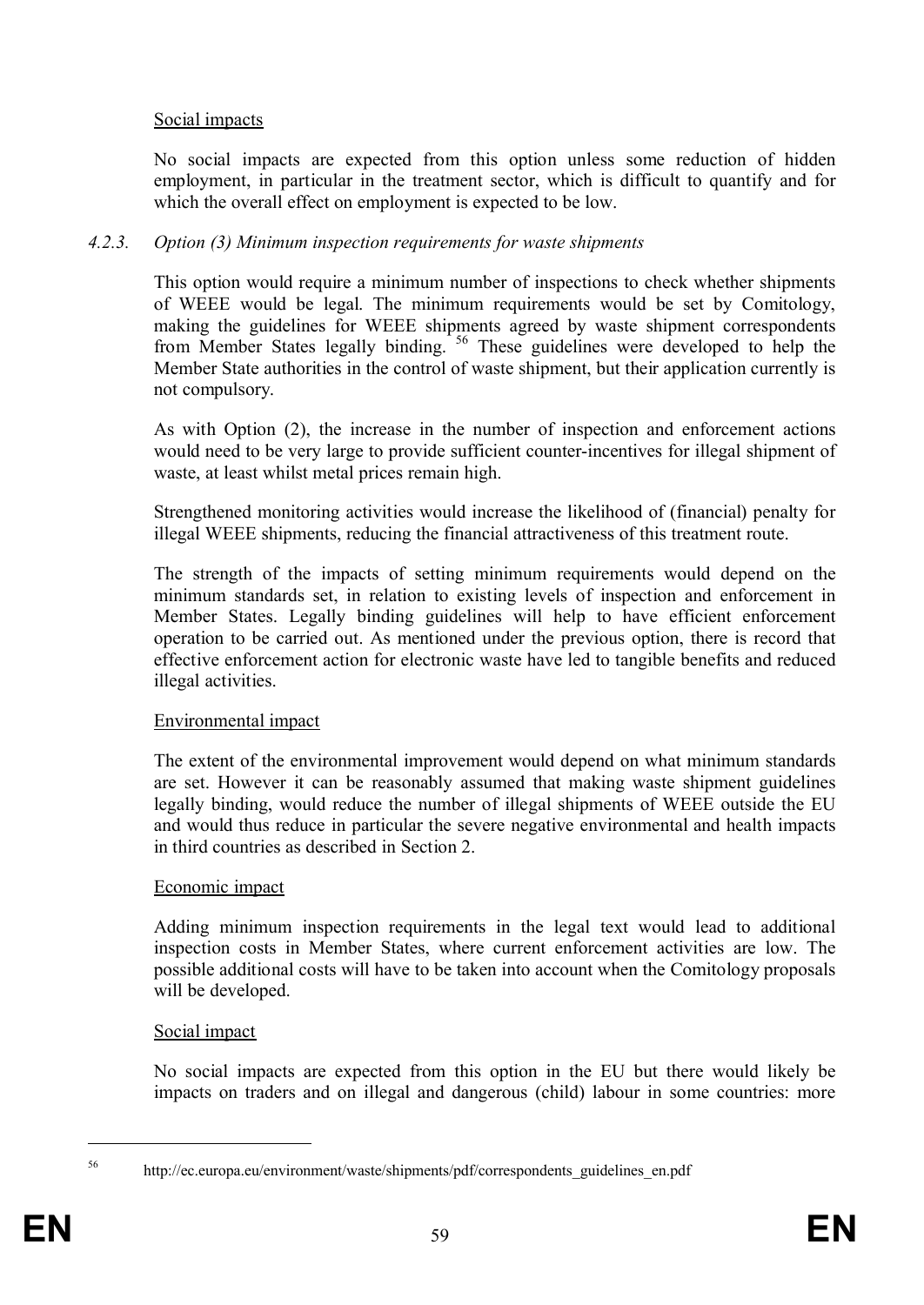inspections could lead to less illegal shipments, causing less health problems of those treating the equipment in substandard conditions and causing a small shift from hidden employment to official employment.

*4.2.4. Increase the collection targets (85% of WEEE arising), make producers responsible for this target and include B2B equipment in the scope of the collection target.* 

This option would:

- Increase the separate collection targets to match the levels estimated to be currently collected separately (by all parties), including B2B equipment in the scope of the collection target.
- Make producers responsible for ensuring that this proportion of WEEE is collected and for financing collection.
- 4.2.4.1. Making producers fully responsible for the collection, including an obligation to finance collection

Under the baseline, it is estimated that more than 85% of the WEEE arising is being collected separately although little more than 30% of WEEE is reported as being collected. It is presumed that the reported 30% are treated according to the requirements of the WEEE Directive. Studies suggest that significant quantities of the remaining 55% are transported illegally to third countries and treated under sub-standard conditions and further quantities are treated not according to the WEEE Directive in the EU.

Under this option, producers would be made responsible for meeting the targets. This option is assumed to be effective at increasing the fraction of separately collected WEEE which will undergo proper treatment. Producers, for historical, ethical and commercial reasons, are very likely to ensure that WEEE for which they become responsible is properly treated. There are particular commercial and legal drivers for high levels of likely compliance by producers. Notably the reputation of producers with consumers is often central to the marketing of electrical and electronic products. 57 . Indeed, making producers responsible for the entire chain (from collection to proper treatment) would avoid the "leakage" problem as described in Section 2. Also possible enforcement actions (where necessary) by Member States targeted at producers and PROs can be a motivation.

The option would limit the existing wording of the obligation in Article 8 for producers to "provide at least for the financing of the collection […] of WEEE deposited at collection facilities set up under Art.5(2)" which would harmonise the financial responsibility for collection costs, with producers having financial responsibility for WEEE collected before, as well as after it reaches collection facilities.

# Environmental impacts

Whilst it is not possible to assess to exactly what percentage the improper treatment of WEEE would decrease,, improper treatment would be reduced significantly, with the

<sup>&</sup>lt;sup>57</sup> One aspect of this is illustrated by the relative effectiveness of stakeholder criticism of electronics firms in changing corporate behaviour [See in particular Greenpeace's likely influence on Apple and Dell ]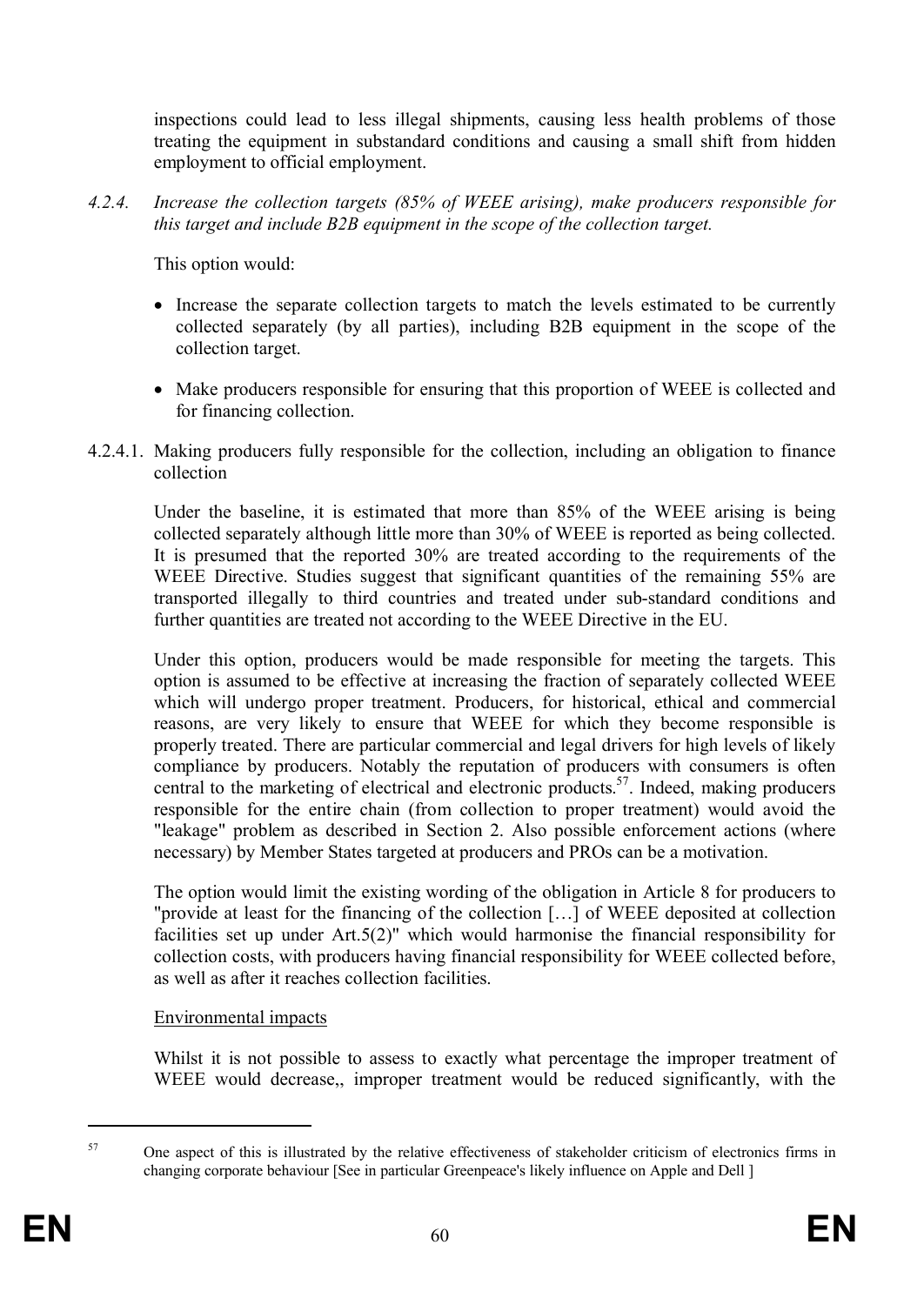expectation that reputational pressures would lead to significant incentives for all WEEE reaching producers being properly treated. It can reasonable be assumed that the negative environmental impacts as described in Section 2 will decrease proportionally with the decrease of improper treatment of WEEE.

## Economic impact

Nine Member States currently make producers financially responsible for all collection costs, whilst nine others have shared financial responsibility which includes producers. The differing regimes for financial and physical responsibility across the Member States are described in Annex 3. Harmonizing the obligation for producers to finance collection of WEEE from households would avoid any possible distortions in the single market from national arrangements on financing which might favour domestic producers.

It would also level the playing field between producers opting for setting up individual schemes for the separate collection of WEEE and producers opting for collective solutions and using existing municipal collection sites, and so passing to others some of the costs for the separate collection. This levelling may encourage more individual collection schemes, where they are more cost-efficient.

Around 45% of separately collected WEEE is currently collected by public authorities – the rest is collected through alternative channels. The amounts currently collected include WEEE already financed by producers and WEEE deposited by consumers at collection points, leaving a smaller proportion of WEEE being physically collected from houses by authorities. The collection costs of municipalities for which producers would be made responsible are estimated to be in the region of  $\epsilon$ 0.3bn/year<sup>58</sup> – but are lower than the material value of the WEEE that would be collected and passed on by public authorities, estimated at €1bn/year.

The incidence of cost will also be affected by price variations for metals and oil (plastics). For instance, metal prices increased between 2005 and 2007 by around 70€/ton of recycled metal. This *increased* the value of 12 million tonnes of WEEE by around €500 million. The value of metal is most likely to be captured by the producers or traders of WEEE.

Putting in place a uniform financial obligation for producers to pay municipalities for the WEEE they collect separately does not prevent producers from expanding these existing alternative routes for collection. These alternatives allow producers to avoid WEEE passing to municipalities, giving alternative means to collect WEEE more cheaply if municipalities attempt to charge excessive collection fees, something which would be a matter for negotiation between producers and authorities. Nevertheless, if implementation measures are poorly worded they might allow municipalities to charge more than the actual proportion of collection costs attributable to separate collection of WEEE.

However, if there were any net costs to producers after taking into account the material value of WEEE, normally they would pass the costs of producer responsibility obligations

<sup>58</sup> Akron, "Cost calculation for the collection of household waste at municipal collection sites: an analysis in the frame of the take-back obligation", december 2004, at http://admin.vvsg.be/cmsmedia/LNdms3716%20Studie%20kostprijs%20containerpark%2021122004.pdf?uri= ff80808100d54ff90100e0f8a79c01cd&action=viewWorkingAttachement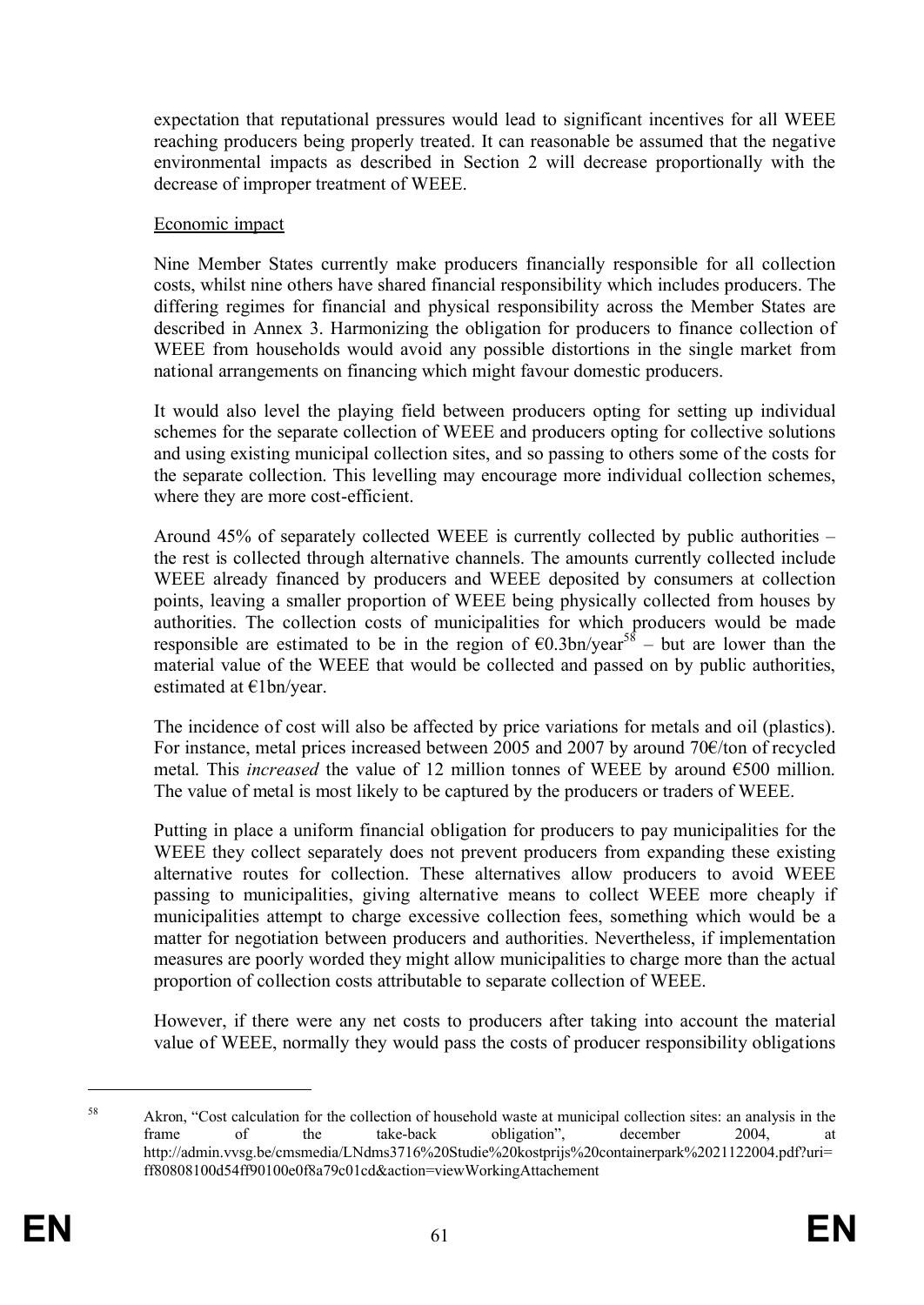onto consumers through the purchase price of EEE. These costs therefore do not represent a loss for producers. Producers tend to pass the costs through to the consumers because of the high level of competition in the EEE market – which leaves little room for producers to absorb additional costs in their margins. Equal obligations for all producers selling into the EU market (cf free riding below) allows all to pass costs on without fear of increasing prices out of line with competitors.

Under this part of the option, these costs for collection would pass from the general taxpayer to the purchasers of EEE, in line with the polluter pays principle.

#### Social impacts

Under this option, it can be expected that the waste treatment sector dealing with EU WEEE will receive additional business under the baseline scenario in 2020 of 2.44 million tonnes of WEEE to be treated according to the Directive depending on the levels of collection set, with an increase in jobs in this sector. It is unlikely to assume that all separately collected WEEE will go to treatment in the EU: with global trade in waste, recyclers in third countries can compete on price with EU treatment operators. The WEEE Directive permits WEEE being treated in third countries where it is treated at the standards required by the Directive, and allowed by the rules of the Waste Shipment Regulation.

However, significant increase in treatment capacity would be expected in the EU. In addition to the turnover and jobs offered, the investment in this capacity would stimulate commercial innovation in treatment and recycling technologies This is an area of great future global growth, where EU firms have an existing advantage (due to stimulation from the WEEE Directive coming into force).

This option is predicted to stimulate on-going innovation in treatment technologies. The financing of WEEE treatment and recycling, coupled with a long-term obligation for treatment falling effectively to producers allows investments in R&D and commercialisation which would not otherwise take place, due to inertia and lack of investment in the waste sector (as it is currently structured). This again has the potential to open up global technology markets in a growing sector.

4.2.4.2. Setting the collection target at the levels currently estimated to be collected (around 85% of WEEE arising) is broadly equivalent to a 65% target for WEEE put on the market.

# Environmental impacts

Under the baseline, it is estimated that more than 85% of the WEEE is being collected separately although little more than 30% of WEEE is reported as being collected. Under this option, all separately collected WEEE would go to treatment in line with the Directive. The environmental impacts of this option would depend on the difference in impact between the Annex II operations required by the Directive and the alternative treatment that would have happened under the baseline scenario.

For example, it is estimated that if all cooling and freezing equipment would go to proper treatment, the environmental damage from greenhouse gas release could be reduced by something in the order of 200 million tonnes of CO2 equivalent between 2011-20 (compared to the likely baseline), with a monetised value of the magnitude of around  $\epsilon$ 1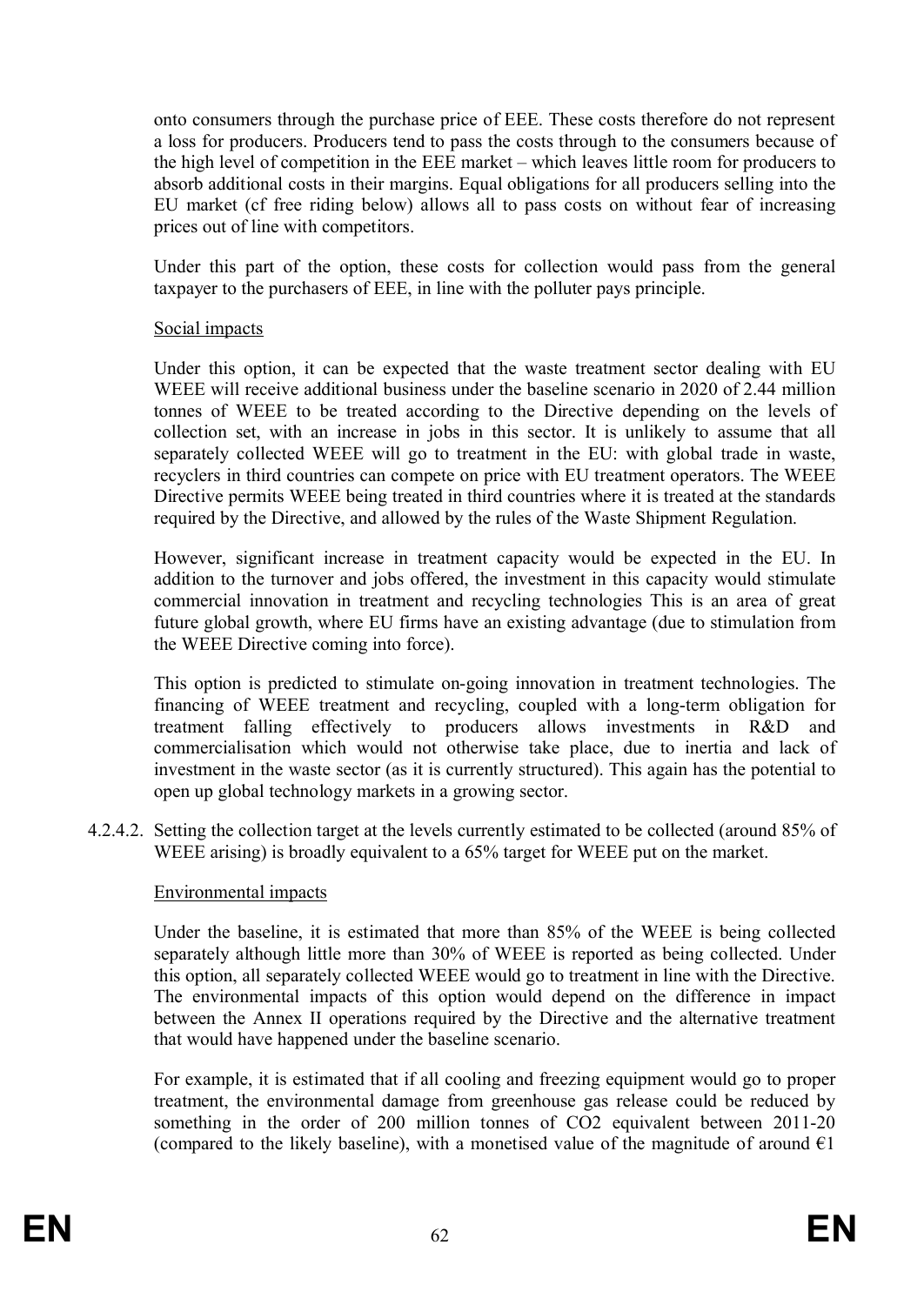billion a year at the start of the decade declining to low levels by 2020 as the 1990s CFC/HCFC ban feeds through to the WEEE stream.<sup>59</sup>

The date chosen for entry into force of higher targets makes a difference to the benefits of the WEEE Directive. Environmental damage from release of CFCs and HCFCs in cooling and freezing equipment is by far the greatest environmental benefit from this policy option. For example, more than 3/4 of the H/CFC release from refrigerants and foams in cooling and freezing equipment due to improper treatment appears likely to happen in before the latter half of the period 2011-2020, though this depends on the rate with which H/CFC containing equipment enters the waste stream.

This option would mean that a most of the CRT and LCD screens would need to be collected. Given the currently low collection percentages, this would mean that 67% of the CRT TVs and monitors and 60% of the LCD monitors would be additionally collected. Additional mercury and lead from these equipments would be controlled to avoid entering the environment.

With higher turnover from recycling and the pre-treatment activities, investment may increase to recycle a proportion of the plastics (which comprise 20-25%) of WEEE that will have a recycling value after 2011. The environmental gain from using recycled plastics depends both on the impacts (particularly energy use) during pre-treatment for recycling and the raw material which the recycled material substitutes.

#### Economic impacts

As collection and recycling activities (whether in the EU or overseas) are already undertaken for the assumed 85% collection of WEEE arising, the main economic impacts come from the additional costs of treating all of that WEEE collected in line with the Directive. Those treatment requirements are mainly contained in Annex II of the Directive.

Note that - as similar collection activities will take place under this option compared to practice under 'do nothing', there would be no significant costs from changes to collection: there would only be a change in that different people would pay for that collection. The existing infrastructure for collection could be used, and there need to be no increase in costs per tonne collected. Indeed, there is the possibility that greater formal collection could reduce costs per tonne through economies of scale, although this factor has not been included in this analysis. The cost for collection and transport can be estimated to remain at  $\epsilon$  1.8 billion per year as of 2020.

The estimated additional costs of treatment are difficult to quantify for the moment. To give an indication of the magnitude of the cost, it is indicated that coupled with estimates of categories of WEEE arising in 2020 and estimates of the costs of additional (Annex II treatment) per category, the costs for producers for the additional treatment of WEEE is broadly estimated at  $E1bn/year$  more than under the baseline as illustrated in figure 9 below.

It is likely that producers will pass the costs of producer responsibility obligations onto consumers through the purchase price of EEE. These costs are unlikely to represent a loss

<sup>59</sup> See Annex 6 for basis of valuation.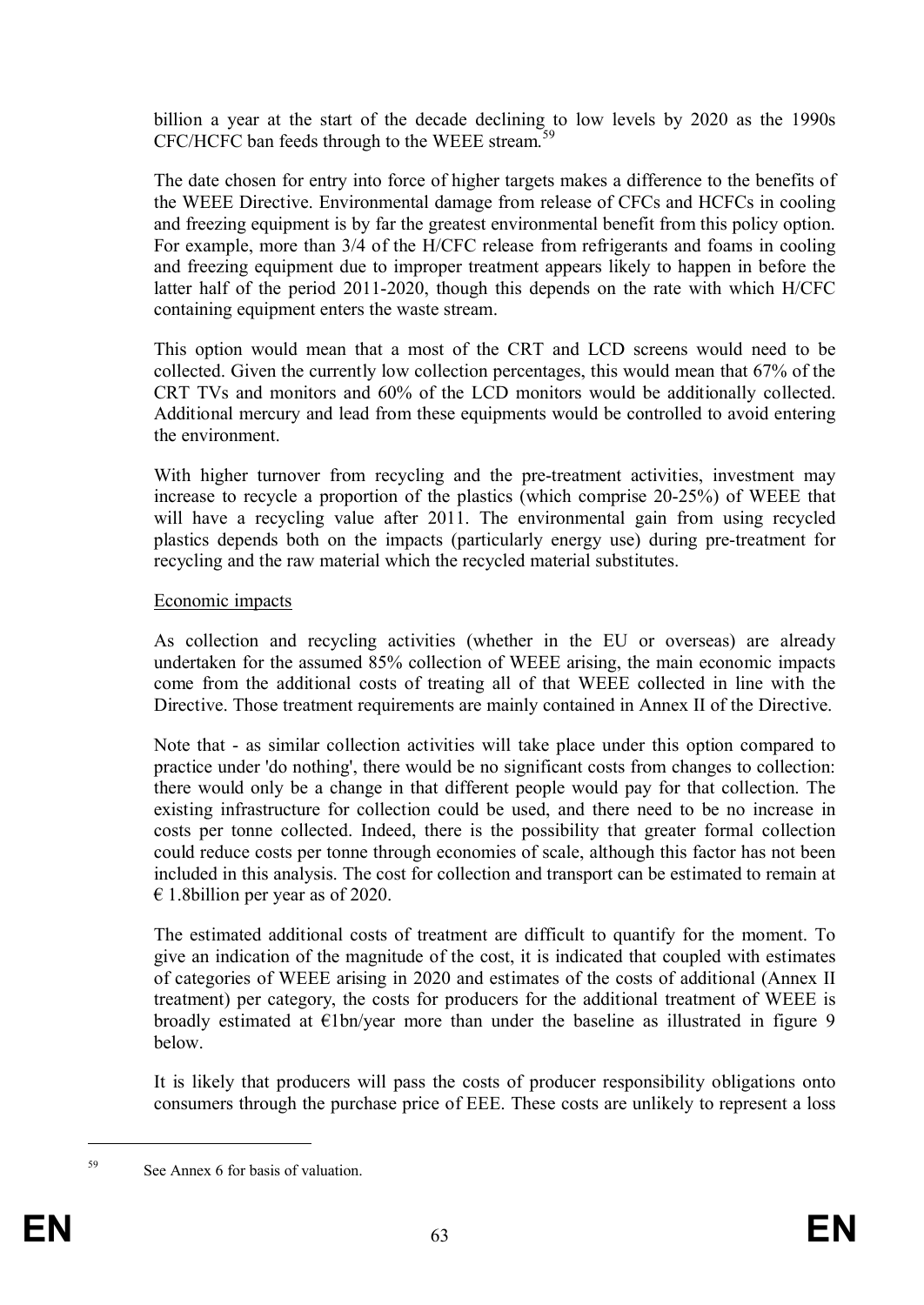for producers because of the high level of competition in the EEE market – which leaves little room for producers to absorb additional costs in their margins; and the equal treatment of all producers selling into the EU market (cf free riding below) – which, as all producers bear the same producer responsibility obligations, allows all to pass them on without fear of increasing prices out of line with competitors.

The waste treatment sector dealing with EU WEEE will therefore receive additional business under the baseline scenarios for 2020 of around  $\epsilon$ 1bn a year, with an increase in jobs in this sector. A significant increase in treatment capacity would be expected in the EU. In addition to the turnover and jobs offered, the investment in this capacity would stimulate commercial innovation in treatment and recycling technologies.



#### **Figure 9: Treatment cost under this option**

For the purpose of this Impact Assessment and based on figures of the UNU study, it can be assumed that costs for collection and treatment per tonne of WEEE evolve nearly linearly from 20% to 65% collection of EEE put on the market in the preceding year. However, it is expected that very high collection rates approaching the maximum of 100% of the WEEE arising would entail disproportionate costs. This would be due to, for example, the necessity to extract small WEEE from unsorted municipal waste. In particular small WEEE with a weight below 1kg is currently hardly handed in by consumers (this would explain at least 11% of the not separately collected WEEE).

Any targets significantly below the level of assumed actual collection of 85% WEEE arising – for example a target of only 60% - would exclude substantial amounts of separately collected WEEE from the obligation of producers to ensure proper treatment. While even with such a target possibly more WEEE would be treated properly than under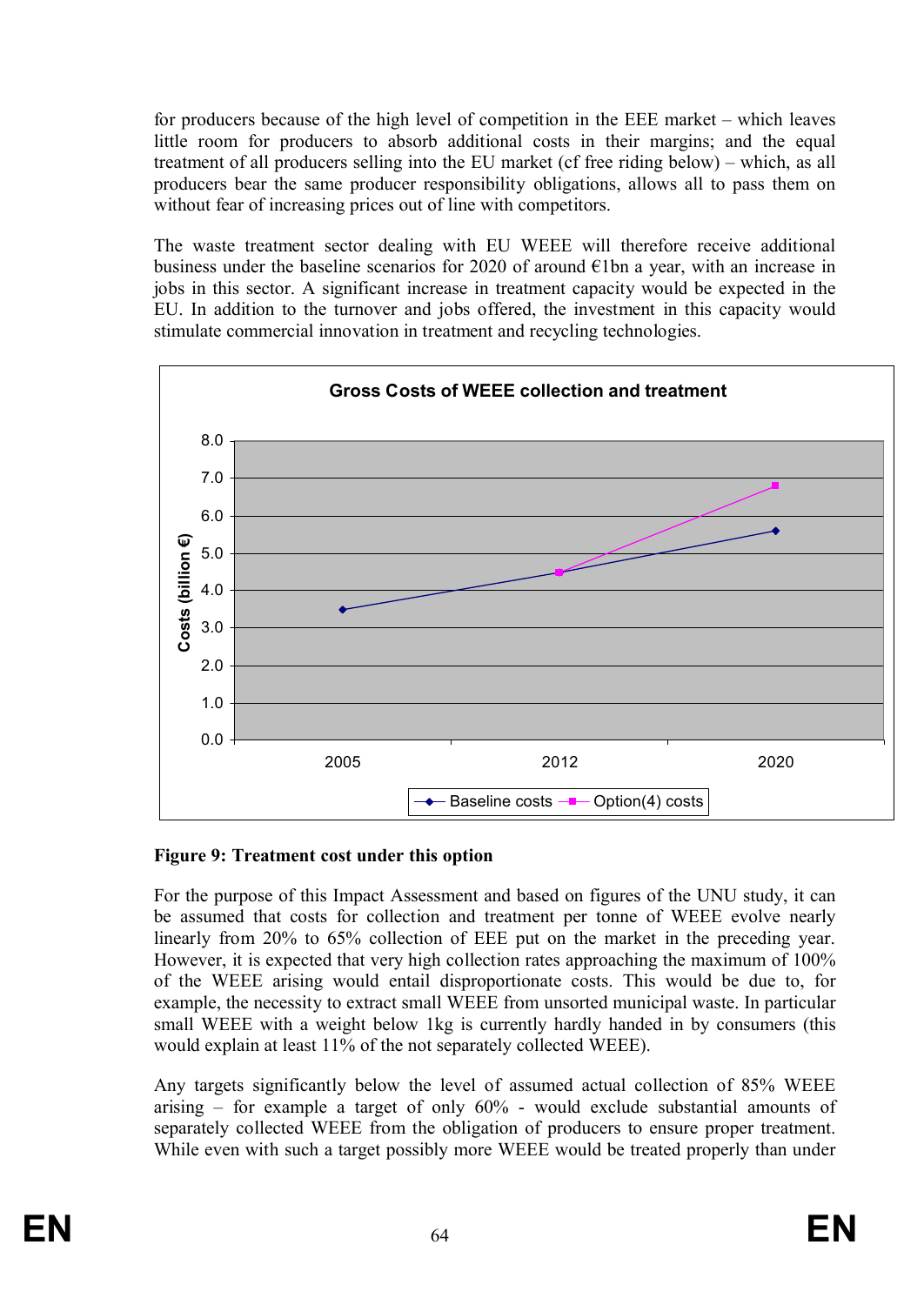the current baseline, the balance between a lower target and the assumed actual collection would remain subject to possible sub-standard treatment and illegal exports.

Furthermore, with a target set lower than the estimated amount of WEEE currently being separately collected, the inspection and enforcement bodies of Member States would have greater workload – and if not resourced appropriately – the risk of detection and penalties for improper treatment or illegal trade would be lower.

# Social impacts

It can be expected that with having an incentive to collect (treat and recover) more WEEE the attitude of consumers to contribute to the separate collection needs to increase. The effect of producers passing on the cost of this option to the individual consumer in the purchase price will be rather low<sup>60</sup>.

Stimulus would be given to job creation in the e-waste sector, which tends to employ a greater proportion of low-skilled workers.

# 4.2.4.3. Including B2B WEEE in the scope of the collection target

According to the UNU study, the WEEE arising in the EU for 2005 is about 8,3million tonnes, including B2B equipment that represent about 1million tonnes. This volume of WEEE will rise by 2014 to 10.2million tonnes and it is supposed that the volume of B2B equipment will rise proportionately.

As a direct link between producers and users exists in many cases, the risk of B2B WEEE ending up in unsorted municipal waste is less than with B2C WEEE. Nevertheless, the current amount of WEEE collected  $&$  treated as percentage of WEEE arising indicates that still between 35 and 50% of B2B are not being collected separately.

The initial motivation for different legal requirements for B2B and B2C waste was to reflect that much B2C waste went to landfill, whilst most B2B waste was already separately collected commercially. This difference between the waste streams has now disappeared and including B2B equipment in the scope of the collection target would increase the incentive to also collect the fraction of waste that is currently not yet collected separately (as for other WEEE).

#### Environmental impacts

Proper treatment of all B2B WEEE will create environmental benefits in line with the difference between the Annex II requirements for treatment and the standards to which WEEE is improperly treated.

# Economic impacts

Producers have already to ensure the collection of WEEE from users other than private households and have to finance the costs for collection, treatment, recovery and environmental sound disposal of WEEE placed on the market after 13 August 2005. The

<sup>&</sup>lt;sup>60</sup>  $\epsilon$  1 billion spread over 125 million families is about 8 $\epsilon$  per family per year.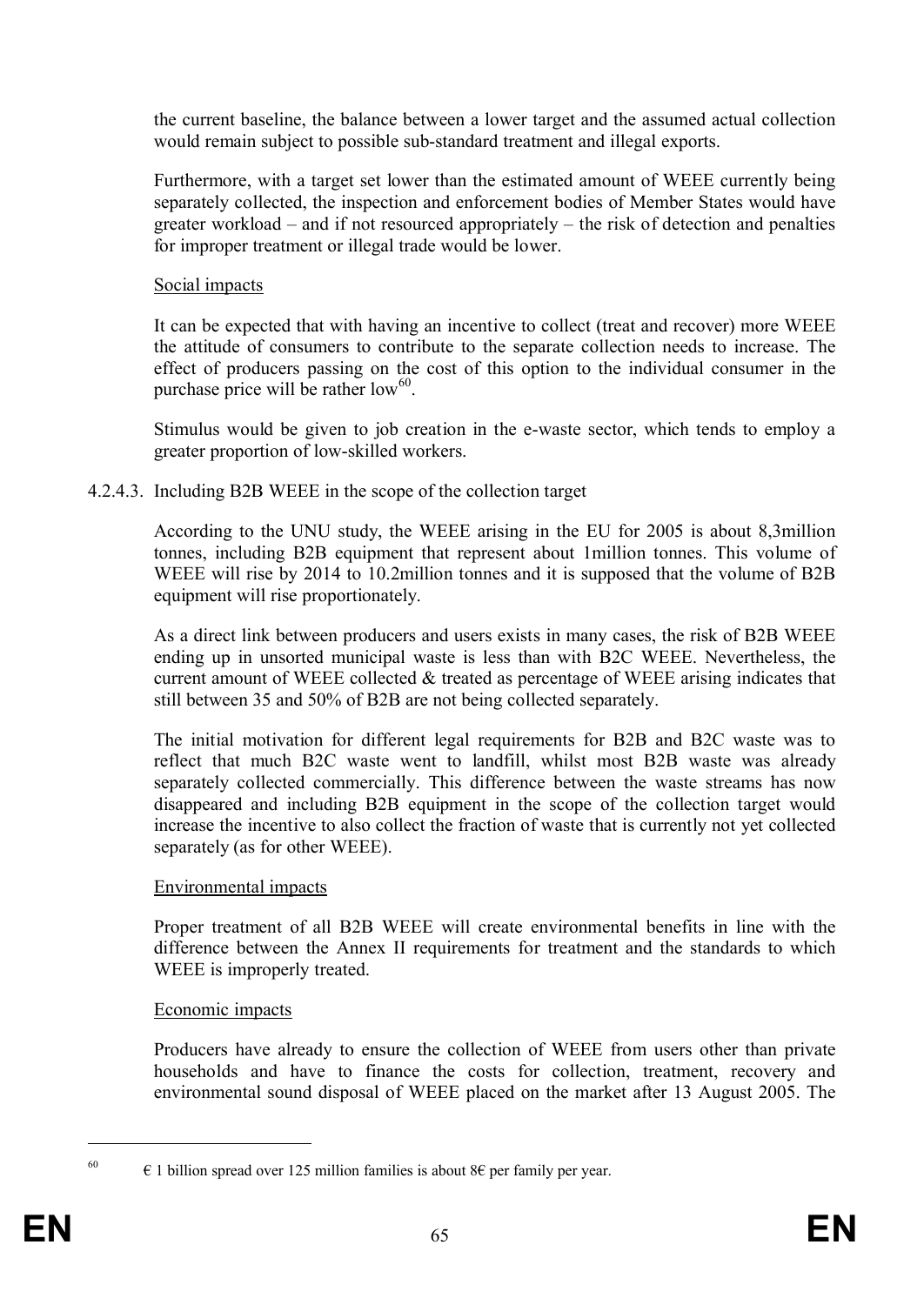financing for the collection of historic B2B WEEE depends on whether the product is being replaced or not.

The reporting obligations do already foresee the amount of B2B collected to be reported. The inclusion in the target will therefore not increase the administrative cost for reporting. The additional costs from treating a greater share of WEEE properly, including B2B, have already been described above.

# Social impacts

No particular social impacts are expected except potentially slightly increased employment possibilities in the e-waste sector.

# *4.2.5. Option (5) Set a 100% collection target on the environmentally most relevant streams*

Setting general collection targets for WEEE with greatest potential for environmental harm, like cooling and freezing equipment would add additional cost for proper treatment. In this situation, the specific climate and ozone layer harm from cooling and freezing equipment could be largely avoided by setting a 100% collection target for these equipment type (as in the Batteries and End of Life Vehicle Directives).

This option would include removing targets for the other streams of WEEE where the difference between the environmental damage from profit-maximising treatment and treatment in line with the Directive is small. This would not remove the obligation for producers to treat all separately collected WEEE.

#### Environmental impacts

With any low target for general WEEE – and in the absence of a specific target for the separate collection, a large proportion, between 40-60% of Cooling and Freezing WEEE is not expected to receive proper treatment due to the relatively expensive processing (to remove the CFCs and  $HCFCs^{61}$ ) and the possibility to treat other more profitable-torecycle appliances to reach any low general target. With additional specific targets this would not be a problem.

This same reasoning applies for WEEE which has significant environmental impacts (so is expensive to treat) and which is light and with low recycling value. (e.g. mercury containing gas discharge lamps and LCD backlights<sup>62</sup>). For these streams, where even high weight based targets can be met without collecting these light WEEE streams, high proportions of this WEEE is likely to continue not to be collected separately (but remain in the mixed waste) and so not receive separate treatment. Ensuring the treatment of WEEE with the highest potential for environmental impacts would result in the greatest share of environmental benefits from WEEE treatment being realised.

<sup>&</sup>lt;sup>61</sup> In addition, the ozone-layer depletion and global warming potential of CFC fridges also make minimising leakage from controlled collection and recycling systems highly relevant as the total prevented global warming potential by treating fridges is more than  $2000 \text{ kg CO}_2$  equivalent per fridge (UNU 2007).

 $\frac{62}{10}$  In 2006, 660 million lamps were sold in the EU containing about 4.3 tons of the extremely toxic mercury, with another 2.8 tons contained in LCD panels.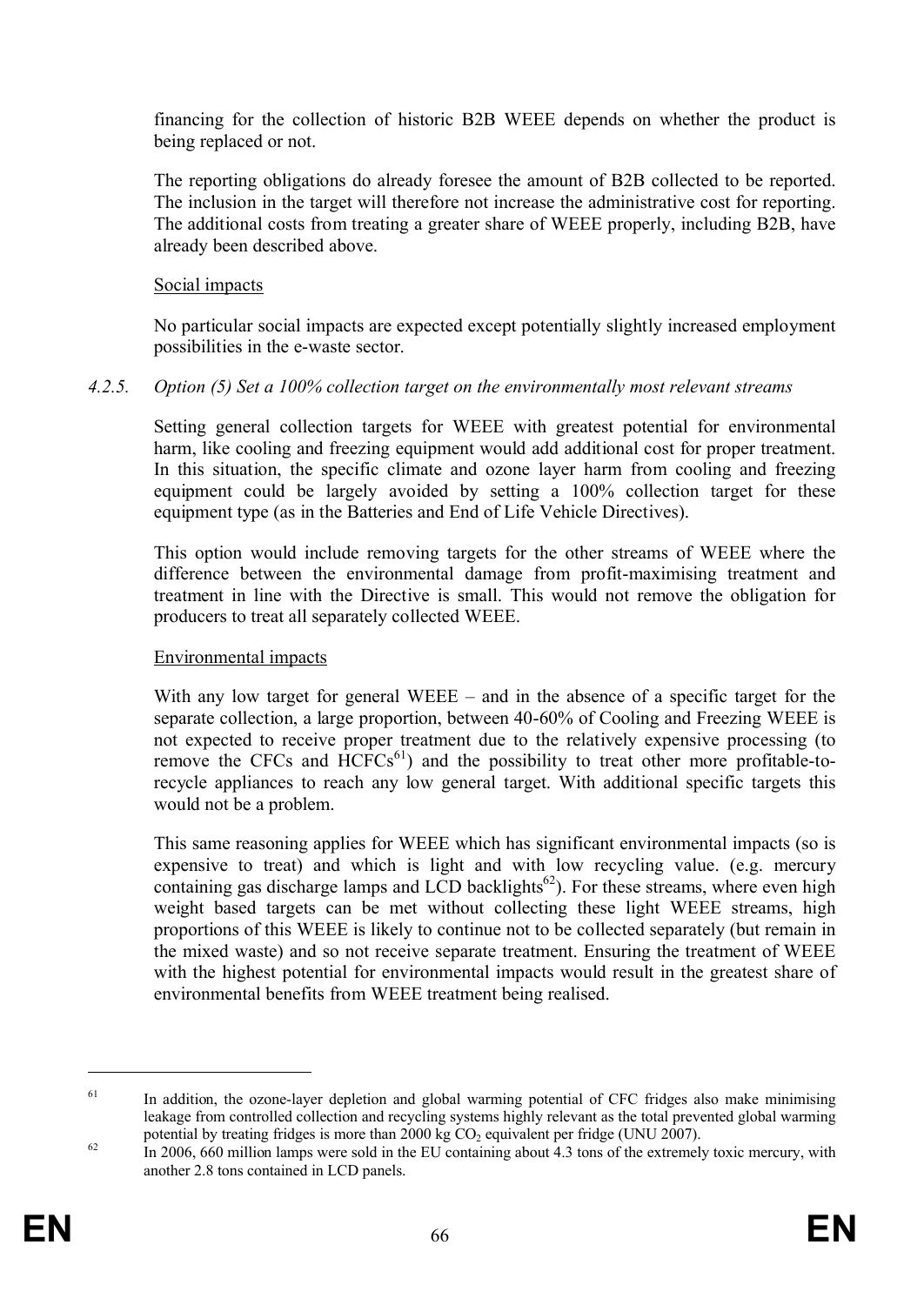Yet, if targets were only applied to the most environmentally harmful WEEE streams problems in developing countries receiving the other WEEE streams would persist and potential environmental benefits from better material and energy recovery of less problematic WEEE would be lost because there would continue to be a large grey market for WEEE not covered by such targets, much of which would be likely to end up in illegal treatment in developing countries, where treatment techniques for all streams of WEEE cause environmental and health damage.

#### Economic impacts

The additional costs from treatment are estimated to be slightly lower than under an 85% collection target, with lower levels of additional treatment being required, but with high levels of treatment of the most expensive to treat equipment taking place. The resulting economic effects would be similar as for Option 4.

With 100% collection and treatment targets for some waste streams, it would be costly to collect (and treat) large proportions of some of the WEEE streams which are currently going into domestic waste. For instance, the UNU study estimates collection costs for lamps to be around  $\epsilon$ 270/tonne compared to collection costs in the area of  $\epsilon$ 140/tonne for other WEEE. As quantified in the UNU study there will be higher treatment costs per unit of weight as these items require special precautions and processes (e.g. removal of hazardous fractions).

For streams where profit maximising recycling would anyway not be significantly different from treatment under the Directive, the cost difference would also be small.

Costs of separate collection of specific streams of WEEE under this option will be higher (per unit collected and treated in these streams) than under an option which requires collection of more WEEE streams, because the collection. would need to capture smaller items (e.g lightbulbs) which would be likely to otherwise end up in mixed waste.

From the perspective of reporting on quantities collected and treated, no net additional administrative burden is expected. Burden would move from producers of the WEEE currently collected to those for the more environmentally harmful streams.

#### Social impacts

As for Option 4.

#### *4.2.6. Option (6) Collection targets set in relation to EEE put on the market in the preceding year*

This option would set the methodology to calculate the collection target as a percentage of EEE put on the market in the preceding year. Evidence shows that there is a rather stable relation between EEE put on the market each year and the amount of WEEE arising in the years following.

Compared to a fixed kg/inhabitant target, this method for calculating the collection target would allow taking into account the differences in WEEE arising in each Member State. For the EU15 Member States (who have a mainly saturated market for electronic goods) there is a stable relationship between the electronic goods put on the market in one year and the WEEE arising in that market in the following year (even though this is physically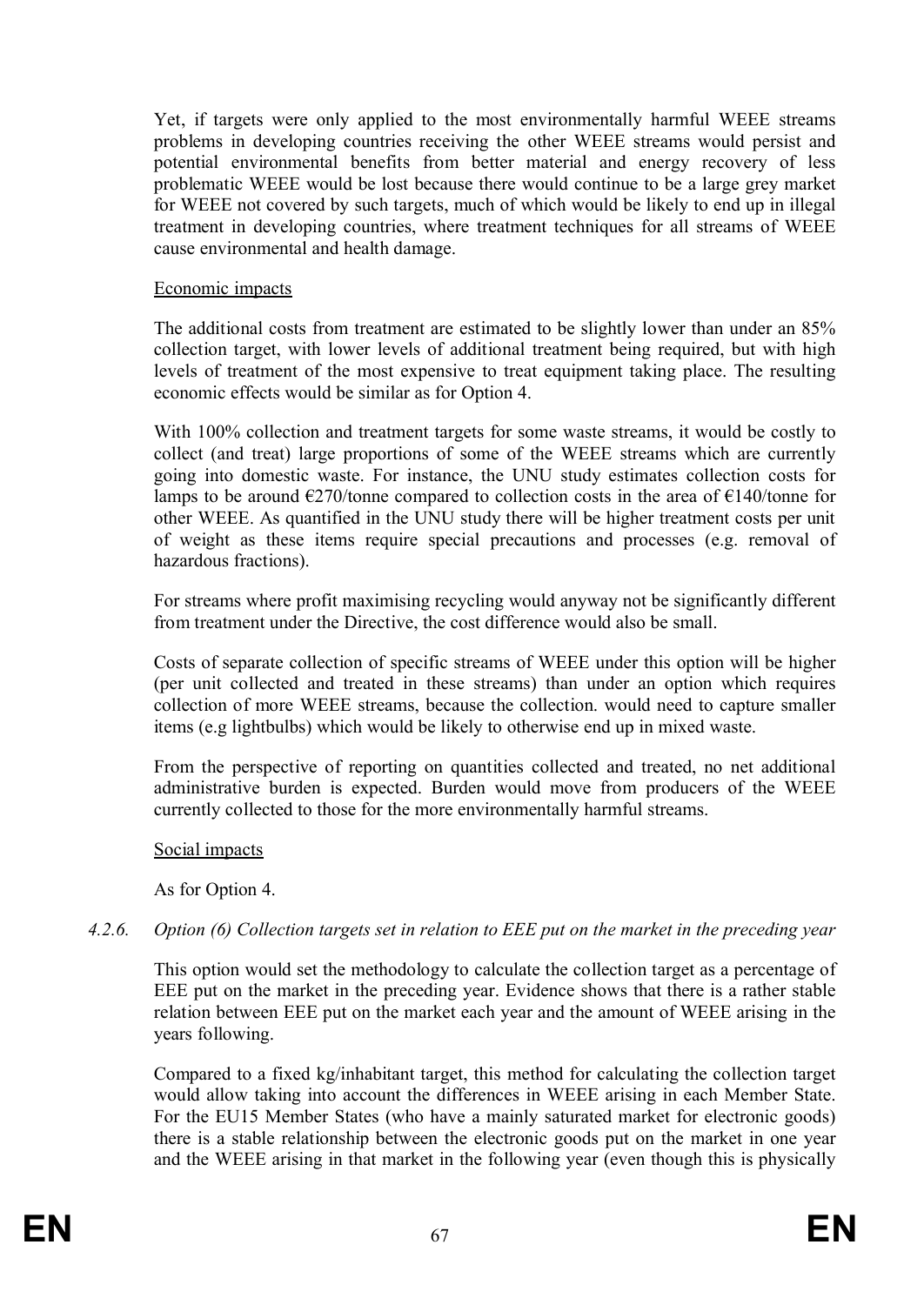not the same equipment): levels of WEEE are about 80% of the EEE sold in the previous year. So for example, a collection target of 85% of WEEE arising could be set as a target of about 65% of EEE sold in the previous year (in the EU15 states). It would thus account in a dynamic way for differences in economic development and consumption, offering a better balanced sharing of tasks between Member States. It would make better use of the potential for environmental benefits in countries with high arising of WEEE while avoiding to over-burden economies with small amounts of WEEE per capita.

This approach has the disadvantage that, where the relationship between EEE put on the market and WEEE arising is not stable, there is greater uncertainty on the correlation between WEEE actually arising and the target. It can be assumed that the EU12 markets are less saturated and significantly less WEEE arises compared to the amounts bought, and the relationship is less stable. For this Impact Assessment it is assumed that this relation in the EU12 will be stabilised by 2020.

For this IA, it is assumed that the market for electronic goods in the EU12, will be saturated as well by 2020.

#### Environmental impacts

The environmental impacts depend on the actual level of the collection target (see option 4) and are not directly linked to the methodology used for calculating the target. At a reasonably high target, environmental benefits would likely increase in comparison to the present situation.

#### Economic impacts

The proposed methodology for the calculation of the collection target requires information on the amounts of EEE put on the national markets. As the current Directive already requires this data to be monitored and reported (cfr. COM decision 2005/369/EC), no additional administrative costs are expected.

#### Social impacts

No particular social impacts are expected except potentially slightly increased employment possibilities in the e-waste sector.

#### **4.3. Sensitivity of the analysis to changes in estimates of the collection rate and relationship of EEE put on market to WEEE arising**

If the estimate of the 'do nothing' baseline collection rate is wrong compared to the levels of collection that would actually happen in practice, the benefits and costs of an 85% target change, but not very significantly. If in practice the proportion that would have been collected was lower than 85% (ie. there was more WEEE in mixed waste,), the 85% target would increase separation of WEEE from municipal waste streams. This would bring some extra costs/tonne from the difficulty of obtaining this separation, but would bring greater environmental benefits per tonne: avoiding dumping and landfill and recovering materials has high environmental benefit. Current collection practices indicate that 85% of WEEE arising (by weight) can be separately collected without the need for expensive processes to sort WEEE from domestic waste. Above this figure costs/tonne rise faster.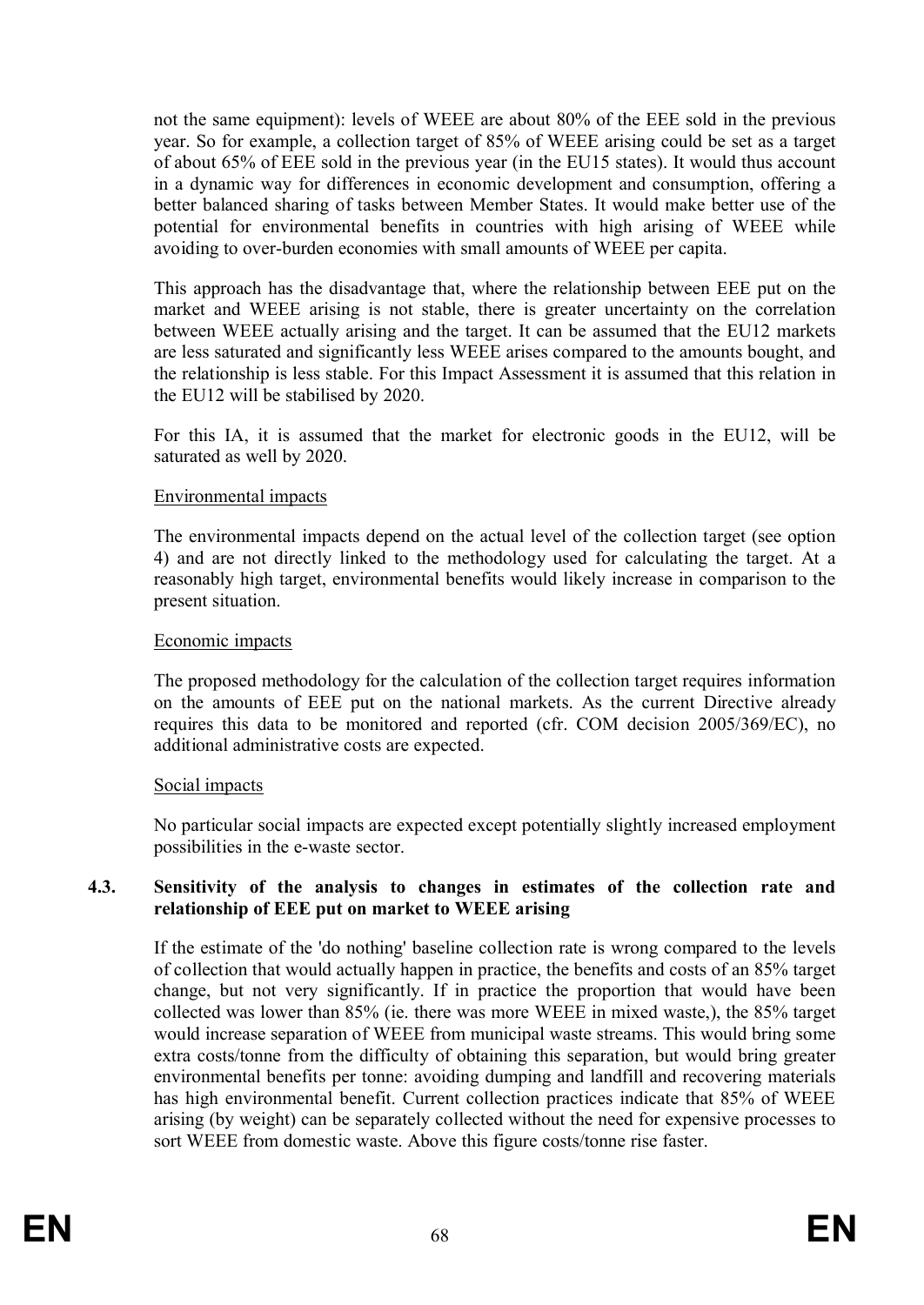If the 85% estimated collection is an underestimate, (so the target is set below actual collection), there is a greater likelihood of treatment practice diverging from the existing legal requirements of the Directive. As already discussed for the present situation (target significantly below actual collection) enforcement of the Directive would become more expensive and the prices needed to bring WEEE out of the grey market would be likely to be higher.

If the relationship between WEEE arising and EEE put on the market is lower or higher than the 80% estimated, similar effects to those mentioned above would occur. If the relationship is lower (e.g WEEE arises at levels equal to 77% of the EEE sold in any year), having a collection target based on 85% of 80% would mean an effectively higher than 85% target as a % of WEEE arising. The opposite holds if the WEEE/EEE relationship differs in the other direction.

The impacts of having a higher than 85% effective target would be to bring about more separate collection of WEEE. This would bring extra collection and treatment costs – with those treatment costs being proportionally higher, as smaller WEEE would need to be collected, but also more significant environmental benefits, as described above.

To take into account a possible decrease in the proportion of WEEE arising, compared to EEE put on the market, the target set as a proportion of WEEE put on the market could be set at 65% - calculated as 85% of 77% of EEE sold in any year.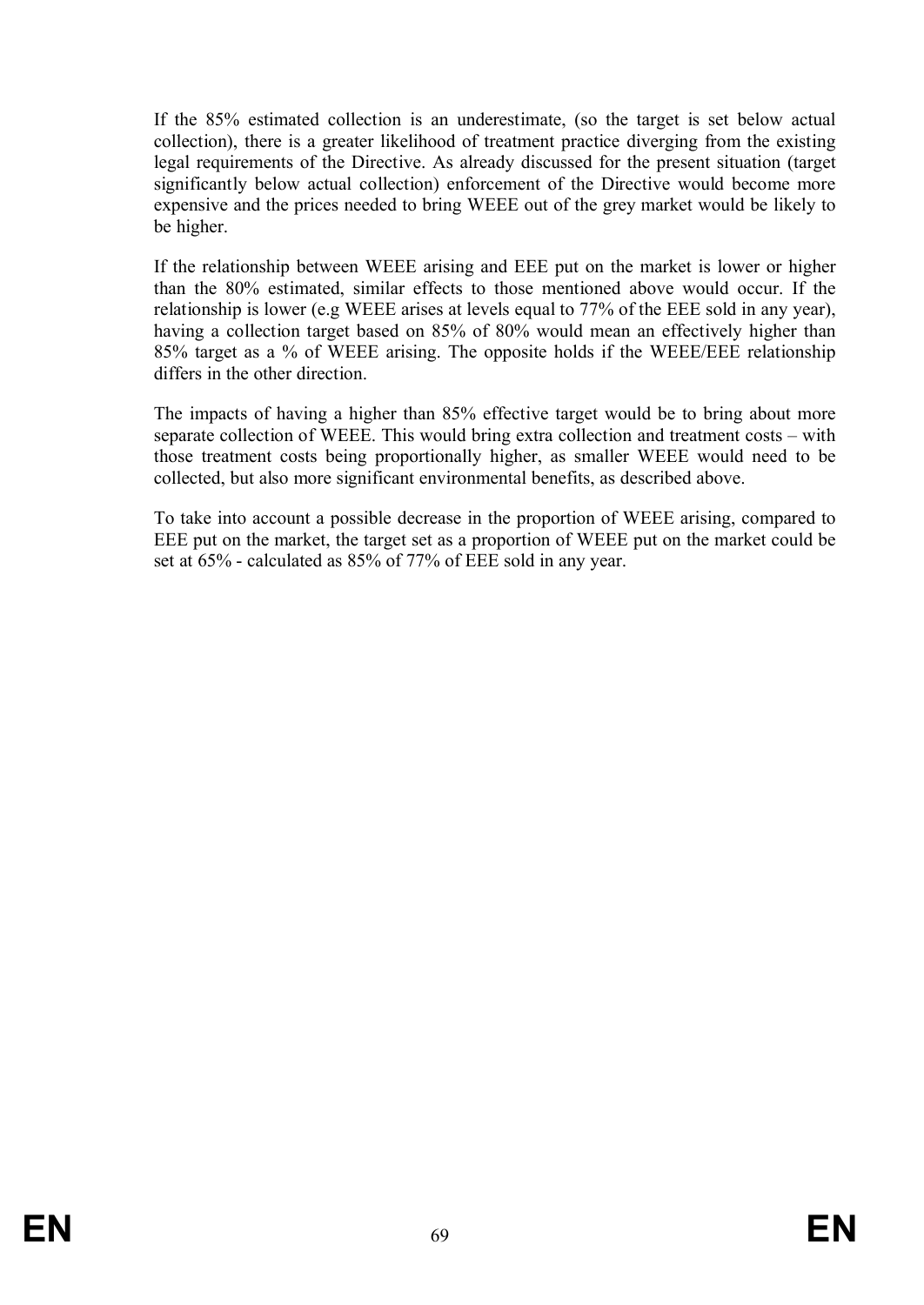# Overview of costs and benefits of the different options

| Option                               |                                                 |          | No change                                    | <b>Greater Enforcement</b>                | 85% Collection<br><b>Targets</b>                                  | 60% Collection<br><b>Targets + Specific</b><br><b>Targets</b> |
|--------------------------------------|-------------------------------------------------|----------|----------------------------------------------|-------------------------------------------|-------------------------------------------------------------------|---------------------------------------------------------------|
| <b>Destinations</b><br>$(%$ (% WEEE) | Landfill and Illegal Disposal                   |          | 11                                           | 11                                        | 11                                                                | 11                                                            |
|                                      | Treatment in line with Directive                |          | 54                                           | 59                                        | 85                                                                | 60                                                            |
|                                      | <b>Improper Treatment</b>                       |          | 35                                           | 30                                        | $\overline{4}$                                                    | 29                                                            |
| ANNUAL COSTS                         | Gross Total Costs (€)                           |          | 5.6bn + enforcement                          | $6bn - 6.3 + basic$<br>enforcement        | $6.8bn + basic$<br>enforcement                                    | $6.5 - 6.8bn + basic$<br>enforcement                          |
|                                      | Collection & transport                          |          | 1.8 <sub>bn</sub>                            | 1.8 <sub>bn</sub>                         | 1.8 <sub>bn</sub>                                                 | 1.8 <sub>bn</sub>                                             |
|                                      | <b>Additional costs</b>                         |          | 0.9 <sub>bn</sub>                            | 0.9 <sub>bn</sub>                         | 1.1bn                                                             | 1.1bn                                                         |
|                                      | <b>Basic Treatment</b>                          |          | 1.3 <sub>bn</sub>                            | 1.3 <sub>bn</sub>                         | 1.3 <sub>bn</sub>                                                 | 1.3 <sub>bn</sub>                                             |
|                                      | Additional Treatment to meet<br>legal standards |          | 1.6 <sub>bn</sub>                            | 1.8 <sub>bn</sub>                         | 2.6 <sub>bn</sub>                                                 | 2.2bn                                                         |
|                                      | <b>Enforcement Costs</b>                        |          | Not known to<br>Commission                   | Increase estimated<br>between 0.2 - 0.5bn | No increase                                                       | An increase, perhaps<br>$0.1 - 0.3$ bn                        |
|                                      |                                                 |          |                                              |                                           |                                                                   |                                                               |
| ANNUAL<br>BENEFITS                   | of<br>Value<br>Recovered $(\epsilon)$           | Material | 2.2bn                                        | 2.2bn                                     | 2.2bn                                                             | 2.2bn                                                         |
|                                      | Environmental<br>Damage                         | General  | Baseline: Ozone<br>depletion from 6720       | Some reduction of<br>climate damage       | Dependent on entry<br>date of targets: Climate                    | Dependent on entry<br>date of targets:                        |
|                                      |                                                 |          | tonnes of ODS released.<br>Climate Damage of | possible; not<br>quantifiable<br>70       | Damage reduced by<br>€2bn-0.2bn/yr. Ozone<br>depletion reduced by | Climate Damage<br>reduced by €2bn-<br>0.2bn/yr. Ozone         |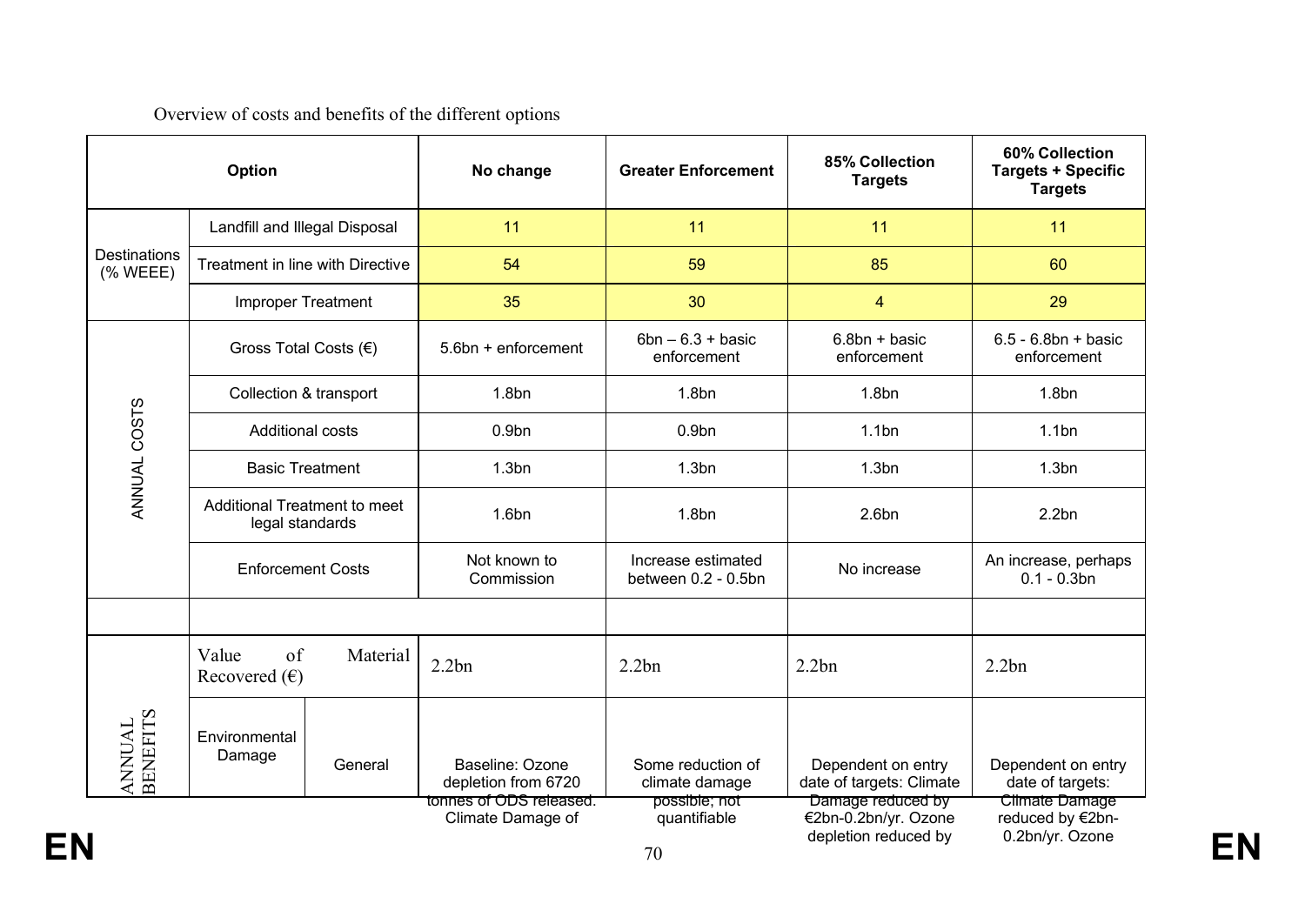|                               |              | €1bn                                                                                        |                                                                               | 12000-1200 tonnes.                                                                                 | depletion reduced by<br>12000-1200 tonnes.                                                        |
|-------------------------------|--------------|---------------------------------------------------------------------------------------------|-------------------------------------------------------------------------------|----------------------------------------------------------------------------------------------------|---------------------------------------------------------------------------------------------------|
|                               | In or out EU | Assumed 4,3 million<br>tonnes treated<br>improperly in our outside<br>the EU                | Assumed 3,7 million<br>tonnes treated<br>improperly in our<br>outside the EU  | Assumed 0,5 million<br>tonnes treated<br>improperly in our<br>outside the EU                       | Assumed 3,5 million<br>tonnes treated<br>improperly in our<br>outside the EU                      |
| Innovation and Export Markets |              | Little additional stimulus<br>for development of<br>sorting and recycling<br>technologies   | Small stimulus for<br>technology<br>development in a<br>growing global market | Significant stimulus for<br>technology<br>development in a<br>growing global market                | Some stimulus for<br>technology<br>development in a<br>growing global market                      |
| <b>EU Employment</b>          |              | Baseline: Estimated<br>number of jobs in EU<br>treating WEEE about<br>several ten thousands |                                                                               | Greater EU high tech<br>and manual work,<br>estimated waste<br>industry revenue<br>increase €0.6bn | Higher EU high tech<br>and manual work,<br>estimated waste<br>industry revenue<br>increase €0.4bn |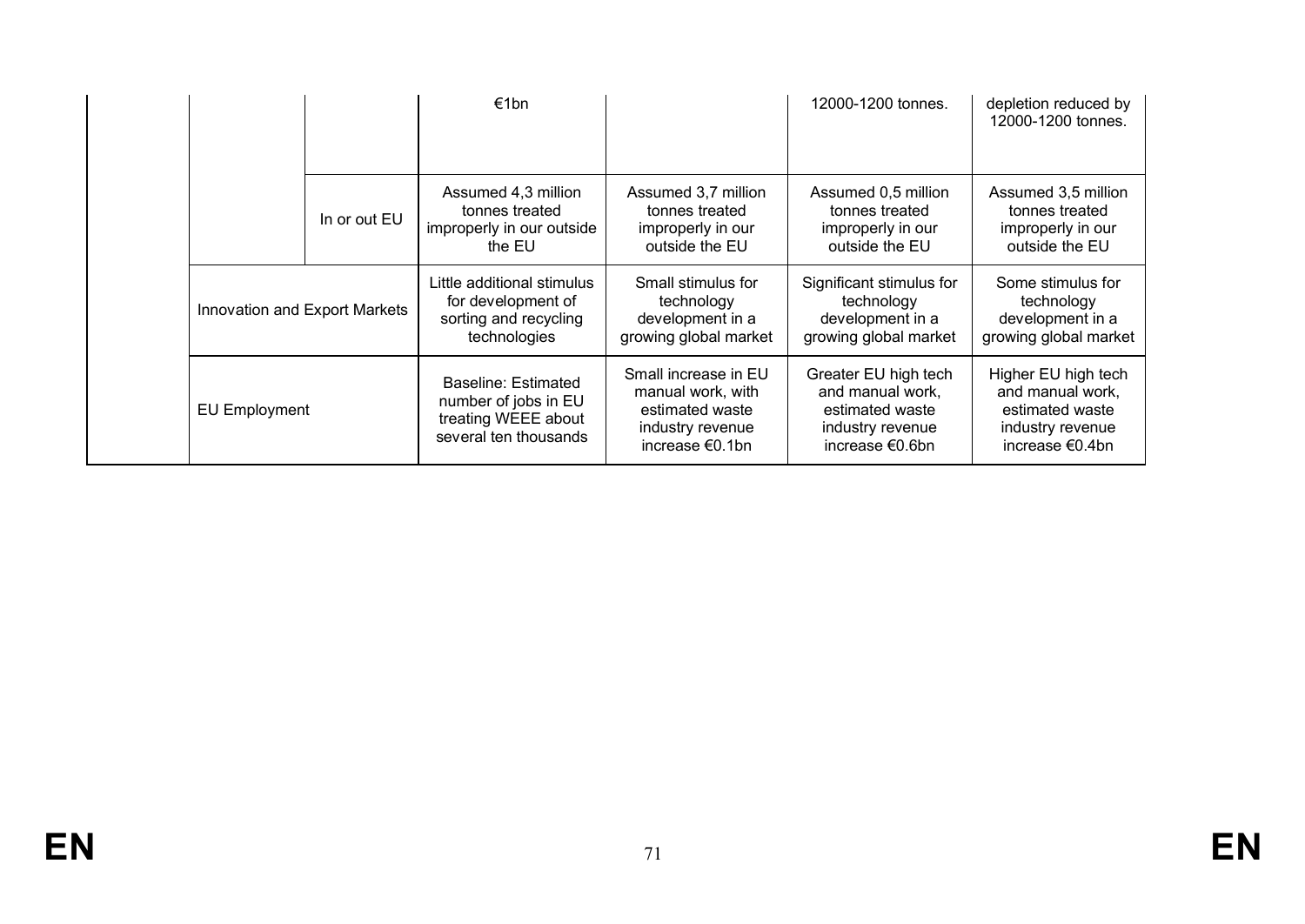#### **4.4. Comparison of Options to improve Effectiveness**

#### *Stronger Enforcement and/or Higher Targets to achieve the objectives?*

It is assumed that the Directive's existing requirements for proper treatment of all separately collected WEEE have not been effective due to: the high material value of WEEE (which makes informal collection and trade of WEEE profitable) and the additional costs of treatment in line with the Directive's requirements (which provide an incentive for improper treatment).

Efforts to increase enforcement of treatment and shipment of WEEE (Options 2 and 3) appear unlikely to be sufficiently efficient or effective to improve management of WEEE in line with the Directive. Both actions would provide increased disincentive to improperly treat WEEE but given the assumed volume of separately collected WEEE which is not properly reported and treated, Member States would need to dedicate very high levels of resources to this to make improper treatment unattractive. The costs of those enforcement resources would be a significant additional cost for society.

Setting targets at the estimated current level of all separate WEEE collection (Option 4) – 85% of WEEE arising - would achieve that level of collection more effectively, and without these additional enforcement costs. Under higher collection targets, to transparently meet their obligation to treat all separately collected WEEE, producers would need to offer sufficient incentives for organisations separately collecting WEEE to deliver that WEEE to proper treatment. For example, the producer would have to offer an incentive that was sufficiently attractive compared to the price that an unauthorised recycler would pay in the grey market to receive WEEE.

In this situation, the level of collection activity (both formal and informal) would not change but the destination of informally collected and traded WEEE would change. With no changes to the extent of WEEE collection activity, the costs to society from collection would not change in this option, compared to the baseline. The producer would continue to have to pay for the costs of the additional processes required during recycling to avoid environmental damage, but would now pay these for all separately collected WEEE, as the Directive intended.

Whilst the two possibilities have not been set out against each other in the stakeholder consultation, there was certainly support from stakeholders for having better enforcement, in particular when it concerns the shipments of WEEE.

#### *Setting the level and type of Target*

The Impact Assessment has shown evidence to assume that already 85% of arising WEEE is being separately collected, although not all is reported. The separately collected 85% of WEEE arising includes nearly all the large and medium size WEEE which is economic to collect. Data suggest that collection costs per unit collected remain the same, certainly between 25 to 85% of WEEE arising.

Setting targets (in Option 4) above the level of WEEE already being collected would require further separation of small WEEE from mixed waste. This would bring greater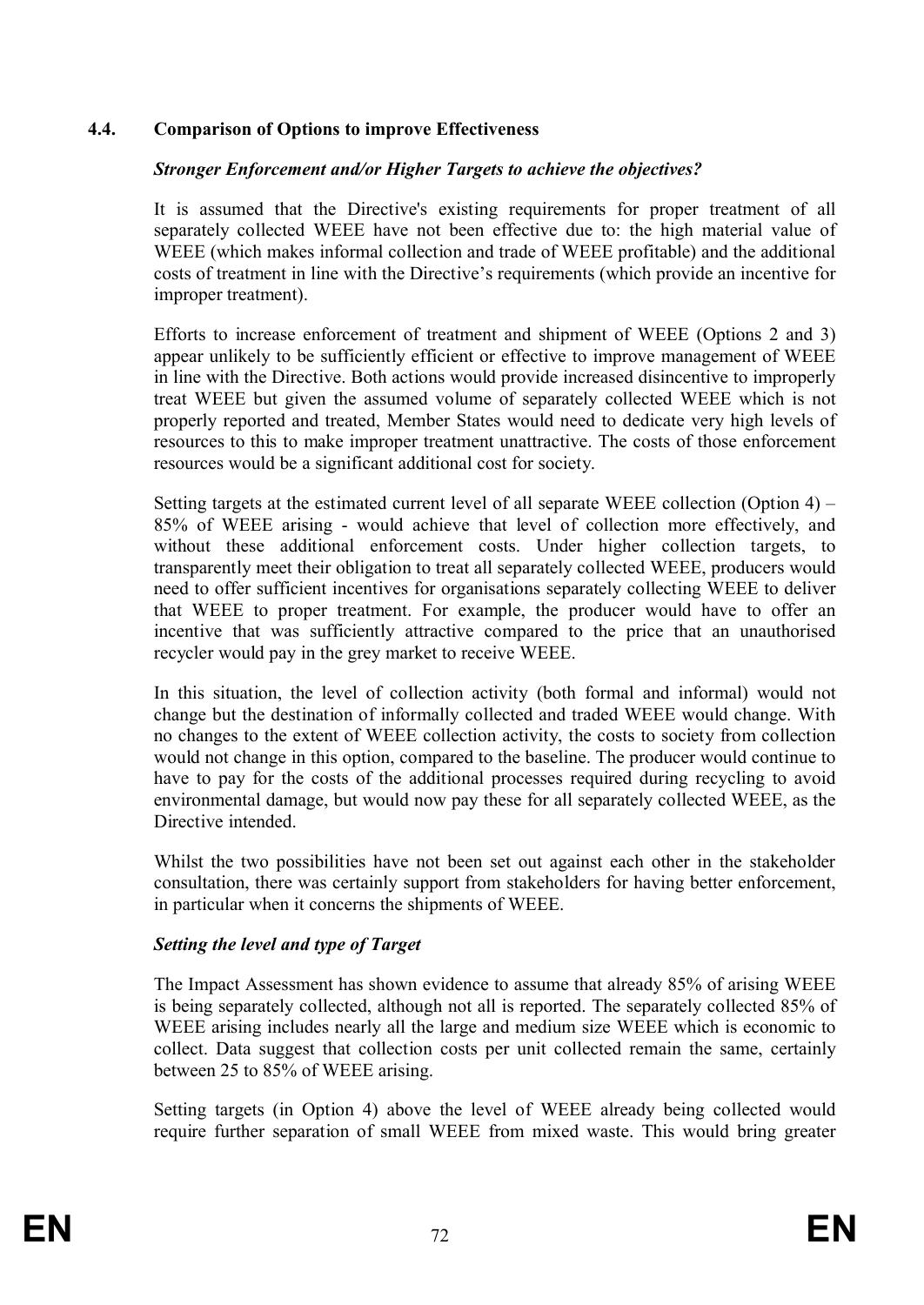environmental benefits – both from recovering materials from landfill and particularly for some streams (see below), but would be more expensive per tonne to collect.

Setting targets significantly below the level of WEEE already being collected would diverge from the existing intention of the Directive and would make enforcement activities more costly, as greater amounts of WEEE would still be collected in the grey-economy.

To meet objectives, collection targets would best be set at the level of WEEE which is estimated to actually being collected already (85% of WEEE arising). At this level, significant proportions of small WEEE, including compact fluorescent lamps, which is currently estimated to be lost in unsorted domestic collection would be at risk of going to unsorted waste.

Bringing about proper treatment of all separately collected WEEE would make the Directive effective at bringing about treatment and recycling of nearly all large and medium sized WEEE. This brings added costs from increased amounts of WEEE being treated in accordance with high environmental standards: costs are estimated to be around €1bn per year on top of the costs of €5.6bn per year for (gross) collection, disposal and treatment, if no further action is taken.

As the type of WEEE being treated will not change, only the amounts, treatment costs per unit will either remain the same, or reduce with economies of scale. The existing formal and informal collection infrastructure would not need to be expanded. This means that setting an 85% target does not decrease the cost-effectiveness of collection and treatment, but may (possibly) reduce the costs per unit for achieving environmental benefit from the Directive.

In Option 5, the fractions of WEEE with greatest potential for environmental harm, like cooling and freezing equipment, would be collected and so would receive (expensive) treatment. In this situation, remaining specific climate and ozone layer harm from cooling and freezing equipment could be largely avoided by setting a 100% collection target of waste arising for these equipment types.

Compared to Option 4, Option 5 has the advantage that proportions of certain streams of WEEE which are less environmentally damaging, would not need to be collected and formally reported. Particularly for some of the large household appliances, there are no great additional costs for recycling and treatment that avoids environmental harm. For these streams a proportion of the organisational costs would be saved in the formal economy. Compared to Option 5, this option would have the benefits (and costs) of pulling greater proportions of some of the more hazardous, but light WEEE (like compact fluorescent lamps) out of the domestic waste stream.

Option 5 would be less effective at avoiding waste treatment under bad conditions in developing countries, with a significant proportion of the 29% of all WEEE arising not being treated under the collection target likely to go for illegal treatment. The illegal shipment of waste could be reduced through greater enforcement, but with a large proportion of WEEE outside producer targets, the grey trade in WEEE would be likely to be significant, making enforcement more costly and less effective than in Option 4.

Stakeholders, in general, rather linked the control on the hazardous substances in WEEE to sound treatment of the equipment than to an environmental weight based target. As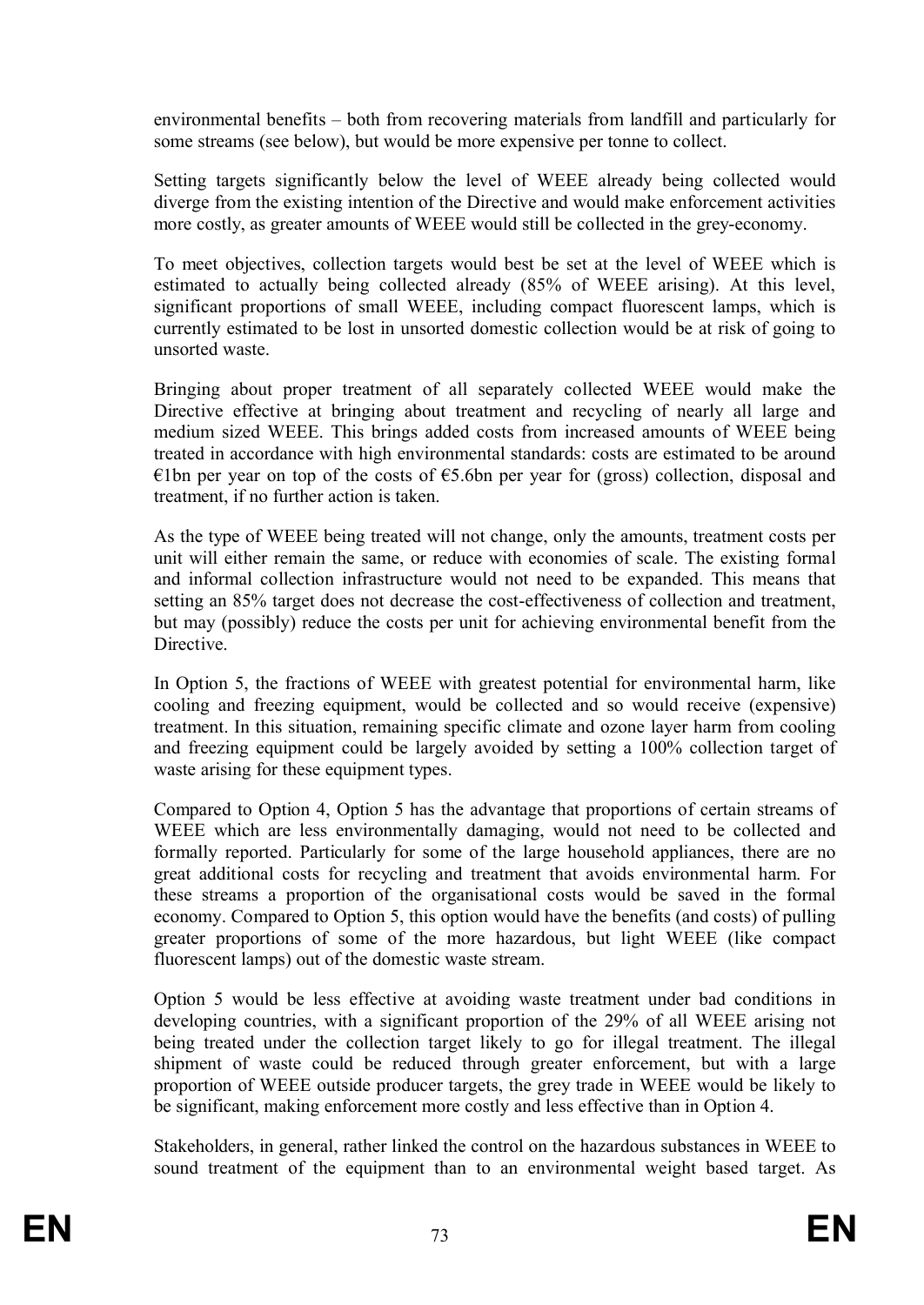concerns the level of the target, very few expressed a desired level. The recycling industries would welcome a rate of no less than 65% in function of amounts *put on the market*.

Both Options for target setting would include waste from EEE sold to businesses in the collection target. This was previously covered separately in the Directive from domestic consumer waste as it was historically already separately collected rather than going to landfill or illegal dumping. Now both are typically collected, including both streams into one target will avoid problems of free-riding from 'dual-use' waste having its treatment paid for by domestic consumers (see below).

### *Setting the Date for the Target to apply*

The Commission proposes to set the revised targets for the end of 2016.

One of the greatest environmental problems from improper treatment of WEEE in the grey market is the release of CFCs and HCFCs from fridges, with average monetized climate damage of the magnitude of  $\epsilon$ 1bn/yr in 2011 declining annually to lower levels by 2020 and very significant ozone-depletion effects. As these are only contained in cooling and freezing equipment sold before 2002, the number of CFC/HCFC fridges in WEEE is declining each year, and is expected to be small after 2020.

Therefore, different dates for the entry into force of targets will have significantly different effects on the climate and ozone depletion benefits realised by the revised Directive. Targets brought into force at the end of 2016 may save something around  $\epsilon$ 0.5bn in the first year declining to low levels by 2020, depending on the rate at which CFC/HCFC equipment comes back. Targets closer to 2011 would save  $\epsilon$ 1bn of climate damage annually, with intermediate years saving something in-between.

So, in addition to targets coming into force in 2016, the Commission proposes to consider by 2012 the appropriateness of a separate target for cooling and freezing equipment, to drive proper treatment of all cooling and freezing equipment which is being separately collected (whether formally or informally).

The revised Directive may be adopted by Council and the European Parliament in 2011 and then transposed into law in the Member States. With the collection infrastructure (including informal collection) already in place for cooling and freezing equipment, the change needed to properly treat all separately collected WEEE in line with the Directive is the addition of sufficient treatment capacity.

A suitable treatment plant normally takes around 1 year to build and bring to operation. Costs of installing new treatment capacity are not likely to reduce with greater time.

### *Incidence of Costs and Combining Targets with Greater Enforcement*

Under Option 4, producers are expected to take steps to secure the WEEE needed to meet their obligation to treat all separately collected WEEE. This will incur costs, but these costs are estimated to be more than offset by the recycling value of the materials in the WEEE that they receive. For example, to divert WEEE from unauthorised treatment, the *maximum* cost a producer would need to offer would be around the value of the WEEE to the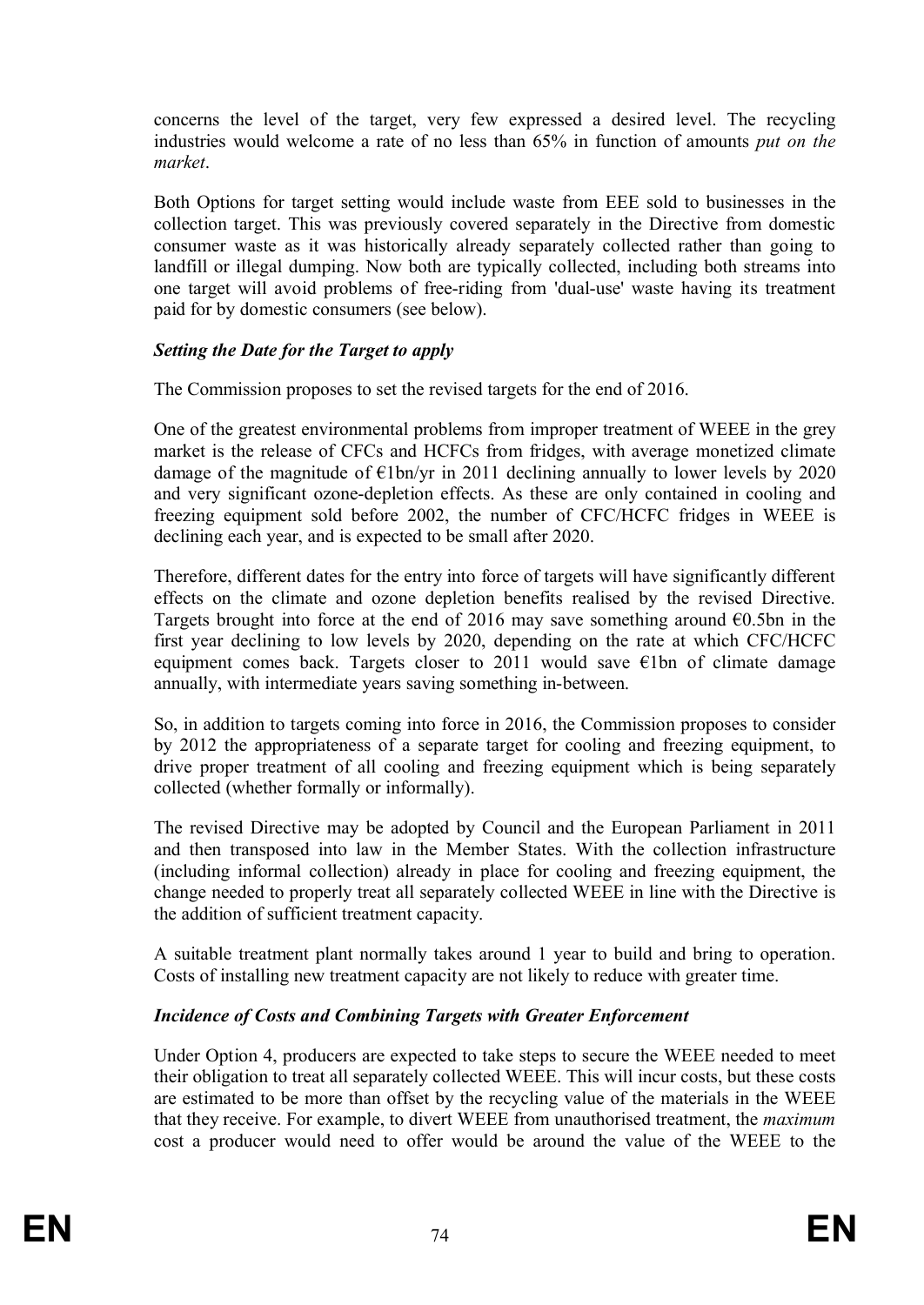unauthorised recycler. This price is the profit that can be made from recycling the WEEE (under sub-standard conditions) - the material value in the WEEE minus the recycling cost.

Whilst the producer would pay this cost, they would then recover the (higher) material value of the WEEE from the recycling – and so are likely not to have any net costs from obtaining WEEE. In practice, it is likely that producers would be able to acquire substantial proportions of WEEE for less than the net material value: by receiving it directly from municipalities or distributors at less than market value. This value can be used towards the producers' other obligations.

Combining greater enforcement (Opts 2&3) with higher collection targets would increase the risks for unauthorised treatment, making that financially less attractive and helping producers secure WEEE with lower incentives. However, the enforcement activity would have a cost.

Option 4 includes harmonizing the requirement for producers to have financial responsibility for collection of WEEE from households. These collection costs would move costs estimated to be in the region of  $\epsilon$ 0.3bn/year from taxpayers – but are lower than the material value of the WEEE collected and passed on by public authorities, estimated at €1bn. Harmonizing this requirement would avoid any possible distortions in the single market from national arrangements on financing which might favour domestic producers.

Producers would be responsible for paying the additional costs of proper treatment. (These represent revenues for treatment operators.) As EEE is a competitive market and all competing products would be equally affected, the costs paid by producers are assumed to be passed on to purchasers of new EEE in purchase prices. As the increases in purchase price from additional WEEE costs are likely to be very small (less than  $\epsilon$ 1) on a appliance costing  $E$ 150-450, sales of appliances are also not thought to be affected, with no reduction of the shareholder value of producers.

### *How to set Targets in tonnes*

Collection targets set as a % of WEEE arising also need to be determined in physical units for monitoring. Targets are currently set by reference to kg/inhabitant. For the EU15 Member States (who have a mainly saturated market for electronic goods) there is a stable relationship between the electronic goods put on the market in one year and the WEEE arising in that market in the following year (even though this is not the same equipment): levels of WEEE are about 80% of the EEE sold in the previous year.

A collection target of 85% of WEEE arising would be set as a target of about 65% of EEE sold in the previous year: (85% of 80% of EEE sold but allowing for a conservative estimate of the relationship between EEE and WEEE arising.

This approach has the disadvantage that, where the relationship between EEE put on the market and WEEE arising is not stable, there is greater uncertainty on the correlation between WEEE actually arising and the target. It can be assumed that the EU12 markets are less saturated and significantly less WEEE arises compared to the amounts bought, and the relationship is less stable. For this Impact Assessment it is assumed that this relation in the EU12 will be stabilised by 2020.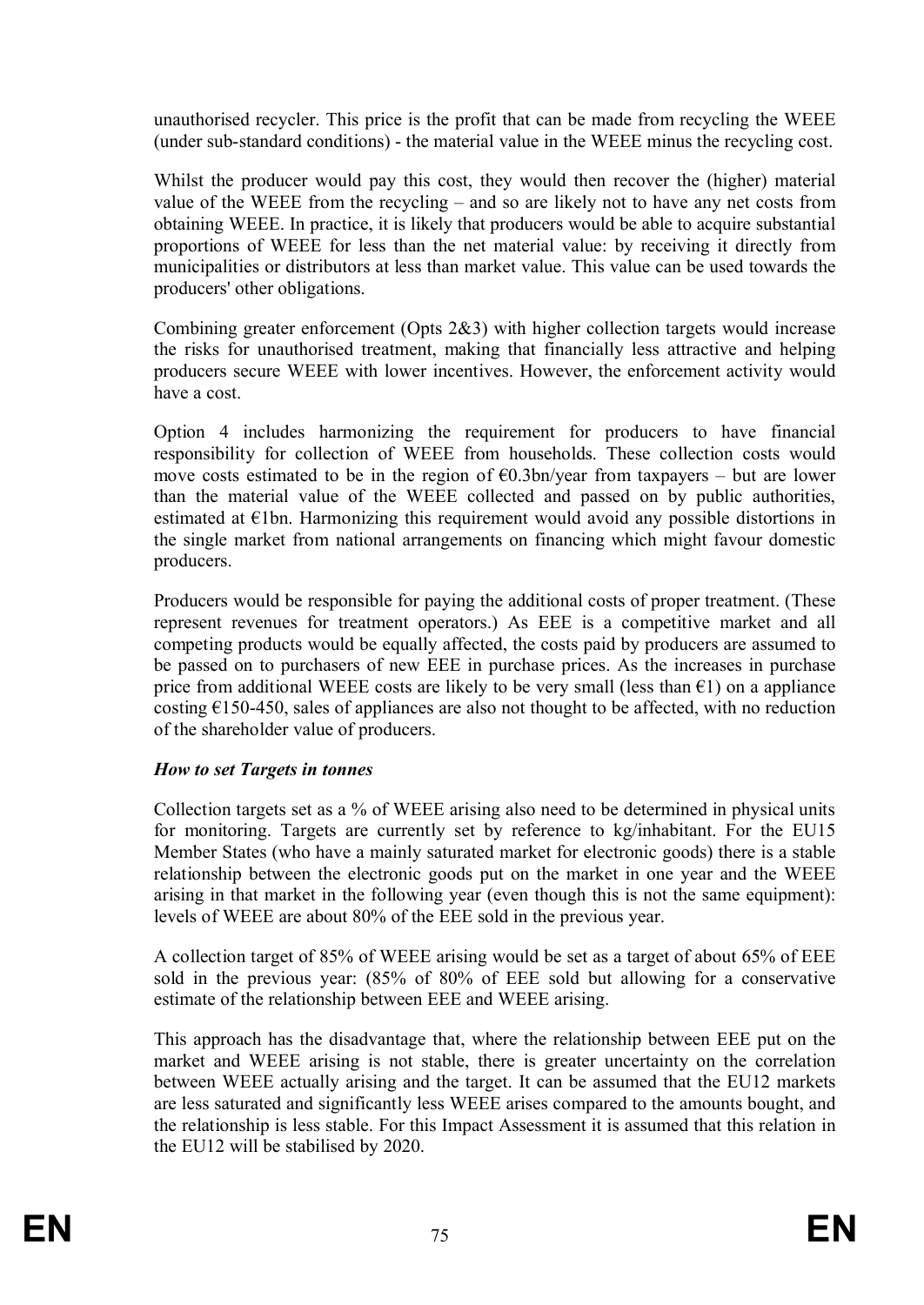In the stakeholder consultation there was rather support for this option, the option of a fixed target not being supported as it does not reflect enough the variations between Member States and is unresponsive to increases in WEEE volumes. Additionally, most stakeholders also expressed their support to keep the mandatory character of a collection target.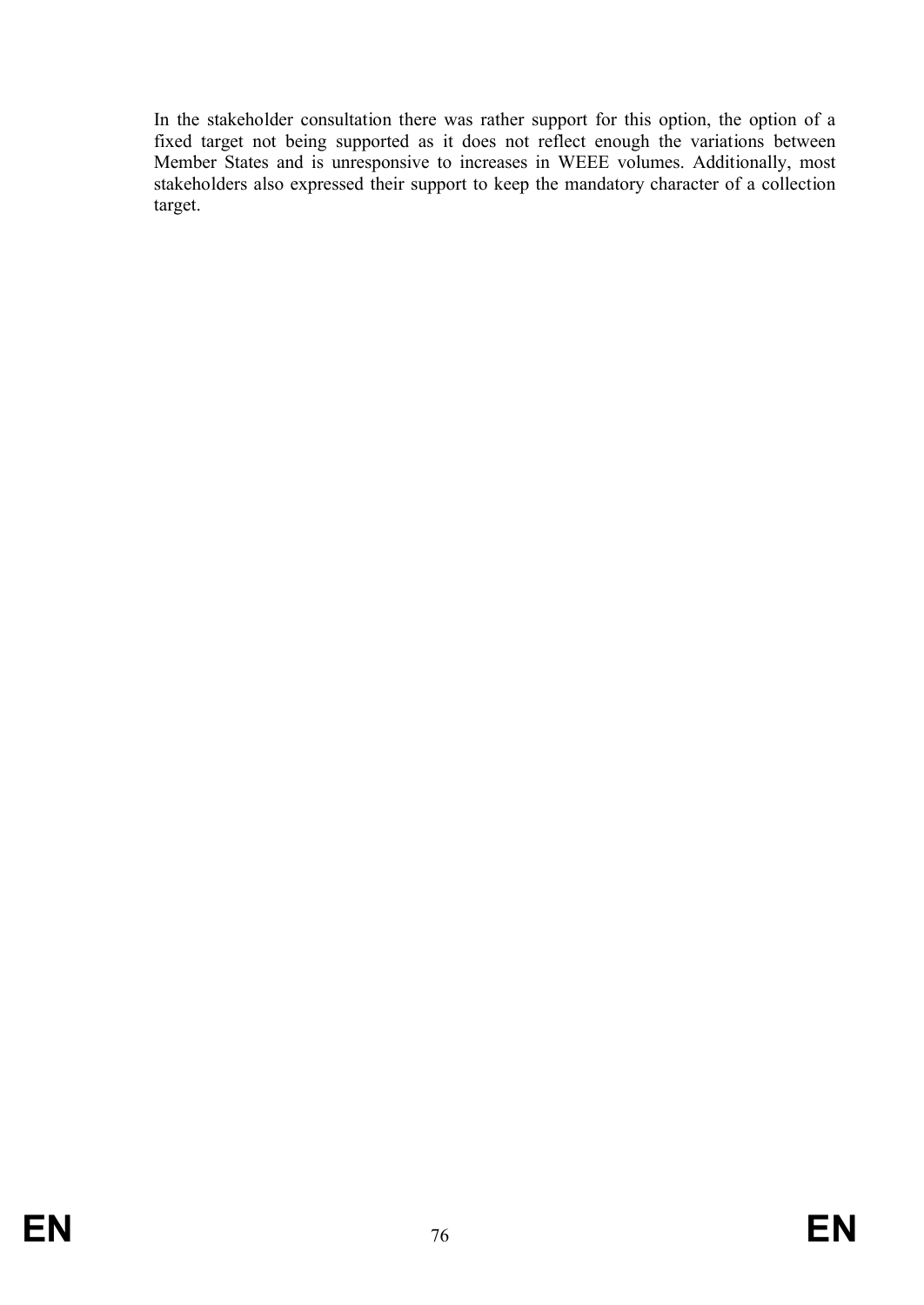#### **5. OPTIONS TO IMPROVE THE EFFICIENCY OF THE DIRECTIVE**

#### **5.1. Description of the Options**

To improve the efficiency of the WEEE Directive, the following options have been assessed.

Other than the "no action option", the options can be combined except for options 2 and 3 which are alternatives, and options 5 and 6 which are alternatives:

- (1) No action (business as usual scenario)
- (2) Clarifying the scope by using a fixed list of products: Under this option, two lists would be developed, one defining products falling under the scope (positive list), the other defining those products falling outside the scope (negative list). These lists would replace the existing list of products that fall under the different product categories in Annex IB of the WEEE The Commission would be given a mandate to update these lists through the Comitology process and would be likely to do so annually.
- (3) Defining the scope under the RoHS Directive: This option would bring the detailed scope of the Directives (Annex IA of the WEEE Directive) into the RoHS Directive, under Article 95 of the EC Treaty. The WEEE Directive would refer to this scope, but the WEEE scope would remain under Article 175 of the EC Treaty. Member States would be obliged to publish the list of products falling under the scope of the Directive at national level.
- (4) Classifying categories of equipment as WEEE from private household or B2B: The legal text of the Directive would be changed to provide clarity on which categories of equipment would be defined as being WEEE from households (B2C) or as WEEE from users other than households (B2B) by classifying Categories 1-7 and B2C and Categories 8-10 and B2B.
- (5) Introduction of legal requirements for inter-operability between Member State registers and harmonisation of definitions and reporting standards. This would be operated by Member States.
- (6) The establishment of a harmonised EU register of producers which will serve as framework for information exchange and transfer of obligations. This would be operated by an EU body. This option includes harmonisation of definitions and reporting standards.
- (7) Include the reuse of whole appliances in the components, material and substance reuse and recycling targets, increased with 5%,
- (8) Include a recycling and recovery target for category 8 equipment (medical devices) similar to the target for category 9 equipment (control and monitoring equipment);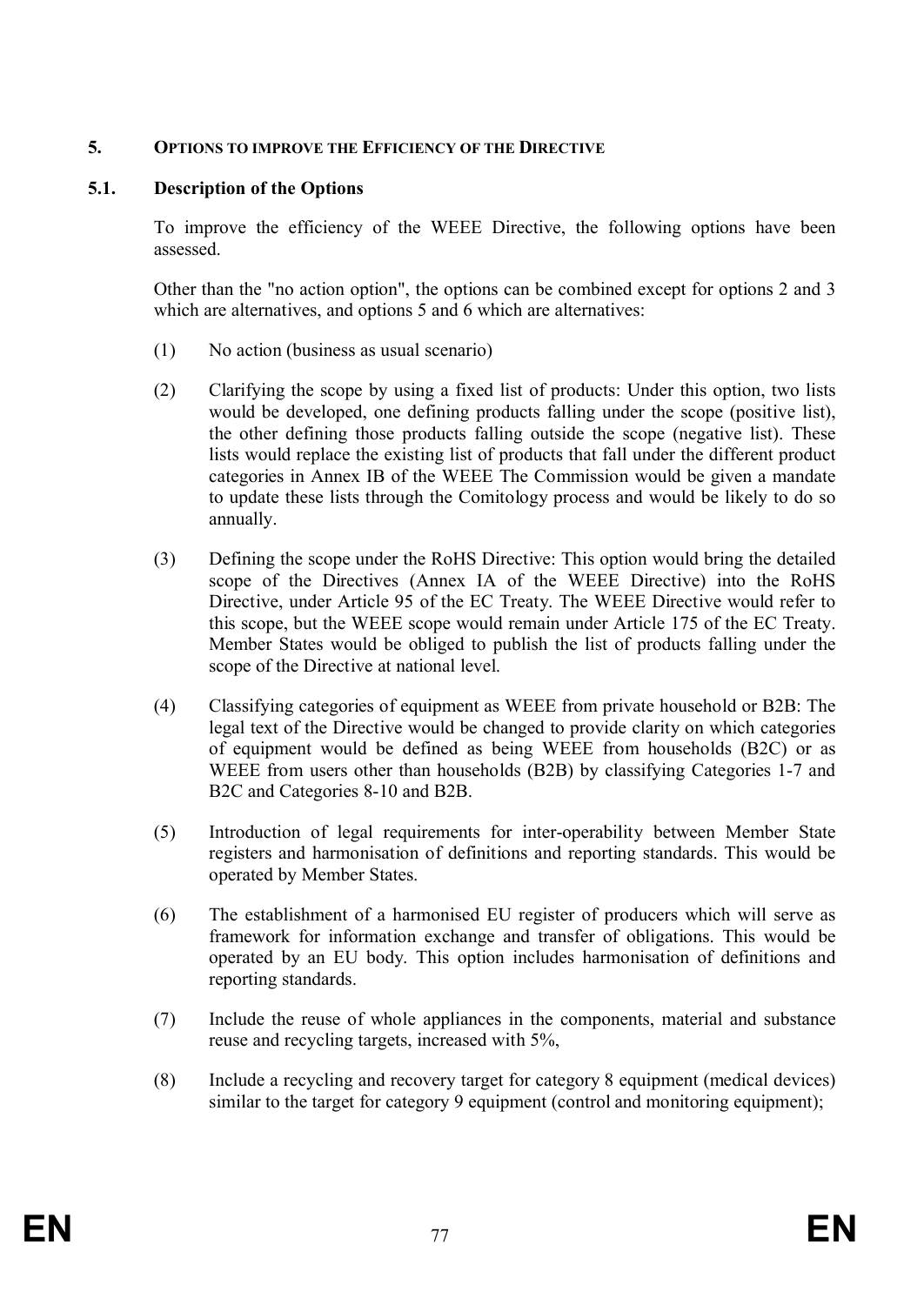### **5.2. Analysis of impacts**

### *5.2.1. Option (1): No action*

### Environmental impacts

If no action would be taken, divergent national interpretations would persist and there is a risk that some products would not be covered by the national implementation laws. These products would not need to comply with the requirements of the WEEE and RoHS Directives. Fewer compliant products would have negative environmental impacts as, for example, these products could continue to use the hazardous substances prohibited by the RoHS Directive and could not need to be collected and recycled.

Indirectly, problems with the functionality of the national registers across the EU may be hindering efforts to detect free riders and contribute to a better enforcement of the requirements of the WEEE Directive.

#### Economic impacts

Lack of clarity of the scope can lead to the absence of Extended Producer Responsibility contributions for some of these products in some Member States. This would continue to cause imbalances in the level playing field between stakeholders.

The unclarity whether a product covered by the scope would be classified as B2B or B2C products would result in a continuing risk of distortion of the market and existence of freeriders by those who declare their goods as B2B and who therefore do not have to place a financial guarantee. This is especially affecting dual use products which are declared as B2B product but end up in the B2C scheme. In this case the cost for the collection and treatment of the appliances is paid by the producers that declared B2C appliances. Escaped financial guarantees can be in the order of magnitude of several ten thousands of euros for an individual producer This problem of dual use products is the most relevant for the categories of IT and communication equipment and consumer equipment, which represent more than 20% of EEE placed on the market.

The lack of harmonisation between the requirements of national producer registers will continue causing administrative burden, in particular for actors that have business in several Member States.

The information flow will remain incomplete, further leading to sub-optimal enforcement possibilities.

### Social impacts

If certain products which should be covered by the scope, would be excluded from the scope at national level, the requirements of the Directives (restriction on the use of hazardous substance, collection and recycling) would not apply which could lead to negative social impacts, ie on human health.

As regards the lack for harmonisation of the registration requirements, social impacts may result from discouragement of small companies to act on several Member States markets.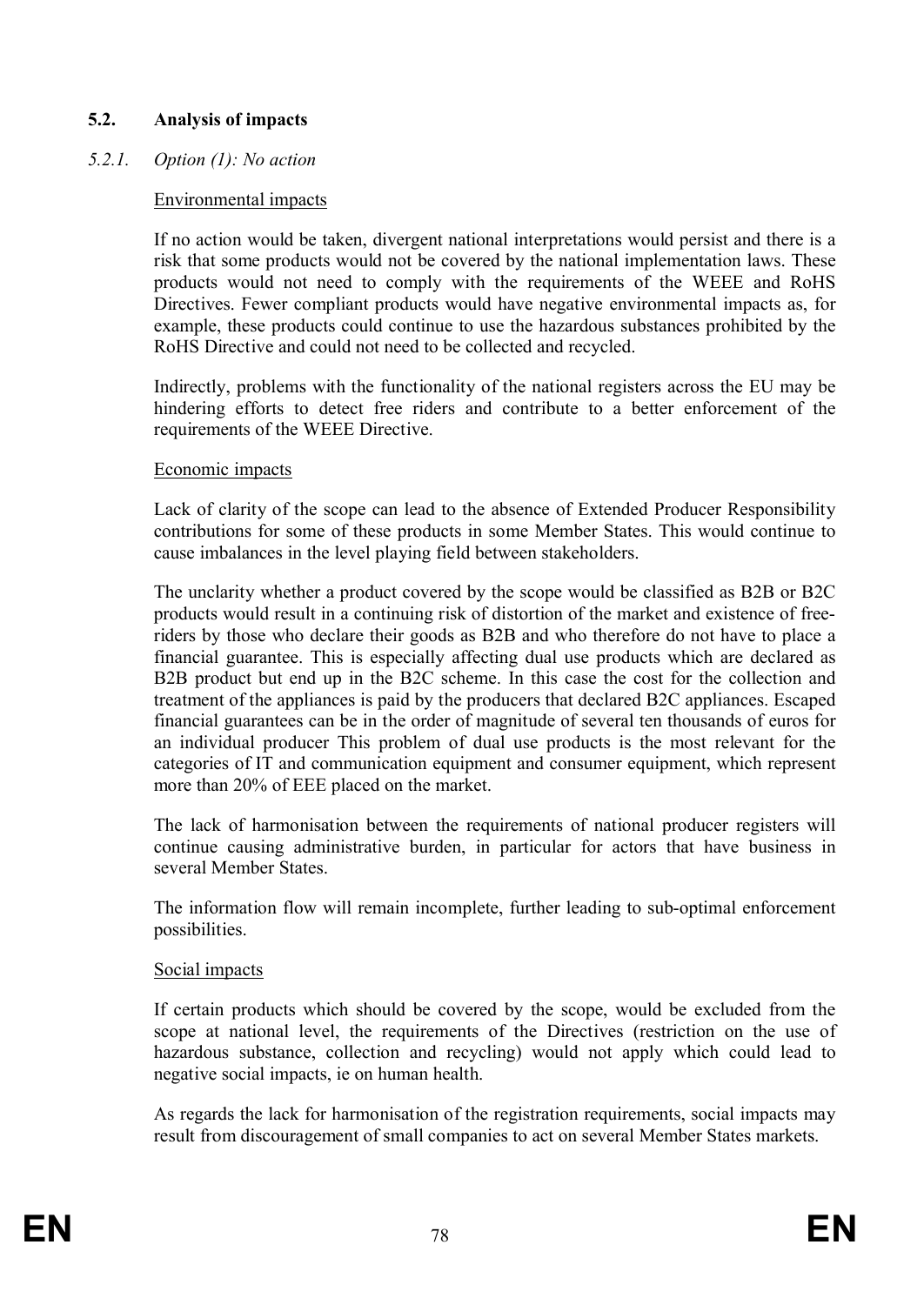### *5.2.2. Option (2): Clarifying the scope by using fixed lists of products*

#### Environmental impacts

This option can lead to environmental improvements as it clarifies largely which products need to meet the product requirements, need to be collected and recycled and treated and to what degree. This would contribute to further meeting the environmental objectives of the Directives.

#### Economic impacts

This option clarifies producer responsibility, reduces administrative burden for the industry and provides for a level of playing field across the Member States. Having a concrete list of products updated would lower the administrative burden for Member States as requirements of the Directive would become clearer.

#### Social impacts

Social impacts could be linked to simplified operation across Member States, notably for small businesses.

#### *5.2.3. Option (3): Defining the scope under the RoHS Directive*

#### Environmental impacts

This option would lead to more clarity, therefore it can be expected that more products would need to comply with the requirements of the Directives. This would have positive environmental impacts: more products would be collected and recycled and more products would need to be RoHS compliant.

#### Economic impacts

Having a fixed product scope under the RoHS Directive would also provide a level playing field for producers, it would further reduce uncertainty and would have positive impacts on administrative burden.

#### Social impacts

Social impacts could be linked to improved legal security and thereby simplified operation across Member States, notably for small businesses.

### *5.2.4. Option (4): Classifying categories of equipment*

#### Economic impacts

Classifying categories of equipment as WEEE from private households or B2B would be an important step to clarify the application of the Directive. Where the division between B2B and B2C products is not this clear, the products should be categorised as B2C products unless otherwise proven. This would make the division between WEEE from private households and B2B clear and would provide legal certainty on what requirements producers need to fulfil with regard to financing and reporting and provide level of playing field for them by reducing the options for free riding.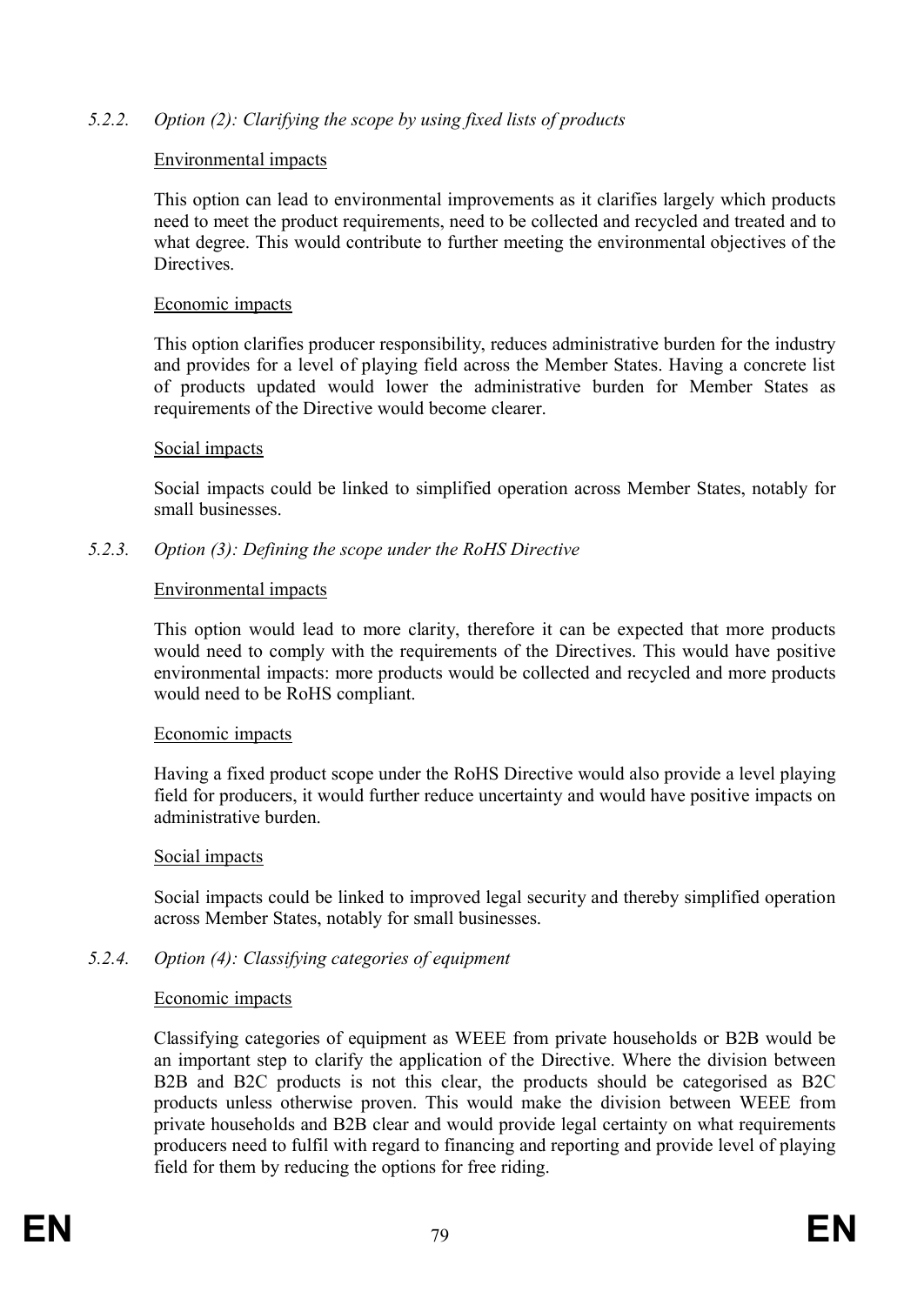The economic impacts of this option depend on the classification. For equipment that would be classified as B2B, no longer financial guarantees need to be set. For equipment that would be classified as B2C, producers will be not unfairly burdened by free-riders.

#### Environmental impacts

Clarifying which category applies would in particular have an effect on dual use products constituting at least 20% of the WEEE arising. This would have positive environmental impacts as circumvention of the Directive's requirements would be reduced and dual use products would thus be financed, appropriately treated and recycled.

#### Social impacts

No particular social impacts are relevant to this option.

*5.2.5. Option (5): Inter-operability of national registers and harmonisation of reporting requirements*

#### Economic impacts

This option would have a significant impact in reducing unnecessary administrative burden. The current registration and reporting requirements are laid down in Article 12 of the WEEE Directive. Total administrative costs of registration are estimated to be  $E14$ million per year (assuming that there are 4.000 new producers each year who are assumed to register in the EU 27 on an average of 14 Member States at a estimated registration cost of  $\epsilon$ 250 per registration).. As producers normally would not register without this legal provision, the administrative burden caused by this provision is regarded the same as the administrative costs.

Article 12 (1) also requires Member States to collect information, including substantiated estimates on an annual basis on the quantities and categories of EEE put on their market, collected through all routes, reused, recycled and recovered within the Member States, and on collected waste exported, by weight or by numbers. Whether this requirement would impose any information obligation on companies would depend on the national methodology used to collect this data. The WEEE Directive for example also allows Member States to use substantiated estimates for this data collection. The draft study on the reduction of administrative burden reports that Member States use different measurement methods which are often due to national requirements that go beyond the EU information obligation. In practice, it is expected that all Member States will request this data from producers and treatment operators. In such cases, it is expected that the companies concerned already have this data readily available as part of the normal business operations. If Member States when implementing the Directive would require companies to transfer this existing data to them, this could lead to some administrative cost. This administrative cost is estimated at about  $\epsilon$  57 million per year (with an estimated 40000 producers reporting on an average in 14 Member States) and 10,000 authorised treatment facilities in the EU, working for an average of 4 hours at the average EU salary of €25/hour). The administrative burden is linked to the 13 times reporting for producers and is then estimated at €52M.

Article 12 (1) also requires distance sellers to provide information on their compliance with the financial producer responsibility obligations and to report on quantities of EEE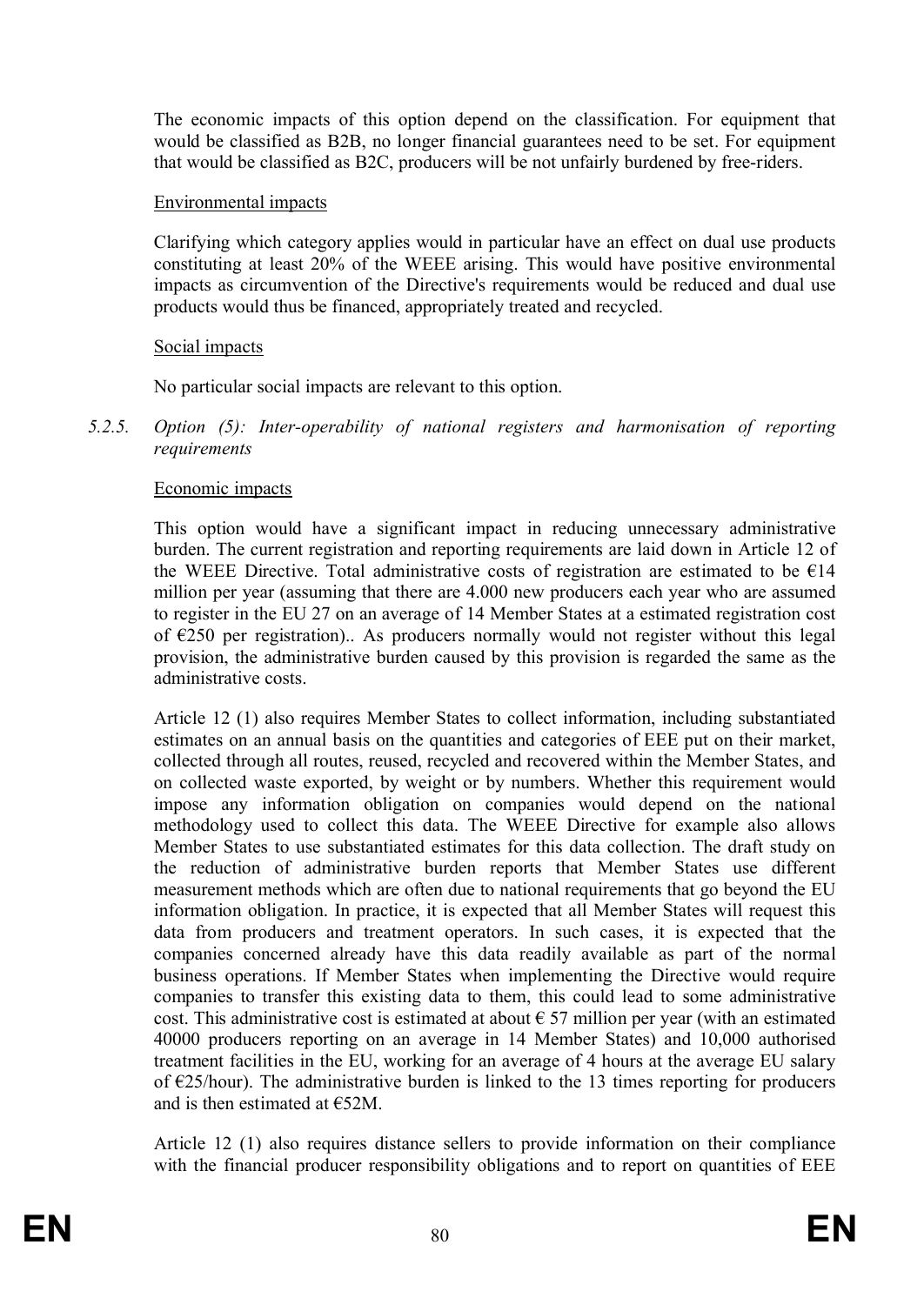put on the market of the MS of the purchaser. This requirement is needed to monitor compliance with the producer responsibility obligations for distance sellers and to ensure a level playing field between producers irrespective of their selling technique. The information on the quantities of EEE put on the market is regarded as information which is already available and thus not induced by the legal provision. This would thus not cause any administrative burden. The administrative cost are estimated at  $\epsilon$  0.04 million per year (under the assumptions that that there are 400 distance sellers in the EU and the information requirement takes 4 hours per year at an average EU salary of  $\epsilon$ 25 per hour). The administrative costs, linked to the registration requirement are estimated at  $\epsilon$  1,4 million (under the following assumptions: 400 distance sellers, selling via distance communication in an average of 14 Member States at an average of  $E$ 250 per registration).In total it has an administrative cost of 1,44M€ whereas the total administrative burden is 1,4M€.

Under this option, the registration requirements would be harmonised, leading to only one registration per producer valid for the entire EU. In order to reduce the administrative costs related to the information gathering exercise of Article 12 (1), this option would give the Commission the mandate to harmonise the measurement methods through a comitology procedure. This would resolve the reported difficulties of the current situation that Member States use different measurement methods. Under the above-mentioned assumptions both measures would lead to cutting costs with up to a factor 14 or a reduction of administrative burden of up to  $\epsilon$ 66,4 million per year.

Cost impacts have been calculated also by Ökopol on basis of costs associated with various electronic databases associated with regulatory measures. In their calculation, it is assumed that the set-up costs of a formalised network of national bodies occurs only once and that costs for operating the network as well as the EU clearing house that has to deal with the transfer of money and of obligations on top of this network, are spread over 12 years.

Due to reduced registration at Member State level, reduced registration renewals and reduced reporting for industry, cost savings can be realised. The annual costs and the total present values for national competent authorities and businesses being discounted at 4% over 12 years, indicate that this option could result in cost savings of  $\epsilon$ 288 million to  $\epsilon$ 410 million over 12 years.

It is therefore expected that this option has positive effects on intra-EU competition by providing a more level playing field amongst various stakeholders (particularly for distance selling) and aiding cross-border enforcement of the WEEE Directive.

Detailed cost calculations as well as the factors identified as being crucial are further explained in Annex 13.

#### Environmental impacts

No particular impacts are to be expected.

#### Social impacts

No particular impacts are to be expected.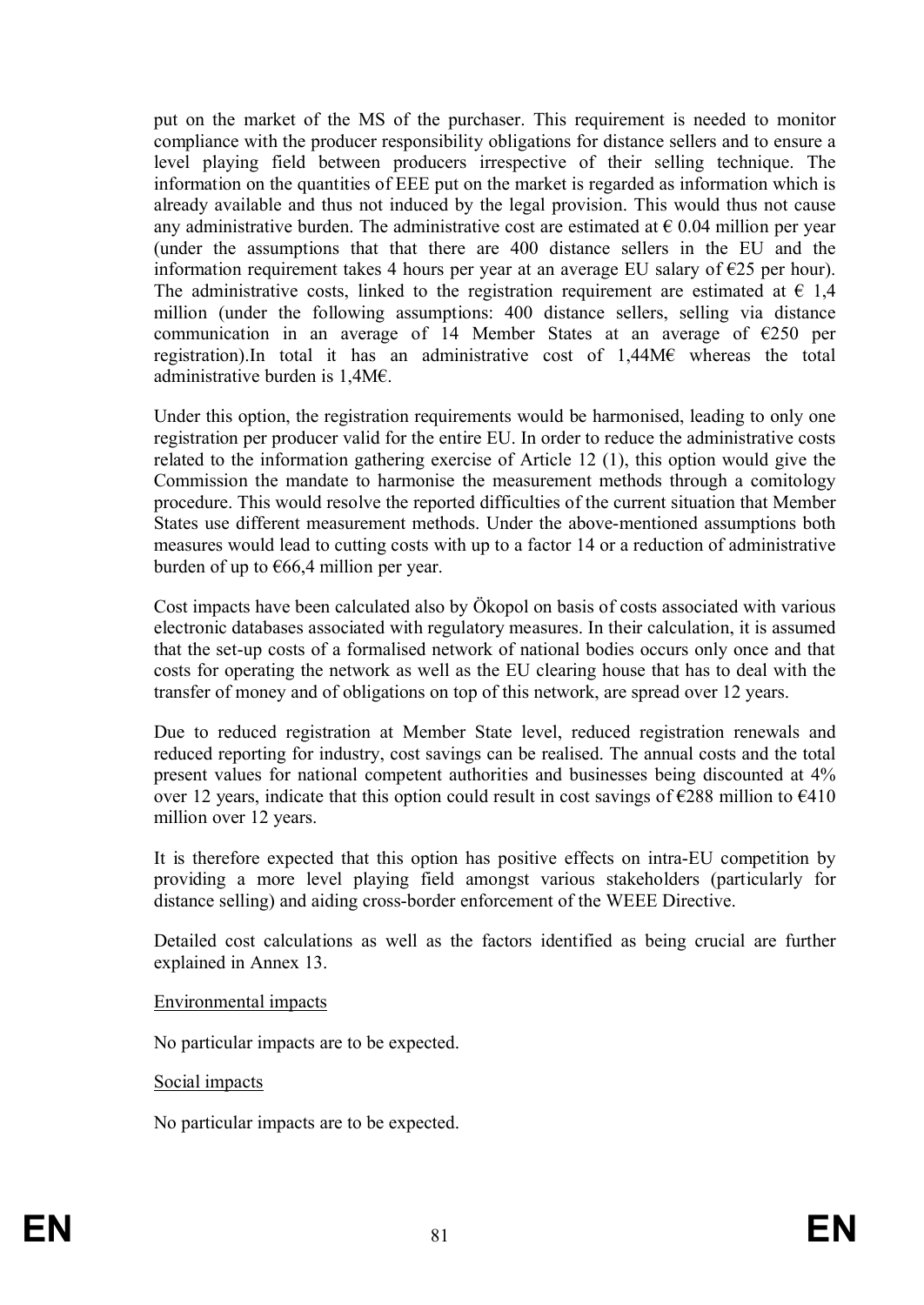### *5.2.6. Option (6): EU operated register*

#### Economic impacts

It is difficult to accurately assess the costs associated with performing the necessary activities at an EU level to support a harmonised register, as no exact model exists. As a proxy, comparisons have been made with the European Chemicals Agency. However, it can be assumed that the costs for national authorities and industry go in line with the costs under the EU clearing house.

If it is assumed that the number of registered producers may double the operating costs of national authorities would also double, as these are assumed to be proportional to the number of registered producers. Under the current situation, these costs would reach  $636.6$ million per year. However the current costs are associated with multiple registrations across the EU. With single registrations, the operating costs would be reduced to between €1.1 million and  $€3.4$  million per year across the EU-27 (with additional coordination staff costs of  $E1.2$  million). The number of registered producers would need to increase by at least a factor of 10 before the annual costs are comparable to those of an Agency, as discussed above (Ökopol 2007).

If the costs of an EU harmonised Register are assumed to be similar to those for the European Chemicals Agency, it is therefore difficult to justify the additional costs of establishing an EU harmonised Register, either for all EEE producers or for those newly registering.

Alternatively, it could be assumed that the operating cost of an EU Register would be no greater than the combined costs of 27 national systems, as the workload would be similar, and would potentially be reduced due to efficiency savings. However, there would still be a need for staff at a Member State level, due to the requirement for market surveillance. The costs of these staff may be similar as for the EU Clearing house. However, the EU register would still incur some development costs and would still make newly established national registers redundant.

#### Environmental impacts

No particular impacts are to be expected.

#### Social impacts

No particular impacts are to be expected.

*5.2.7. Option (7): Include the reuse of whole appliances in the components, material and substance reuse and recycling targets*

#### Environmental impacts

In this option, the reuse fraction can contribute to the targets, without prejudicing how much need to be reused effectively per category, this aspect being regulated by the market. Studies show that 5 to 10% of collected equipment is found to be reusable. Therefore, under this option, including reuse of whole appliances in the targets, would be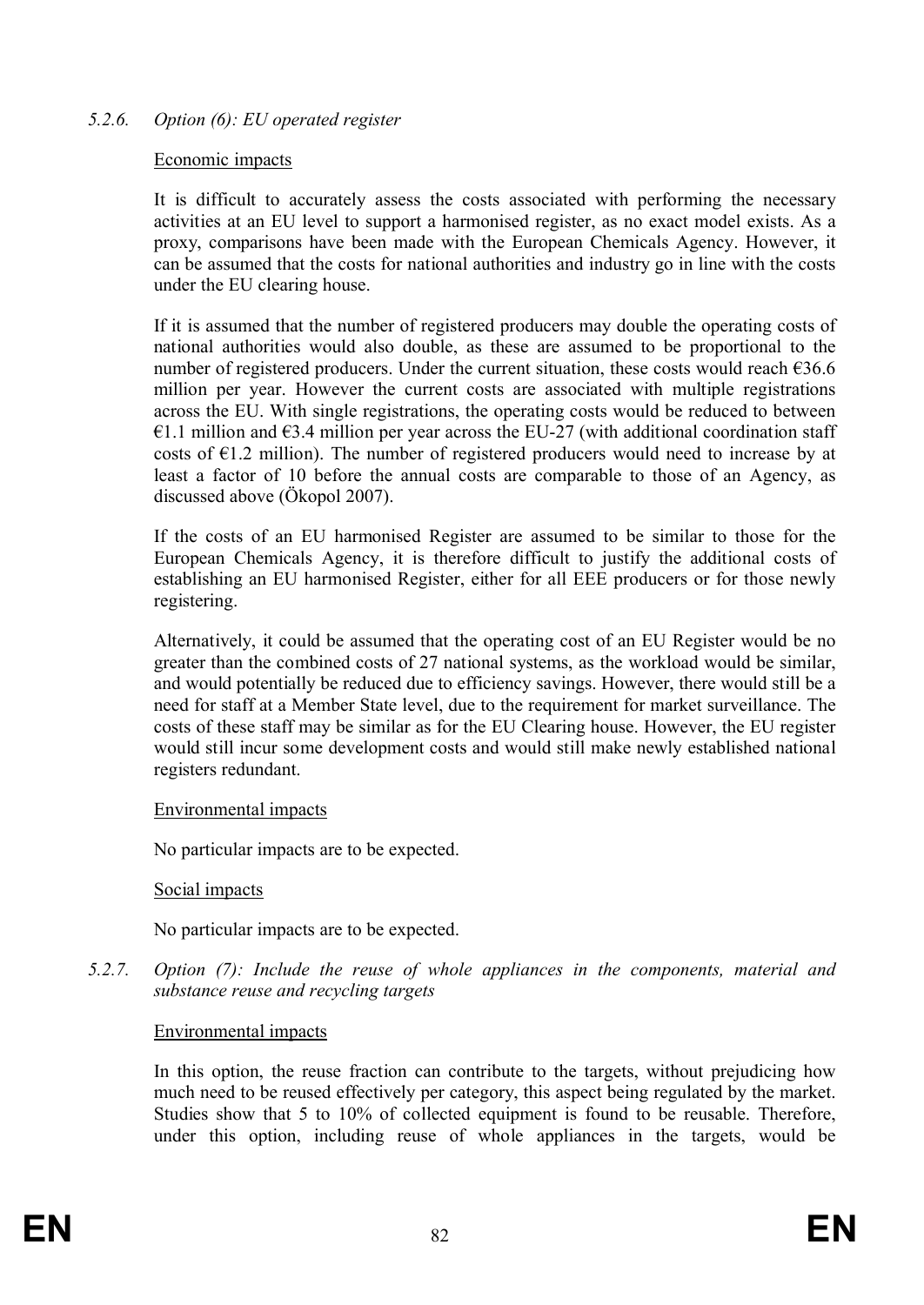accompanied with a 5% increase of the current reuse/recycling targets in order to keep the same level of environmental ambition.

This option would allow continued operation of current re-use arrangements, but would remove disincentives for re-use of whole appliances.

The environmental benefits of reuse and repair come from the delay/avoidance of products and their components to become (premature) waste, reduce their overall ecological impact and conserve valuable natural resources as it diminishes the need for new products. It requires also less energy to reuse/repair compared to recycling.

However, older appliances tend to consume more energy than new products – and continued use of old products where they would not have been used, or where they would have been replaced by newer products, will increase energy use. With a 5% target increase, corresponding to what the market now allows (5 to 10%), there is low risk that the tradeoffs between reuse and replacement would be distorted.

Under this option, Member States would have to decide in practice which operation (reuse of whole appliances, component/material/substance reuse or recycling) would be the best in terms of environmental protection. Therefore, it is not possible to further quantify the environmental impacts thereof.

#### Economic impacts

There are no significant economic impacts to be expected as this target setting combines both existing practices (and costs) of recycling/recovery of equipment and of the reuse of whole appliances.

### Social impacts

It is expected that this option would lead to more re-use of whole appliances which would supply cheaper appliances to the poorest sector of society.

### Impacts on administrative burden

The reuse of components and parts is already to be reported together with the recycling data. Monitoring and reporting the reuse of whole appliances is not considered to be different, the more as Member States have already the possibility to report on this reuse on a voluntary basis. Therefore, it is assumed that there is no impact on administrative burden by this option.

### *5.2.8. Option (8): Include recycling and recovery targets for medical devices*

It is estimates that 32 000 tonnes of medical equipment is placed on the EU market yearly. It is difficult to define recovery, reuse and recycling targets for these equipments as technologies and sizes of the equipments differ. However, data collected on recycling percentages (UNU 2007) indicate that the recovery and recycling rate of these appliances are very close to those of the monitoring and control instruments<sup>63</sup>. Therefore targets for

<sup>63</sup> UNU (2007), section 10.3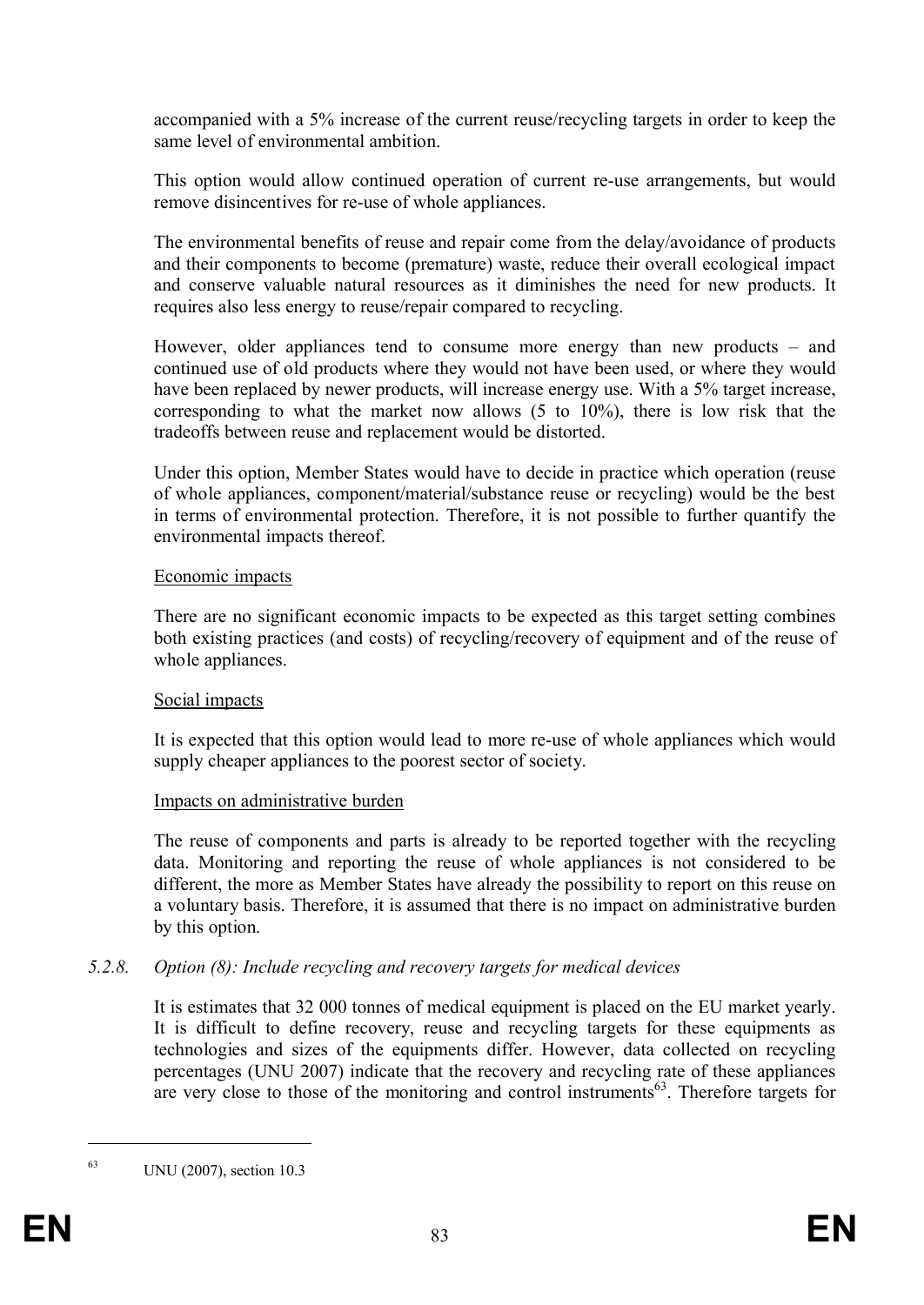these appliances are proposed under this option at the same level as targets for control and monitoring equipment.

### Environmental impacts

Medical devices are currently excluded from the scope of the RoHS Directive<sup>64</sup>, therefore the use of hazardous substances in these equipments are not prevented at this date. It is estimated that medical devices sold annually in the EU contain the following amounts of hazardous substances: 1160 tonnes lead, 1,8 tonnes cadmium, and approximately 20kg mercury. Setting a target for medical devices would entail environmental benefits, since it would reduce the risk of uncontrolled disposal and it would save resources.

#### Economic impacts

The data collected on declared recycling percentages (UNU 2007) indicates that the proposed recovery, reuse and recycling targets are achievable not entailing excessive costs. The cost of collection and recycling of medical devices varies depending on whether the appliance concerned is a small or a big appliance, the technical cost related to recycling of medical equipments is estimated to vary between 162 -304 euros per tonne.

#### Social Impacts

No direct impacts are expected.

#### Impacts on administrative burden

Reporting on the amounts of medical devices being treated is yet not obligatory. Setting a target for medical devices would mean increased reporting obligations with may lead to an increase in administrative burden for producers, depending on how Member States would implement this. As it concerns a category that represents only 0.3% of the total WEEE arising, it is assumed that the impact on administrative burden on producers by this option is rather small.

### **5.3. Comparison of Options to Improve the Efficiency of the Directive**

### *Clarifying Scope and Categories*

Of the two options to provide greater clarity on the scope of and categorisation in the WEEE Directive, there is little difference between the impacts; both will provide greater legal precision on the scope and both would require publication of lists, either by Member States or the Commission of the products considered within the scope. Neither option would resolve any new uncertainties about new products which were not clearly inside or outside the scope.

If there was any support expressed for using lists to clarify the scope, then stakeholders supported the idea of having a positive and a negative list. Harmonising the scope under WEEE was supported rather than defining the scope under RoHS, however, this would

<sup>&</sup>lt;sup>64</sup> However, when the medical devices are covered by the RoHS Directive, the environmental impact on the long term of setting a target, in particular for ensuring proper treatment, might be lower. See further the Impact Assessment on the review of the RoHS Directive.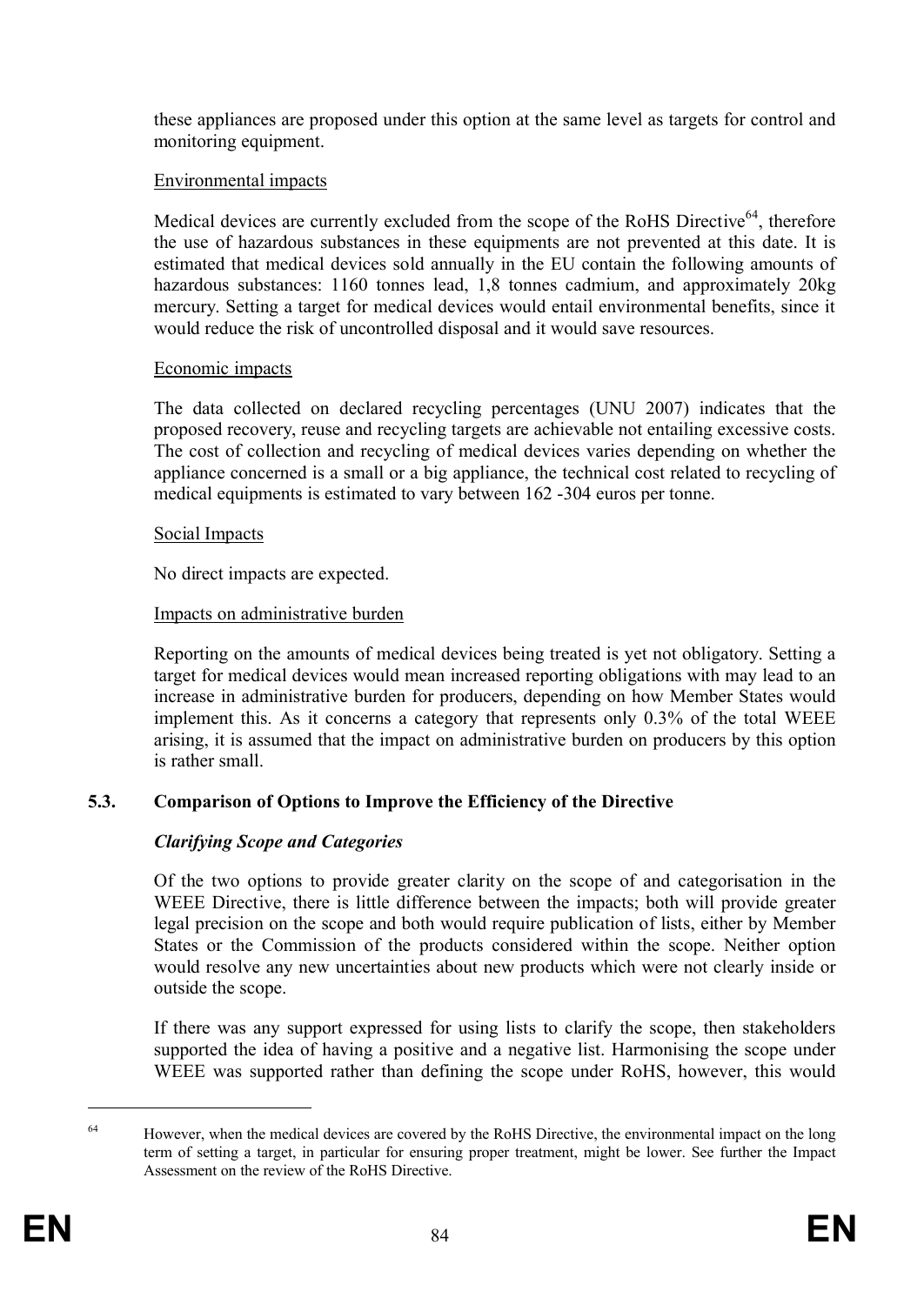require introducing a double legal basis in the WEEE Directive whereas a similar effect can be reached by referring to the scope in RoHS, already targeting harmonisation of scope.

The categorisation of certain categories of products as business waste would avoid problems of 'dual use' waste, when where business equipment very similar to consumer equipment (like IT equipment) enters domestic waste and its treatment paid for by producers of domestic equipment. This 'free-riding' would be likely to be more common if greater volumes WEEE were formally collected.

#### *Cutting unnecessary administrative costs from Registration and Reporting*

Three options are considered to cut the unnecessary costs from duplication and differences in registration and reporting by producers. Either the introduction of an EU Clearing House or single EU register would certainly provide the functions required for cutting the unnecessary costs: the single EU register would do so at much greater cost to the European Commission (and so taxpayer) with some benefit from reduced costs of operations by Member States. Introduction of legal requirements for interoperability of Member State registers stands a good chance of achieving the same result for producers registration, avoids the need for extra resourcing for the European Commission, but is unlikely to provide services for reconciling flows of funding for treatment between schemes with actual cross-border treatment of WEEE.

#### *Other changes*

Including reuse of whole appliances in the existing reuse/recycling target would entail environmental benefits at most likely no cost, as the flexibility on the most sustainable treatment operation (reuse or recycling) would remain. It would help avoiding that re-use is made unattractive by a need to meet higher recycling targets, even where it might be economically and socially more valuable.

Setting targets for medical equipment (cat. 8) equipment to the level of those for monitoring equipment (cat. 9) will have relatively small impacts: for some Medical Equipment (perhaps 10,000 tonnes/year) slightly greater shares of materials will be recovered.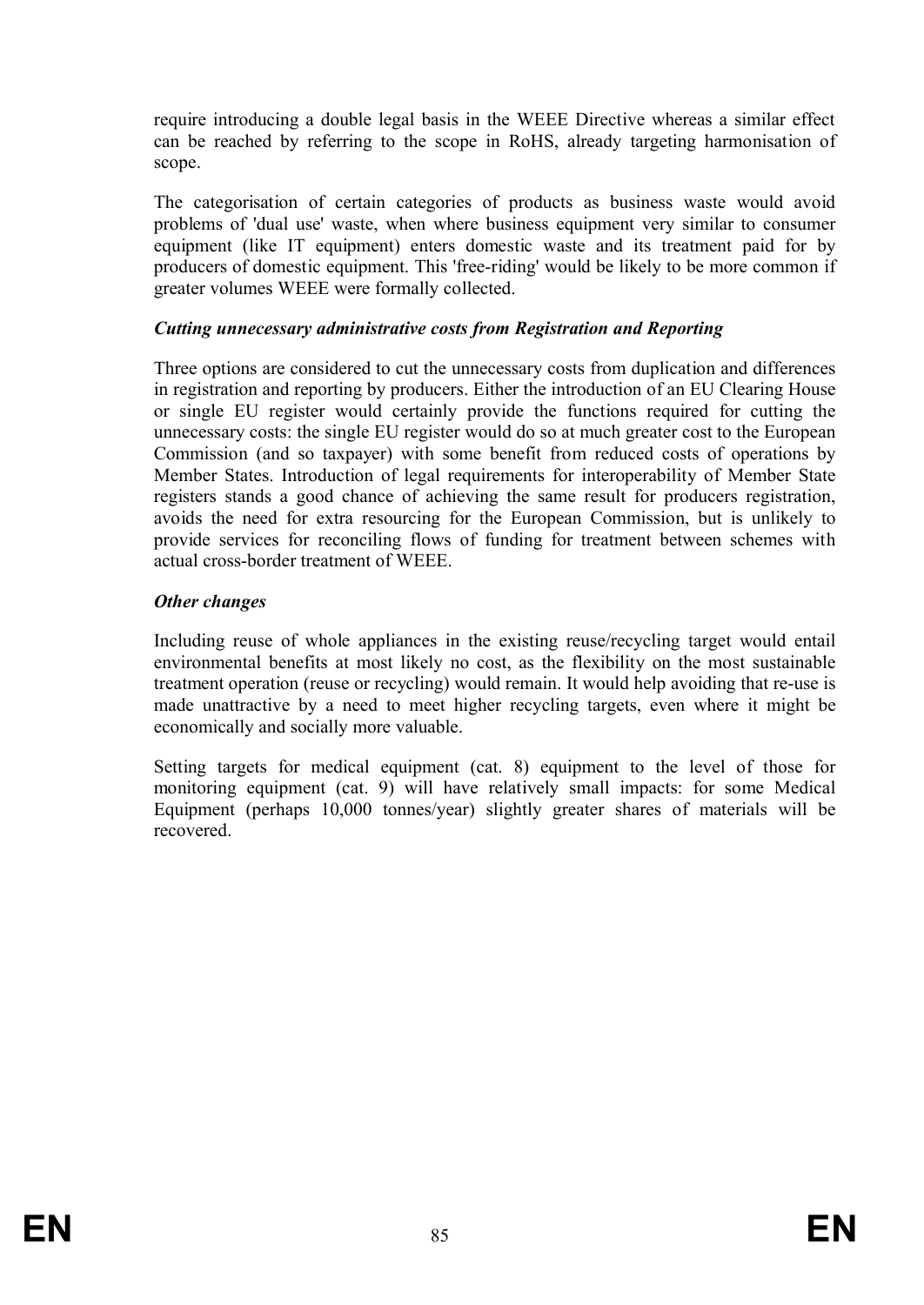### **6. MONITORING AND EVALUATION**

#### **6.1. Indicators of progress towards meeting the objectives**

The core indicators for progress towards better environmental and health protection through separate collection and dedicated treatment of WEEE along the lines recommended in this Impact Assessment are the following:

- (1) Extent to which administrative burdens are cut at the EU and Member States levels while at least maintaining the present level of environmental protection.
- (2) The extent to which Member States and producers effectively achieve the aims set out in the WEEE Directive, including the abolishment of "free riding".
- (3) The extent to which arising WEEE is collected separately and treated at the high environmental and health protection standards required by the WEEE Directive and other relevant Community legislation.

#### **6.2. Outline for monitoring and evaluation arrangements**

Based on the monitoring and review of the progress made towards the set of objectives using the above mentioned indicators and other information requirements in Article 12 in the WEEE Directive the Commission will evaluate the results of this policy and report every three years to the Council and the European Parliament.

These monitoring and evaluation exercises will be based on reporting requirements of the Member States as defined in Article 12 of the WEEE Directive. The reporting is streamlined on the basis of a questionnaire that the Commission sends to the Member States. The content of this questionnaire is set out through comitology procedure.

The following issues will in particular be addressed in the setting up of the monitoring and evaluation arrangements:

- · focus the monitoring and reporting on the key data which are necessary to assess the extent to which the objectives of the legislation are being achieved;
- continue to support Member States throughout the introduction and implementation of the revised legislation.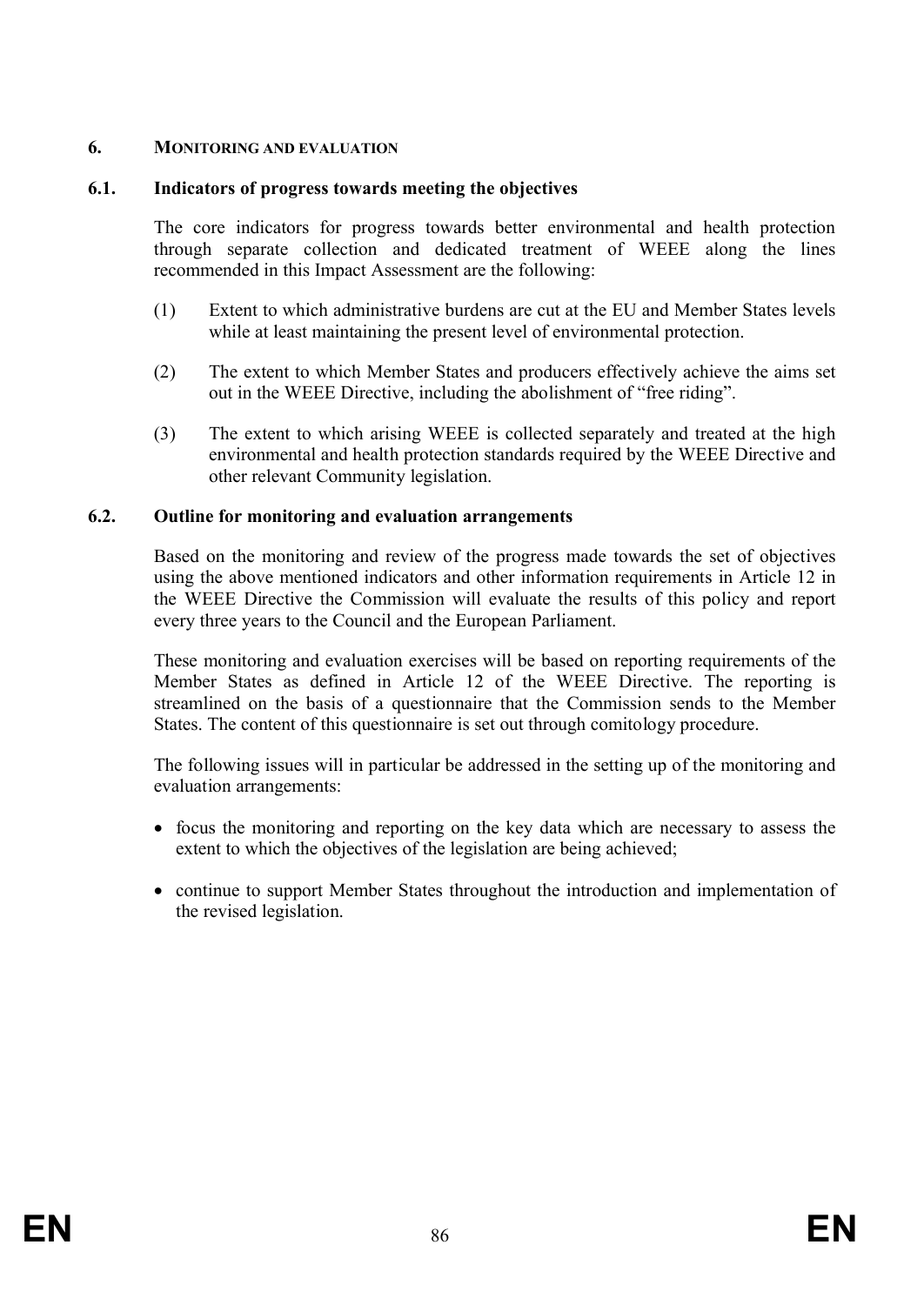### **7. CONCLUSIONS**

During 2011-20 around 85% of the EU's WEEE by weight is predicted to be collected separately from domestic waste, but an estimated 4.3 tonnes, about 35%would not be treated in line with the Directive, despite existing legal requirements if no action is taken. It is likely that wiithin that 1/3 there would be higher proportions of the WEEE streams, like cooling and freezing equipment, which lead to greatest environmental harm from improper treatment.

This WEEE would escape proper treatment . A combination of producer obligations and enforcement is needed to provide the set of incentives to bring WEEE to proper treatment and meet the objectives of the WEEE Directive.

Large unnecessary costs from the current implementation of the WEEE Directive, particularly differences and duplication in registration would continue.

#### **The Recommended Set of Options and the Impacts**

The analysis in this IA recommends adoption of a combination of options to improve the effectiveness and efficiency of achievement of the WEEE Directive's existing objectives. These options are described with the key impacts in the table below:

| <b>Recommended Policy Options</b>                                                                                                                                                                                                                                                        | Key impacts (compared to baseline)                                                                                                                                                                                                                        |  |  |  |
|------------------------------------------------------------------------------------------------------------------------------------------------------------------------------------------------------------------------------------------------------------------------------------------|-----------------------------------------------------------------------------------------------------------------------------------------------------------------------------------------------------------------------------------------------------------|--|--|--|
| To Improve Effectiveness                                                                                                                                                                                                                                                                 |                                                                                                                                                                                                                                                           |  |  |  |
| Set collection targets for producers at<br>levels close to the level of collection<br>currently being undertaken, including<br>B2B waste in those targets.                                                                                                                               | Additional treatment costs of $\in$ 1bn<br>$\overline{\phantom{a}}$<br>per year, of which a significant but<br>unknown proportion are increased<br>revenues for EU treatment business.                                                                    |  |  |  |
| Base these targets on levels of EEE put<br>on the market in the preceding year, at<br>65% of EEE put on market for all<br><b>Member States</b><br>Set<br>minimum requirements<br>for<br>inspection and enforcement by Member<br>States, with those requirements decided<br>in Comitology | These costs fall on producers who<br>will most likely pass these on to<br>consumers<br>Annual reduction of environmental<br>the<br>atmosphere<br>$($ of<br>harm<br>to<br>magnitude $\epsilon$ 1bn per yr),<br>EU<br>localities<br>and<br>to workers<br>in |  |  |  |
|                                                                                                                                                                                                                                                                                          | developing countries from<br>safer<br>treatment of 4.3million tonnes of<br>WEEE.<br>No additional revenues from material<br>recycling - other than through<br>greater innovation stimulated by<br>greater investment<br>treatment<br>in<br>technologies.  |  |  |  |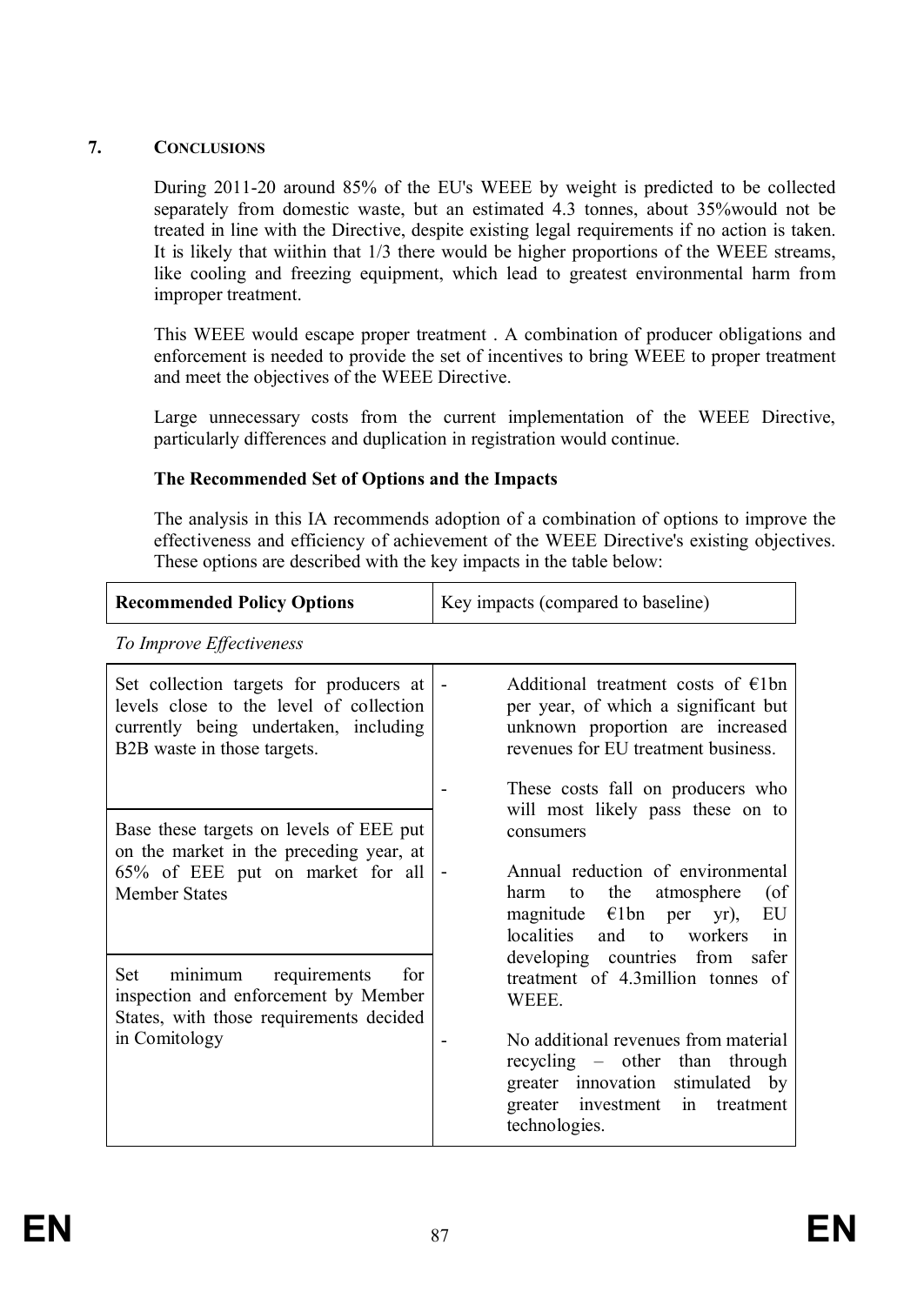| To improve efficiency                                                                                                                                                                   |                                                                                                                                                                                                                                                                              |
|-----------------------------------------------------------------------------------------------------------------------------------------------------------------------------------------|------------------------------------------------------------------------------------------------------------------------------------------------------------------------------------------------------------------------------------------------------------------------------|
| Define the scope of the Directive in the<br>RoHS Directive (based on Article 95 of<br>Treaty) and Require Member States to<br>publish the list of products within the<br>national scope | Increased, but not total, clarity on the scope of<br>products, with the possibility for Member<br>States to expand the scope in their territory.                                                                                                                             |
| Require interoperability and data-transfer<br>Member<br>State<br>between<br>producer<br>registers                                                                                       | Cuts unnecessary costs paid by<br>producers of $\epsilon$ 66.4million a year, by<br>allowing one registration for all EU<br>obligations, with<br>harmonised<br>requirements for reporting<br>and<br>processes, of which SME's will have<br>the biggest proportional benefit. |
| Include reuse of whole appliances in the<br>target for recycling combined with reuse.                                                                                                   | Removes disincentives for re-use of products,<br>where that re-use is more economically<br>valuable than recycling                                                                                                                                                           |
| Set targets for medical equipment (cat. 8)<br>equipment to the level of those for<br>monitoring equipment (cat. 9)                                                                      | Small: for some Medical Equipment (perhaps)<br>10,000 tonnes/year slightly greater shares of<br>materials will be recovered.                                                                                                                                                 |

Compared to other possible options, this set of options:

- Is the most likely to stimulate proper treatment of all WEEE arising outside the domestic waste stream.
- take into account uncertainty in the estimations and uncertainties about future: the option set remains the best option under changes to key assumptions: on metal prices, and the proportions of waste being dumped or incinerated and treated properly in the baseline.
- is expected to lead to additional benefits from innovation and exports, with greater investment in recycling technologies supporting technology firms in a fast growing export market where EU firms are often the global leaders, offering expansion of hightech jobs in this sector, in addition to reducing costs and opening new material markets.
- are predicted to increase jobs further in the WEEE treatment and recovery sector in the EU – these are frequently manual jobs available for lower skilled sectors of the workforce. Some stimulation of the reuse sector should also lead to more jobs for socially disadvantaged people and also to better access to cheaper second-hand consumer goods for the poorest sector of society.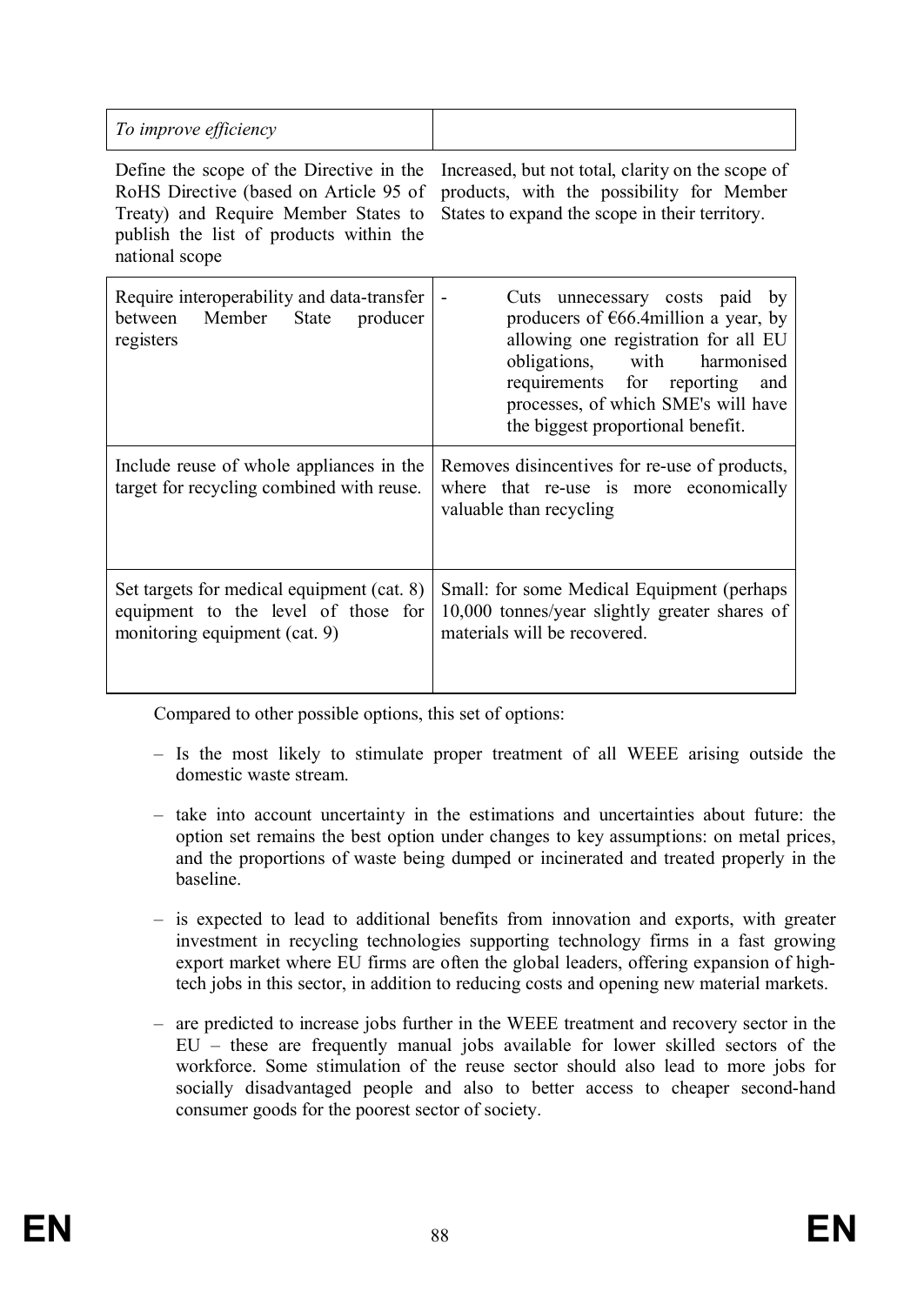#### **Annex 1: Description of (research) studies**

The executive summaries of the major (research) studies are available on a public website.

1. Study contracted via DG JRC / IPTS to AEA Technology

The objective of the study is to generate full understanding of implementation of the WEEE Directive by the Member States and to obtain feedback on potential areas for revision. The review of the implementation of the WEEE Directive in EU Member States on which this report is based has been undertaken for the European Commission (DG Joint Research Centre, Institute for Prospective Technological Studies) by AEA Technology in association with the Regional Environmental Centre for Central and Eastern Europe.

The report identifies and describes regulatory and management approaches considering WEEE at worldwide level. It outlines key trends and describes the main benefits and problems in the implementation of the WEEE Directive. It also identifies opportunities for harmonisation and improvement in the way the WEEE Directive is being implemented across Member States.

This report is available at http://www.jrc.es/publications/pub.cfm?prs=1408.

2. Synthesis report of the information gathering exercise by BIO Intelligence Services

A consortium led by BIO Intelligence Service assisted the European Commission in the following tasks:

- · Management of information retrieval from stakeholders and other third-parties as a part of the WEEE Review.
- · Identification of further sources of available information and collection of that information, and in case of a barrier, persuade the stakeholders to share such information.
- · Cross-reference all existing available information with reference to a set of issues to be examined in the WEEE Review.
- Identify the significant data gaps and/or data conflict in existing available information.

The consortium did not perform a detailed analysis of the extracted information; this was the task of the other research studies (see **Error! Reference source not found.**). The exercise resulted in an assessment of about 132 references that were made available online together with a synthesis report. This report provided the systematic overview of the content of these references whilst assessing the possible overlaps, contradictions and gaps in the knowledge related to the information needed for the review. The result served as a direct input for the contractors of the research studies and is available in the CIRCA page http://circa.europa.eu/Public/irc/env/weee\_2008/library.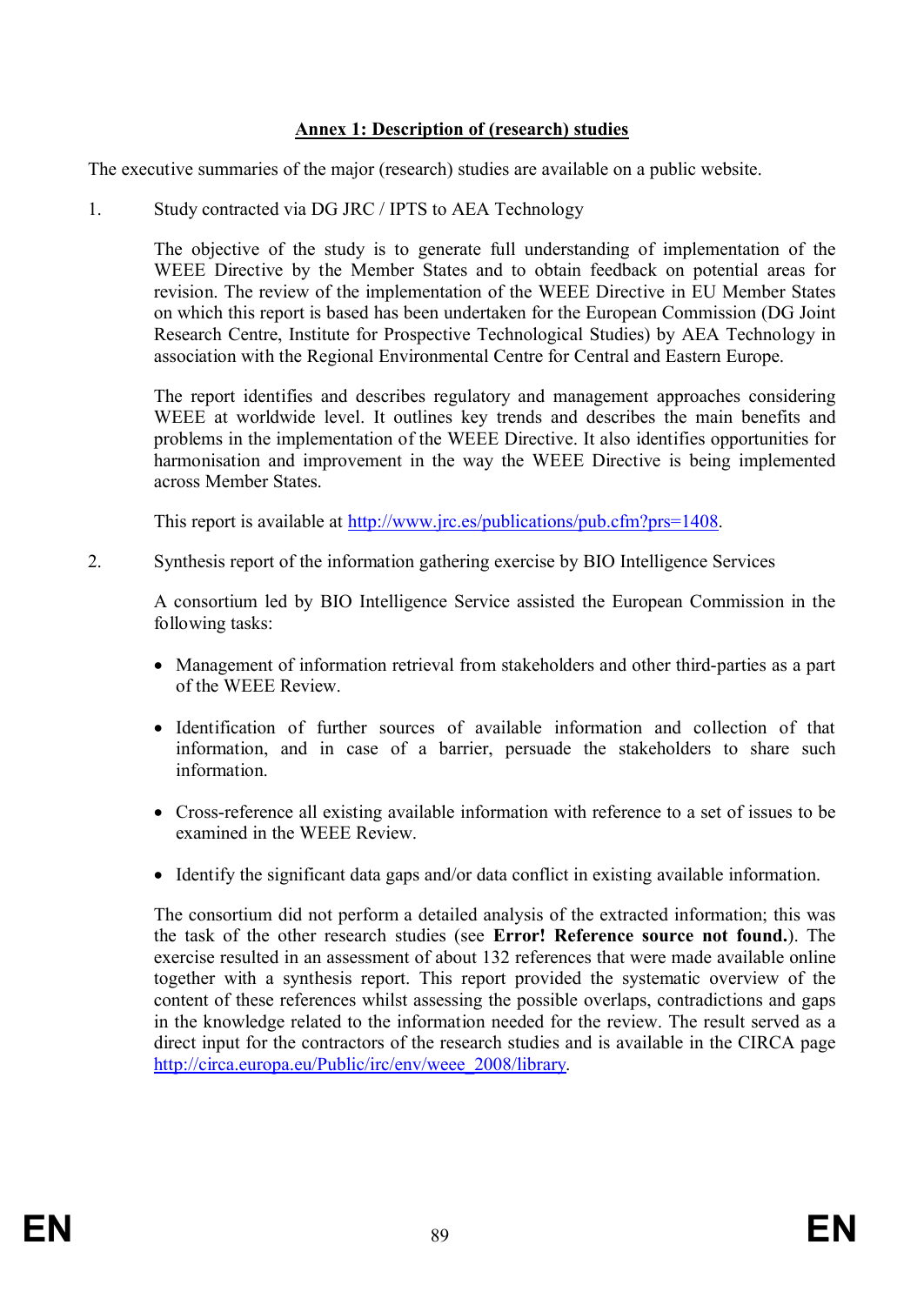3. Study contracted to UNU with subcontractors.

The objective of the study is to complete the information needed to perform an analysis of options for the review of the Directive and to provide that analysis, in particular by giving a thorough evaluation of the impacts, efficacy and efficiency of the Directive from an environmental and economic, and as far as possible, a social perspective, by analysing the management (collection, treatment) of different categories of WEEE. The information and analysis will be used as the main content of a future impact appraisal of options for review of the Directive.

See http://ec.europa.eu/environment/waste/weee/studies\_en.htm

As part of this study contract an expert stakeholder workshop was organised on 15 March 2007. The workshop was organised on a personal invitation basis and was a combination of presentations and working group discussions. The outcome of these discussions served the contractor in the drafting of the draft final report. The conclusions of the workshop are available together with the presentations in the CIRCA page http://circa.europa.eu/Public/irc/env/weee\_2008\_ws/home.

4. Study contracted to ÖKOPOL with subcontractors.

The objective of the study is to give a thorough evaluation of the operation of the Directive's provisions relating to producer responsibility obligations of WEEE and consider options to improve the operation of those obligations in the EU. The study will give a full picture on how Members states have transposed and implemented the producer responsibility obligations and the producer definition of the Directive. It will examine the interaction between the systems set up by Member States and the impact on achievement of the Directive's objectives and on business. It will provide a thorough evaluation of the functioning of the register of producers that Member states shall draw up and options for its further improvement, development and simplification. It will assess options to improve the achievement of the objectives of the Community environmental policy (in particular the Directive itself) on WEEE, particularly the development and simplification of the Directive in line with the Communication on better regulation.

See also http://ec.europa.eu/environment/waste/weee/studies\_en.htm

5. Study contracted to ECOLAS with subcontractors.

The objective of the study is to assess the impacts on innovation and competition of the WEEE requirements, identifying the factors and requirements that have a critical positive or negative impact and to compare the approach undertaken in the WEEE Directive with respect to other approaches undertaken in the EU for different waste streams and outside the EU, identifying advantages and disadvantages with regard to innovation and competition. Finally it will formulate proposals to revise the Directive with a view to improving its cost-effectiveness. The study has clearly included in its assessment the eventual impacts on SMEs.

See also http://ec.europa.eu/environment/waste/weee/studies\_en.htm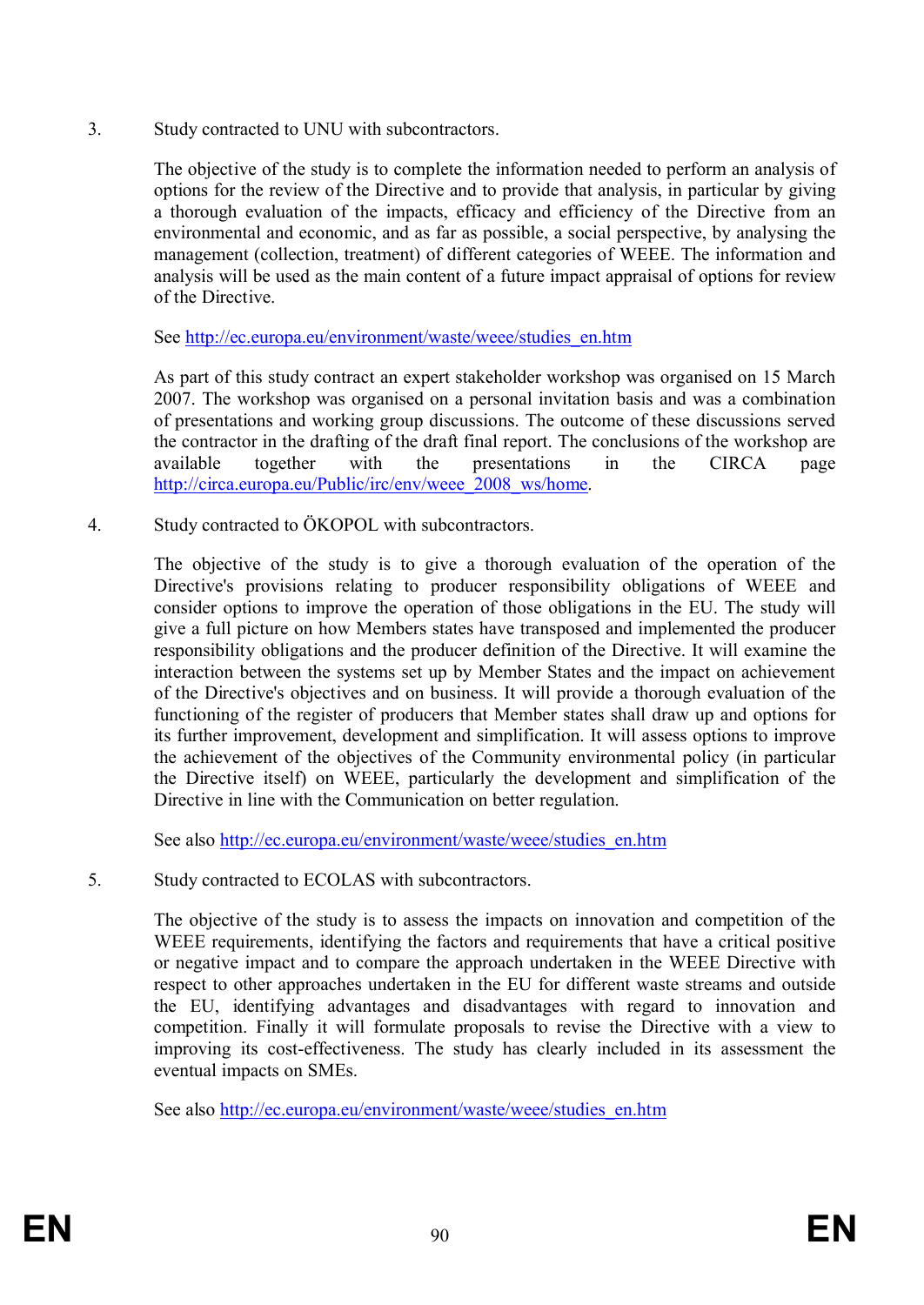| Arising ton TOTAL WEEE [t] | Cat 1a    | Cat 1b   | Cat 1c   | 2; 5a; 8  | 3a       | 3 <sub>b</sub>   | 3 <sub>c</sub>    | 4a      | 4 <sub>b</sub>    | 4 <sub>C</sub> | 5 <sub>b</sub> | 6                      |
|----------------------------|-----------|----------|----------|-----------|----------|------------------|-------------------|---------|-------------------|----------------|----------------|------------------------|
| Ag                         | 0.31      | 0.00     | 0.13     | 0.09      | 118.77   | 19.60            | 0.00              | 2.08    | 11.29             | 1.65           | 12.73          | 2.24                   |
| Au                         | 0.07      | 0.00     | 0.00     | 0.00      | 0.27     | 0.00             | 0.00              | 0.00    | 0.70              | 0.11           | 4.90           | 0.55                   |
| Au                         | 0.00      | 0.00     | 0.04     | 0.03      | 19.55    | 2.61             | 0.00              | 0.23    | 0.00              | 0.00           | 0.00           | 0.00                   |
| Be                         | 0.00      | 0.00     | 0.00     | 0.00      | 1.29     | 0.00             | 0.00              | 0.02    | 0.00              | 0.00           | 0.00           | 0.00                   |
| Bi                         | 0.00      | 0.00     | 0.00     | 0.00      | 11.88    | 9.80             | 0.00              | 0.00    | 51.07             | 0.41           | 0.00           | 0.00                   |
| Br                         | 0.00      | 0.00     | 9.15     | 5.85      | 366.22   | 58.81            | 0.17              | 0.00    | 213.41            | 12.68          | 0.00           | 0.00                   |
| Cd                         | 0.00      | 0.00     | 10.30    | 37.25     | 51.96    | 17.97            | 23.15             | 6.63    | 0.00              | 0.00           | 0.00           | 0.00                   |
| Cί                         | 0.00      | 0.00     | 10.87    | 7.18      | 2.47     | 169.89           | 0.21              | 0.00    | 0.00              | 2.35           | 0.00           | 0.00                   |
| Co                         | 0.00      | 0.00     | 13.16    | 47.89     | 66.81    | 22.87            | 3.48              | 8.36    | 9.68              | 0.13           | 0.00           | 0.00                   |
| $\overline{\mathsf{Cr}}$   | 0.20      | 0.00     | 0.80     | 0.53      | 155.89   | 6.86             | 0.02              | 0.00    | 203.20            | 2.33           | 2.01           | 3.09                   |
| CRT-glass cone             | 0.00      | 0.00     | 0.00     | 0.00      | 0.00     | 0.00             | 0.00              | 0.00    | 149496.83 3685.90 |                | 0.00           | 0.00                   |
| CRT-glass screen           | 0.00      | 0.00     | 0.00     | 0.00      | 0.00     | 0.00             | 0.00              | 0.0     | 303562.97         | 7372.43        | 0.00           | 0.00                   |
| Cu                         | 68201.40  | 33027.65 | 54694.57 | 128773.83 | 39343.88 | 69099.79 2903.34 |                   | 737.68  | 38865.95          | 603.75         | 7587.25        | 4104.02 15             |
| Epoxy                      | 0.00      | 0.00     | 480.58   | 313.95    | 0.00     | 2809.73          | 9.37              | 0.00    | 3418.91           | 395.45         | 0.00           | 0.00                   |
| Fluorescent powder         | 0.00      | 0.00     | 0.00     | 0.00      | 0.00     | 0.00             | 0.00              | 0.00    | 0.00              | 0.00           | 0.00           | 13<br>0.00             |
| Hg                         | 0.00      | 0.00     | 0.01     | 0.01      | 0.01     | 0.01             | 0.00              | 0.00    | 0.00              | 0.00           | 0.15           | 0.37                   |
| Glass (LCD)                | 0.00      | 0.00     | 8.01     | 15.17     | 987.31   | 8.98             | 0.23              | 5.19    | 0.00              | 0.00           | 6069.80        | 0.00                   |
| <b>Liquid Crystals</b>     | 0.00      | 0.00     | 0.00     | 0.00      | 59.39    | 0.00             | 0.00              | 0.00    | 0.00              | 0.00           | 0.00           | 0.00                   |
| Mn                         | 0.00      | 0.00     | 0.69     | 2.66      | 3.71     | 1.23             | 0.19              | 0.46    | 0.00              | 0.00           | 0.00           | 0.00                   |
| Ni                         | 0.98      | 0.00     | 36.04    | 122.39    | 779.45   | 145.39           | 36.46             | 35.18   | 478.97            | 7.15           | 90.31          | 15.94                  |
| Oil                        | 66.00     | 7067.50  | 531.50   | 1021.68   | 0.00     | 0.00             | 0.00              | 0.00    | 0.00              | 0.00           | 0.00           | 0.00                   |
| Pb                         | 29.46     | 0.00     | 28.61    | 18.62     | 262.29   | 357.75           | 0.57              | 2.25    | 822.47            | 15.36          | 57.27          | 60.27                  |
| PCB                        | 27.89     | 0.00     | 0.35     | 0.67      | 0.00     | 0.00             | 0.00              | 0.00    | 0.00              | 0.00           | 0.00           | 0.00                   |
| Pd                         | 0.04      | 0.00     | 0.08     | 0.05      | 7.42     | 0.47             | 0.00              | 0.02    | 0.26              | 0.04           | 1.00           | 0.17                   |
| <b>PVC</b>                 | 7503.73   | 827.41   | 1161.40  | 1436.73   | 2128.03  | 127.42           | 55.91             | 0.00    | 2806.09           | 65.29          | 2246.81        | 1255.11                |
| <b>Sb</b>                  | 1.77      | 0.00     | 1.66     | 1.09      | 47.01    | 39.21            | 0.03              | 0.00    | 162.34            | 3.58           | 3.92           | 3.54                   |
| Sn                         | 1001.81   | 0.00     | 16.02    | 244.78    | 979.89   | 269.54           | 5.56              | 21.63   | 43.54             | 8.08           | 12.97          | 91.15                  |
| <b>Stainless steel</b>     | 35632.87  | 34475.62 | 12929.89 | 18544.50  | 12743.46 | 27607.24         | 72.11             | 0.00    | 0.00              | 0.00           | 0.00           | $\overline{a}$<br>0.00 |
| Cyclopentane               | 0.00      | 1620.35  | 0.00     | 0.00      | 0.00     | 0.00             | $\overline{0.00}$ | 0.00    | 0.00              | 0.00           | 0.00           | 0.00                   |
| Isobutaan                  | 0.00      | 379.23   | 0.00     | 0.00      | 0.00     | 0.00             | 0.00              | 0.00    | 0.00              | 0.00           | 0.00           | 0.00                   |
| CFC11                      | 0.00      | 8446.53  | 0.00     | 0.00      | 0.00     | 0.00             | 0.00              | 0.00    | 0.00              | 0.00           | 0.00           | 0.00                   |
| CFC <sub>12</sub>          | 0.0       | 3351.03  | 0.00     | 0.00      | 0.00     | 0.00             | 0.00              | 0.00    | 0.00              | 0.00           | 0.00           | 0.00                   |
| Zn                         | 301.33    | 0.00     | 33.76    | 125.05    | 987.31   | 529.27           | 5.70              | 9.80    | 1392.29           | 3.99           | 25.21          | 114.55                 |
| Total [t]                  | 1,269,894 | 925,677  | 470,233  | 413,618   | 695,159  | 395,607          | 9,940             | 113,778 | 580,670           | 12,824         | 66,708         | 56,981                 |

# **Annex 2: Environmentally relevant materials arising as waste (UNU Study,2007)**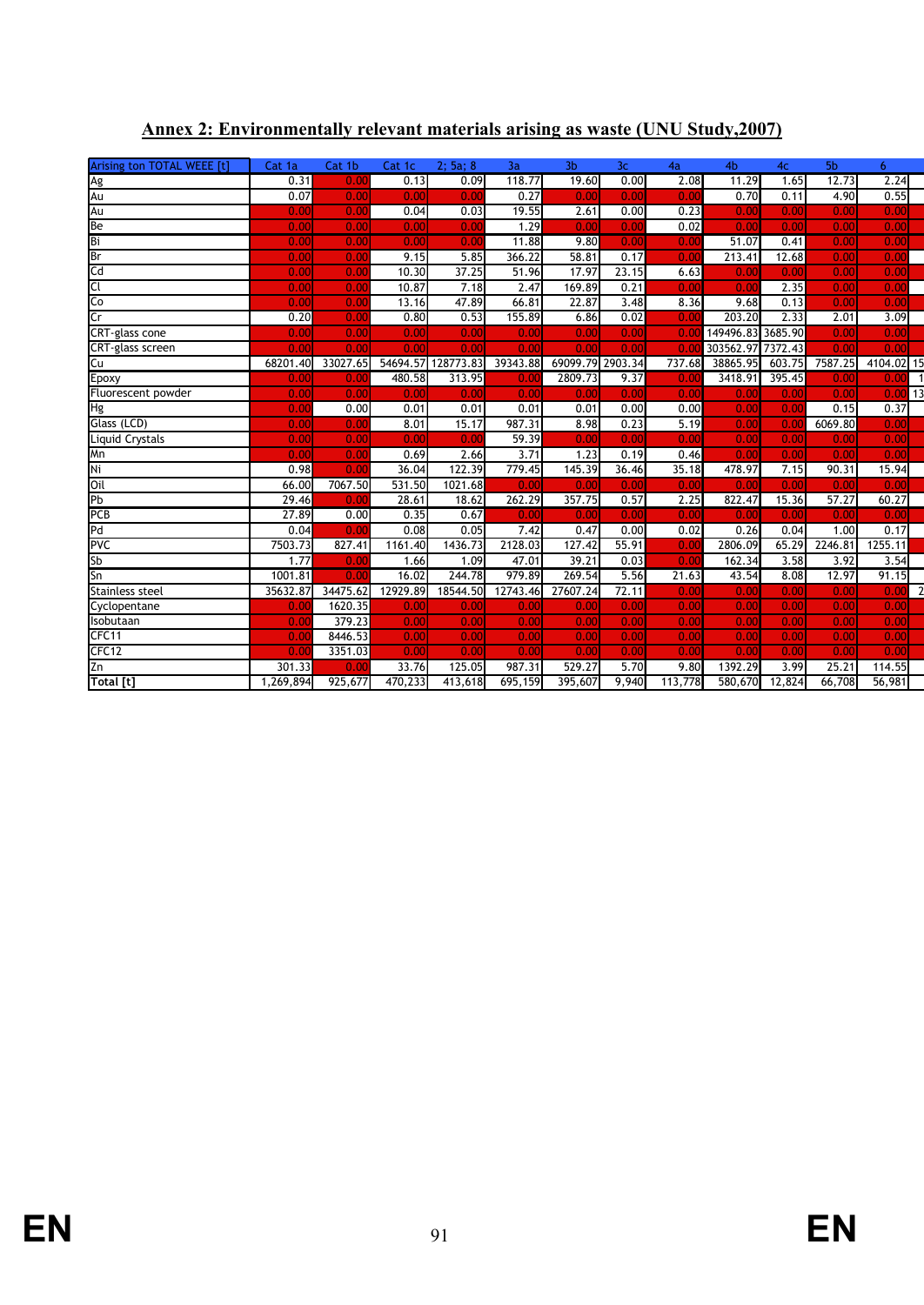## **Annex 3: Physical and financial responsibilities for collection**

Legal allocation of responsibilities for Collection of WEEE in EU Member States (Ökopol).

| <b>Member State</b>       | <b>Physical Responsibility</b> | <b>Financial Responsibility</b> |
|---------------------------|--------------------------------|---------------------------------|
| Austria                   | D/M/P                          | D/P                             |
| <b>Belgium (Brussels)</b> | D/M                            | $\overline{\mathsf{D}}$         |
| <b>Bulgaria</b>           | P                              | P                               |
| <b>Cyprus</b>             | $\overline{P}$                 | $\overline{P}$                  |
| Czech R.                  | D/P                            | D/P                             |
| <b>Denmark</b>            | M                              | M                               |
| Estonia                   | D/P                            | D/P                             |
| Finland                   | $D^{65}/P$                     | P                               |
| France                    | D/M/P                          | D/P                             |
| Germany                   | M                              | M                               |
| Greece                    | P                              | P                               |
| <b>Hungary</b>            | $\overline{\mathsf{P}}$        | P                               |
| Ireland                   | D/M                            | $D$ // $P$                      |
| <b>Italy</b>              | D/M                            | D/M                             |
| Latvia                    | P                              | P                               |
| Lithuania <sup>66</sup>   | D/M/P                          | P                               |
| Luxembourg                | D/M                            | D/M                             |
| <b>Malta</b>              | D/P                            | D/P                             |
| Netherlands               | D/M                            | D/M                             |
| Poland                    | $\overline{D}$                 | $\overline{D}$                  |
| Portugal                  | D/M/P                          | D/P                             |
| Romania                   | M                              | M                               |
| Slovakia                  | D/P                            | D/P                             |
| Slovenia                  | D/M                            | D/M                             |
| Spain                     | D/M                            | P                               |
| <b>Sweden</b>             | P                              | $\overline{P}$                  |
| $\overline{\mathsf{CK}}$  | D/P                            | D/P                             |

 $D =$  Distributor,  $M =$  Municipality,  $P =$  Producer (definition varies between national and European approach)

<sup>&</sup>lt;sup>65</sup> In the Waste Act Section 18h(2) it is stated that sellers of EEE shall accept WEEE from private households if replaced by purchasing a similar product, or shall direct the purchaser to another reception point

<sup>&</sup>lt;sup>66</sup> Based on the legal text as well as other policy documents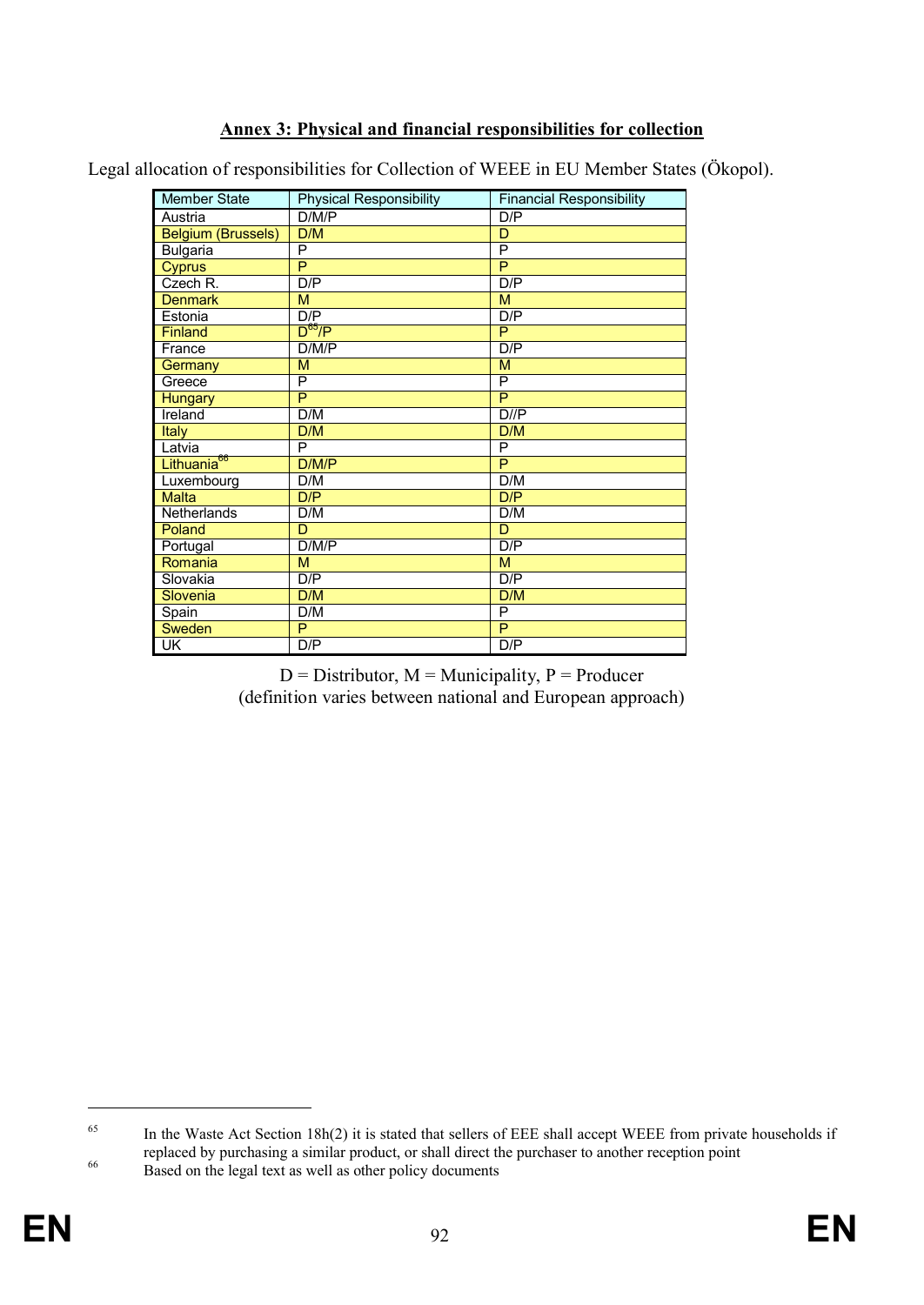### **Annex 4: Evolution of Collection Performance to meet targets**

Evidence from recorded compliance with existing collection targets in Member States indicates that producers have made greater progress in the years further before the target date than closer to that date. They appear to have a rather logarithmic evolution whilst coming towards the target which is the heading towards the total amount of WEEE arising [(see dotted line on the graph down).]

This is seen in schemes that existed before the entry into force of the WEEE Directive. For example, the collection targets for Belgium have increased in 5 years time from 45.000 tonnes in 2003, representing about 4,5kg per inhabitant, to 81.000 tonnes in 2007 (see graph based on annual reports). At the same time, there was a rather firm stimulation for increased collection by the legal obligation in the transposition law (8,5kg per inhabitant to be collected by  $2007$ )<sup>67</sup>. The increase can be explained partly by the annual consumption (and hence waste) growth and by further implementation of the system. This most likely includes the integration of a fraction that was already been separately collected but that was not reported for.



Table: Belgian collection figures, 5 years after start-up

<sup>67</sup> VLAREA art.3.5.3 (Vlaams reglement inzake afvalvoorkoming and -beheer)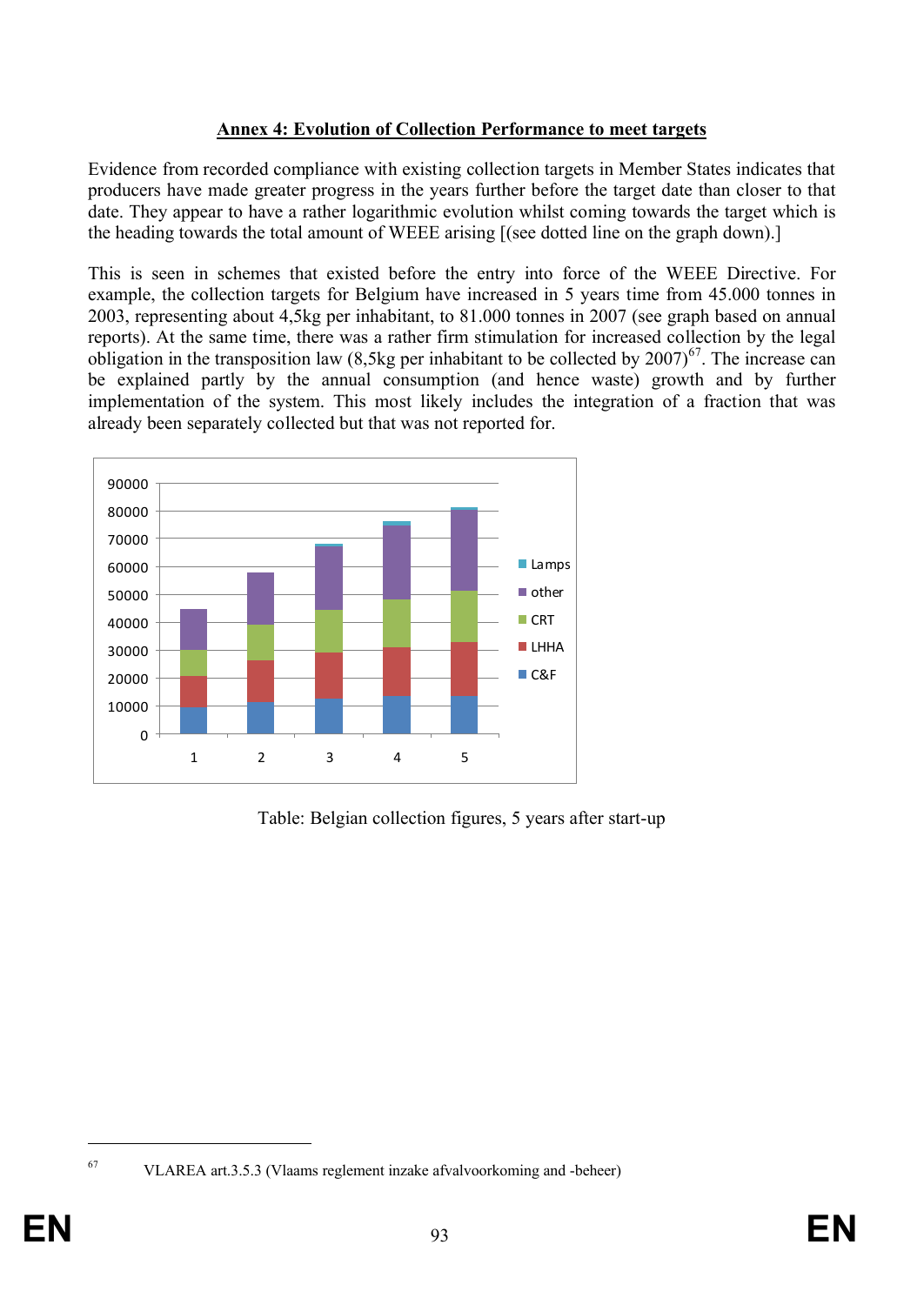

Table: behaviour of collection in function of time (example for Belgium)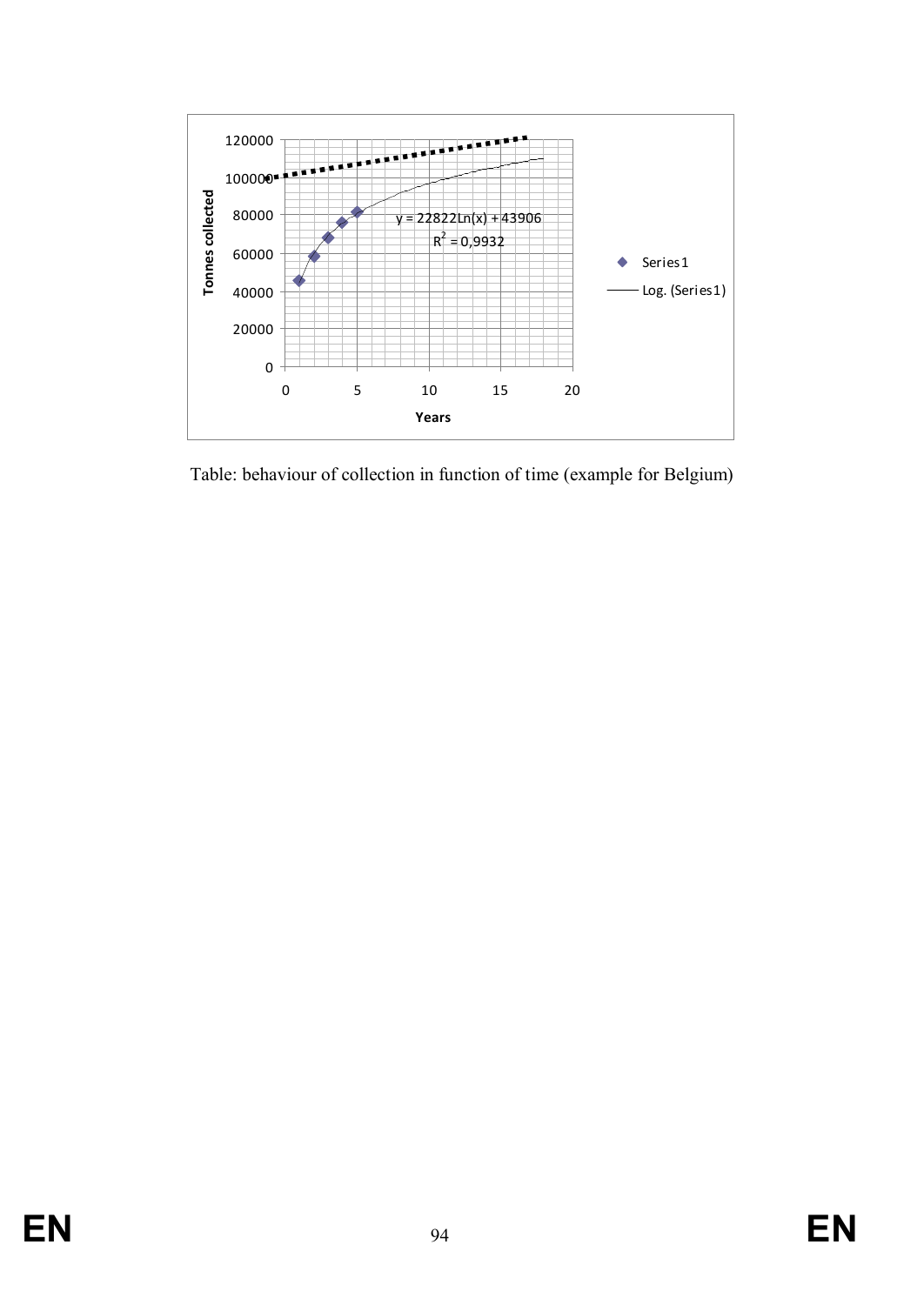# **Annex 5: Leaching of metals of disposed WEEE**

| <b>Element</b> | To soil    | To air     | To water |
|----------------|------------|------------|----------|
| Hg             | $0.0004\%$ | 0.0000%    | 0.0071%  |
| Cd             | $0.0001\%$ | 0.0000%    | 0.0026%  |
| As             | 0.0001%    | 0.0000%    | 0.0022%  |
| Cr             | $0.0001\%$ | $0.0000\%$ | 0.0019%  |
| Cu             | 0.0002%    | 0.0000%    | 0.0045%  |
| P <sub>b</sub> | $0.0001\%$ | $0.0000\%$ | 0.0016%  |
| Zn             | $0.0000\%$ | $0.0000\%$ | 0.0006%  |
| СI             | 0.2933%    | 0.1035%    | 1.4373%  |
| Ni             | 0.0002%    | 0.0000%    | 0.0040%  |

Estimated leaching of metals from consumer electronics in a controlled landfill (BIO 2006)

Estimated leakage of metals in  $MSW<sup>68</sup>$  incineration of consumer electronics (BIO 2006)

| Element | To<br>flue<br>gas | To air  | To water |
|---------|-------------------|---------|----------|
| Hg      | 93.0%             | 0.4420% | 0.0011%  |
| Cd      | 77.0%             | 0.0500% | 0.0555%  |
| As      | 29.0%             | 0.1000% | 0.0002%  |
| Se      | 68.0%             | 0.2000% | 0.0000%  |
| Cr      | 8.0%              | 0.0000% | 0.0006%  |
| Sb      | 36.0%             | 0.0000% | 0.0000%  |
| Cu      | 4.0%              | 0.0000% | 0.0001%  |
| Pb      | 32.8%             | 0.1988% | 0.0011%  |
| Zn      | 37.0%             | 0.2000% | 0.0007%  |
| Sn      | 33.0%             | 0.2000% | 0.0037%  |
| Ni      | 5.0%              | 0.0000% | 0.0074%  |

<sup>68</sup> Municipal Solid Waste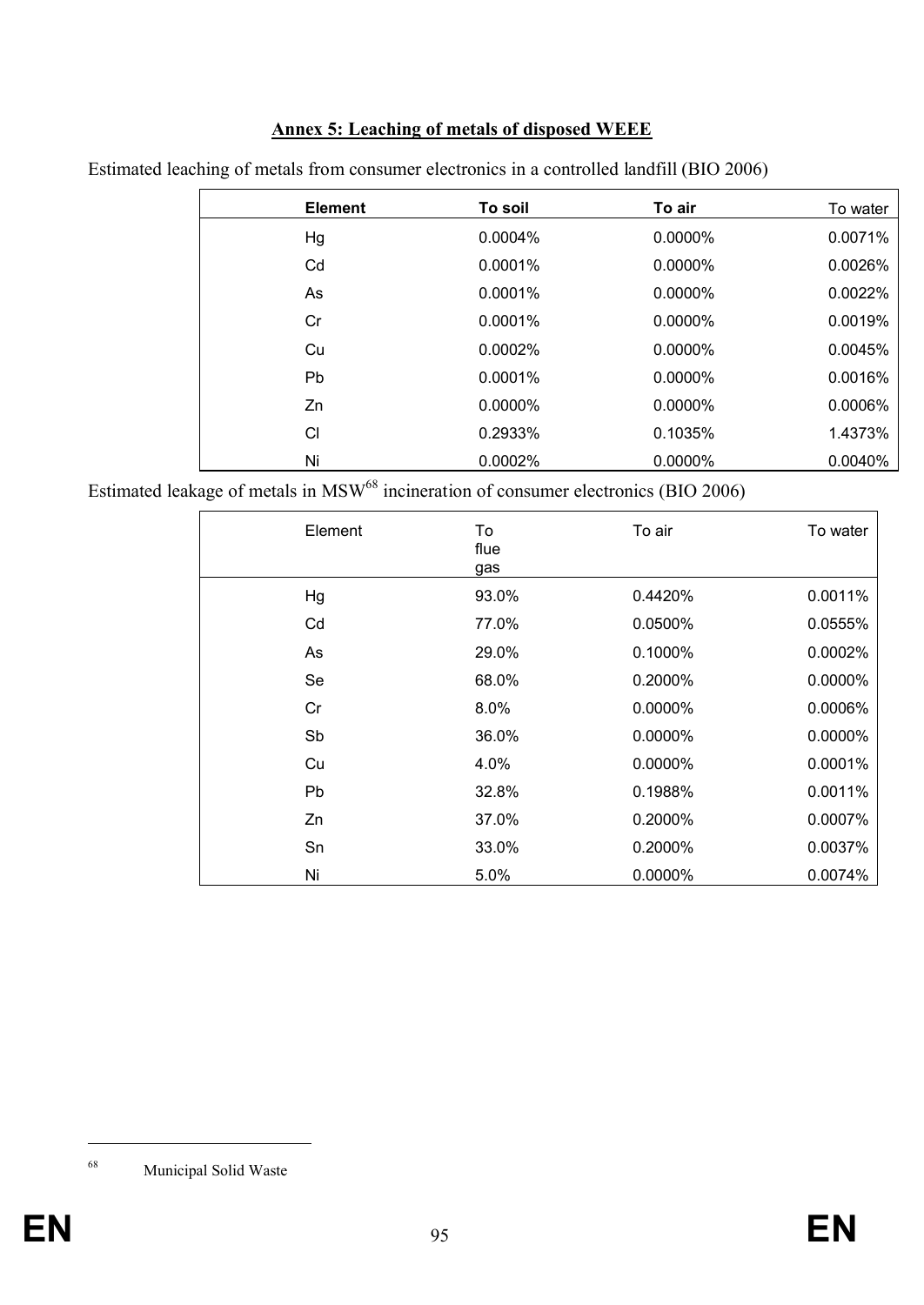#### **Annex 6: Details on environmental impacts of WEEE**

#### General Impacts from materials in WEEE

#### **Ferrous metals**

Some 50% of WEEE by weight consists of ferrous metals, largely steel. Collecting and recycling this material typically results in savings of 74% energy, 76% water pollution and 86% air pollution if compared to primary steel production.

### **Precious Metals**

Precious metals, particularly gold, palladium, platinum and silver are used as coatings on electrical contacts and connectors in EEEs. Absolute quantities are small compared to the overall weight. However recovery from WEEE contributes to saving greenhouse gas emissions and primary resources as well as reducing environmental impacts of primary production.

#### **Plastic**

Plastic recycling has also high theoretical potential of energy and pollution saving: - up to 80% compared to the primary production of plastic if very pure streams of waste material are used as recycling feedstock. However, for many polymers, the current sorting processes for recycling can use as much energy as the creation of the polymer from raw materials<sup>69</sup>. Energy recovery from the plastic fraction of WEEE is a very advantageous option in these cases, compared to landfill and incineration without energy recovery.

#### **Hazardous substances**

Numerous hazardous substances occur in WEEE as described in the section 2.2.3.1.

### Some Specific Environmental Impacts from WEEE Categories of EEE

### **Climate related impacts**

Cooling and Freezing Equipment

Only the magnitude, rather than precise estimates of the climate change damage from release of CFCs and HCFCs can be given. The flowing section shows the assumptions used in reaching these magnitudes, and is based on the Bio-intelligence study and the UNU study:

Cooling and freezing (C&F) appliances represent about 17.7% of the WEEE arising. Only 27% of this is being reported as collected and treated. The remaining 73% represent about 1 million tonnes of C&F. At an average weight of 48kg, this suggests that up to **21 million** C&F annually could by-pass proper treatment. Around 80% of these are estimated to contain Ozone Depleting Substances (ODS) in 2008 with 0.4kg of CFCs in the refrigerant and insulating foam per appliance.

<sup>69</sup> See http://circa.europa.eu/Public/irc/env/weee\_2008/library?l=/recycling\_techniques/ltu-lic-0536 sepdf/ $EN$  1.0  $&$ a=d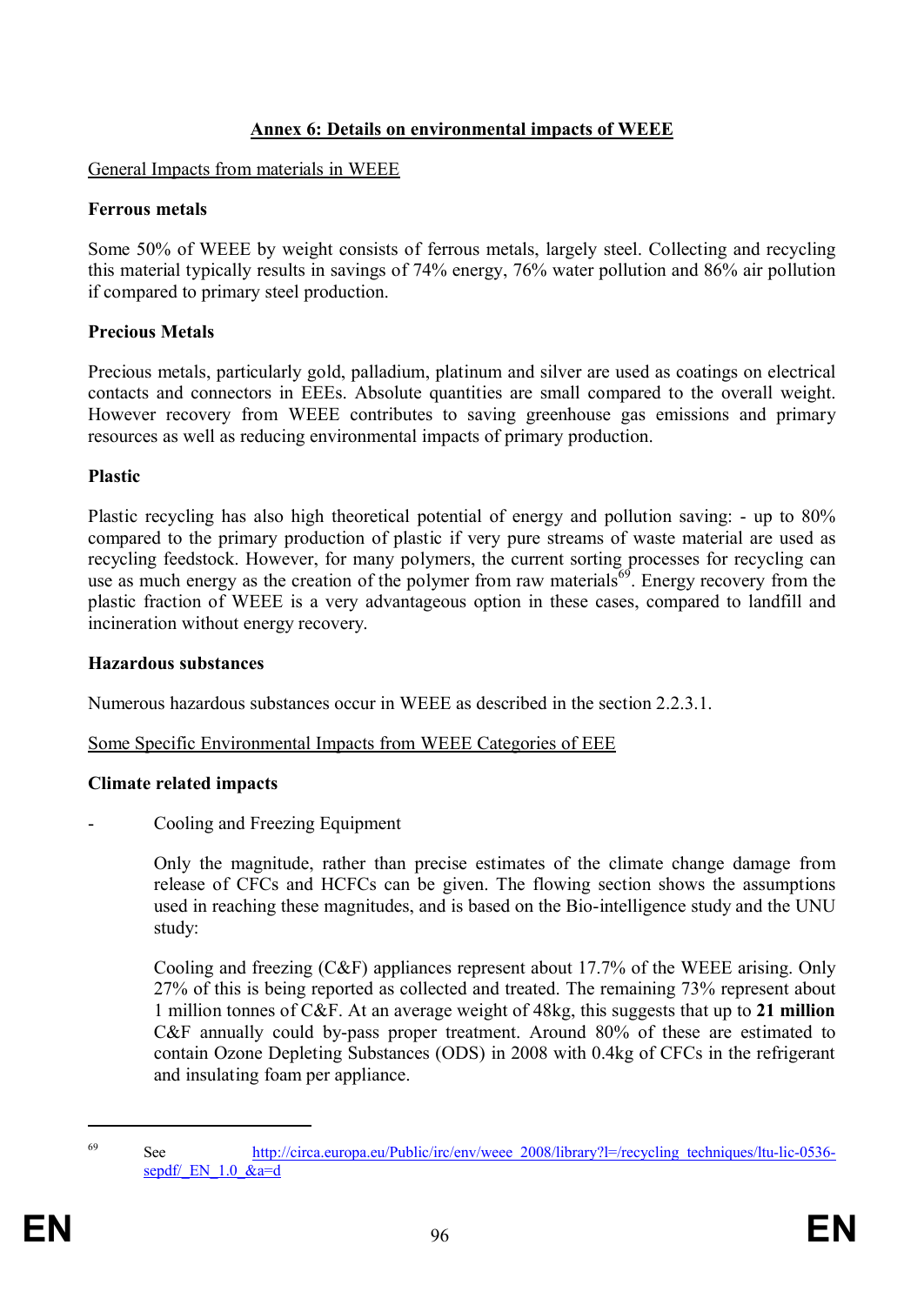By 2011, fewer C&F equipment returning in the WEEE stream will have ODSs in. Assuming this level falls to 70% of the 2008 figure, this would be around 15m pieces of equipment, so 6000 tonnes of CFC. With average global warming potential (of CFC11 and CFC12 of 7500), this would equate to 45m tonnes of CO2 equivalent. A monetary estimate of the damage cost of this release at €30/tonne CO2-equivalent amounts to **€1.35 billion in 2011.** This is an order of magnitude of  $\epsilon$ 1bn.

The proportion of ODS containing C&F is expected to decline. Assuming that this reaches levels equivalent to 10% of the 2008 numbers in 2020, damage costs from the monetised GHG damage from released ODS would be in the order of€0.1bn by that year.

The damage to the ozone layer from these releases can not be monetised, though the releases from old WEEE represent a significant part of the EU's release of ODS.

The proportion of ODS saved from release by proper treatment depends on the stringency of the standards applied by treatment plants. Use of best practice makes a significant difference. Treatment standards in WEEE will be determined through comitology procedures for Annex II of the Directive.

- Metals and precious metals from high grade circuit boards

Printed circuit boards typically can be found in consumer equipments and IT and telecommunication equipments (categories 3 and 4 of the WEEE Directive). They contain precious metals as well as a number of hazardous substances, including arsenic, antimony, beryllium, brominated flame retardants, cadmium, lead, etc. While 1 million tonnes of categories 3 and 4 are reported as collected and assumed to be treated appropriately, up to 1,8 million tonnes could be disposed of or treated inappropriately inside or outside the EU, with the associated health and environmental impacts .

Plastic containing equipment

It is estimated that 20-25% (1,6-2 million tonnes) of WEEE arising is composed of plastics. The plastic-dominated products are small household appliances, IT and telecommunication equipments, consumer electronics, electrical and electronic tools and toys and leisure and sport equipments (UNU study). Recovery of material and energy from these categories would contribute to overall resources savings and reduction of CO2 emissions due to energy savings in recycled plastics.

### **Local Environmental impacts in the EU**

Disposal

When WEEE is disposed of in a landfill or dumped, there is a risk that hazardous substances, for example mercury, cadmium, hexavalent chromium and PCBs leach into the soil and groundwater. Another concern is the vaporisation of mercury found in WEEE<sup>70</sup>. There is still a risk of leaching of metals also from controlled landfills, in case of mercury, cadmium, etc illustrated by the table in Annex 5.

<sup>70</sup> Bio Intelligence Service, 2006 Section 8.1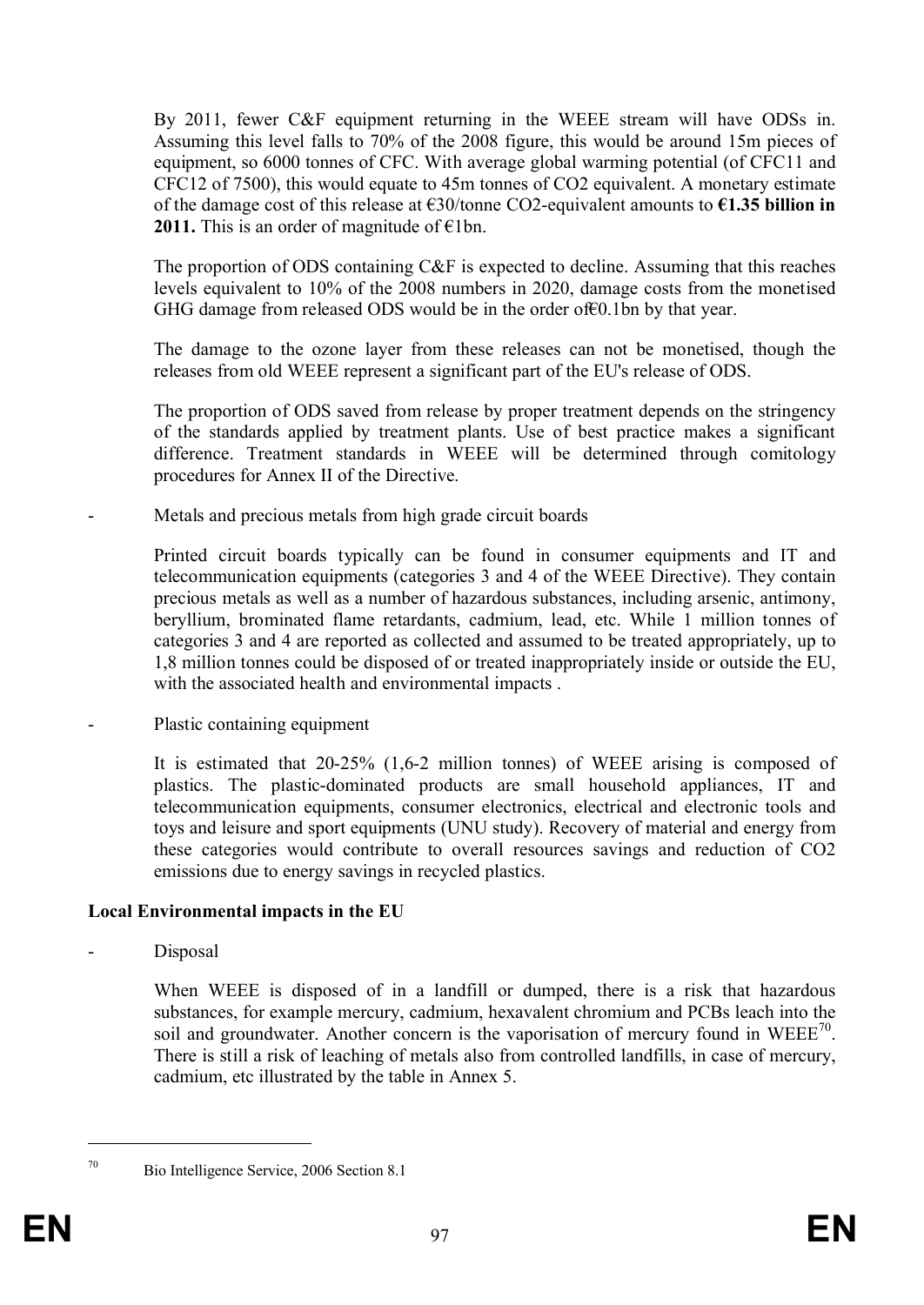#### **Incineration**

In case of incineration of WEEE for example cadmium, mercury, lead will be found in the bottom ashes and fly ashes that can thus contribute to emissions of heavy metals into the air and reduces the quality and potential use of fly ashes and bottom-ashes (incineration residues)<sup>71</sup>. The incineration of brominated flame retardants and PVC leads to the generation of extremely toxic dioxins and furans. Copper acts as catalyst in this reaction. An example demonstrating the leakages of heavy metals from the incineration of consumer electronic products can be found in the table in Annex 5.

- Potential specific local environmental impacts of improperly managed WEEE
- (1) Lamps and LCD monitors & TV's are of particular concern for terrestrial eco-toxicity and ecosystem quality, mainly because of their mercury content; similarly, battery packs because of their cadmium content;
- (2) Acidification which is mainly caused by IT and telecommunication equipments, excluding CRT and LCD monitors, because of the presence of precious metals and eutrophication mainly caused by LCD monitors and electrical and electronic tools.

## **Environmental impacts of appliances**

The UNU study has calculated, using the Eco-indicator 99, the total environmental impact per kg of average appliances of each of the 10 WEEE categories for the scenario that the WEEE is collected and recycled instead of being disposed of together with the municipal solid waste stream (MSW), i.e. either incinerated or disposed of in a landfill.  $^{72}$ 

<sup>&</sup>lt;sup>71</sup> Extended Impact Assessment for the batteries Directive SEC(2003)1343

<sup>72</sup> An important assumption here is that for the full collection scenario, the values are based on the 2005 baseline impacts without taking into account the changes in product and thus waste stream compositions as well as in development in recycling technologies applied. In particular the transition from CRT to flat panels displays and from CFC to HC based fridges will have an impact on the graph below. At present there is not enough data available to determine how this affects the waste stream composition over time. Also, the possible effects of other pieces of Community legislation, such as REACH and the EuP Directive have not been taken into account in these calculations.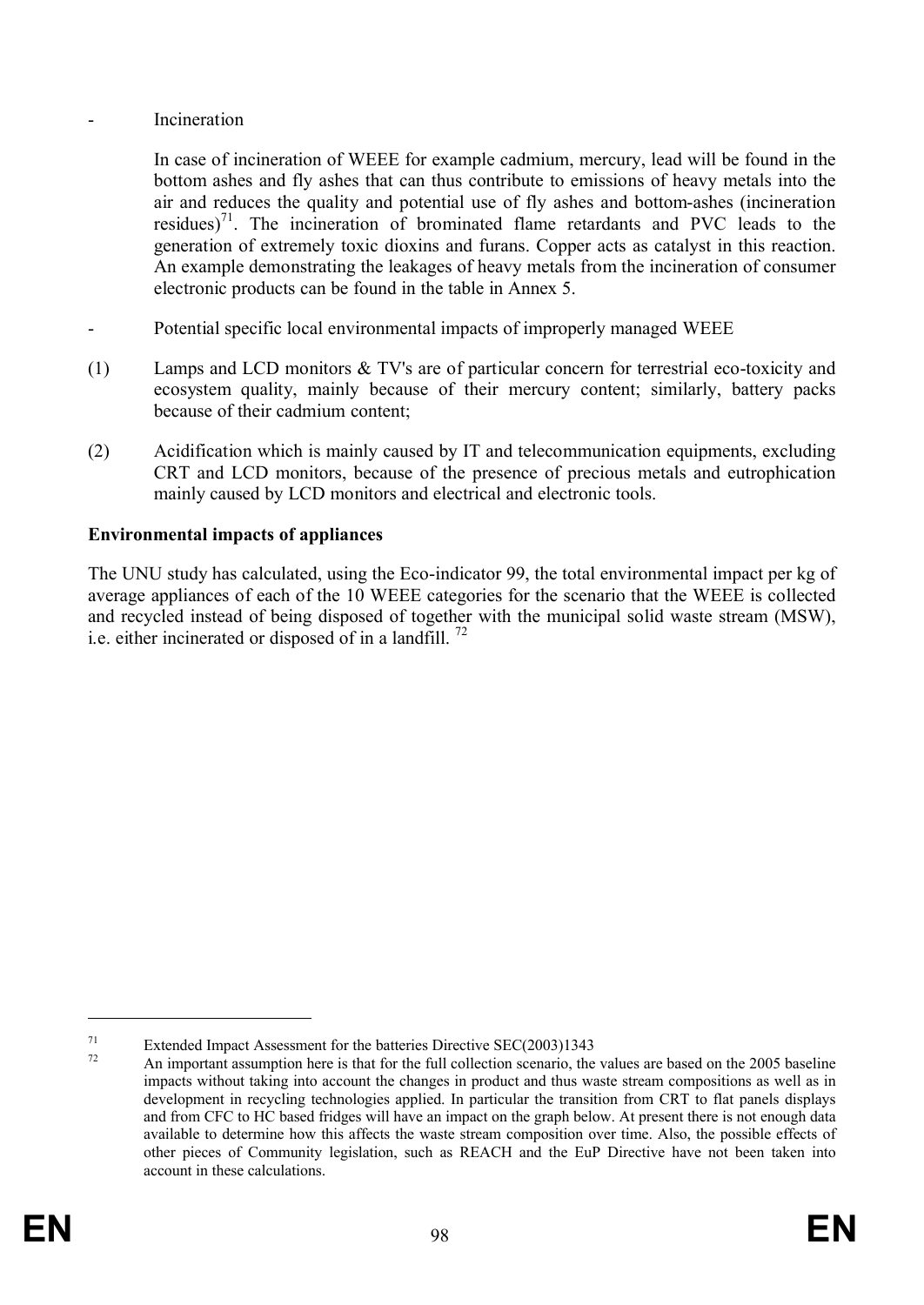

↑ (in Pts avoided environmental impact) **Eco-Indicator'99 H/A weighted, total WEEE arising, 2005 (left bar) to 2011 (right bar)**

**LHHA OC&F OLHHA-small SHA OIT ex CRT OIT FDP OCE ex CRT OCE CRT OCE FDP OLAMPS OTOOLS OF** Tools

**Figure** 

**Figure: Total environmental impact for 2005\* compared to 2011\*\* (EI99 H/A)**

*\* Current 2005 collection (left) \*\* Maximum collection 2011 full implementation (right)*]

### Environmental impact of illegal shipment of waste to third countries

The impacts of WEEE treatment in third countries cannot be quantified due to lack of data. In any case they must be assumed to be much higher than treatment of this waste would cause in the EU. The reason for this assumption lies in generally much lower environmental and safety standards in the countries to which WEEE is exported from the EU.

Some of the most severe cases of sub-standard treatment of WEEE in developing countries are described for example in reports from the Basel Action Network  $(BAN)^{73}$  and Greenpeace<sup>74</sup>. BAN witnessed disposal of waste and treatment practices that result in intense emission of toxic pollutants to the environment as well as severe exposure of humans to these substances. As many of these operations are unlawful, no statistics exist to quantify or monetise the impacts which are nevertheless considered to be severe.

### Environmental impact of reuse

The **environmental benefits of reuse** are very limited according to Rechberger (2006). He examined two extreme scenarios: one with no reuse of products and another with reuse of all products giving between 50% and 100% product life extension. The study found that even intensive

<sup>73</sup> Basel Action Network, "Exporting Harm" http://www.ban.org/E-waste/technotrashfinalcomp.pdf and "Digital Dump" http://www.ban.org/BANreports/10-24-05/documents/TheDigitalDump\_Print.pdf

<sup>&</sup>lt;sup>74</sup> Greenpeace,: Poisoning the poor, electronic waste in Ghana, August 2008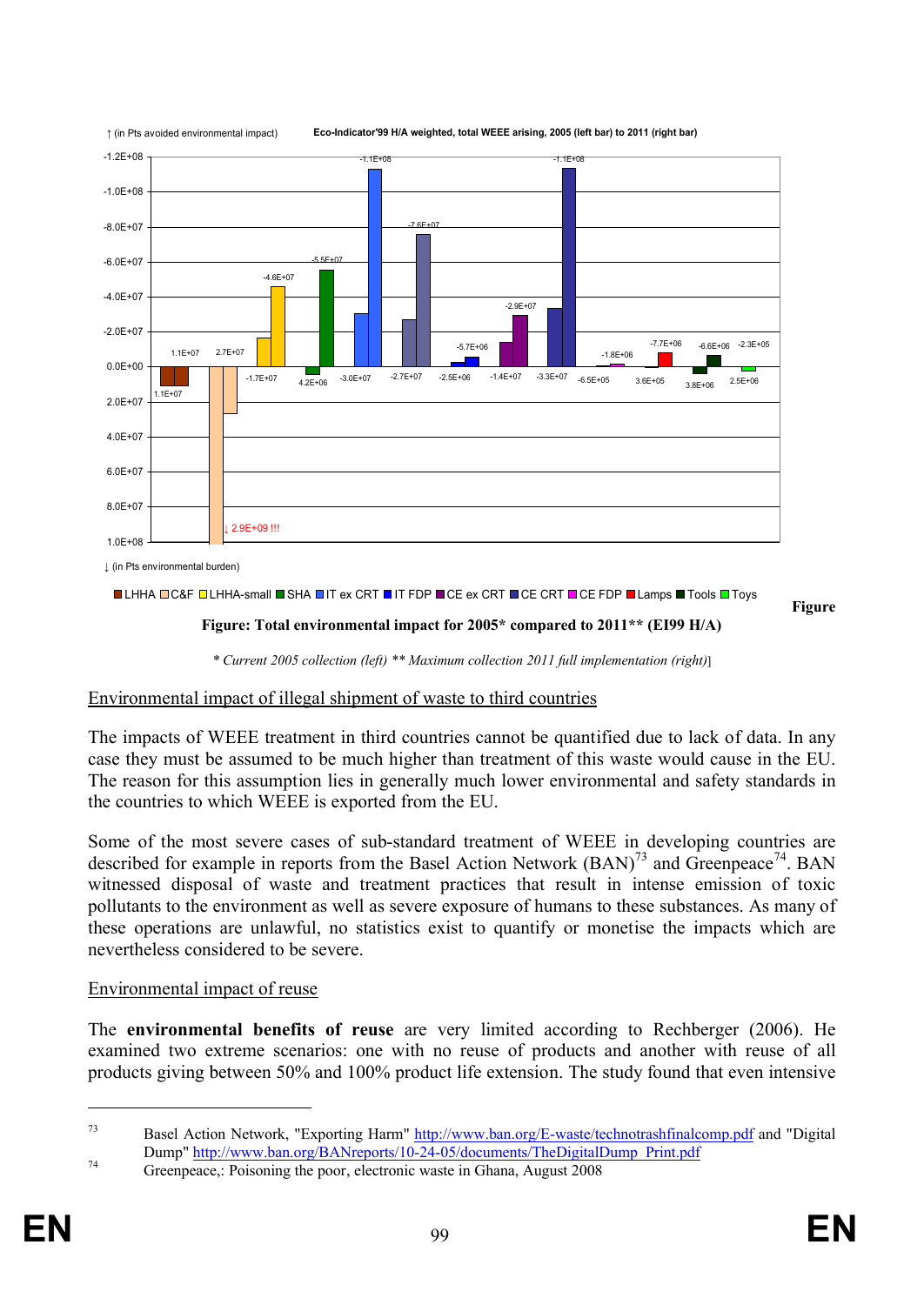product reuse of EEE reduces total resource consumption (materials and energy) of a highly developed economy by less than 1%. This is further substantiated by Rose and Stevels (2001) which showed that the environmental benefits are very low compared to materials recycling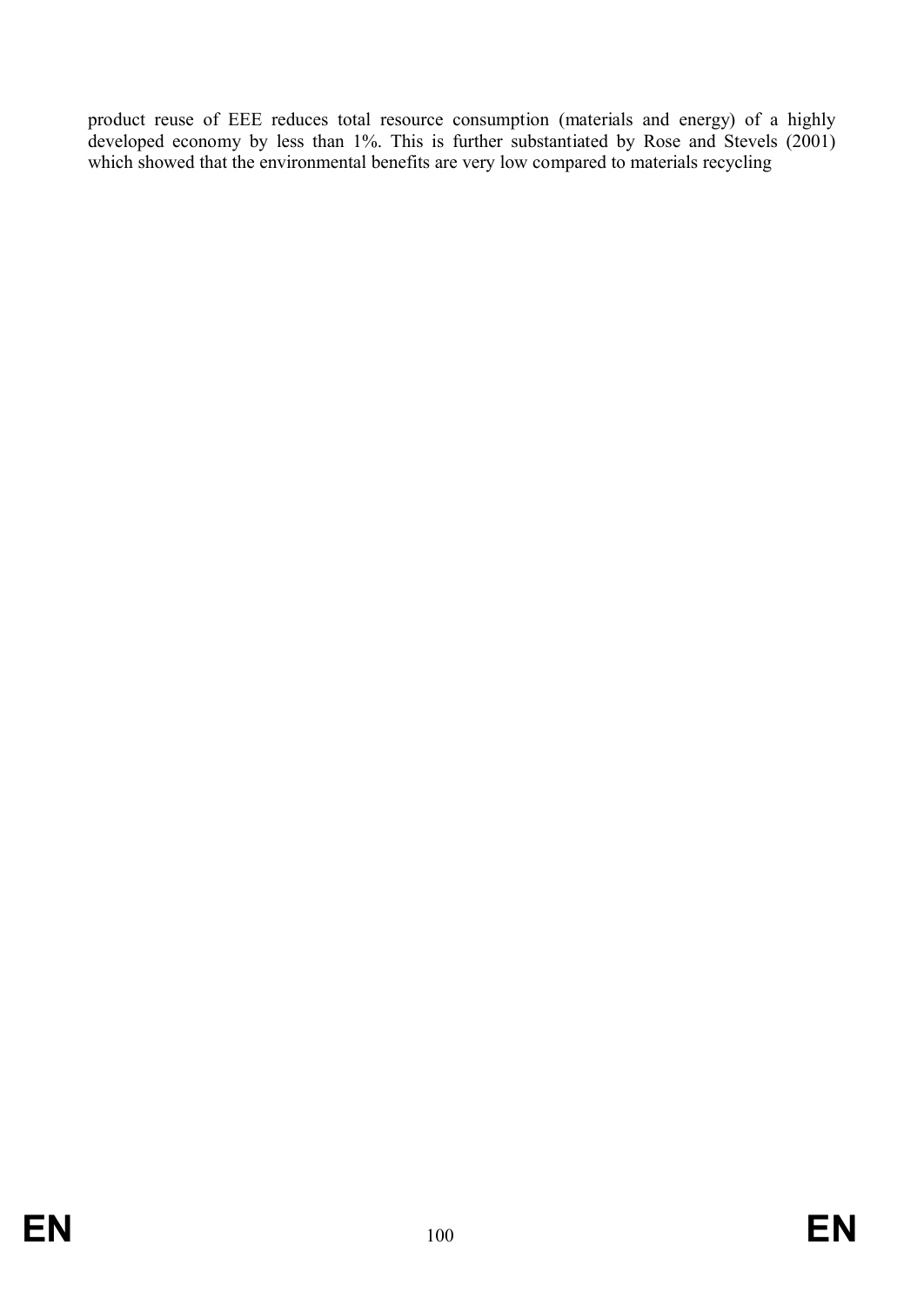#### **Annex 7: Background to the driver of different implementation of the provisions on the producer registration/reporting:**

Member States have taken different approaches with respect to:

- who needs to register ; and
- who needs to report and what needs to be reported.

#### Who needs to register?

From the wording in the Directive, it is clear that "the producer" has to register, but the term 'producer' has been interpreted differently. 20 countries take a 'national approach', whereby the first importer of a product into a Member State is considered to be the producer, if there is no manufacturer of that brand on the national market. In these Member States it is only legal entities that are based in the Member State where products are placed on the market that are entitled to register as the legally obligated producer. This creates a situation in certain Member States that brand manufacturers either have to open a national seat, causing extra costs, or that the burden is shifted to the first importer.

3 other Member States follow a 'European' approach, where the producer must be present within the EU but does not have to have a legal entity within the  $MS<sup>75</sup>$ .

The 4 remaining Member States have either an ambiguous or an undefined approach.

A particular problem arises in case of distant sellers as producers are defined irrespective of their selling technique<sup>76</sup>, and Member States have divergent interpretations. Workshops organised by the Member States have shown that these different approaches lead to the obligation for registration and reporting by distance sellers in both home and buyers Member States or to no obligation for registration and reporting in either Member State.

Distance sellers that are based in Member States where they must register in countries where they sell products to end users and sell to end users in countries that only allow nationally based actors to be producers, cannot meet their producer responsibility obligations, and are therefore unwilling free-riders (Ökopol 2007). There is little control whether producers are registered and have made their financial contributions is important in order to avoid free riding. VROM estimates that 15% of the WEEE stream is not collected as a result of free riders, i.e. producers or importers who sell electrical and electronic equipment but do not have, or live up to their take back obligations regarding WEEE (ETC/RWM 2007).

In half of the Member States, the PRO compliance schemes can register their producers members, with some PRO's have the same functionality as the Member State registers. In the other half,

<sup>75</sup> The three MS only apply a European approach in their 'legal' definition of the producer. However, in practice, producers report what is placed on the market in these countries.

<sup>&</sup>lt;sup>76</sup> Distance seller is not defined as such but rather the as the person who uses a selling technique by means of distance communication as defined in Directive 1997/7/EC of the European Parliament and of the Council of 20 May 1997 on the protection of consumers in respect of distance contracts, OJ L 144, 4.6.1997, p.19.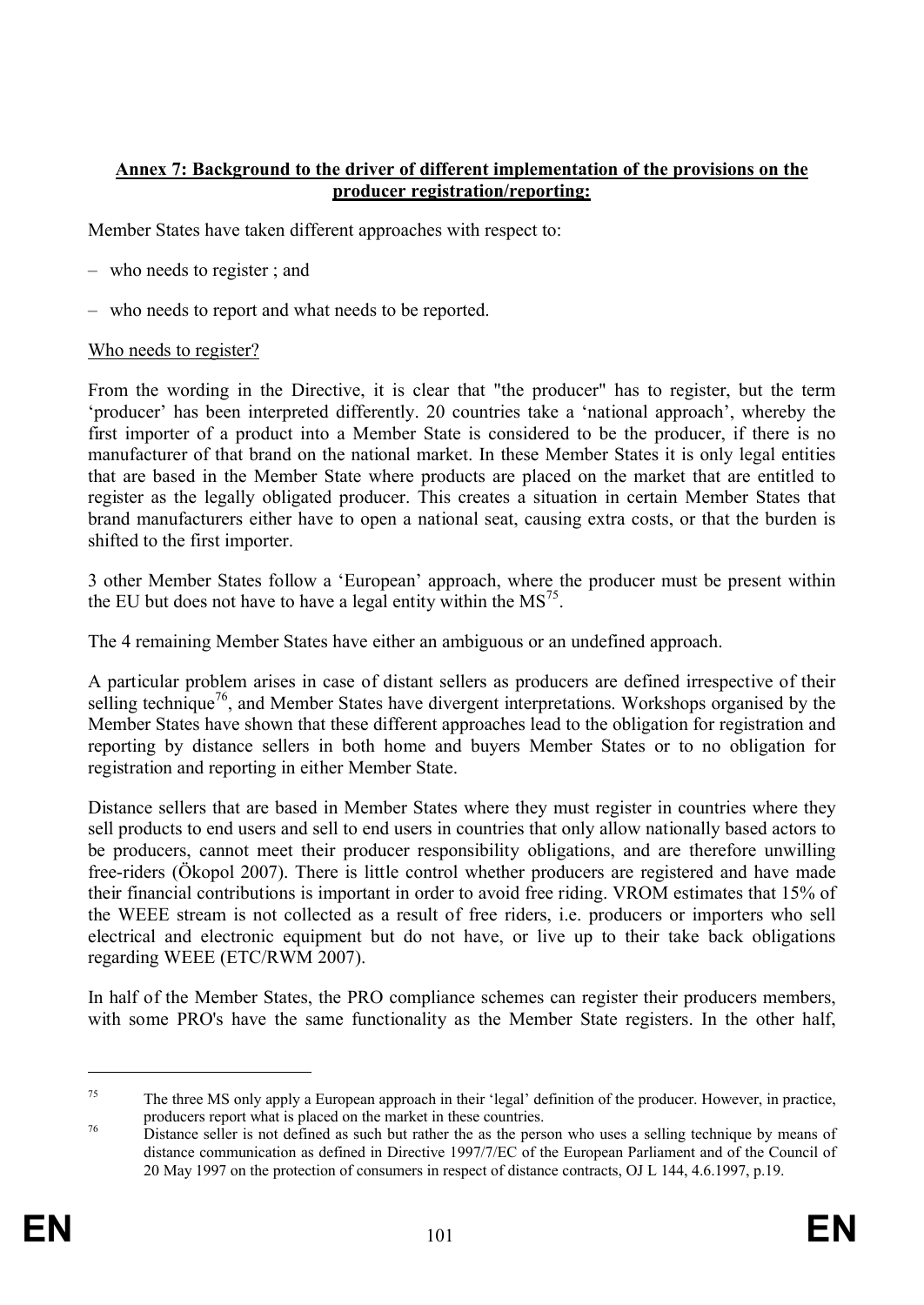producers must register individually regardless of their membership to a compliance scheme, which creates additional administrative burden.

## Who needs to report and what needs to be reported?

Requirements for reporting of products put on the market vary e.g. with respect to:

- the frequency of reporting,
- the reporting formats; and
- the data to be provided<sup>77</sup>.

Furthermore, the functionality of the registers isn't further defined and some require the producer as well to demonstrate compliance with the setting of a financial guarantee. [As in most cases, the participation by the producer in an appropriate scheme counts as a guarantee, there is a direct link with producer responsibility organisations.

## Frequency of reporting

Reporting of products put on the market varies from monthly, quarterly bi-annually to annual reporting periods. Reporting should be frequent enough to deter unscrupulous producers that, for example, may be able to avoid reporting if only present on the market for peak sales periods. Chosen reporting periods may also affect producers in divergent ways due to certain seasonal variations in sales for certain products which might affect when products are most often returned as WEEE.

## Reporting Formats

Again due to the diversity of reporting format, when reporting the number of products placed on the market, national registers require divergent reporting with respect to the categories of equipment that sales must be reported in. This causes increased administrative burden and cost, at least when initially setting up internal systems to deal varying reporting formats.

Data to be provided: Lack of common definition of weight

Similar to the above arguments, there is a great deal of divergence between Member States application of the definition of weight, which causes unnecessary administrative burden when putting products on the market. In certain cases, the definition applied in Member States makes it impossible for legal producers to be able to gather the data from the "bill of materials" they have to accurately report the weight of the product. In this circumstance, when a new product is launched in the market, the producer must physically weigh the product and relevant components in order to fulfil the weight definition in different Member States. This requires additional resource planning software and working time.

Data to be provided: Definition of "put on the market"

<sup>77</sup> More details on the different national reporting requirements are provided in Annex 8.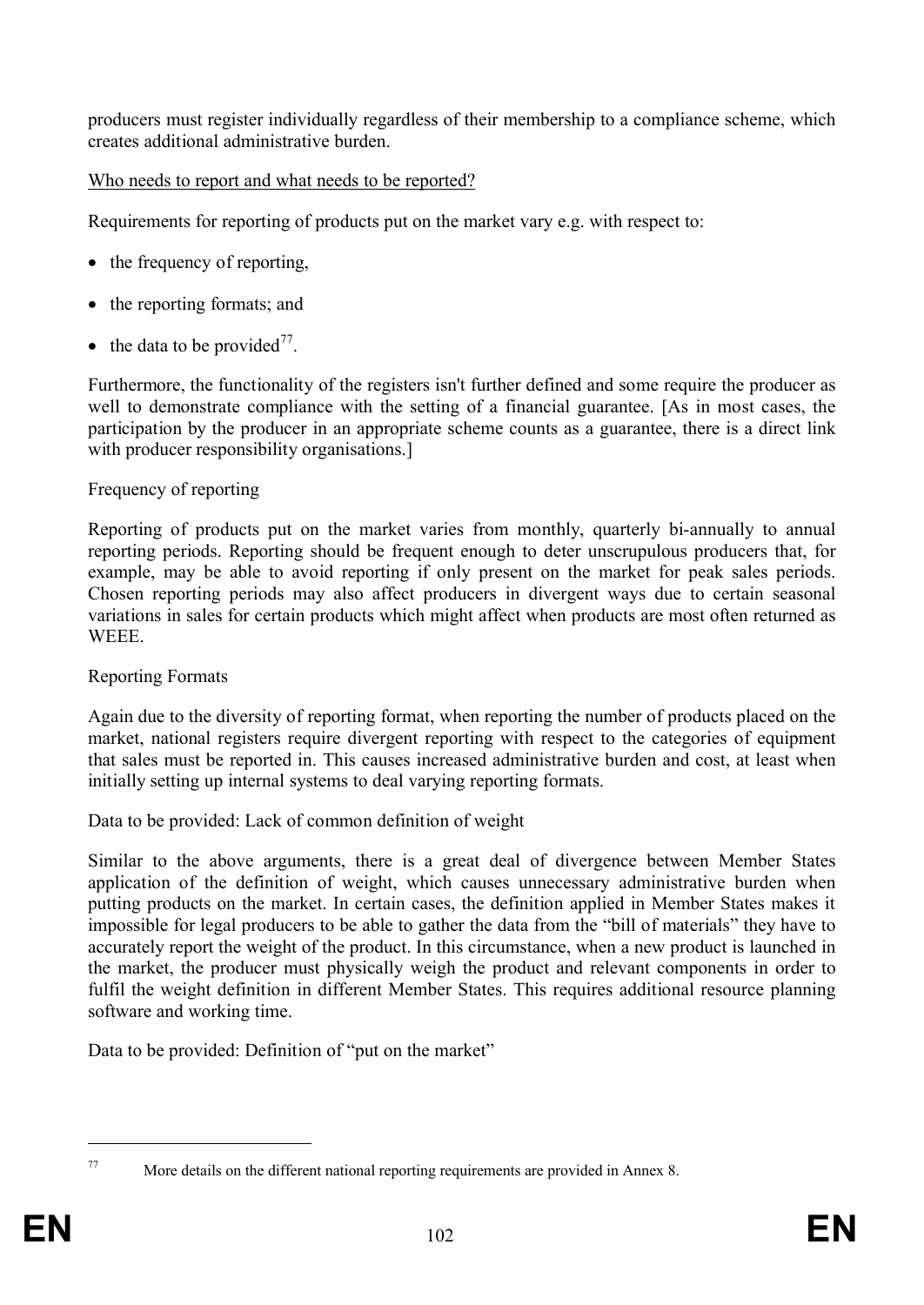Member States have also taken different approaches on which EEE should be regarded as "put on their market" in cases of intra-Community trade. Differences or ambiguities may cause confusion among producers on what sales should be reported in a Member State given that known subsequent intra-community trade will happen. In most Member States, it is when a financial transaction raising VAT occurs that theoretically products are "put on the national market" and sales are required to be reported by the producer who placed those products on the market. Depending on whether the national register allows foreign producers located in another Member State to register or not, the producer may be one of several actors, manufacturer, distributor/wholesaler or even retailer. However, discussions with producers reveals that most manufacturers and large wholesalers/distributors will not report sales on the national market to the register if they know that the client (which may be the legal producer in the Member State) will subsequently ship those products to another market. This makes sense from a producers' perspective, as any sales reported to the national register will be used to calculate its market share.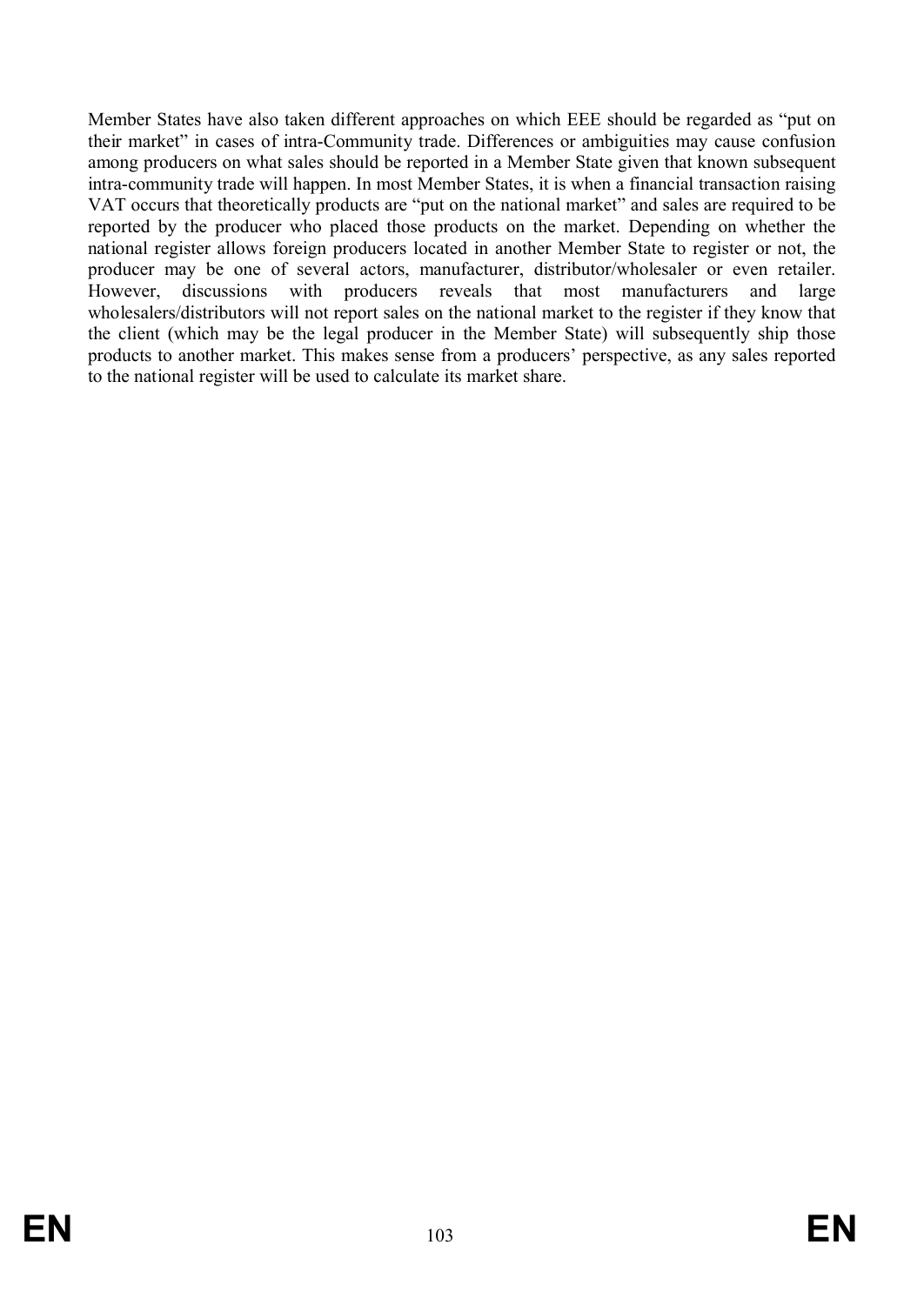| <b>Provision</b>          | Information obligation (IO)                                                                                                                                                                                                                                                                                         | <b>Admin</b><br>burden                                      | <b>Admin</b><br>cost                               |
|---------------------------|---------------------------------------------------------------------------------------------------------------------------------------------------------------------------------------------------------------------------------------------------------------------------------------------------------------------|-------------------------------------------------------------|----------------------------------------------------|
| Art. $12(1)$              | Member States to draw up a register of producers                                                                                                                                                                                                                                                                    | €14M                                                        | €14M                                               |
|                           | Member States to collect information, including substantiated<br>estimates on an annual basis on the quantities and categories<br>of EEE put on their market, collected through all routes,<br>reused, recycled and recovered within the Member States,<br>and on collected waste exported, by weight or by numbers | €52M                                                        | E57M                                               |
|                           | Member States to ensure that distance sellers provide<br>information on their compliance with the financial producer<br>responsibility obligations and on quantities of EEE put on the<br>market of the MS of the purchaser.                                                                                        | €1,4M                                                       | €1,44 $M$                                          |
| Art. $10(1)$<br>and $(4)$ | Member States to ensure that use of EEE in private<br>households are provided with necessary information. Member<br>States may require that some of the information is provided<br>by producers and/or distributors                                                                                                 | IO <sub>1</sub><br>n/a<br>occurs<br>at<br>national<br>level | n/a<br>IO<br>occurs<br>at<br>national<br>level     |
| Art. $10(3)$              | Member States to ensure that producers mark the EEE with<br>crossed-out wheel bin                                                                                                                                                                                                                                   | E2M                                                         | E2M                                                |
| Art. $11(1)$              | Member States to ensure that producers provide treatment<br>information for each type of new EEE                                                                                                                                                                                                                    | €0.75M                                                      | €0.75M                                             |
| Art. 11 (2)               | Member States to ensure that producer of EEE is identifiable<br>by a mark on the appliances                                                                                                                                                                                                                         | $\epsilon$ <sub>0</sub> M                                   | $\epsilon$ <sub>0</sub> M                          |
| Art. $7(3)$               | Member States to ensure that producers (or third parties<br>acting on their behalf) keep records on the mass of WEEE,<br>their components, materials or substances when entering<br>(input) or leaving (output) the treatment facility and/or when<br>entering (input) the recovery or recycling facility           | $\epsilon$ <sub>0</sub> M                                   | E1M                                                |
| Art. $6(2)$               | Member States to ensure that all treatment companies obtain<br>a permit under the Waste Framework Directive. Member<br>States to carry out inspections in treatment facilities<br>benefiting from a derogation of the permit requirement                                                                            | n/a                                                         | n/a                                                |
| Art. $6(6)$               | Exporter to proof that the recovery, reuse and/or recycling<br>operation took place under conditions equivalent to the<br>requirements of this Directive                                                                                                                                                            | $n/a$ ;<br>IO<br>occurs<br>at<br>national<br>level          | $n/a$ ;<br>IO<br>occurs<br>at<br>national<br>level |

# **Annex 8: Mapping of the administrative burden of the WEEE Directive**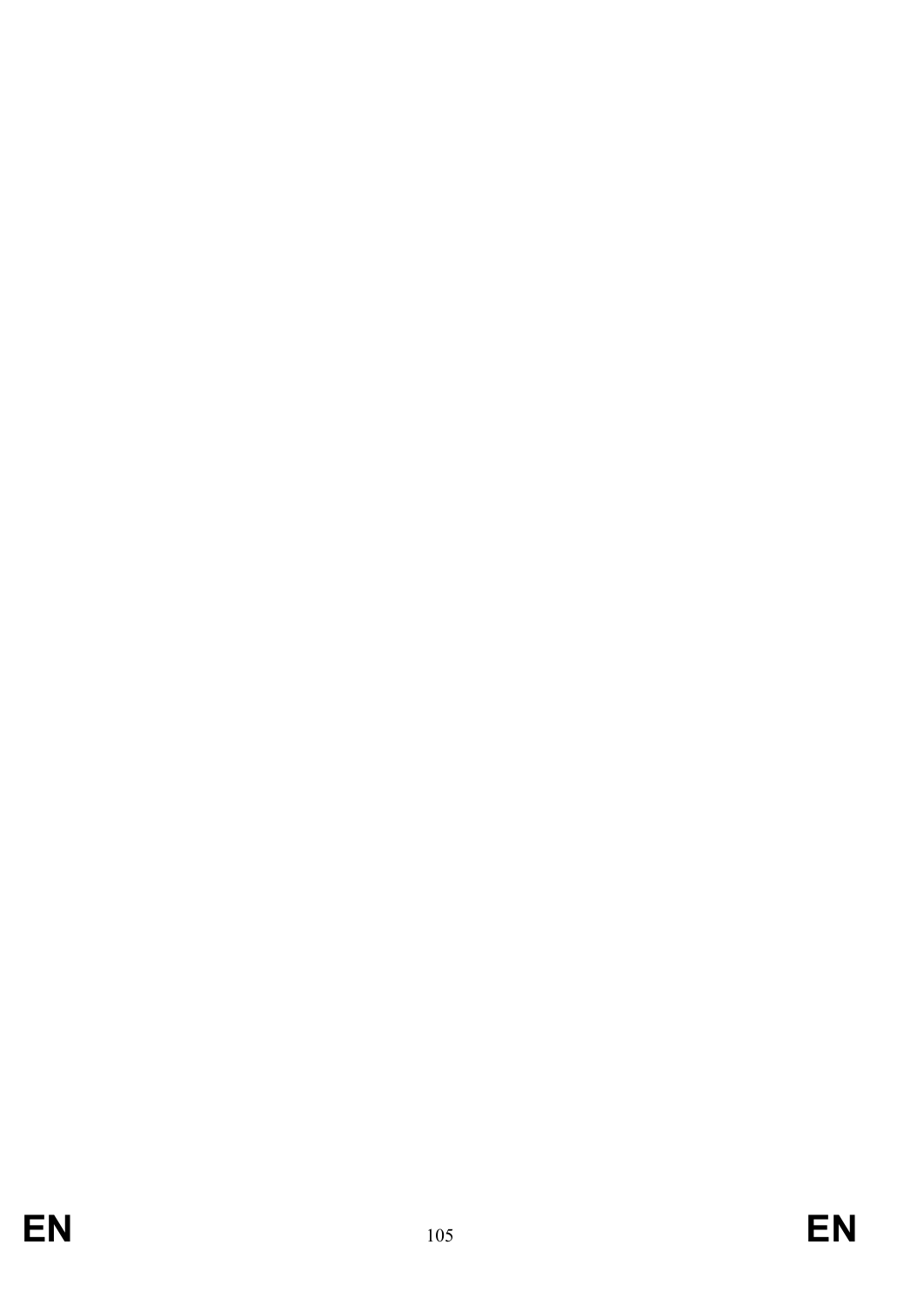#### **Annex 9: Policy Coherence**

The objectives of the Directives are fully in line with general Community strategies, including the Lisbon Strategy, the Sustainable Development Strategy, the Energy and Climate Package, the  $6<sup>th</sup>$ Environmental Action Programme and its mid-term review, Integrated Product Policy, the Thematic Strategies on the sustainable use of natural resources and on waste prevention and recycling, the 'Marketing of Products' package and the Commission's recent lead market initiative.

The review of the Directives is foreseen in the Commission's simplification programme, with implements the Community Lisbon Programme.<sup>78</sup> The review of the Directives should eliminate unnecessary barriers and burdens facing European business and society, in line with the "growth and jobs" strategy of the EU.

Full implementation of the EU waste legislation acquis, including the WEEE and RoHS Directives in Europe would contribute to reducing  $CO<sub>2</sub>$  emissions and thus contribute to European climate reduction targets agreed in Kyoto.<sup>79</sup>.

The substance ban, design requirements and waste management approach of the RoHS and WEEE Directive contribute to the objective of Thematic Strategy on the Sustainable Use of Natural Resources<sup>80</sup> which calls for lowering the overall environmental impact of resource use in a growing economy. The RoHS Directive takes account of this by allowing exemptions from the substance ban where "substitution is technically or scientifically impracticable or where the negative environmental health and/or consumer safety impacts caused by substation are likely to outweigh the environment, health and/or consumer safety benefits thereof<sup>381</sup> and by requiring regular reviews of the substance bans in the light of scientific evidence<sup>82</sup>. The WEEE Directive responds to this by reducing the environmental and health impacts per unit of material used without restricting the use itself or limiting quantities.

The WEEE and RoHS Directives also contribute to the objectives of the Thematic Strategy on Waste Prevention and Recycling<sup>83</sup> which calls for less waste being generated in terms of toxicity ("qualitative waste prevention") and weight ("quantitative prevention"), and for an optimization of recycling in view of overall environmental and health benefits. The substance ban of the RoHS Directive responds in particular to the call for "qualitative prevention". The WEEE Directive responds to the aim of optimized re-use, recycling, and other recovery at a high level of environmental and health protection, giving planning security to economic actors through binding collection targets and harmonized standards for waste treatment.

In line with the Integrated Product Policy approach<sup>84</sup>, the RoHS Directive introduces life-cycle considerations as an essential criterion for granting exemptions.<sup>85</sup> The WEEE Directive seeks to

 $78$  The objective of the simplification exercise is to contribute to a European regulatory framework of the highest standards in respect of the principle of subsidiary and proportionality. Simplification intends to make legislation less burdensome, easier to apply and thereby more effective in achieving its goals. Following on these principles, a regulatory action should not be beyond what is necessary to achieve the policy objectives pursued, needs to be cost-efficient, and should take the lightest form of regulation called for.

<sup>&</sup>lt;sup>79</sup> Prognos study, May 2008, http://www.prognos.com/Singleview.306+M5c828d79ff6.0.html.

<sup>80</sup> http://europa.eu.int/comm/environment/natres/index.htm

 $\frac{81}{82}$  RoHS Article 5

 $RoHS$  Article6?

 $\frac{83}{100}$  http://europa.eu.int/comm/environment/waste/strategy.htm

Reference IPP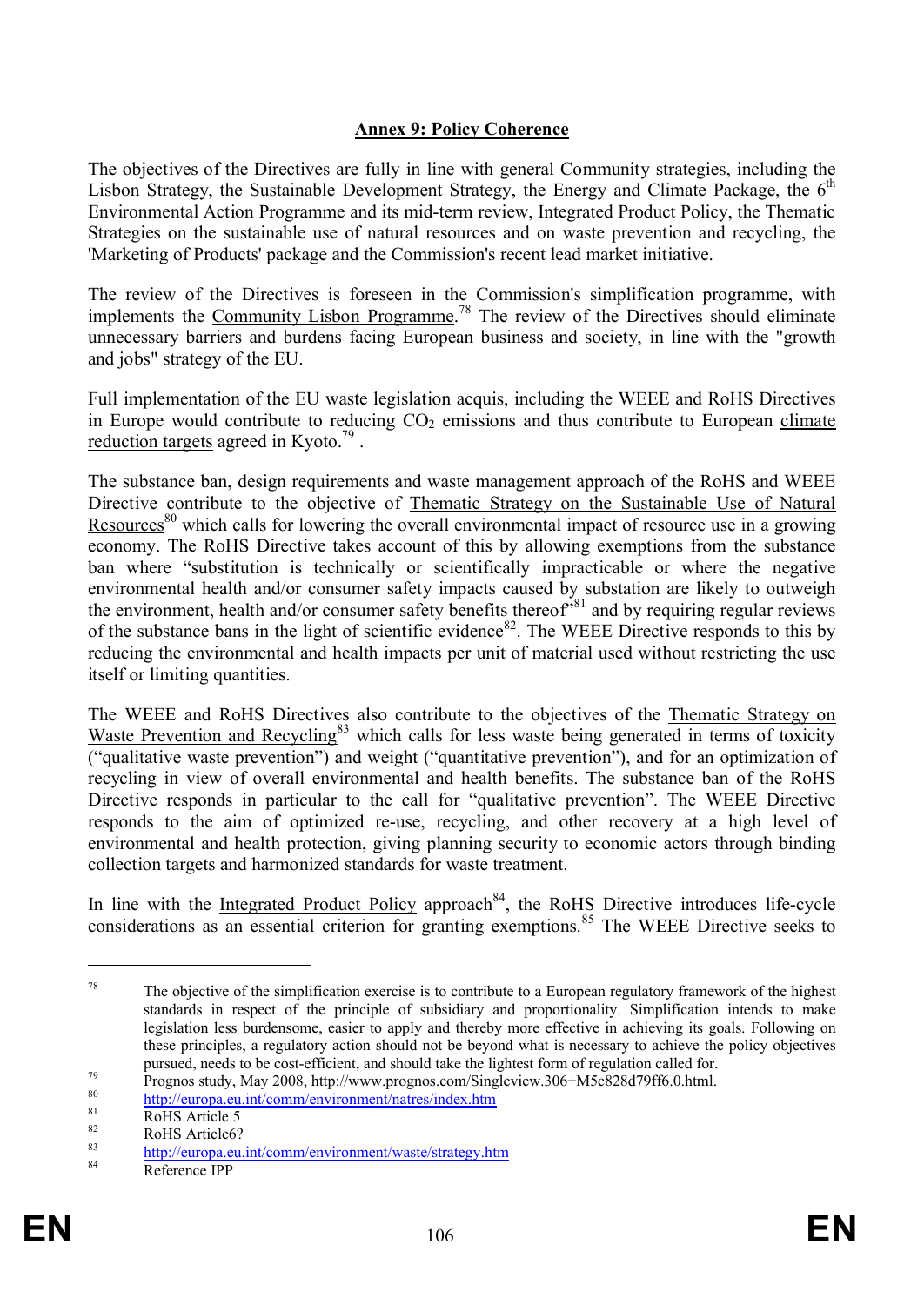improve the environmental performance of all operators involved in the life-cycle of electrical and electronic equipment, e.g. distributors and consumers and treatment operators.

WEEE and RoHS contribute to the objectives established by the  $6<sup>th</sup>$  Environmental Action Programme<sup>86</sup> and its mid-term review<sup>87</sup>, which call, *inter alia*, for a significant reduction in the quantity of waste going to disposal and the volumes of hazardous waste produced while avoiding an increase of emissions to air, water. Moreover, the RoHS Directive explicitly refers to the Sixth Environment Action Programme with respect to future decisions on the prohibition of additional hazardous substances under the RoHS Directive.<sup>88</sup>

Ensuring consistency with the "Marketing of Products" Package is particularly important in the context of the RoHS review. This legislative package aims to simplify and improve existing internal market legislation on goods, by providing a clear and consistent legal framework which will at the same time guarantee safe products on the market. In the case of RoHS, harmonised definitions and obligations for the economic operators could lead to substantial economic benefits (reduction of administrative burden for administrations and producers) and more efficient and coordinated enforcement at Community level.

The WEEE Directive is one of the policy instruments mentioned in the Lead Market initiative <sup>89</sup> to foster recycling markets, help more and better recycling yielding environmental and economic gains.

### **Coherence with EU legislation on product design and waste management**

The provisions of the Directives are coherent with the requirements of other pieces of EU legislation on product design and waste management as explained below.

### *RoHS and REACH*

REACH<sup>90</sup> aims to create an EU-wide system for the management of chemicals and their safe use, by *inter alia* requiring manufacturers and importers to gather information on the properties of their chemical substances, which will allow their safe handling, and to register the information in a central database run by the European Chemicals Agency (ECHA). RoHS, on the other hand aims to contribute to the protection of human health and the environmentally sound recovery and disposal of waste electric and electronic equipment and to eliminate the disparities between the national laws of the Member States. To this end, it restricts the use of certain hazardous substances in electrical and electronic equipment put on the Community market as from 1 July 2006. Since the objectives and approaches of both pieces of legislation differ, one cannot be replaced by the other.

<sup>&</sup>lt;sup>85</sup> Exemptions from the substance ban are allowed where "substitution is technically or scientifically impracticable or where the negative environmental health and/or consumer safety impacts caused by substation are likely to outweigh the environment, health and/or consumer safety benefits thereof.

<sup>&</sup>lt;sup>86</sup> Decision No 1600/2002/EC of the European Parliament and of the Council of 22 July 2002 laying down the Sixth Community Environment Action Programme OJ L 242, 10.9.2002, p. 1–15.

 $^{87}$  COM(2007) 225 final.

<sup>&</sup>lt;sup>88</sup><br>B<sub>89</sub> Article 4(3) of RoHS.

 $\frac{89}{90}$  COM (2007)860 final

<sup>90</sup> Regulation (EC) No 1907/2006 of the European Parliament and of the Council of 18 December 2006 concerning the Registration, Evaluation, Authorisation and Restriction of Chemicals (REACH), establishing a European Chemicals Agency, amending Directive 1999/45/EC and repealing Council Regulation (EEC) No 793/93 and Commission Regulation (EC) No 1488/94 as well as Council Directive 76/769/EEC and Commission Directives 91/155/EEC, 93/67/EEC, 93/105/EC and 2000/21/EC, OJ L 396 of 30 December 2006.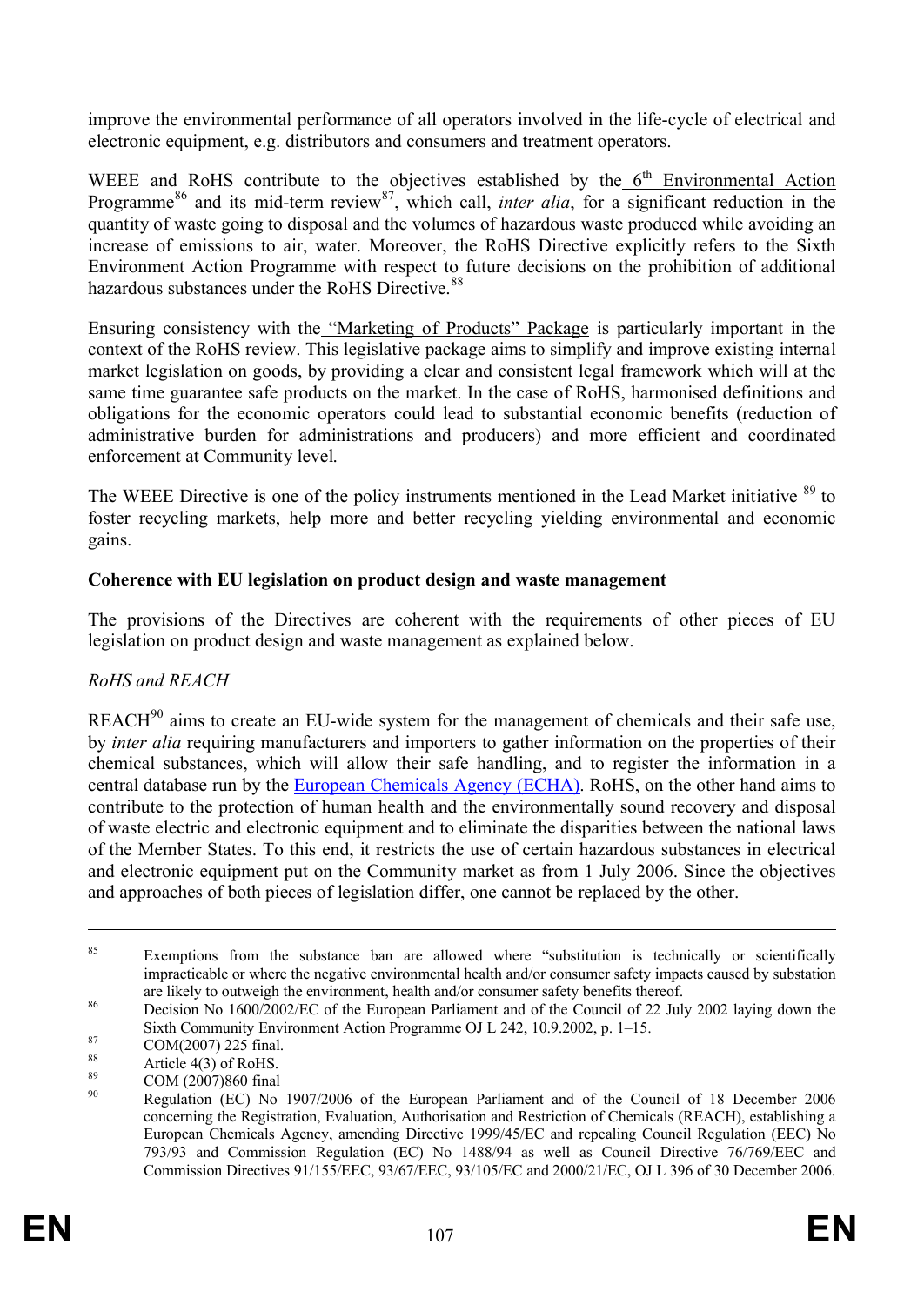In fact, the two pieces of legislation are complementary: REACH confirms the importance of managing chemical releases related to the waste life stage, which forms the core of RoHS, by requiring information on all stages of the substance lifecycle to be provided for in the chemical safety report. REACH is based on the demonstrated risk of the substances resulting from their use, while RoHS is founded on a preventive approach, based on the hazard profile of the substances. Currently, should a substance that is subject to authorisation under REACH be restricted under the RoHS Directive for use in EEE, such application will be exempted from the REACH authorisation requirements.

However, since REACH is subsequent to RoHS, and much wider and elaborate in scope, certain provisions of RoHS could be clarified or further elaborated upon in the light of REACH. For example, on the basis of REACH criteria could be added on the basis of which other hazardous substances in EEE could be further restricted under Article  $4(3)$  of RoHS, <sup>91</sup> Using the REACH model, it should be clarified in the RoHS Directive that the EEE producer who requests an exemption under RoHS should be required to provide safety information on that particular use of substances in EEEs, as well as information on the available substitutes and their characteristics.

## *RoHS, WEEE and the EuP Directive*

Directive  $2005/32/EC^{92}$  establishes a framework for the setting of ecodesign requirements for energy-using products and amending Council Directive 94/42/EEC and Directives 96/57/EC and 2000/55/EC of the European Parliament and of the Council ("EuP Directive").

On the basis of the EuP Directive, the Commission, on the basis of a comitology procedure, could adopt specific implementing measures setting specific eco-design requirements for energy-using products which may also be covered by the WEEE/RoHS Directives.

Whereas the Commission could select products also covered by the WEEE/RoHS Directives as candidates for implementing measures under the EuP Directive, there is a difference in approach between these Directives. The EuP Directive aims for improvement of the energy efficiency but only where this is possible without detriment to other environmental impacts in the life-cycle of the product and considering economic feasibility.

The RoHS Directive requires substitution of the banned substances for all EEE within its scope, regardless of cost-benefit considerations. Exemptions are only possible if substitution is technically or scientifically impracticable or whether the negative impacts of substitution outweigh the positive ones. As regards the hazardous substances the RoHS Directive therefore provides a more direct protection of the environment and human health.

There is a need to avoid ambiguity for those EEE potentially covered by all three Directives. With regard to substances banned by the RoHS Directive, ambiguity is avoided because the EuP Directive applies without prejudice to the RoHS Directive (see recital….). With regard to the WEEE Directive ambiguity could arise as concerns the general requirement of the WEEE Directive for Member States to encourage design for recycling (Article 4 of the WEEE Directive). However,

<sup>&</sup>lt;sup>91</sup> While RoHS simply states that further prohibitions can be decided based on available scientific evidence, and the substitution of those substances by more environment-friendly alternatives which ensure at least the same level of protection for consumers, without providing any definition of these criteria, REACH provides for a detailed risks identification for substances and their substitutes.

<sup>92</sup> OJ L 191, 22.7.2005, p.29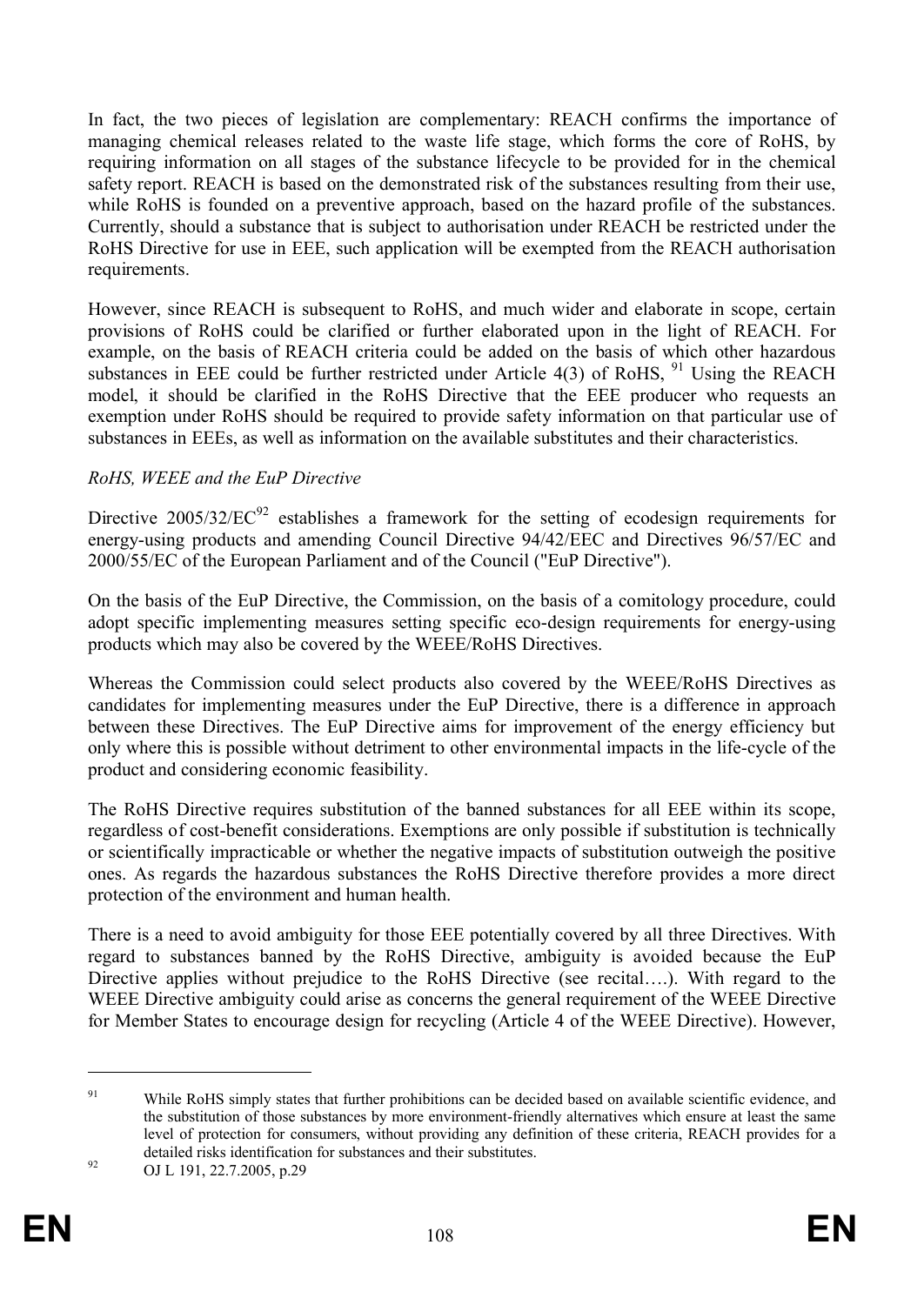since this is general requirement, this requirement should be seen as addition to any specific design requirements developed under EuP.

## *RoHS, WEEE and specific EU waste management legislation*

The WEEE and RoHS Directives apply without prejudice to Community legislation on safety and health requirements protecting all actors in contact with WEEE as well as specific Community waste management legislation, such as the Battery Directive<sup>93</sup> and the End-of Life Vehicles **Directive** 

The Commission has clarified the links between these pieces of legislation in several guidance documents. For example, with respect to restrictions on the use of hazardous substances, batteries are covered by the provisions of the Batteries Directive<sup>94</sup>; not by the RoHS Directive. Batteries are only covered by the requirements of the WEEE Directive in so far batteries are still included in the electrical or electronic equipment at the moment of discarding. Electrical and electronic equipment are covered by the End-of Life Vehicles Directive in so far they are specifically designed to be used in vehicles, otherwise they are covered by the WEEE and RoHS Directives.

### *WEEE and general EU waste management legislation*

The WEEE Directive supplements general EU waste management legislation, such as the Waste Framework Directive,<sup>95</sup> the Landfill<sup>96</sup> and Incineration<sup>97</sup> Directive. It refers back to the general definitions set out in these Directives, for instance regarding the definition of waste and general waste management operations such as recovery and disposal $^{98}$  and to the general provisions of the Waste Shipment Regulation.<sup>99</sup>

### *WEEE and the Regulation on ODS*

Regulation (EC) 2000/2037 requires that ODS contained in refrigeration, air-conditioning and heat pump equipment should be recovered for destruction, recycling or reclamation during the servicing and maintenance of equipment or before the dismantling or disposal of equipment. In principle, emissions from equipment covered by the WEEE directive should be avoided. However, recent assessments point at weak recycling rates. Improving the recovery of ODS contained in WEEE such as fridges and freezers could be achieved by strengthening the provisions contained in the Directive, notably by inserting a standard in the form of a minimum recovery rate for ODS contained in waste products and equipment and by enlarging the scope of WEEE to include larger installations, such as commercial refrigeration and air conditioning.

<sup>&</sup>lt;sup>93</sup> Recital 10 and Article 2 (2). It also required the 'old' Battery Directive to be revised in light of the WEEE Directive, recital 11.

<sup>&</sup>lt;sup>94</sup> OJ L 266, 26.9.2006, p.1

 $^{95}$  OJ L 114, 27.4.2006, p.9

 $^{96}$  OJ L 182, 16.7.1999, p.1

 $^{97}_{98}$  OJ L 332, 28.12.2000, p.91

<sup>&</sup>lt;sup>98</sup> See Article 3 of the WEEE Directive.

See Article 6 of the WEEE Directive.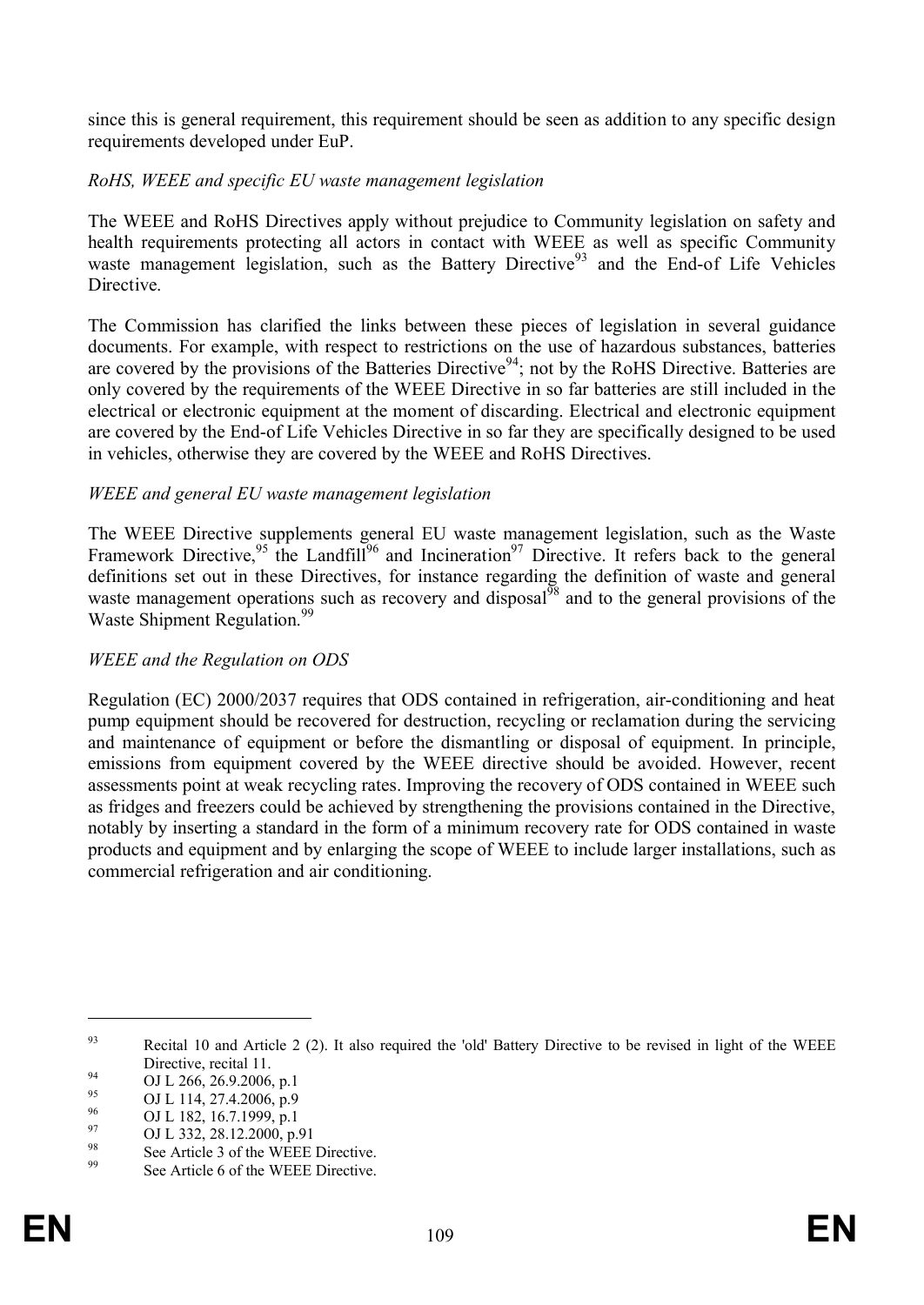#### **Annex 10: Markets for secondary materials**

Markets of many recyclable materials are growing. WEEE items contain three main categories of materials: metals, glass and plastics.

Ferrous metals account for approximately 50% and non-ferrous metals for 5% of WEEE arising. There are stable markets for metal recycled from WEEE. Metals are easily extracted from WEEE and the quality of recycled metal is comparable to the quality of virgin metal.

Displays (particularly cathode ray tubes) account for the largest amount of glass in EEEs. The technology has however changed and flat panel displays gradually replace CRTs (cathode ray tubes) in monitors and televisions. The main market for recycled CRT glass is new CRT manufacturing. However as the CRT manufacturing is predicted to decline, other markets for the recycled glass from CRT screens will need to be identified. Potential markets can be identified, as for example bricks and tiles.

Plastics are estimated to compose 20-25% of the total weight of WEEE. Technologies exist to recycle plastics from WEEE, but there are difficulties with the environmental and cost efficient recovery of plastics due to the heterogeneity of polymers present. The market of recycled plastic therefore currently seems limited. Nevertheless, plastic recycling has high potential for energy saving (up to 80%) compared to primary production of plastics.<sup>100</sup>

The Lead Market initiative of the European Commission<sup>101</sup> highlighted the significant market potential in recycling, and that the barriers to market development need to be addressed. This initiative included the area of plastic recycling as a market with a large potential for improvement for recycling technologies. The Lead Market Initiative proposes an action plan listing policy instruments to foster recycling markets, help more and better recycling yielding environmental and economic gains. The actions also aim to further develop the plastic recycling market in the future.

<sup>100</sup> A lead market initiative for Europe Explanatory Paper on the European Lead Market Approach: Methodology and Rationale (Annex II) {COM(2007) 860 final SEC(2007) 1729}

<sup>101</sup> **COM** (2007)860 final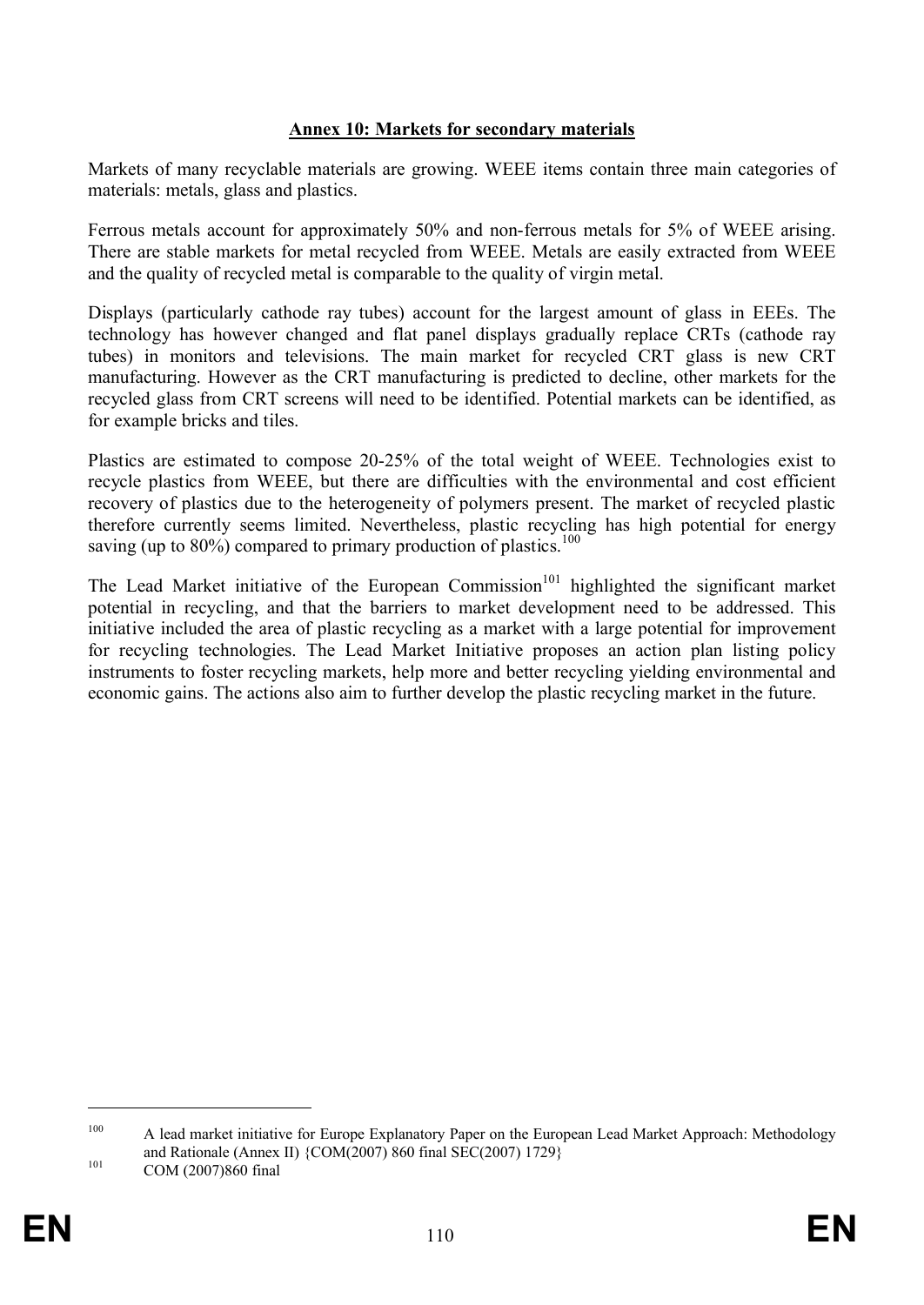|        | <b>EERA 2005</b> |        | Recupel 2006 |        |         |          | <b>NVMP 2005</b> |        |        |  |  |  |
|--------|------------------|--------|--------------|--------|---------|----------|------------------|--------|--------|--|--|--|
| tegory |                  | Recyc. | Recov.       | Recyc. | Recov.  | Incin.-e | Landfill         | Recyc. | Recov. |  |  |  |
|        | <b>LHHA</b>      | 75-90% | 80-91%       | 84.3%  | 84.5%   | 0.1%     | 14.7%            | 77.0%  | 79.6%  |  |  |  |
|        | C&F              | 80-95% | 90-98%       | 77.3%  | 90.7%   | $1.0\%$  | 8.3%             | 79.4%  | 93.0%  |  |  |  |
|        | <b>SHHA</b>      | 55-80% | 65-85%       | 79.7%  | 83.8%   | $0.9\%$  | 15.4%            | 67.3%  | 72.7%  |  |  |  |
|        | IT ex CRT        | 65-80% | 70-90%       | 79.7%  | 83.8%   | 0.9%     | 15.4%            | N.A.   |        |  |  |  |
|        | <b>IT CRT</b>    | 65-96% | 80-100%      | 84.3%  | 86.5%   | 3.6%     | 9.3%             |        |        |  |  |  |
|        | CE ex CRT        | 65-80% | 70-85%       | 79.7%  | 83.8%   | 0.9%     | 15.4%            | 67.3%  | 72.7%  |  |  |  |
|        | <b>CE CRT</b>    | 70-96% | 75-100%      | 84.3%  | 86.5%   | 3.6%     | 9.3%             | 83.7%  | 93.4%  |  |  |  |
|        | IT/CE FDP        | N.A.   |              |        |         |          |                  |        |        |  |  |  |
|        | Lamps            | 70-80% | 74-80%       | 93.3%  | $0.0\%$ | $0.0\%$  | 6.7%             | 93.2%  | 93.2%  |  |  |  |
|        | Tools            | 40-70% | 45-85%       | 79.7%  | 83.8%   | 0.9%     | 15.4%            | 67.3%  | 72.7%  |  |  |  |
|        | <b>Toys</b>      | 50-70% | 54-70%       | 79.7%  | 83.8%   | 0.9%     | 15.4%            | 67.3%  | 72.7%  |  |  |  |
|        | Med.             | 70-90% | 80-90%       | 79.7%  | 83.8%   | 0.9%     | 15.4%            | 67.3%  | 72.7%  |  |  |  |
|        | M&C              | 65-95% | 65-95%       | 79.7%  | 83.8%   | 0.9%     | 15.4%            | 67.3%  | 72.7%  |  |  |  |
|        | Aut.Disp.        | 70-80% | 80-85%       | 84.3%  | 84.5%   | 0.1%     | 14.7%            | 76.7%  | 80.5%  |  |  |  |
|        |                  |        |              |        |         |          |                  |        |        |  |  |  |

**Annex 11: EEE separately collected, treated and reported**

**Table: Recycling and recovery percentages achieved by the Belgian (Recupel) and Dutch (NVMP) producer responsibility organisations, compared to figures from EERA, the European Electronics Recycling Association.**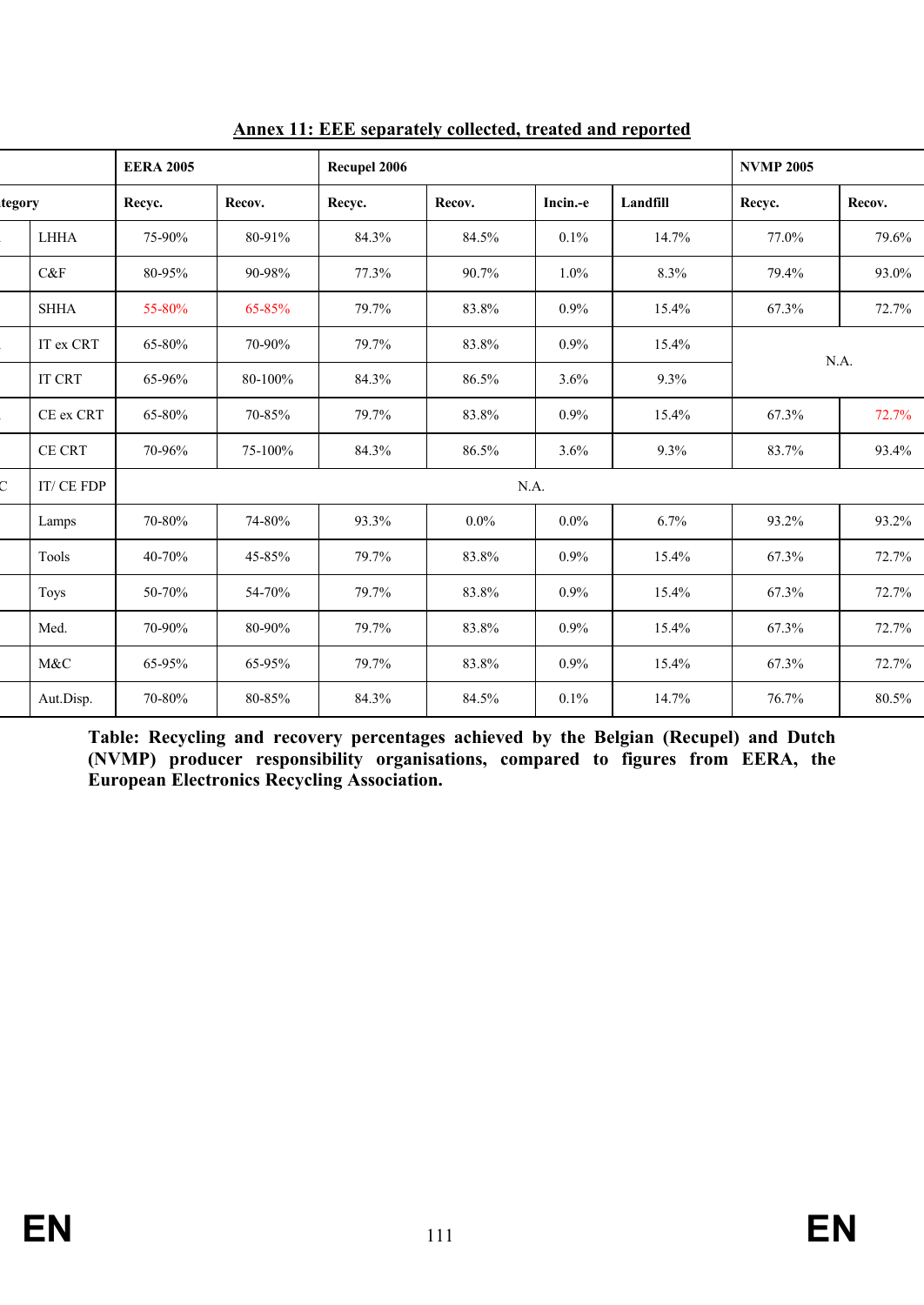## **Annex 12: Options rejected during the review and in particular after the stakeholder consultation**

Options on collection targets:

- Fixed mandatory collection target for all Member States or differentiated per Member State expressed in weight per inhabitant per year to be achieved by a certain date; discarded because there was rather no support for a fixed collection target unless it was differentiated per Member State. This differentiation would be able to respond to the variations of consumption per Member State, however, seen the incomplete reporting by MS and the unpredictability of future consumption, it would not allow flexibility.
- An obligatory give-back by collection points (local municipalities, retailers, distributors, brokers, traders, recycling shops,…) to the producer responsibility organisations (PRO's) or to individual schemes. This option was mainly supported by producers who do experience that not all WEEE is returning via the schemes; this option was rather not supported by municipalities as they prefer to get direct revenues from the collected fractions to compensate the costs for collection that is not compensated by producers. As this situation can be solved between the operators on the market, it is no longer considered as an option.

### Options on recycling / recovery targets:

- Material based targets for all WEEE or per product category; this option got only support if material based targets would have been developed on top of the existing targets per category; most stakeholders rather linked this option to the necessary treatment operations that would allow achieving a high rate of material recovery as in particular for CRT glass and plastics. The option has further been discarded because such a target needs to be set with care as many parameters influence collection and hence the composition of the collected fraction on which such a material target is based.
- Stimulation of outlet market for recycled and recovered products, in particular for encouraging high level of material re-application. Few reactions on this option in the consultation and the issue that such stimulation would mainly happen in relation to reapplication in products, it has been discarded in the review of a piece of waste legislation.

#### Options on reuse targets:

- Set a target for reuse of whole appliances to be achieved by a certain date; this option was supported by the reuse sector. As the reuse market is rather limited to a couple of equipments rather than to all categories and the limited availability of data to set precise and realistic targets, this option has been discarded. Stimulation for reuse is worked out via another option.
- Give obligatory access for the reuse sector / organisations to collected WEEE to select that equipment that could meet the criteria for being reused, refurbished or repaired. Rather than giving obligatory access, the development of reuse criteria was supported by stakeholders. Such criteria have been developed under the Basel Convention for mobile phones and are in development for computing equipment. Seen the link with shipments of waste, the option to develop criteria under the WEEE directive was discarded.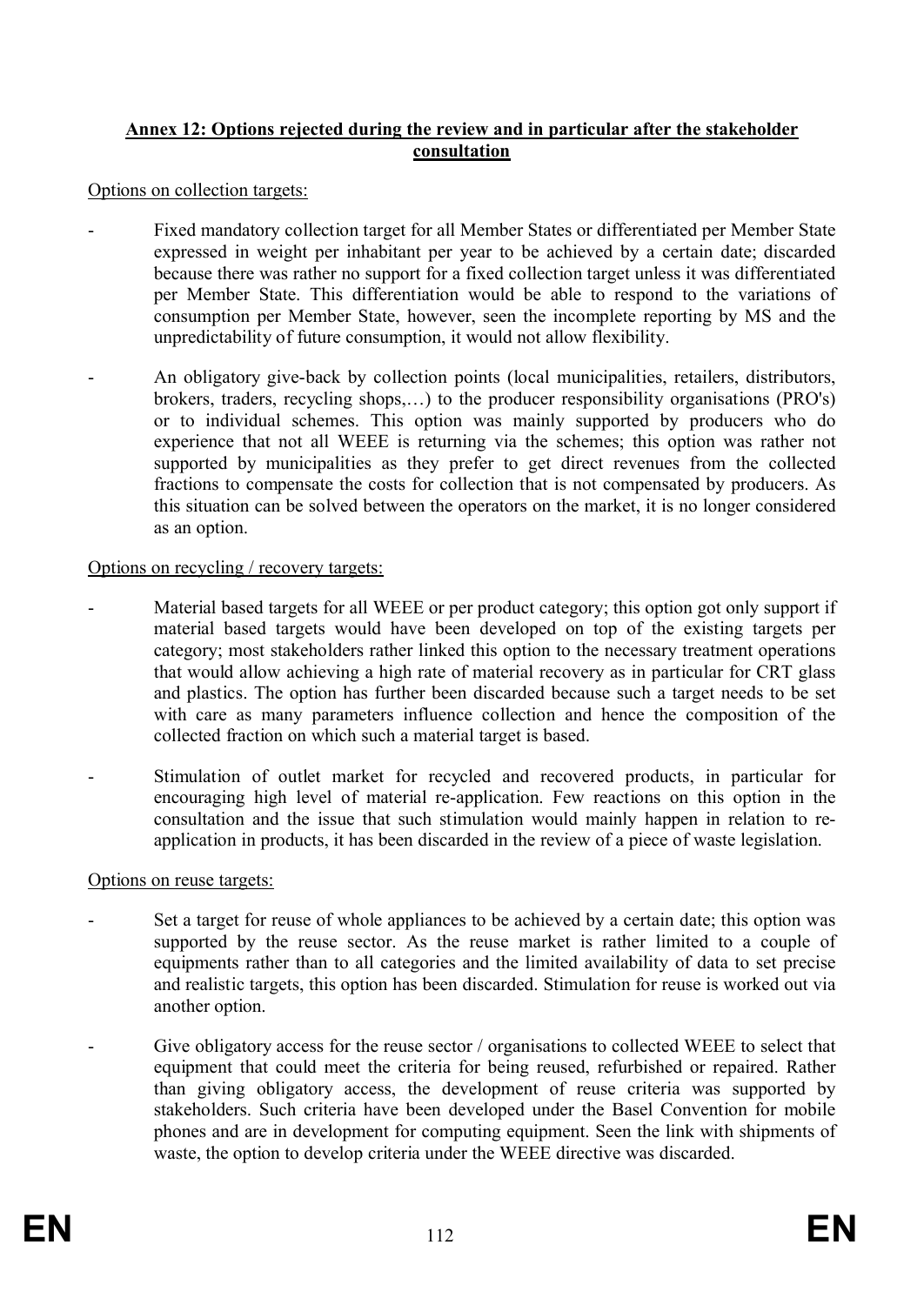## Options related to clarification of the scope:

- Clarifying the scope, by formalising criteria used in the document http://ec.europa.eu/environment/waste/weee/pdf/faq\_weee.pdf on Frequently Asked Questions (FAQ); this option was largely supported by stakeholders but was discarded because this option was considered more appropriate for legally non-binding measures…

Options related to the width of the scope (inclusion, exclusion and maximising scope) were all discarded as most stakeholders did not express an opinion during the consultation and as the current scope was felt appropriate; additionally, the option of exclusion would be tackled under the option on clarification of the scope.

### Options related to the producer responsibility provisions:

Stimulate eco-design through defining targets for reusability, recyclability and recoverability of electrical and electronic equipment. Little support was expressed by stakeholders on this option. Additionally, to set such targets, much investigation would be needed to have appropriate measuring methods to calculate the targets. Whereas this was realised for vehicles in the type approval Directive, a multitude of equipments under this Directive would render the measure none proportionate and was therefore discarded.

Options related to treatment requirements (introduction of standards, define "remove" and modify the entries in Annex II) were all discarded as they could be tackled via a comitology decision. Such decision is in preparation.

An option to introduce a de minimis rule was suggested in the stakeholder consultation. This de minimis rule could be included to exempt small producers from certain requirements and in particular of the financing. A draw back of this measure is that it would factually create free-riders and makes it more difficult to enforce. As the reduction benefits of such a de minimis provision would occur at national level, it is not possible at this moment to estimate them. The current Directive however already gives the Member States flexibility to use elements of a de minimis approach in the national implementation as long as this would be in line the objectives of the Directive such as full financial producer responsibility. Member States are for instance allowed to report on reasoned estimates. They could therefore wave the request for detailed reporting below a certain size of company; and Member States could offer drastically simplified registration for very small companies. Therefore the option is discarded.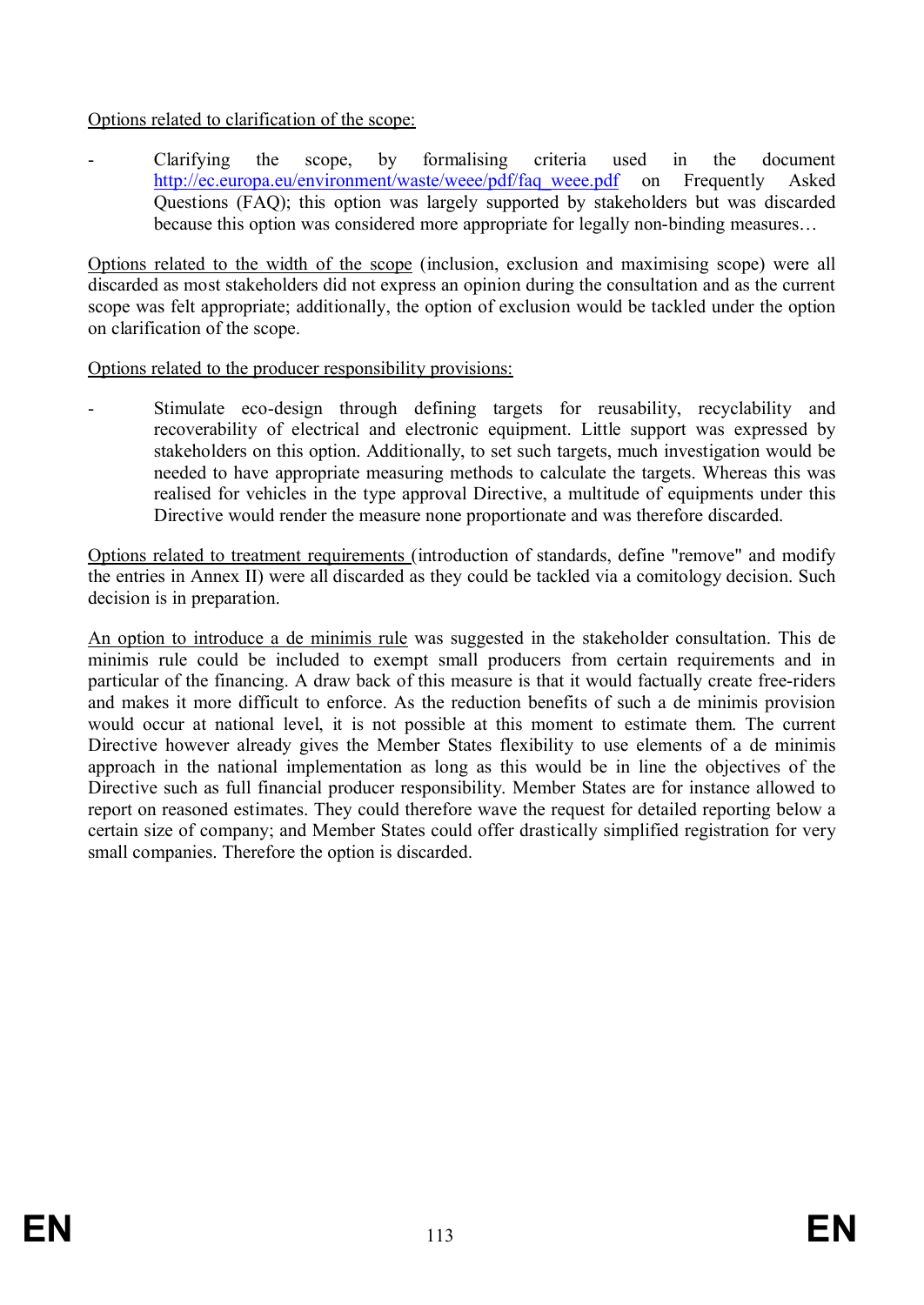## **Annex 13: Detailed cost calculation of the inter-operability option**

Cost impacts have been calculated on the basis of costs associated with various electronic databases associated with other regulatory measures (Ökopol 2007).

It is assumed that the set-up costs of a formalised (electronic) network of national bodies which allow for communication about the registration of producers and the amount of EEE put on the market occur in year 0 and the annual operating costs are incurred from years 1 to 12. Discounting the annual costs of €40,000 at 4% results in total present value costs of €375,400 for operating the network at a European level over 12 years. Combining these with the potential set-up costs suggests that the total present value costs of establishing and operating the network are in the range<sup>102</sup> of  $\epsilon$ 495,000 to  $\epsilon$ 853,000. These costs may be incurred by the Commission (as it is the case for comparable electronic databases, Ökopol 2007).

On top of the formalised electronic network, an EU clearing house has to deal with transfer of money and of obligations. The same assumption of time span (12years) is taken to spread the set-up costs of the network. Discounting the annual costs of  $\epsilon$ 0.8 million to  $\epsilon$ 3.25 million at 4% over 12 years results in total present value costs of  $\epsilon$ 7.1 million to  $\epsilon$ 30.5 million for operating the network at a European level. Combining these with the potential set-up costs indicates that the total present value costs to the Commission are in the range of  $\epsilon$ 15.6 million to  $\epsilon$ 65.5 million, over 12 years. However, it should be noted that the Excise Movement and Control System<sup>103</sup> is being developed to monitor the movement of products across borders; there may be the potential for a WEEE network to utilise this system in some way, thereby reducing the set-up and, potentially, the operational costs (Ökopol 2007).

An EU clearing house will require an increase in activities by Member States to exchange information with other Member States on distance sellers and the export of second-hand goods. There is currently no information on the amount of EEE sold in this way. However, assuming that it results in an increase of 10% in the work of Member States, this could incur additional administrative costs of  $E1.83$  million per year, equal to a total present value of  $E17$  million over 12 years (Ökopol 2007).

However, due to reduced registration at Member State level, reduced registration renewals and reduced reporting for industry, cost savings can be realised. The annual costs and the total present values for national competent authorities and businesses being discounted at 4% over 12 years, indicate that this option could result in cost savings of  $\epsilon$ 288 million to  $\epsilon$ 410 million over 12 years.

It is therefore expected that this option has positive effects on intra-EU competition by providing a more level playing field amongst various stakeholders (particularly for distance selling) and aiding cross-border enforcement of the WEEE Directive. These benefits cannot be quantified because no data are available on the negative impacts of the existing system, due to the short time since implementation. There may be increased costs for distance sellers due to the requirement to register in each country they sell to, which was not previously the case. However, it is not known how many distance sellers this would apply to. This will enforce the 'national' approach across all countries, retaining the role of importers (operating within the EU) as the 'producer' and therefore limiting the extent to which the costs of collection and treatment may influence the design of EEE.

<sup>&</sup>lt;sup>102</sup> The range corresponds with the values found for different benchmarks

See http://ec.europa.eu/taxation\_customs/common/faq/faq\_2898\_en.htm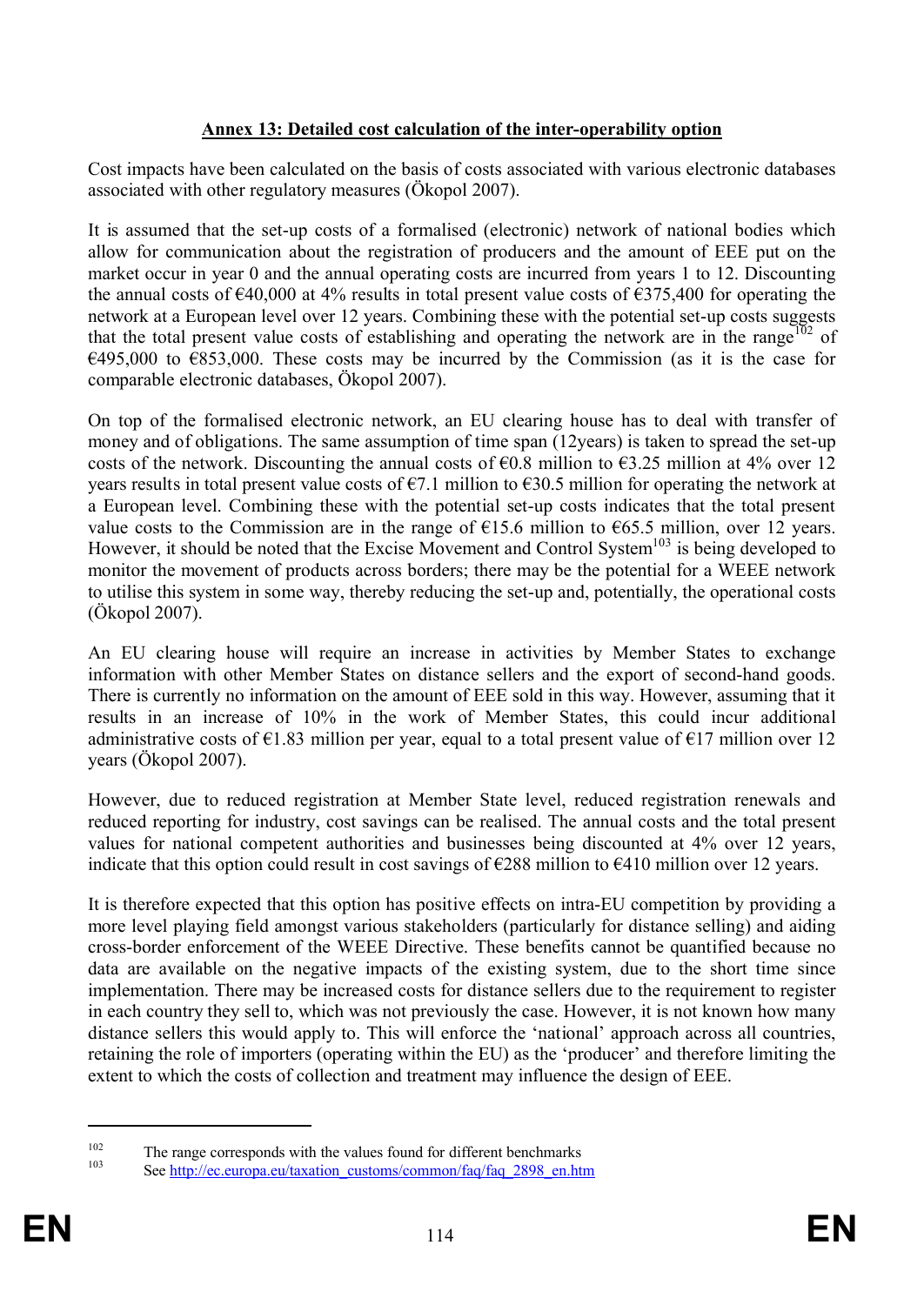Impact on administrative burden

Finally, for the setting up a National Register or Clearing House, a considerable percentage of stakeholders experienced a burden in carrying out this activity, especially when considering that more than 46% do not have to deal with this activity. 93% of those who ticked an answer consider that the activity is needed, even if has to be carried out by competent bodies.

When looking at availability of resources the great majority of stakeholders answered that they have enough resources. This was mainly because they are not carrying out this activity.

The following issues have been identified as crucial:

- (1) **Frequency**: This impacts on the burden for reporting (the higher the frequency, the higher the number of hours required to report and, consequently, higher economic and administrative burdens). On the other hand frequency of reporting could increase the control of the number of free-riders (a higher frequency provides more control on free-riders in the market, especially producers that might enter and leave a market in less than one year). When the amounts put on the market are used to define financing obligations for producers or compliance schemes, stakeholders have argued that, for some markets, fluctuations could be very high and low frequency of reporting (annual) could be in-sufficient to precisely allocate obligations,
- (2) Basis: The **weight** of appliances put on the market is used in most Registers (only a couple of them are asking for Units). The main problem is lack of consistency in weight definition (i.e. including or excluding batteries, cable, accessories),
- (3) **Grouping**: The level of detail in reporting can vary because of the information that is needed (e.g. Ireland, related to the Visible Fee sub-categories); other kind of grouping could depend on separate collection clusters (e.g. Austria),
- (4) **Split B2B/B2C**: The split of B2B/B2C in reporting varies from country to country. The needed of split B2B/B2C appliances put on market and, in particular the definition of B2B/B2C have a great impact on the financing aspects of WEEE; especially when no defined rules or criteria are in place to differentiate appliance this could cause potential asymmetry in the market due to different financing mechanism as defined by article 8 and 9 of the WEEE Directive. In particular, when different obligations or options are in place in respect of:

As regards the costs related to the preferred option, the following table shows the annual/one-off costs and total present value costs per stakeholders: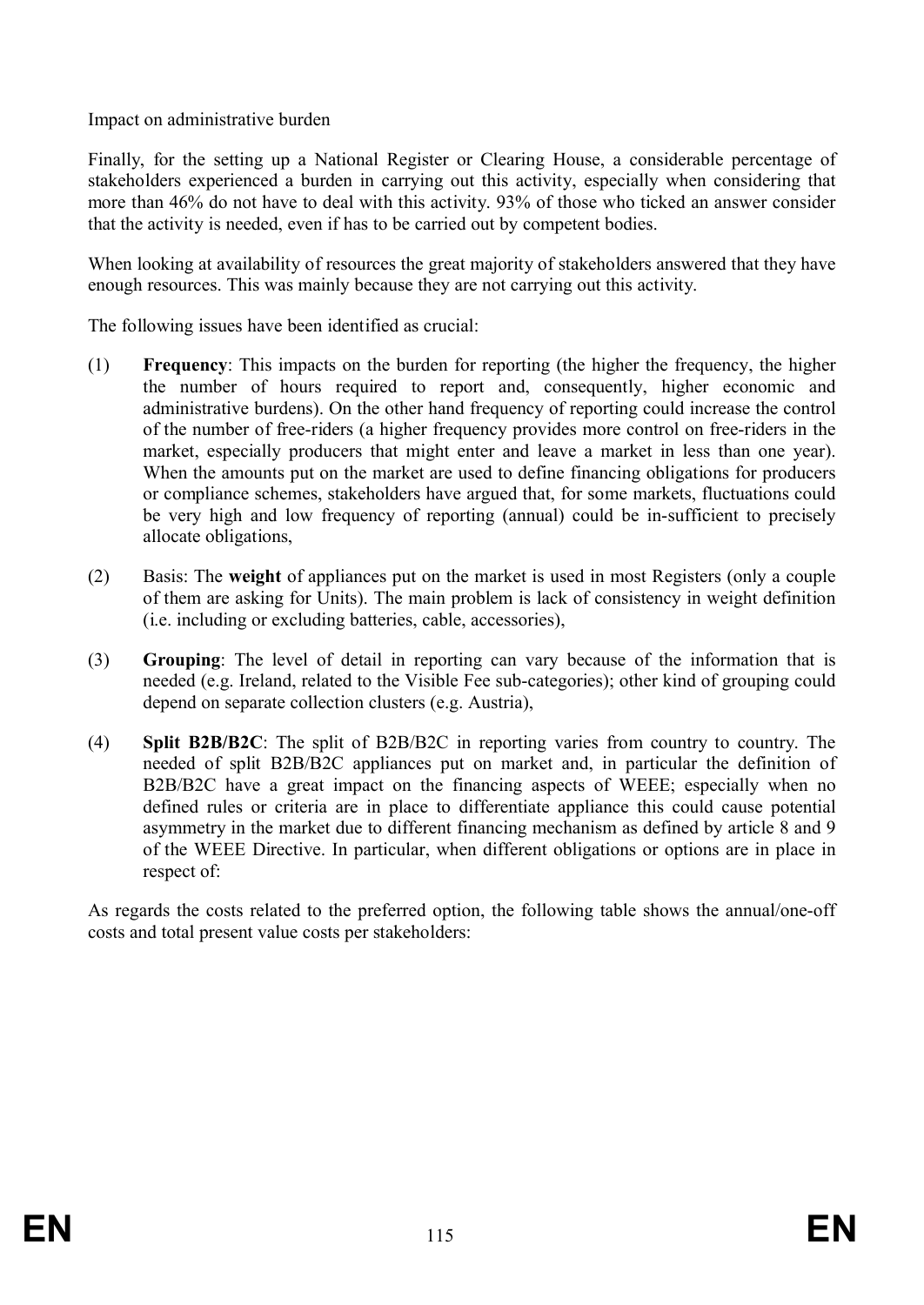|                                                               | Costs                                             |                                                                                             | Savings (Benefits)             |                                                                                          |  |
|---------------------------------------------------------------|---------------------------------------------------|---------------------------------------------------------------------------------------------|--------------------------------|------------------------------------------------------------------------------------------|--|
| Stakeholder                                                   | Annual<br>one-off)<br>(or<br>$(\epsilon$ million) | Present Value<br>Total<br>(discounted at 4% over<br>Years<br>$1-12$<br>$(\epsilon$ million) | Annual<br>θ€<br>million)       | Total Present Value (discounted at 4%<br>Years<br>$1-12$<br>over<br>$(\epsilon$ million) |  |
| Commission<br>set-up<br>of<br>Network (one-off)               | $(8.5 - 35.0)$                                    |                                                                                             | $\overline{\phantom{a}}$       | $\overline{\phantom{a}}$                                                                 |  |
| Commission Operating costs<br>of Network                      | $0.8 - 3.3$                                       | $7.1 - 30.5$                                                                                | $\overline{\phantom{a}}$       | $\overline{\phantom{a}}$                                                                 |  |
| MS - Operating<br>Costs of<br><b>Network</b>                  | 1.2                                               | 11.2                                                                                        | $\overline{\phantom{a}}$       | $\overline{\phantom{a}}$                                                                 |  |
| <b>MS</b> - Reduced Registrations                             | $\overline{\phantom{a}}$                          | $\overline{\phantom{a}}$                                                                    | 14.9<br>17.1                   | 139.5 - 160.9                                                                            |  |
| Industry<br>Reduced<br>$\sim$<br><b>Registration Renewals</b> |                                                   | $\overline{\phantom{a}}$                                                                    | $4.6 - 5.3$                    | $43.4 - 50.1$                                                                            |  |
| Industry - Reduced Reporting                                  | $\overline{\phantom{a}}$                          | $\overline{\phantom{a}}$                                                                    | 19.4<br>24.1                   | 182.4 - 225.8                                                                            |  |
| Total                                                         | $2.0 - 4.5$                                       | $26.8 - 76.7$                                                                               | 38.9<br>$\overline{a}$<br>46.5 | 365.3 - 436.9                                                                            |  |
| Net Present Value (€ million)                                 |                                                   | 288.6 - 410.1                                                                               |                                |                                                                                          |  |

For manufacturers, it relates to reduced costs associated with reduced registration and reporting requirements for manufacturers active in more than one Member State. However, some may take on activities currently undertaken by importers, distributors, thereby increasing costs. Savings may be smaller for SMEs due to sales in fewer countries.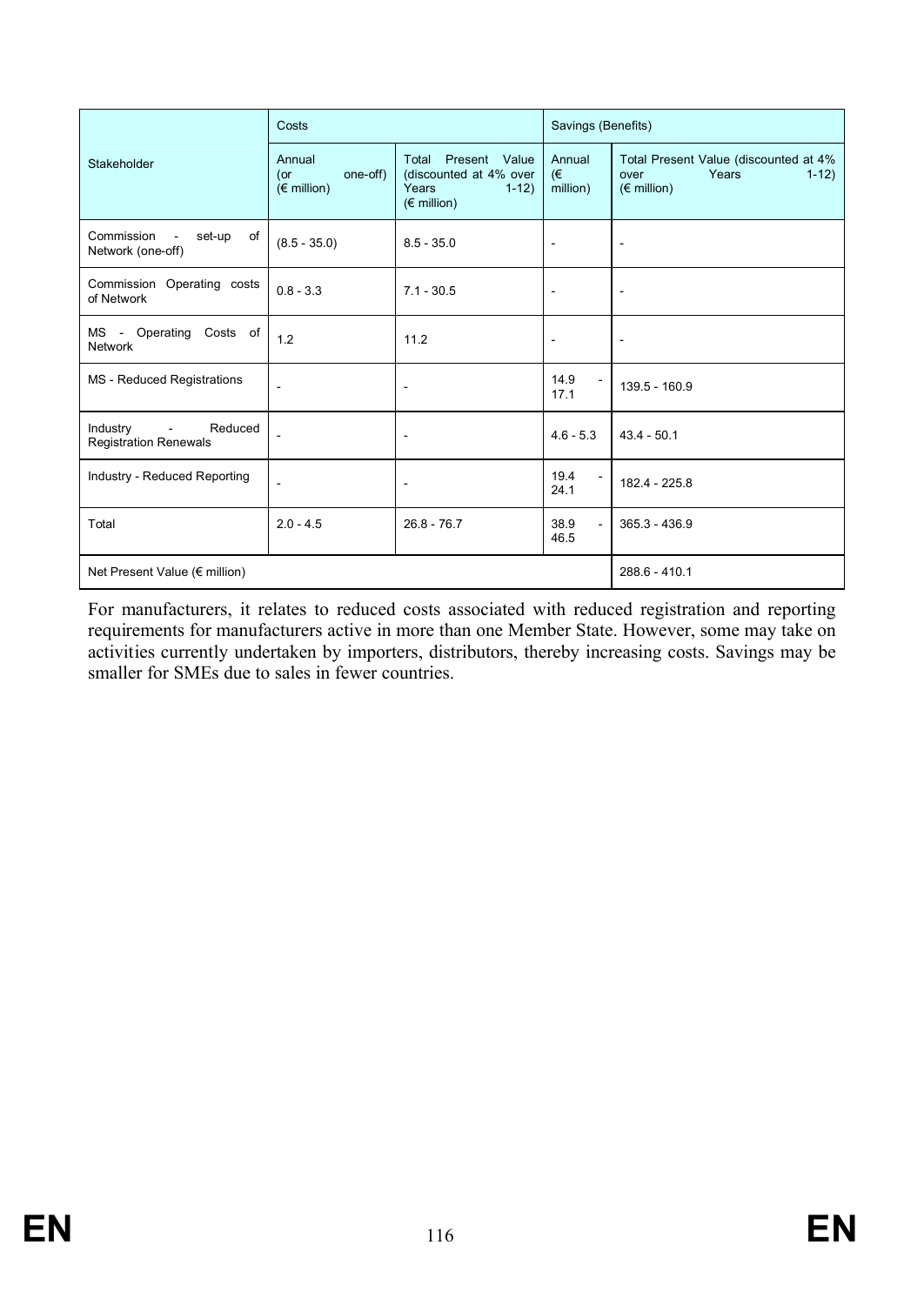## **Bibliography**

Arcadis/Ecolas & RPA 2008. "Study on RoHS and WEEE Directives", final report. Via http://ec.europa.eu/enterprise/environment/reports\_studies/studies/study\_on\_rohs\_and\_weee\_directives\_fin al\_report.pdf.

BIO Intelligence Service 2006. "Synthesis report", final version. Via http://circa.europa.eu/Public/irc/env/weee\_2008/library.

EERA – European Electronics Recyclers Association. 2008. "Towards sustainable WEEE recycling", position paper. Via http://www.eerarecyclers.com/member/files/EERA%20Report%20TOWARDS%20SUSTAINABLE%20WEEE%2 0RECYCLING%2020071224.pdf

IPTS 2006. "Implementation of the WEEE Directive in EU 25". Via http://ftp.jrc.es/EURdoc/eur22231en.pdf.

Ökopol. 2007. "The producer responsibility principle of Directive 2002/96/EC on waste electrical and electronic equipment (WEEE)", final report. Via http://ec.europa.eu/environment/waste/weee/pdf/final\_rep\_okopol.pdf

United Nations University (UNU). 2007. "2008 review of Directive 2002/96/EC on Waste Electrical and Electronic Equipment (WEEE)", final report and annexes. Via http://ec.europa.eu/environment/waste/weee/pdf/final\_rep\_unu.pdf and http://ec.europa.eu/environment/waste/weee/pdf/final\_rep\_unu\_annexes.pdf

WEEE Forum. 2007. "Key Figures 2006", quantitative benchmarking. Via http://www.weeeforum.org/index.php?section=services&page=services\_bench&subpage=services\_bench\_quantitati ve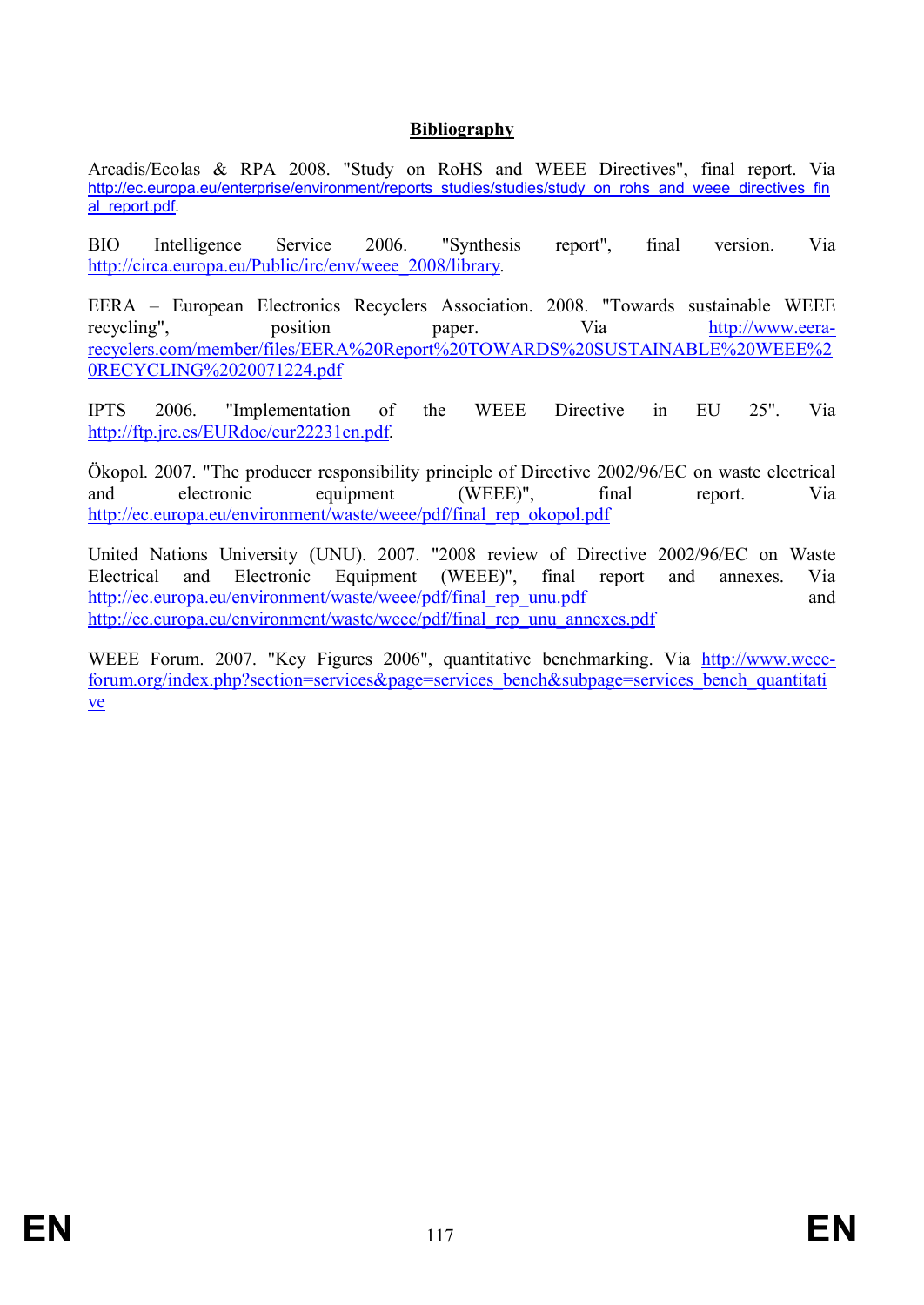# **Glossary of terms**

- B2B…………Business to Business
- B2C…………Business to Consumer(s)
- BAN Basel Action Network
- CE…………..Consumer electronics
- CE ex CRT…Consumer electronics excluding CRT screens
- CE CRT…….CRT from consumer electronics
- CE FDP……..FDP from consumer electronics
- C&F…………Cooling and Freezing
- CFC…………Chlorofluorocarbons
- CRT Cathode Ray Tube
- EEE Electrical and Electronic Equipment
- EU European Union
- EU12 The 12 States of the EU that became Member after 1 May 2004
- EU15 The 15 States of the EU Member before 1 May 2004
- EuP Energy using Products
- FDP Flat display panels
- HCFC Hydro chlorofluorocarbons
- LCD Liquid Crystal Display
- LHHA Large Household appliances
- LHHA Small Large Household appliances (smaller items)
- MSW Municipal Solid Waste
- ODS Ozone Depleting Substances
- PBB Polybrominated Biphenyls
- PBDE Polybrominated Diphenyl Ethers
- PCB Polychlorinated Biphenyls